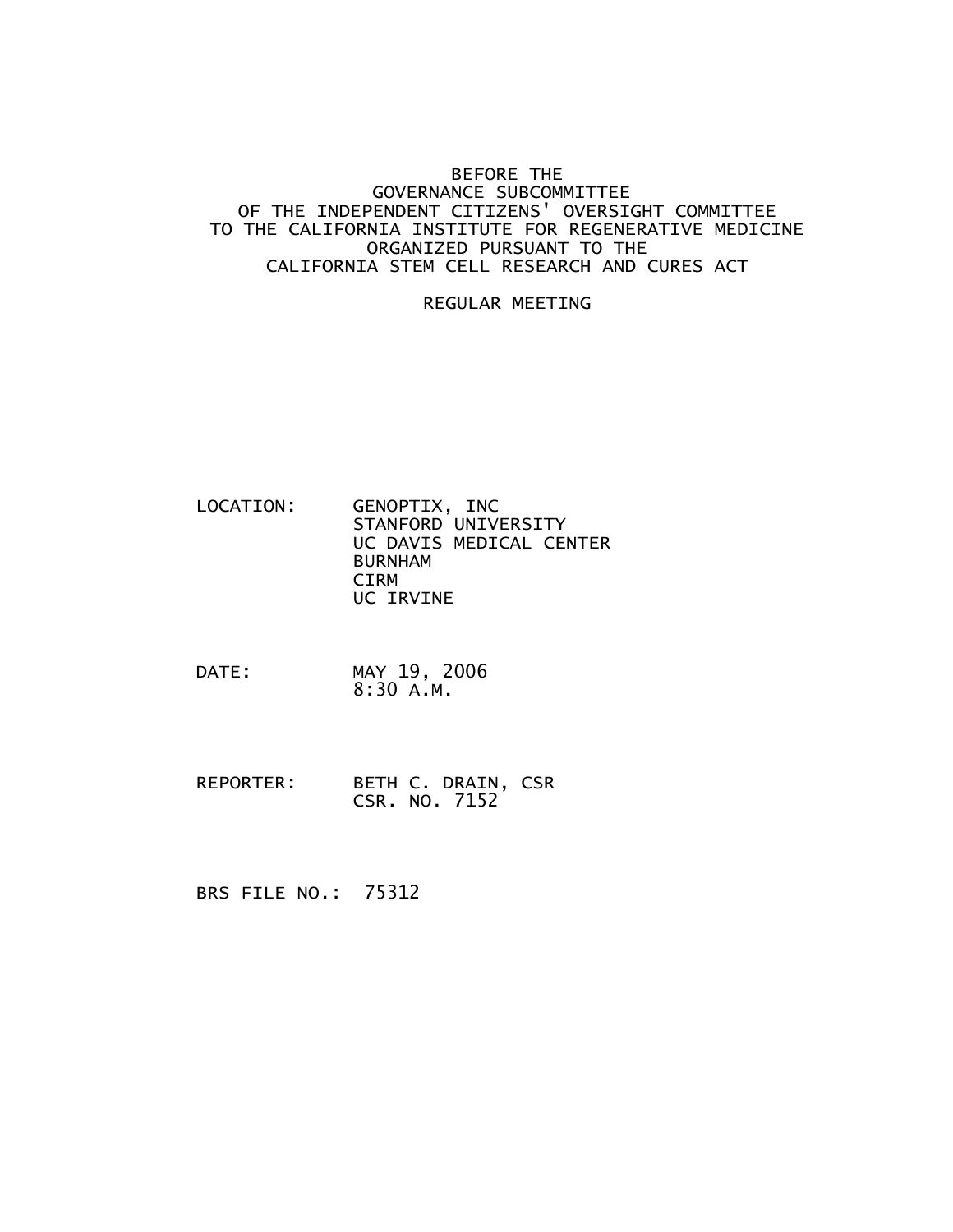| $\mathbf 1$    |                                         |          |
|----------------|-----------------------------------------|----------|
| $\overline{2}$ | INDEX                                   |          |
| 3              |                                         |          |
| 4              | <b>ITEM</b><br>DESCRIPTION              | PAGE NO. |
| 5              | CALL TO ORDER                           | 3        |
| 6              | ROLL CALL                               | 4        |
| $\overline{7}$ | CONSIDERATION OF CIRM COMPENSATION PLAN | 9        |
| 8              | CIRM INTERNAL GOVERNANCE POLICY         | 54       |
| 9              | CIRM FY 2004-2007N BUDGET               | 102      |
| 10             | UPDATE ON CONTRACTS                     | 119      |
| 11             | PROPOSED AMENDMENTS TO CIRM GIFT POLICY | 131      |
| 12             | UPDATE ON ICOC PER DIEM RATES           | 6        |
| 13             | ADJOURNMENT                             | 141      |
| 14             |                                         |          |
| 15             |                                         |          |
| 16             |                                         |          |
| 17             |                                         |          |
| 18             |                                         |          |
| 19             |                                         |          |
| 20             |                                         |          |
| 21             |                                         |          |
| 22             |                                         |          |
| 23             |                                         |          |
| 24             |                                         |          |
| 25             |                                         |          |
|                |                                         |          |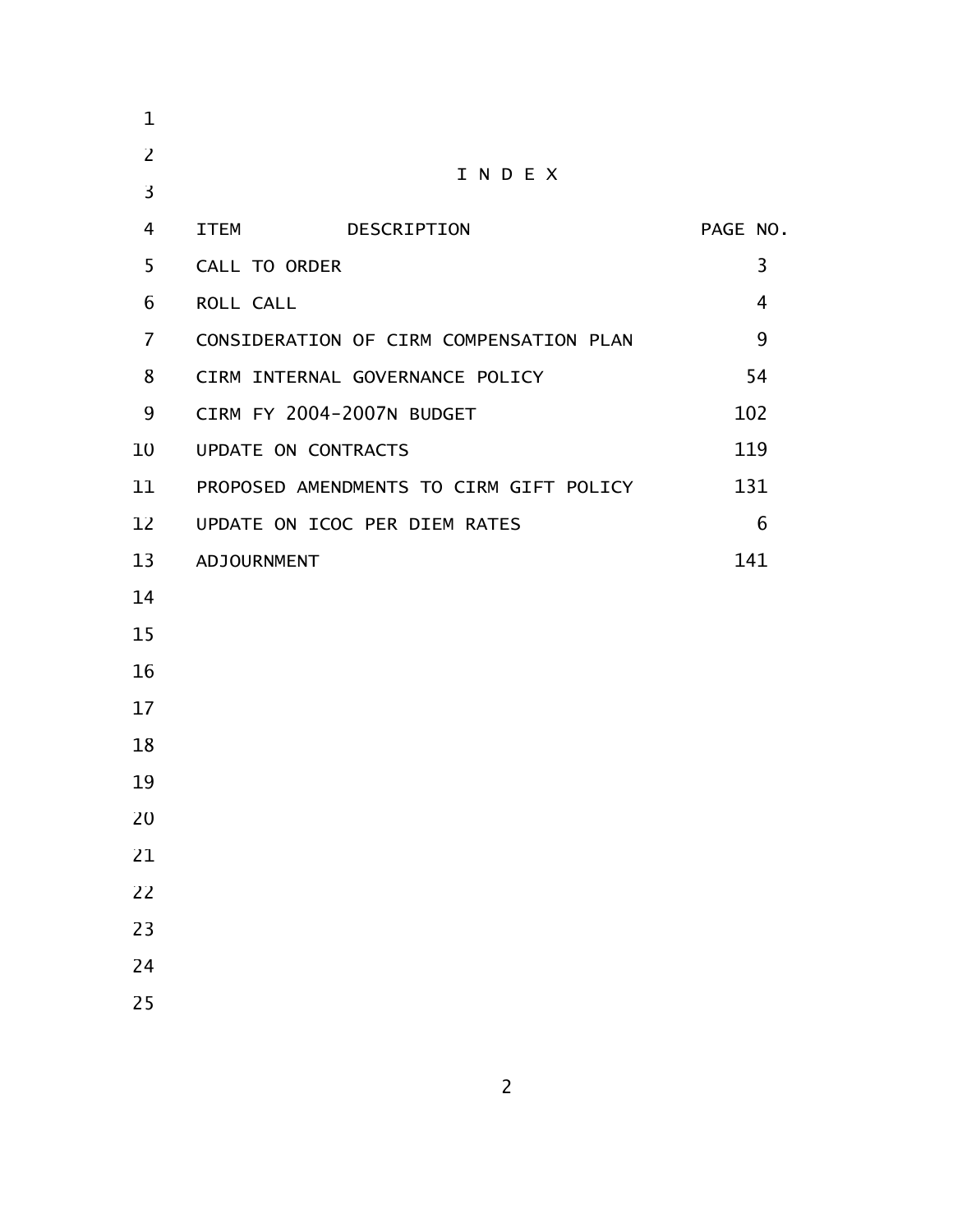| $\mathbf 1$ | FRIDAY, MAY 19, 2004                                   |  |  |
|-------------|--------------------------------------------------------|--|--|
| 2           |                                                        |  |  |
| 3           | VICE CHAIR NOVA: OKAY. SO I'D LIKE TO CALL             |  |  |
| 4           | THE MEETING TO ORDER AND WELCOME EVERYONE TO THIS      |  |  |
| 5           | MEETING OF THE GOVERNANCE SUBCOMMITTEE OF THE ICOC. WE |  |  |
| 6           | HAVE A VERY BUSY AGENDA. LOOKS LIKE WE MAY HAVE        |  |  |
| 7           | PARTICIPANTS IN FIVE LOCATIONS ON THE CALL, AND WE'LL  |  |  |
| 8           | CHECK THAT WITH ROLL CALL. I'M HERE AT GENOPTIX, AND   |  |  |
| 9           | ARE WE ON THE LINE WITH CIRM?                          |  |  |
| 10          | DR. HALL: YES.                                         |  |  |
| 11          | VICE CHAIR NOVA: BURNHAM? NO ONE FROM                  |  |  |
| 12          | BURNHAM YET.                                           |  |  |
| 13          | MS. DU ROSS: JOHN WAS WITH US A MOMENT AGO.            |  |  |
| 14          | DR. REED: OH, I'M SORRY. I'M HERE.                     |  |  |
| 15          | VICE CHAIR NOVA: OKAY. HI, JOHN. THANK                 |  |  |
| 16          | YOU. STANFORD?                                         |  |  |
| 17          | DR. PIZZO: YES.                                        |  |  |
| 18          | VICE CHAIR NOVA: UC DAVIS?                             |  |  |
| 19          | DR. POMEROY: YES.                                      |  |  |
| 20          | VICE CHAIR NOVA: AND IS ANYONE FROM THE                |  |  |
|             | 21 PUBLIC AT UC IRVINE?                                |  |  |
| 22          | MR. SIMPSON: YES.                                      |  |  |
| 23          | VICE CHAIR NOVA: OKAY, GREAT,                          |  |  |
| 24          | MR. SIMPSON: JOHN SIMPSON.                             |  |  |
| 25          | VICE CHAIR NOVA: THANK YOU. I KNOW THERE IS            |  |  |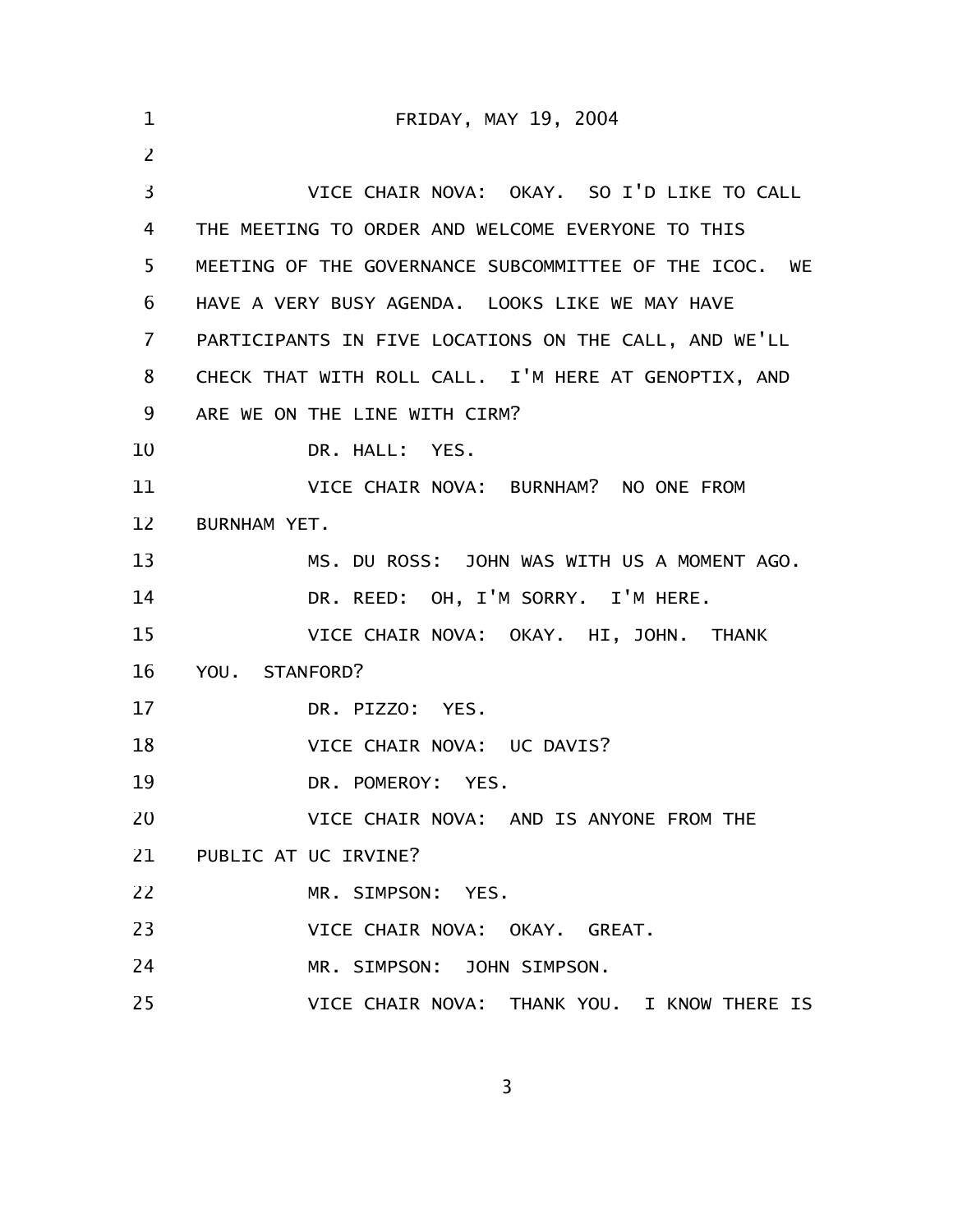NOT AN ICOC BOARD MEMBER AT IRVINE. 1

MS. INGELS: CORRECT. WE'RE ALSO EXPECTING LAURA BROWN. 2 3

VICE CHAIR NOVA: OKAY. GREAT. THANK YOU. SO THANK YOU ALL FOR PARTICIPATING IN THIS IMPORTANT CALL. AND, AMY DUROSS, I'D LIKE YOU TO LEAD US THROUGH THE ROLL CALL, PLEASE. 4 5 6 7

MS. DU ROSS: SHERRY LANSING. DAVID SERRANO-SEWELL. BRIAN HENDERSON. BOB KLEIN. CLAIRE POMEROY. DR. POMEROY: HERE. MS. DU ROSS: OS STEWARD. TINA NOVA. VICE CHAIR NOVA: HERE. MS. DU ROSS: PHIL PIZZO. 8 9 10 11 12 13 14

DR. PIZZO: HERE. 15

MS. DU ROSS: JOHN REED. RICHARD MURPHY. 16

JOHN REED, I THINK YOU ARE THERE, RIGHT? 17

DR. REED: YES. I AM HERE. 18

MS. DU ROSS: RICHARD MURPHY. 19

VICE CHAIR NOVA: NOT HERE YET. 20

MS. DU ROSS: WE'RE SHORT OF A QUORUM, BUT I THINK WE SHOULD GET STARTED AND JUST PEOPLE WILL BE TRICKLING IN HERE. 21 22 23

VICE CHAIR NOVA: GREAT. OKAY. SO BEFORE WE GET INTO OUR AGENDA, I WANT TO SEE IF THERE'S ANY 24 25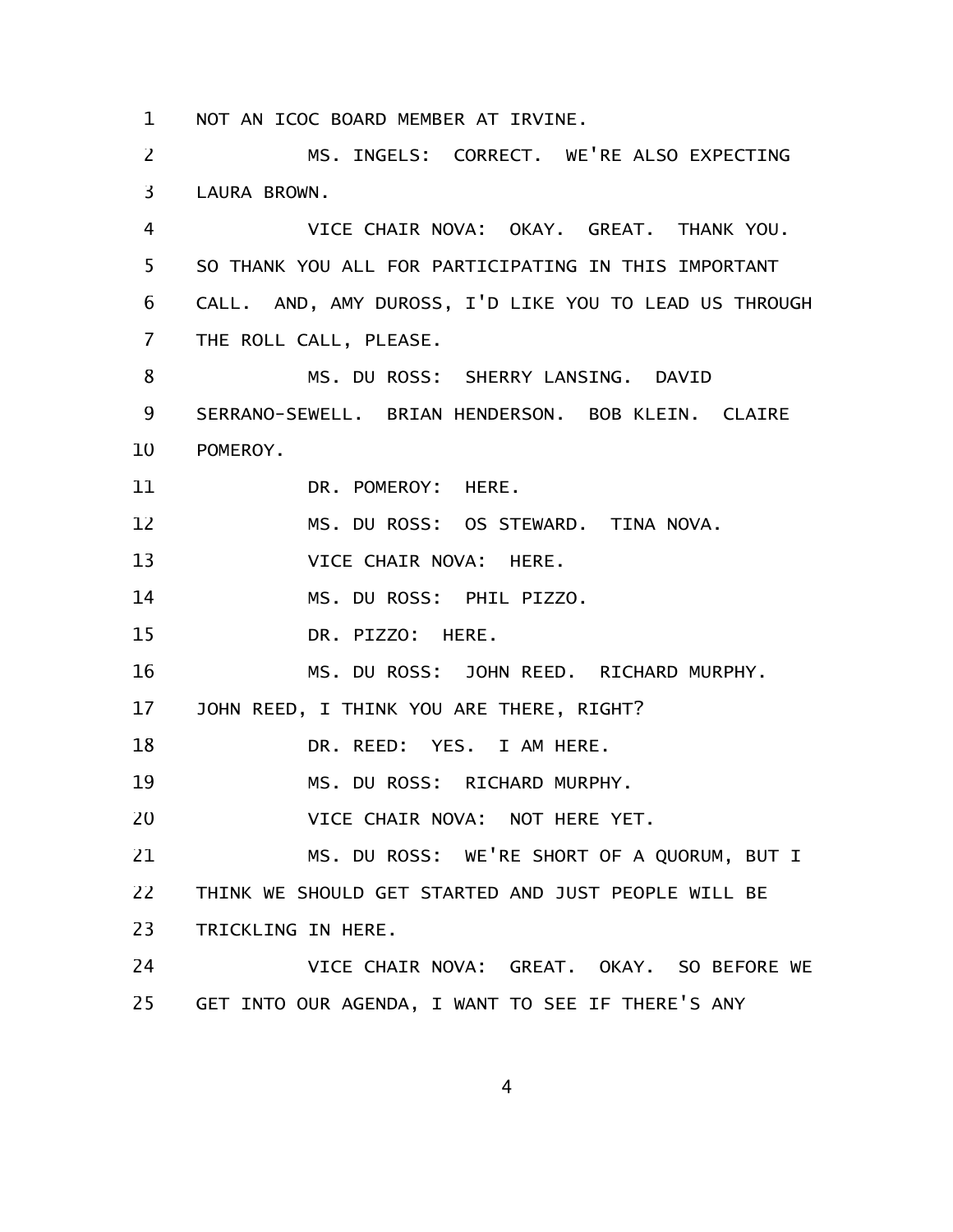QUESTIONS OR COMMENTS FROM SUBCOMMITTEE MEMBERS. CIRM? BURNHAM? STANFORD? UC DAVIS? DR. POMEROY: I HAVE ONE QUESTION. WHERE DO THE MINUTES APPEAR? MS. DU ROSS: OH, CLAIRE, WE'RE NOT DOING THE MINUTES THIS MEETING. WE'RE GOING TO PUSH THEM TILL NEXT MEETING. DR. POMEROY: OKAY. DR. HALL: ALSO I'M JUST CHECKING. SO WE HAVE PRESENT ONE, TWO, THREE, FOUR PEOPLE; IS THAT RIGHT? MS. DU ROSS: THAT'S CORRECT. DR. HALL: OKAY. AND THE TOTAL SUBCOMMITTEE IS HOW MANY? MS. DU ROSS: YEAH, WE HAVE TEN TOTAL. DR. HALL: OKAY. OKAY. MS. DU ROSS: SO WE SHOULD -- WE ARE EXPECTING DAVID SERRANO-SEWELL, BOB, AND RICHARD MURPHY, WHICH WOULD BRING US TO A QUORUM. DR. HALL: I WAS GOING TO WONDER -- SUGGEST THAT WE MIGHT WANT TO, SINCE WE HAVE MAJOR ITEMS SORT OF AT THE TOP OF THE AGENDA, AND SOME OF THEM ARE THINGS THAT WE HAVE DISCUSSED BEFORE AND THERE WAS A LOT OF INTEREST AND CONCERN OF THE SUBCOMMITTEE, I'M GOING TO SUGGEST WE REARRANGE AND TRY TO DO SOME OF THE 1 2 3 4 5 6 7 8 9 10 11 12 13 14 15 16 17 18 19 20 21 22 23 24 25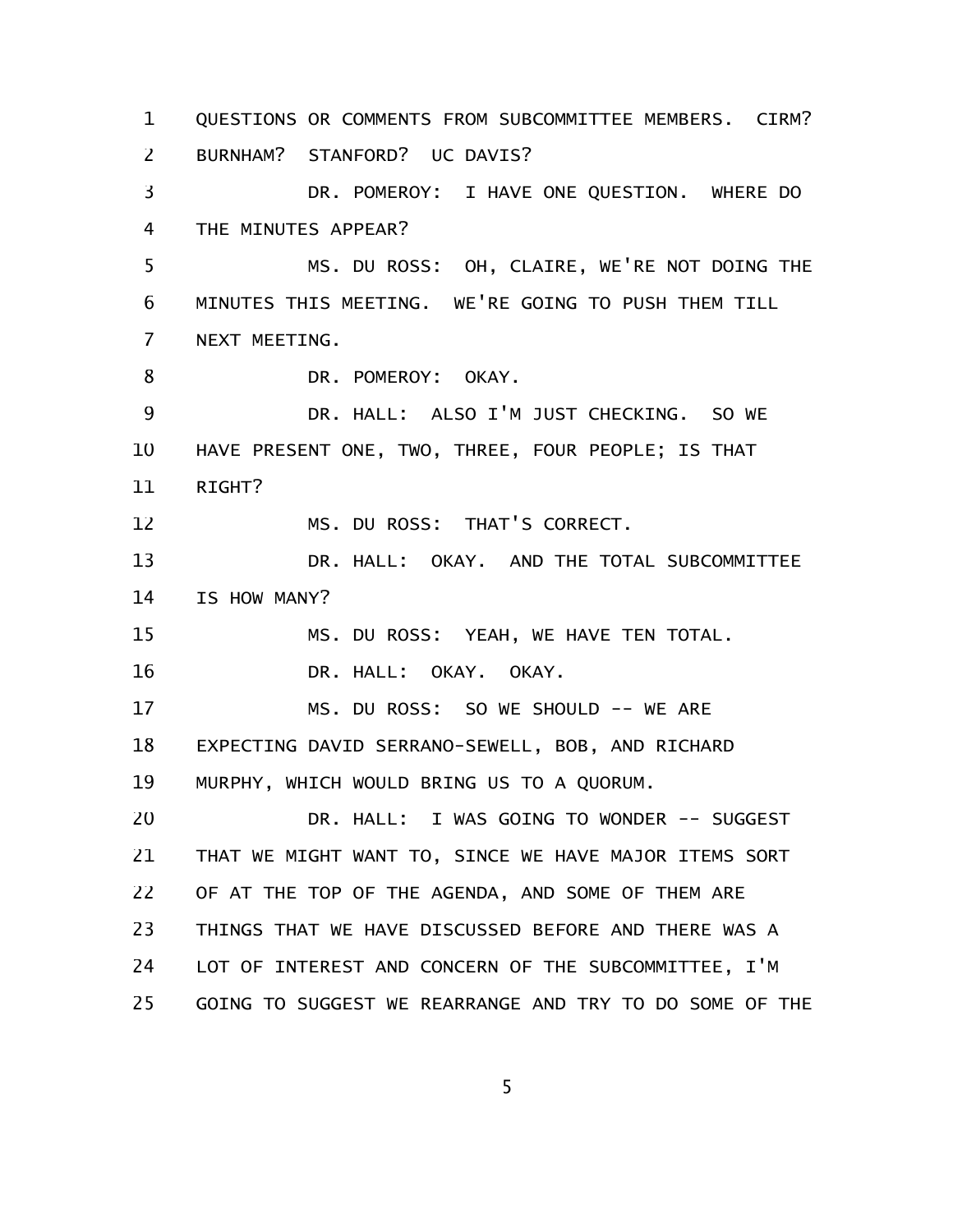THINGS THAT ARE APT TO BE MORE, WHAT, OPERATIONAL IN NATURE OR MORE GENERAL IN NATURE, BUT THAT WE IMAGINE WON'T REQUIRE MAJOR DISCUSSIONS. AND I WOULD SUGGEST ACTUALLY WE JUST MOVE UP FROM THE BOTTOM IF YOU WANT TO, WALTER. CAN WE DO THAT? MR. BARNES: SURE. DR. HALL: AND MAY I ASK YOU TO DO THAT, THE AMENDMENT POLICY AND THEN CONTRACTS UPDATE, WE JUST MOVE IT BACKWARDS; AND THEN WHEN WE GET A FEW MORE PEOPLE, WE CAN TURN IT AROUND. IS THAT OKAY WITH EVERYBODY? TINA, ARE YOU AGREED WITH THAT? VICE CHAIR NOVA: YEAH. THAT SOUNDS GREAT. YOU WANT TO HOP TO AGENDA ITEM 4, ICOC PER DIEMS. DR. HALL: YES. VICE CHAIR NOVA: AND START WITH WALTER BARNES. MR. BARNES: SURE. VICE CHAIR NOVA: THAT SOUNDS GREAT. SO WHY DON'T WE GO BACKWARDS. LET'S DO THAT. SO, WALTER, COULD YOU PLEASE LEAD US THROUGH THE INFORMATIONAL UPDATE ON ICOC PER DIEM RATES. MR. BARNES: CERTAINLY. THIS HAS TO DO WITH THE PROVISION IN PROPOSITION 71 WHICH RELATES TO THE PER DIEM THAT'S AVAILABLE TO ICOC MEMBERS. IT SAYS A PER DIEM OF \$100 PER DAY, BUT THEN INDICATES THAT IT'S 1 2 3 4 5 6 7 8 9 10 11 12 13 14 15 16 17 18 19 20 21 22 23 24 25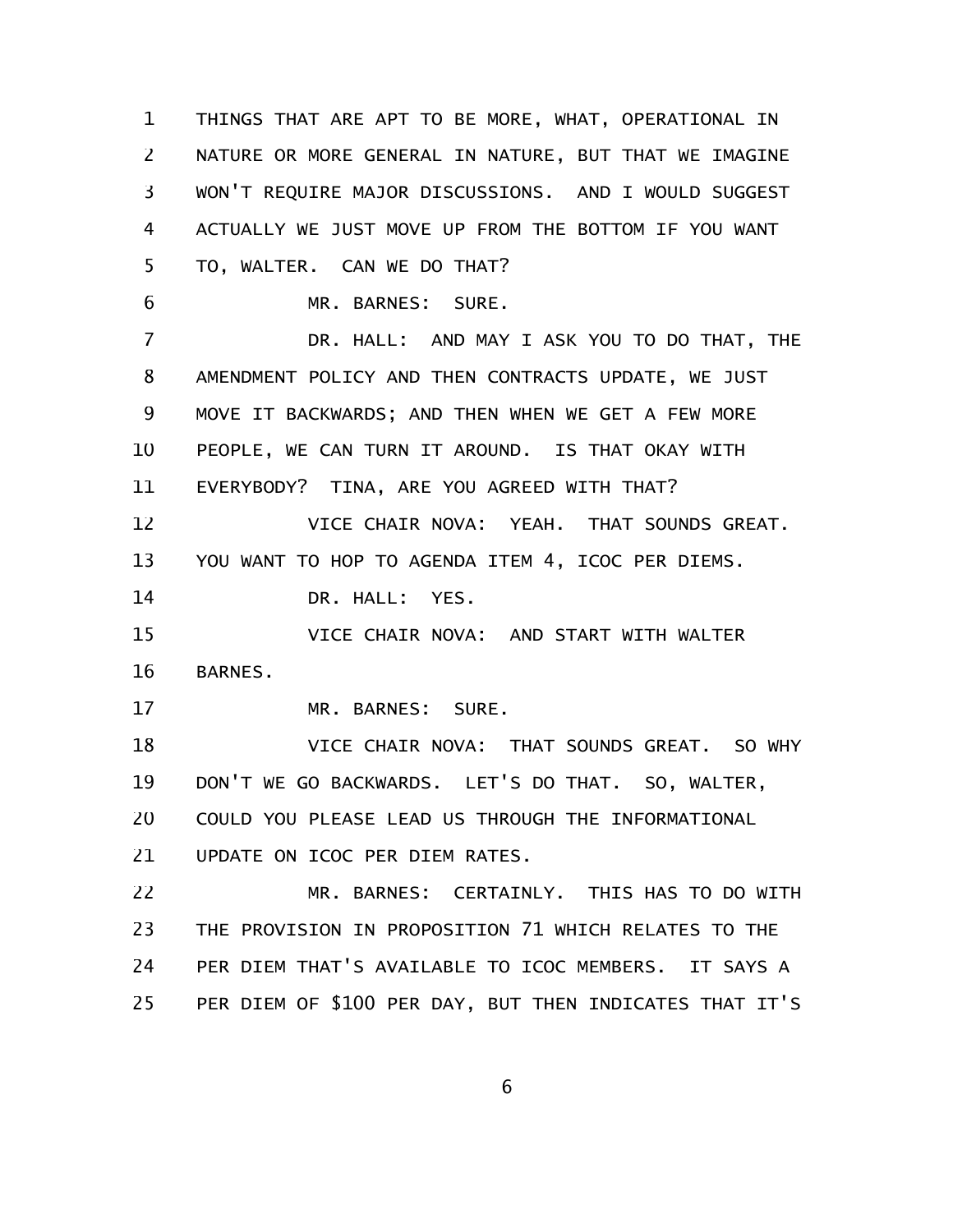TO BE ADJUSTED ANNUALLY FOR COST OF LIVING. AND SO THIS BASICALLY IS TO PROVIDE YOU WITH INFORMATION ABOUT THAT COST OF LIVING ADJUSTMENT. 1 2 3

THE ADJUSTMENT FORMULA WAS ACTUALLY APPROVED BY THE ICOC AS PART OF THE BYLAWS, THE ICO BYLAWS THAT WERE APPROVED AT THE APRIL MEETING. AND I ATTACHED A COPY OF THE SECTION THAT HAS TO DO WITH THAT. IT BASICALLY TALKS ABOUT USING THE ANNUAL AVERAGE CALIFORNIA CONSUMER PRICE INDEX IN CALIFORNIA, WHICH BASICALLY DRAWS DATA FROM LOS ANGELES, RIVERSIDE, ORANGE COUNTY, SAN FRANCISCO, OAKLAND, SAN JOSE, AND SAN DIEGO. AND BASICALLY THEY PRODUCE A COST OF LIVING INCREASE BOTH BIMONTHLY AS WELL AS SIX-MONTH AVERAGE, AND SO WHAT WE HAVE IN HERE WAS A REQUIREMENT THAT WE MULTIPLY THE \$100 TIMES THE RESULT OF DIVIDING THE PRIOR YEAR COST OF LIVING FIGURE BY THE MOST RECENT ANNUAL FIGURE, AND THAT CALCULATION IS INCLUDED UNDER INFORMATION ON YOUR SHEET THERE. 4 5 6 7 8 9 10 11 12 13 14 15 16 17 18

ESSENTIALLY IT COMES OUT TO AN INCREASE TO \$104 PER DAY. THAT WOULD ALSO MAKE THE HOURLY RATE, WHICH IS NOW \$12.50, GO UP TO \$13. AND THEN BASICALLY THE PER DIEM RATES OR THE AVERAGES WERE ACTUALLY PUBLISHED IN MARCH UNDER THE ICOC BYLAWS. THE REVISED PER DIEMS ARE TO BECOME EFFECTIVE IN THE MONTH AFTER THE ANNUAL AVERAGES ARE PUBLISHED. AND SO THAT WOULD 19 20 21 22 23 24 25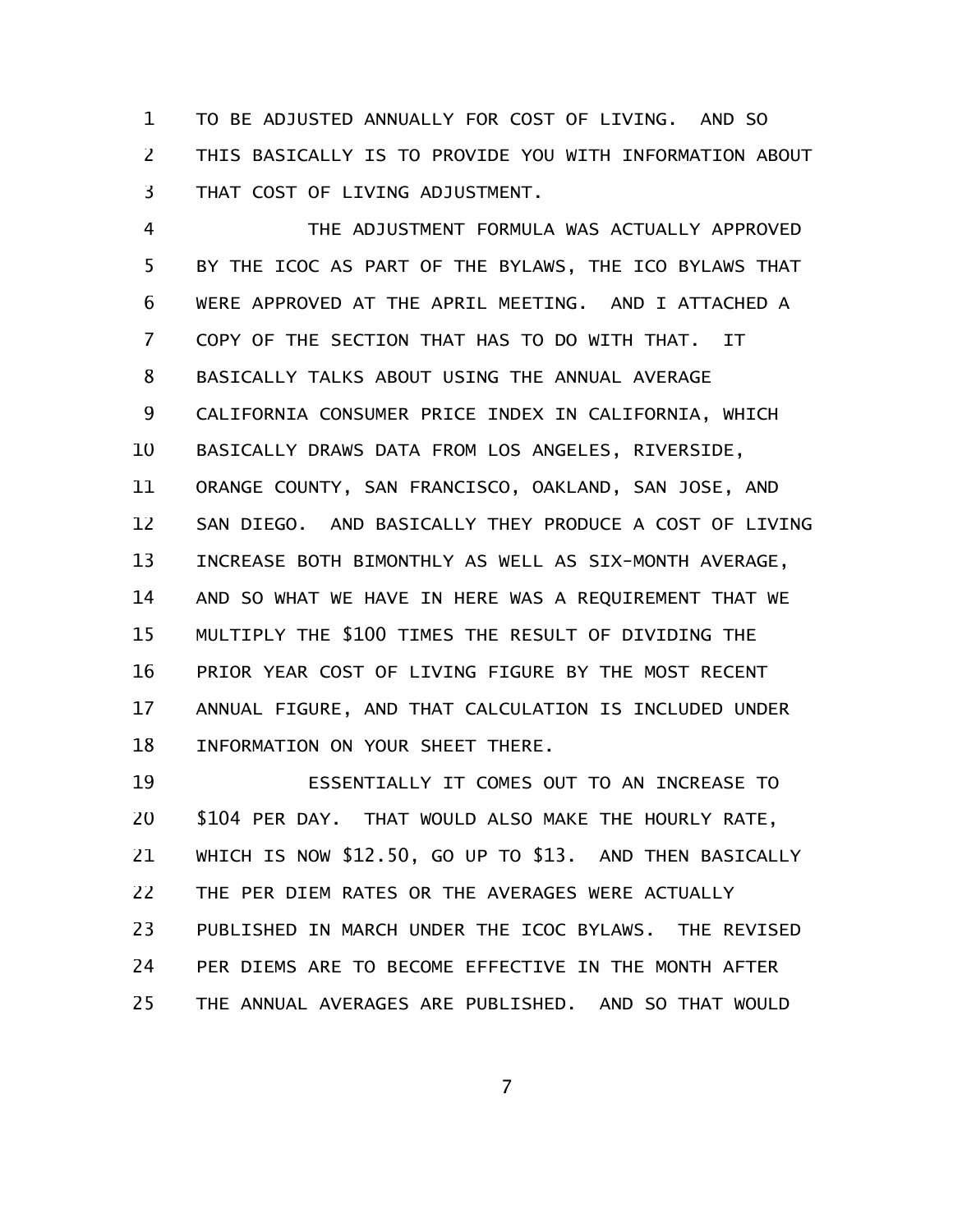MAKE THEM EFFECTIVE FOR ACTIVITIES FROM APRIL 1ST ON. SO BASICALLY OUR PLAN WOULD BE TO IMPLEMENT THIS NEW PER DIEM RATE FOR ICOC MEMBERS BEGINNING APRIL 1ST. I KNOW THAT IN SOME CASES CLAIMS HAVE ALREADY BEEN SUBMITTED, AND THE INCREASE CAN BE SUBMITTED FOR AN ADJUSTMENT. SO THIS IS BASICALLY JUST IMPLEMENTING THE BYLAWS PROVISION THAT YOU APPROVED AT THE PREVIOUS MEETING. ARE THERE ANY QUESTIONS? VICE CHAIR NOVA: ANY BOARD COMMENTS FROM ANY OF THE LOCATIONS? DR. HALL: DAVID SERRANO-SEWELL HAS JOINED US IN SAN FRANCISCO. MS. DU ROSS: BOB KLEIN HAS ALSO JOINED US. VICE CHAIR NOVA: AND DR. MURPHY HAS JOINED US IN SAN DIEGO. THERE'S OUR THREE. MS. DU ROSS: WONDERFUL. VICE CHAIR NOVA: GREAT. AGAIN, ANY BOARD COMMENTS FROM CIRM? FROM BURNHAM? DR. REED: NO DOWN HERE. VICE CHAIR NOVA: STANFORD? DR. PIZZO: NO. VICE CHAIR NOVA: UC DAVIS? DR. POMEROY: NO COMMENTS. VICE CHAIR NOVA: ANY PUBLIC COMMENTS ON ICOC 25 PER DIEM RATES FROM CIRM? BURNHAM? STANFORD? UC 1 2 3 4 5 6 7 8 9 10 11 12 13 14 15 16 17 18 19 20 21 22 23 24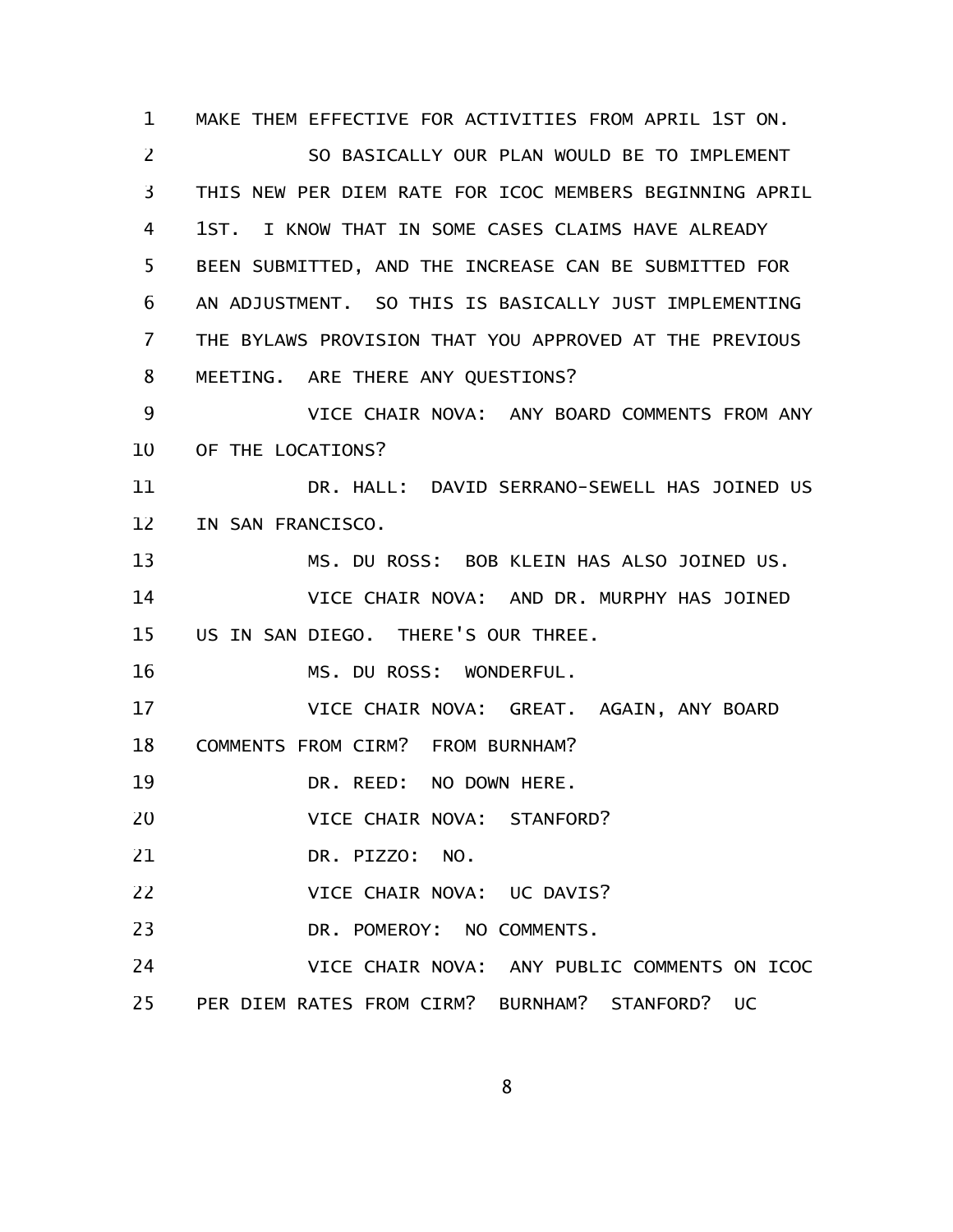DAVIS? UC IRVINE? 1

MR. SIMPSON: NO. 2

VICE CHAIR NOVA: OKAY. 3

DR. HALL: WE HAVE NO PUBLIC MEMBERS HERE AS OF RIGHT NOW IN SAN FRANCISCO. 4 5

VICE CHAIR NOVA: OKAY. THANK YOU. ALL RIGHT. WELL, WE HAVE A QUORUM, SO SHOULD WE GO BACK TO THE BEGINNING BEFORE WE LOSE PEOPLE, KIND OF OPPOSITE PHILOSOPHY AT THIS POINT? 6 7 8 9

DR. HALL: ABSOLUTELY. GREAT. 10

VICE CHAIR NOVA: OKAY. LET'S DO THAT. LET'S GO BACK TO ITEM 3. 11 12

DR. HALL: OKAY. SO I JUST WANT TO BEGIN BY SAYING WE HAVE A FULL AGENDA TODAY UNDER ITEM 3 WITH SEVERAL ITEMS, TWO OF WHICH ARE MAJOR ONES, THE EMPLOYEE COMPENSATION PLAN AND THE FY 2004-2007 BUDGET. WE ARE, AS YOU KNOW, APPROACHING THE END OF THE FISCAL YEAR, AND SO WE HAVE BEEN WORKING OVER THE LAST MONTH OR SO TO TRY TO PUT TOGETHER THE BUDGET FOR THE NEXT YEAR, AND THAT IS A MAJOR ITEM THAT WE WANT TO TALK ABOUT. WE ALSO HAVE EMPLOYEE COMPENSATION, WHICH WE DISCUSSED LAST TIME, AND INTERNAL GOVERNANCE POLICY. SO I THINK WITHOUT ANY FURTHER ADO, I'M JUST GOING TO ASK ALEXANDRA CAMPE, HEAD OF HR, IF SHE WOULD LEAD US THROUGH THE EMPLOYEE COMPENSATION PLAN. 13 14 15 16 17 18 19 20 21 22 23 24 25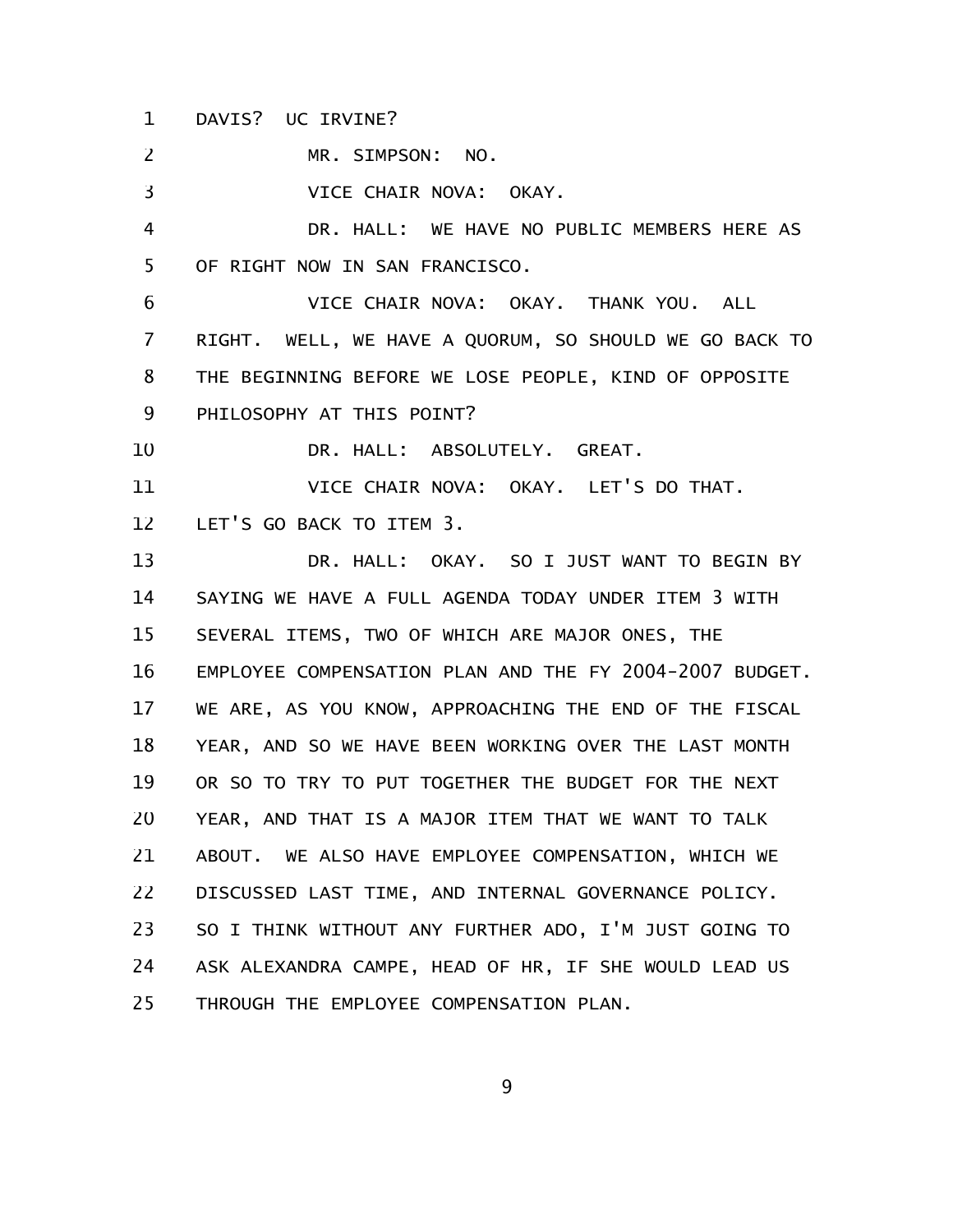MS. CAMPE: THANK YOU, ZACH. THIS IS ALEXANDRA. THANK YOU ALL, BOARD MEMBERS AND MEMBERS OF THE PUBLIC, FOR THE GOOD FEEDBACK THAT WE GOT LAST TIME WHEN WE PRESENTED THE COMPENSATION STRUCTURE. WHAT WE'RE GOING TO DO TODAY IS DISCUSS WHAT ADDITIONAL INFORMATION WAS RECEIVED AND DISCUSS THE NEW PROPOSAL FOR OUR COMPENSATION STRUCTURE. 1 2 3 4 5 6 7

SO WITHOUT FURTHER ADO, WE HAVE ATTACHED 3(A)(III) AND 3(A)(4), WHICH IS ACTUALLY THE ORIGINAL DOCUMENTATION YOU GOT FOR THE COMPENSATION PROGRAM ON MARCH 30TH. SINCE THEN WE HAVE SPENT A LOT OF TIME GATHERING ADDITIONAL INFORMATION FOR THE COMPENSATION PLAN. AND WHAT I WANT TO DO IS HAVE YOU TAKE A LOOK AT ATTACHMENT 3(A)(II), WHICH IS A LARGER SPREADSHEET THAT WAS CREATED BECAUSE OF ADDITIONAL INFORMATION THAT WAS REQUESTED BY ALL OF YOU AS MEMBERS AND THE INFORMATION THAT WAS GATHERED. 8 9 10 11 12 13 14 15 16 17

WHAT WE HAVE HERE IS ORIGINALLY WE PROVIDED YOU INFORMATION FROM THE HIGHER EDUCATION AND PRIVATE RESEARCH INSTITUTE. BASED ON THE FEEDBACK THAT WE GATHERED FROM THE MARCH 30TH MEETING, WE'VE GONE AHEAD AND GATHERED DATA FOR OUR TOP TIER POSITIONS FROM STATE INSTITUTIONS, UNIVERSITY OF CALIFORNIA DATA, WE GOT SOME DATA FROM MERCER SURVEYS THAT THEY GENEROUSLY GAVE ME JUST OVER THE PHONE. WE ALSO WERE ABLE TO GET QUITE 18 19 20 21 22 23 24 25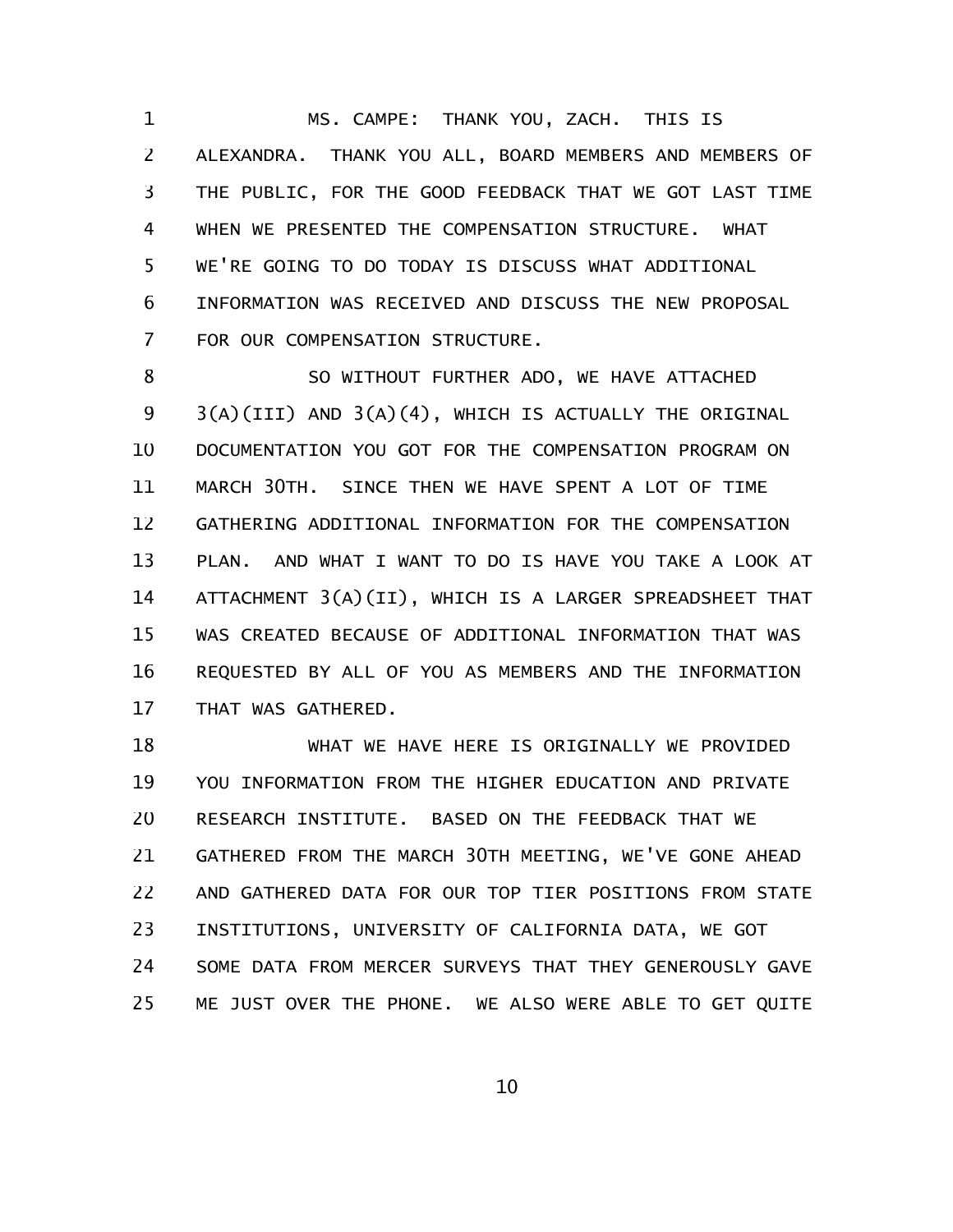A BIT OF INFORMATION FROM A FOUNDATION SURVEY THAT WE GATHERED THROUGH MOORE FOUNDATION, THAT THEY VERY GENEROUSLY ALSO PROVIDED US THAT ADDITIONAL INFORMATION THAT HELPED US HAVE A MORE WELL-ROUNDED APPROACH TO THE DATA THAT WAS GATHERED. AND THEN FINALLY, YOU'LL SEE ON THE SPREADSHEET THE RADFORD DATA. AS WE KNOW, THAT'S FROM THE PRIVATE SECTOR, AND THAT'S BIOTECHNOLOGY FIRMS AND SUCH. SO THAT'S KIND OF A LAYOUT OF THE ADDITIONAL DATA THAT WAS GATHERED FROM THE SPREADSHEET. TO CONFIRM AND TO REITERATE, THE DATA THAT WAS GATHERED IS ONLY BASE SALARIES. THIS DOES NOT INCLUDE ANY INCENTIVE PAY THAT IS OFFERED TO THE INDIVIDUAL. MOST OF THESE ORGANIZATIONS DO OFFER ABOVE AND BEYOND THE BASE SALARY ADDITIONAL INCENTIVE, BUT THIS IS NOT INCLUDED IN THE SALARY RANGES THAT YOU SEE HERE. DR. PIZZO: DO THOSE ORGANIZATIONS -- DO YOU MIND BEING INTERRUPTED ALONG THE WAY? MS. CAMPE: SURE. NO PROBLEM. DR. PIZZO: DO THOSE INSTITUTIONS PUBLISH TOTAL COMPENSATION? MS. CAMPE: I KNOW THAT WAS ONE OF THE QUESTIONS, AND I'M GETTING TO THAT BULLET POINT. ON SALARY SURVEY DATA, TOTAL COMPENSATION, THEY DON'T AGGREGATE WITHIN SALARY SURVEYS HEALTH AND WELFARE 1 2 3 4 5 6 7 8 9 10 11 12 13 14 15 16 17 18 19 20 21 22 23 24 25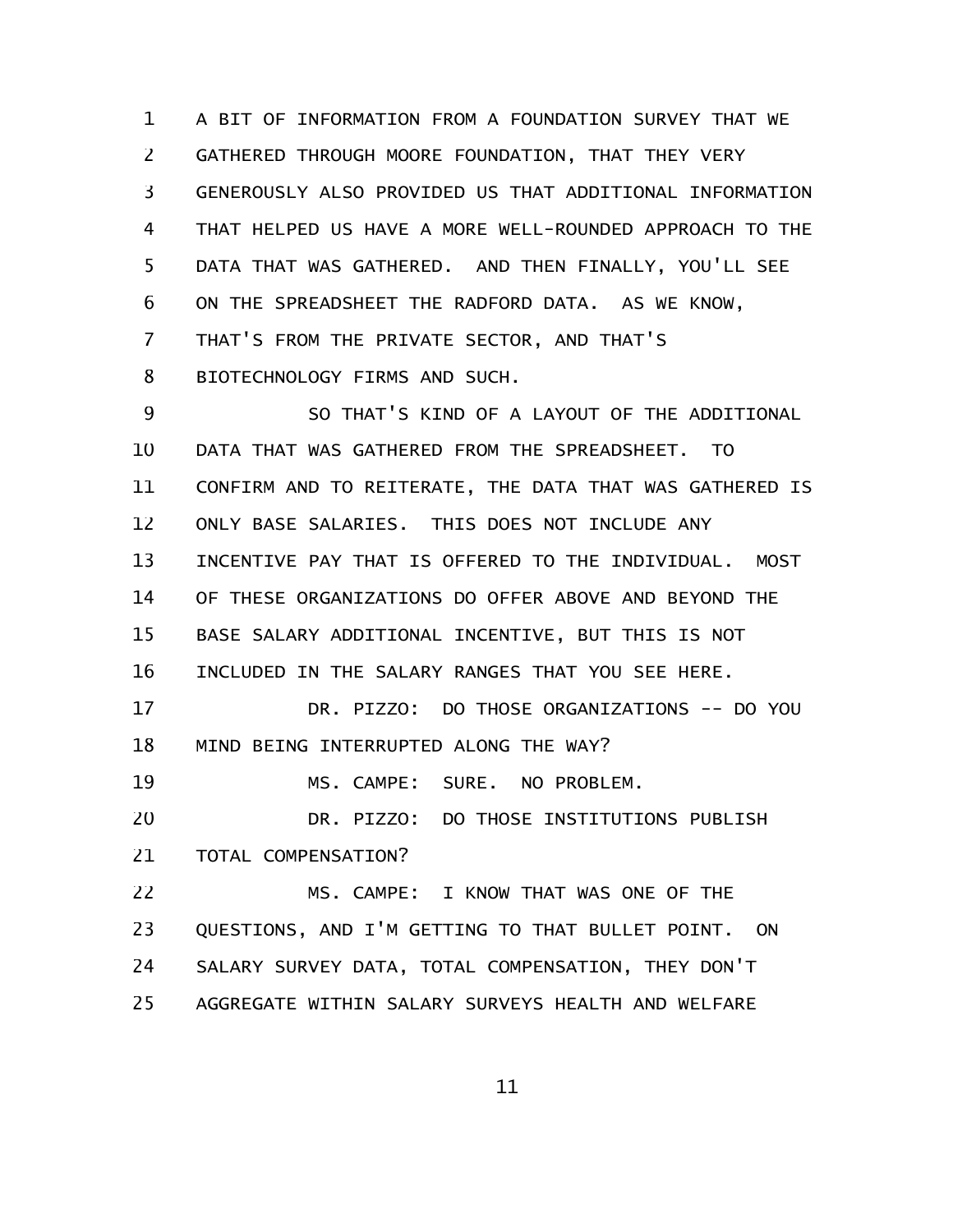BENEFITS. IT'S SEPARATE AND IT'S USED AS A RECRUITMENT AND RETENTION TOOL IN GENERAL, BUT IT'S NOT ADDED TO GENERAL SALARY SURVEY DATA. 1 2 3

MR. KLEIN: AND THEY DON'T PUBLISH OR DO THEY PUBLISH PENSION BENEFITS? 4 5

DR. PIZZO: WELL, IT DEPENDS ON WHERE YOU GO. FOR EXAMPLE, WE BENCHMARK AGAINST AAMC OR THE MGMA, AND THEN WE DO INDEPENDENT SURVEYS BECAUSE WE HAVE TO GO THROUGH OUR COMPENSATION COMMITTEE FOR HIGHER COMP IN THIS CASE. AND WE ALWAYS LOOK AT TOTAL COMPENSATION, SO WE INCLUDE EVERY ELEMENT OF THAT, WHICH INCLUDES HOUSING BENEFITS, ANY DEFERRED COMPENSATION, ANY SIGNING BONUSES, THE WHOLE WORKS. AND YOU CAN'T FIND THAT IN THE -- CERTAINLY IN SOME OF THESE BENCHMARK DATA, BUT I DON'T KNOW ABOUT ALL THESE SURVEYS THAT HAVE BEEN LOOKED AT. I'D BE SURPRISED, GIVEN WHAT'S BEEN RECENTLY REVEALED ON THE UC SYSTEM AND PUBLISHED THERE. THE TASK FORCE REPORTS THAT THAT DATA EXISTS IN THE UC SYSTEM RIGHT NOW. 6 7 8 9 10 11 12 13 14 15 16 17 18 19

MR. KLEIN: CAN YOU TELL US WHETHER IT DOES EXIST OR WHAT THE STATUS IS? 20 21

DR. PIZZO: THE ONLY REASON I'M FOCUSING ON IT IS BECAUSE, DEPENDING UPON WHICH SURVEY YOU LOOK AT, THERE MAY BE A LOWER NUMBER THAT'S USED FOR BASE COMPENSATION BECAUSE IT MAY BE THAT A BIGGER PORTION OF 22 23 24 25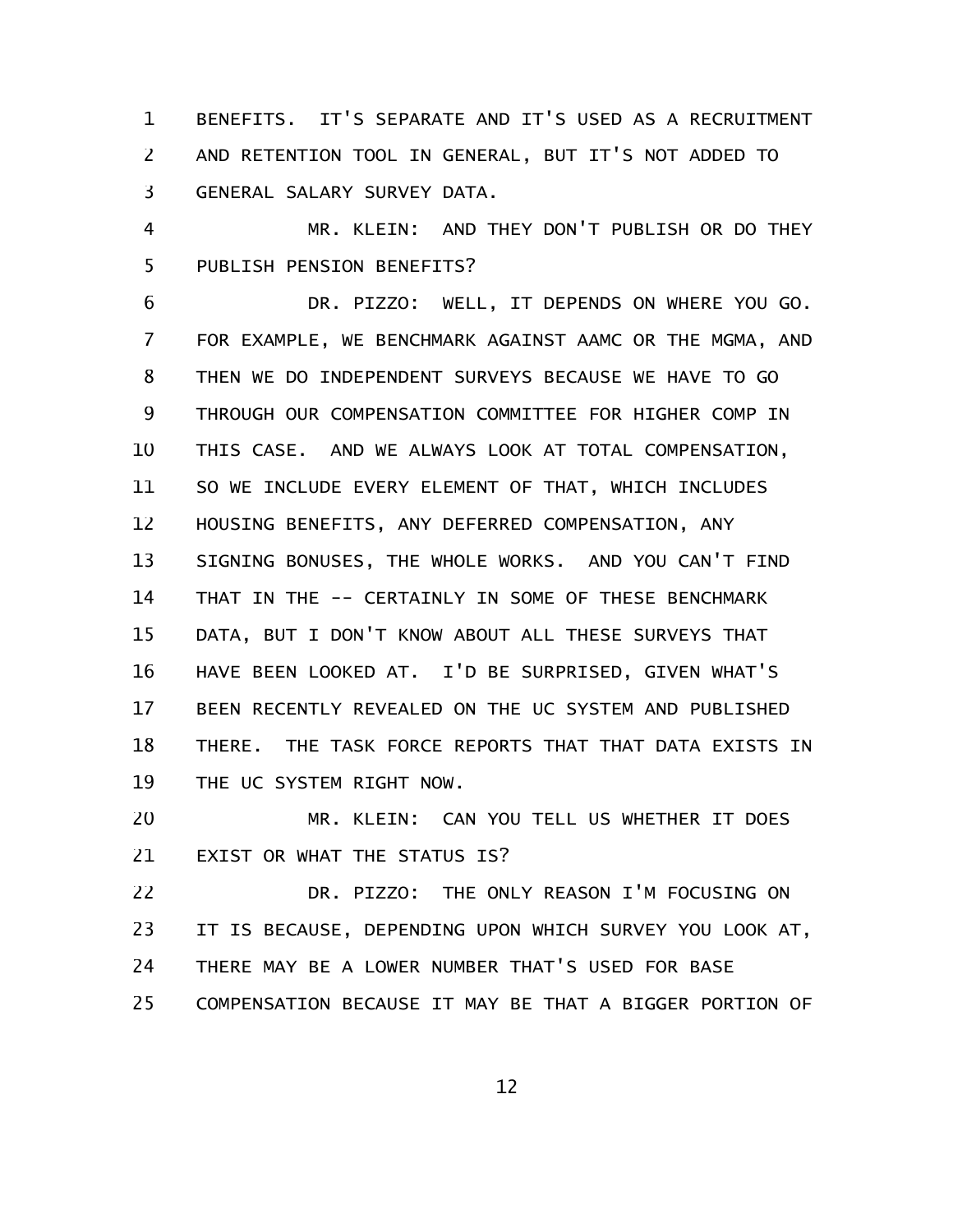IT IS ACTUALLY GOING TO BE IN SOME OF THESE OTHER ELEMENTS. SO HAVING TOTAL COMP BECOMES A REALLY IMPORTANT GUIDEPOST IF WE CAN GET IT. I MEAN I RECOGNIZE THERE MAY BE CHALLENGES WITH THAT. 1 2 3 4

MS. CAMPE: WELL, I WILL SAY THE FOUNDATION SURVEY THAT I RECEIVED, THERE WAS NO TOTAL COMP INCLUDED. IT WAS AN ADDITIONAL ITEM THAT WAS NOT PART OF THE DATA THAT WE RECEIVED. IT WAS NOTICED THAT IN GENERAL THAT THESE ORGANIZATIONS HAD INCENTIVES PLACED FOR THESE FOUNDATIONS, AND, YOU KNOW, IN GENERAL VARIOUS LEVELS OF ROBUSTNESS IN THEIR HEALTH AND WELFARE BENEFITS. BUT AGAIN, IT WASN'T INCLUDED IN THE BASE SALARY DATA. 5 6 7 8 9 10 11 12 13

DR. PIZZO: OKAY. 14

MR. BARNES: THIS IS WALTER. I'D ALSO LIKE TO POINT OUT, AS NEAR AS WE CAN TELL, THE DATA THAT'S ON THIS CHART IS, IN FACT, BASE SALARY DATA. 15 16 17

MS. CAMPE: ABSOLUTELY. 18

MR. BARNES: THE OTHER THING I'D ALSO MENTION IS THAT SINCE WE'RE ALL STATE EMPLOYEES, THE ONLY BENEFITS THAT WE'RE ENTITLED TO ARE THE BENEFITS THAT ARE AVAILABLE TO ALL OTHER STATE EMPLOYEES, THE MEDICAL BENEFITS AND THE PENSION THROUGH CALPERS AND THINGS LIKE THAT. SO I THINK YOU'RE RIGHT, THAT AS YOU PARTICULARLY GO THROUGH THIS CHART AND GET PARTICULARLY 19 20 21 22 23 24 25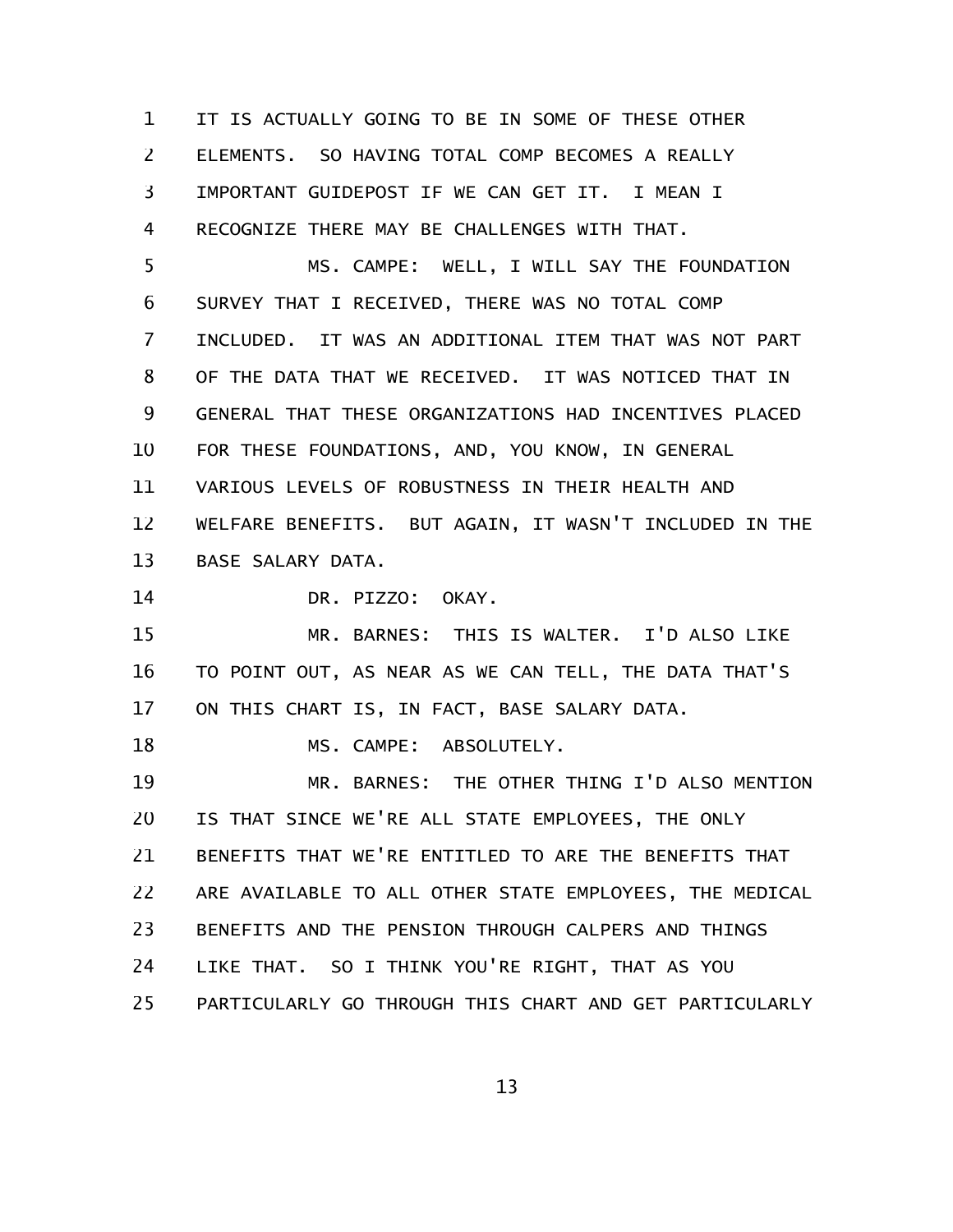OVER TO THE RIGHT-HAND SIDE OF THE CHART, YOU MAY FIND THAT TOTAL COMPENSATION FOR MANY OF THOSE MAY BE QUITE HIGHER THAN THIS; BUT AS FAR AS THE BASE PAY GOES, THIS IS BASICALLY IT. AND THAT'S ALL WE'RE DEALING WITH RIGHT NOW. 1 2 3 4 5

DR. PIZZO: OKAY. THANK YOU. 6

MS. CAMPE: I WILL ADD ANOTHER THING, AND YOU'VE ALREADY MENTIONED THAT, THAT MANY OF THESE ORGANIZATIONS ALSO OFFER PERKS, INCLUDING UC'S, SUCH AS CAR ALLOWANCES, HOUSING ALLOWANCES, SEVERANCE PAY, AND RELOCATION ALLOWANCES. THE STATE OFFERS MOVING EXPENSES, BUT THE STATE DOESN'T OFFER THESE OTHER THINGS IN GENERAL. THEY DO OFFER LIKE HOUSING ALLOWANCES FOR FIREFIGHTERS AND FISH AND GAME INDIVIDUALS, BUT THE STATE DOESN'T OFFER THESE TYPES OF PERKS IN GENERAL. SO WE DON'T HAVE THOSE KINDS OF THINGS AVAILABLE TO US LIKE MANY OF THE OTHER ORGANIZATIONS THAT ARE LISTED ON THE SALARY SURVEY. MR. BARNES: EXCUSE ME. THIS IS WALTER AGAIN. I'LL JUST CLARIFY. THE RELOCATION ALLOWANCES THAT WE HAVE ARE THE ONES THAT YOU APPROVED AT ONE OF YOUR PREVIOUS MEETINGS, AND IT BASICALLY ONLY DEALS WITH THE IMMEDIATE COSTS OF ACTUALLY RELOCATING TO A NEW ORGANIZATION, INCLUDING THE MOVING COST AND THAT 7 8 9 10 11 12 13 14 15 16 17 18 19 20 21 22 23 24

KIND OF THING. SO THEY'RE FAIRLY SMALL. THANK YOU. 25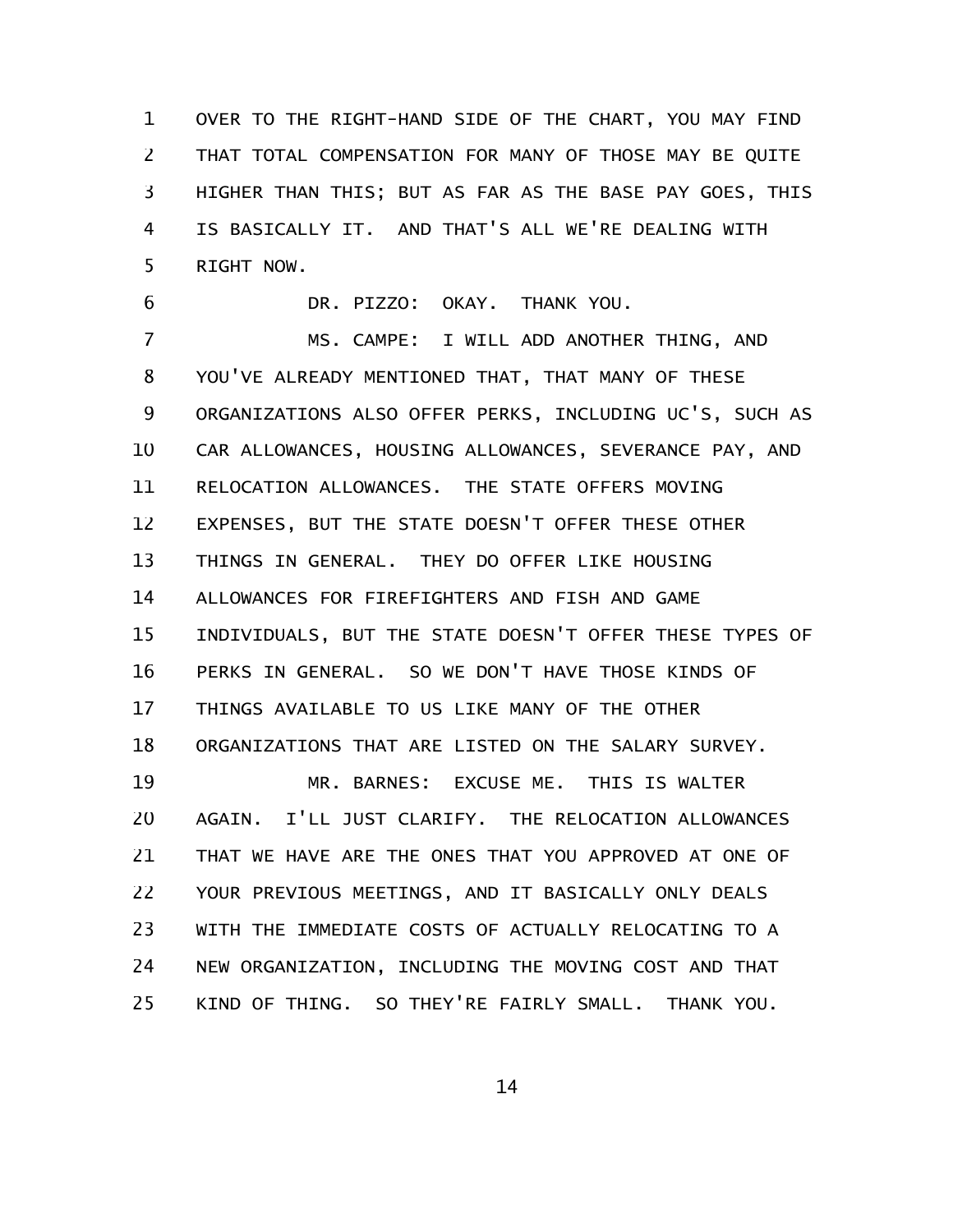MS. CAMPE: THANK YOU, WALTER. SO AS I SAID ALREADY, THE COMPENSATION THAT'S PROVIDED HERE DOES NOT INCLUDE HEALTH AND WELFARE BENEFITS BECAUSE IT'S NOT USUALLY AGGREGATED IN THE SALARY SURVEY. AND AS WALTER MENTIONED, OF COURSE, THE BENEFITS THAT WERE OFFERED TO STATE OF CALIFORNIA EMPLOYEES ARE THE EXACT THE SAME BENEFITS THAT ARE OFFERED TO ALL STATE OF CALIFORNIA EMPLOYEES, WHICH IS HEALTH AND WELFARE AND THE PENSION PLAN THROUGH CALPERS. 1 2 3 4 5 6 7 8 9

SO WHAT I WANTED TO POINT OUT NOW, I'M ON SLIDE 3, IS THAT I THINK THAT'S HOW IT'S NOTED IN THE COMPENSATION PRESENTATION. AND I WANTED TO POINT OUT, AGAIN, WHERE WE GOT THE ADDITIONAL INFORMATION. WE HAD HAD A REQUEST THAT WE GET SOME INFORMATION FROM THE STATE. WE DID GATHER DATA FROM THE STATE CONTROLLER'S OFFICE ON THE FOUR MAIN JOBS REQUESTED, WHICH WAS THE CHIEF ADMINISTRATIVE OFFICER, THE GENERAL COUNSEL, THE CHIEF COMMUNICATIONS OFFICER, AND THE CHIEF OF STAFF. WE ALSO GATHERED DATA FROM THE GOVERNOR'S OFFICE, AND YOU WILL BE SEEING THIS ON THE SPREADSHEET THAT I PROVIDED. CALPERS ALSO PROVIDED SOME INFORMATION ON THOSE FOUR POSITIONS. 10 11 12 13 14 15 16 17 18 19 20 21 22

WE HAD ALREADY GATHERED INFORMATION FROM THE UNIVERSITY OF CALIFORNIA, AND THAT WAS ACTUALLY AGGREGATED LAST FALL FROM OUR OUTSIDE CONSULTANT. THAT 23 24 25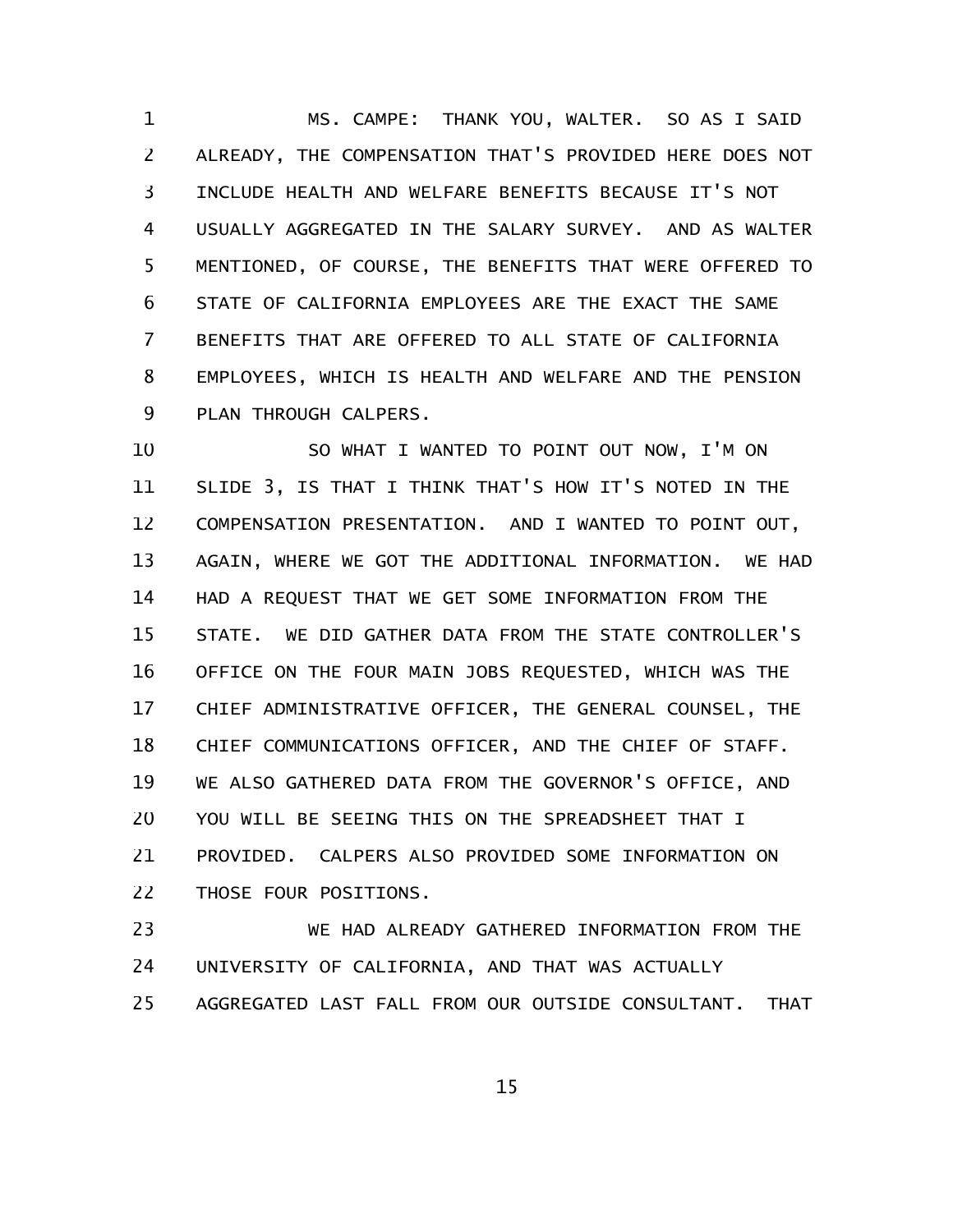WAS JUST GENERAL INFORMATION FROM THE ENTIRE UNIVERSITY OF CALIFORNIA. THERE HAD BEEN SOME FEEDBACK IN THE LAST GOVERNANCE COMMITTEE MEETING ABOUT CERTAIN POSITIONS THAT MAY BE OUTSIDE THE SCHOOL OF MEDICINE. SO THAT DATA REFLECTS GENERAL INFORMATION ABOUT THE ENTIRE UNIVERSITY OF CALIFORNIA CAMPUS. 1 2 3 4 5 6

LIKE I MENTIONED ALREADY, WE GOT SOME MERCER SURVEY DATA NATIONWIDE FOR GOVERNMENT AND NONPROFIT ORGANIZATIONS. WE ALSO GOT SOME MERCER SURVEY DATA FOR CALIFORNIA IN ANY INDUSTRY. I WASN'T ABLE TO GET ANY MERCER SURVEY DATA FOR GOVERNMENT AND NONPROFITS IN CALIFORNIA BECAUSE THE NUMBER WAS TOO SMALL FOR THEM TO AGGREGATE THE DATA TOGETHER, SO THAT'S WHY IT'S FOR THE WHOLE. THE GOVERNMENT NONPROFITS WERE FOR THE ENTIRE NATION. 7 8 9 10 11 12 13 14 15

MR. SERRANO-SEWELL: I HAVE A QUESTION. THIS IS DAVID IN SAN FRANCISCO. ON THE SELECTION OF DATA, WHAT OTHER -- WERE THERE ANY OTHER STATE AGENCIES THAT WERE LOOKED AT BESIDES THOSE LISTED, THE STATE CONTROLLER'S OFFICE, GOVERNOR'S OFFICE, CALPERS, THE UC SYSTEM UNIVERSITYWIDE, SPECIFIC STATE AGENCIES? MS. CAMPE: NO. THOSE ARE THE THREE THAT WERE SPOKEN TO, DAVID, BECAUSE THEY ARE, I THINK -- MAYBE, WALTER, YOU CAN COMMENT ON THIS -- THE MOST 16 17 18 19 20 21 22 23 24

WELL-KNOWN AND THE MOST SPECIALIZED OF THE STATE 25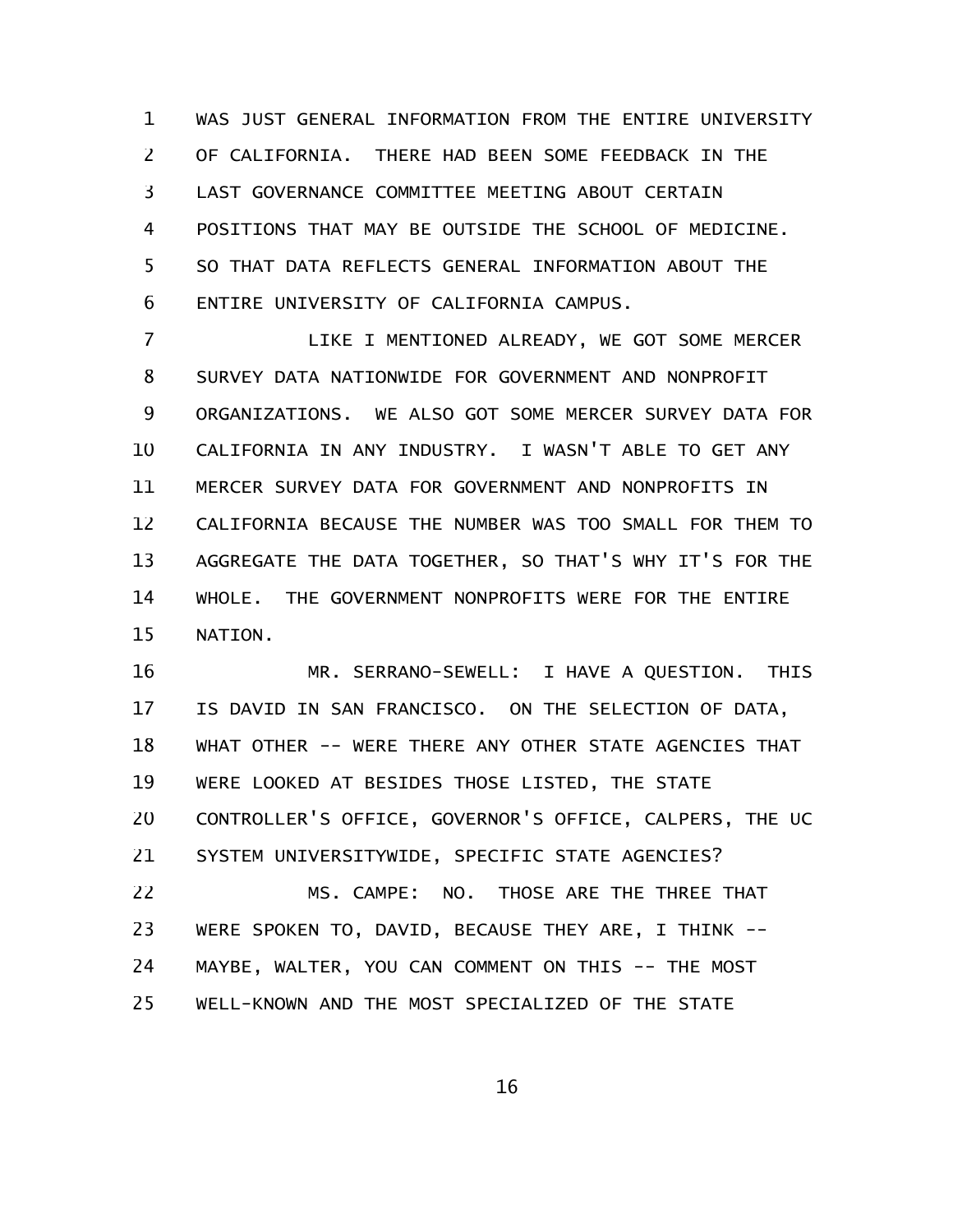AGENCIES THAT EXIST. 1

MR. BARNES: AND I THINK THE THING I WOULD ALSO SAY IS THAT THE STATE CONTROLLER'S OFFICE IS BASICALLY UNDER THE COMPENSATION PROGRAM THAT DEPARTMENT OF PERSONNEL ADMINISTRATION ADMINISTERS. SO ESSENTIALLY THESE ARE THE SAME SALARIES THAT YOU WOULD SEE IN ANY OTHER STATE AGENCY. SO SINCE WE'VE BEEN WORKING WITH THE STATE CONTROLLER'S OFFICE, WE THOUGHT IT WOULD BE JUST EASIER TO GET THAT, BUT IT'S CERTAINLY REPRESENTATIVE OF EVERY OTHER LOCATION. IF YOU GO AND FIND THE TOP GENERAL COUNSEL IN ANY OTHER DEPARTMENT, IT WOULD BE THIS LEVEL. 2 3 4 5 6 7 8 9 10 11 12

MR. SERRANO-SEWELL: THE TOP GENERAL COUNSEL AT MTA WOULDN'T MAKE ANY MORE THAN THE GENERAL COUNSEL IN THE CONTROLLER'S OFFICE OR THE GOVERNOR'S OFFICE? MR. BARNES: NO. NOW, THE GOVERNOR'S OFFICE IS A LITTLE DIFFERENT, WHICH IS WHY WE SPLIT THEM OUT BECAUSE THEY'RE EXEMPT. AND THIS IS BASICALLY PEOPLE THAT ARE DIRECTLY HIRED IN THE GOVERNOR'S OFFICE WITH ONE EXCEPTION, AND THAT IS THE FIGURE THAT'S LISTED UNDER LEVEL 10. THAT'S ACTUALLY THE SALARY THAT'S AVAILABLE FOR KIM BELSHE, THE HEAD OF THE HEALTH AND WELFARE AGENCY. 13 14 15 16 17 18 19 20 21 22 23

MR. SERRANO-SEWELL: OKAY. THANK YOU. MR. BARNES: AND WE PUT CALPERS IN BECAUSE 24 25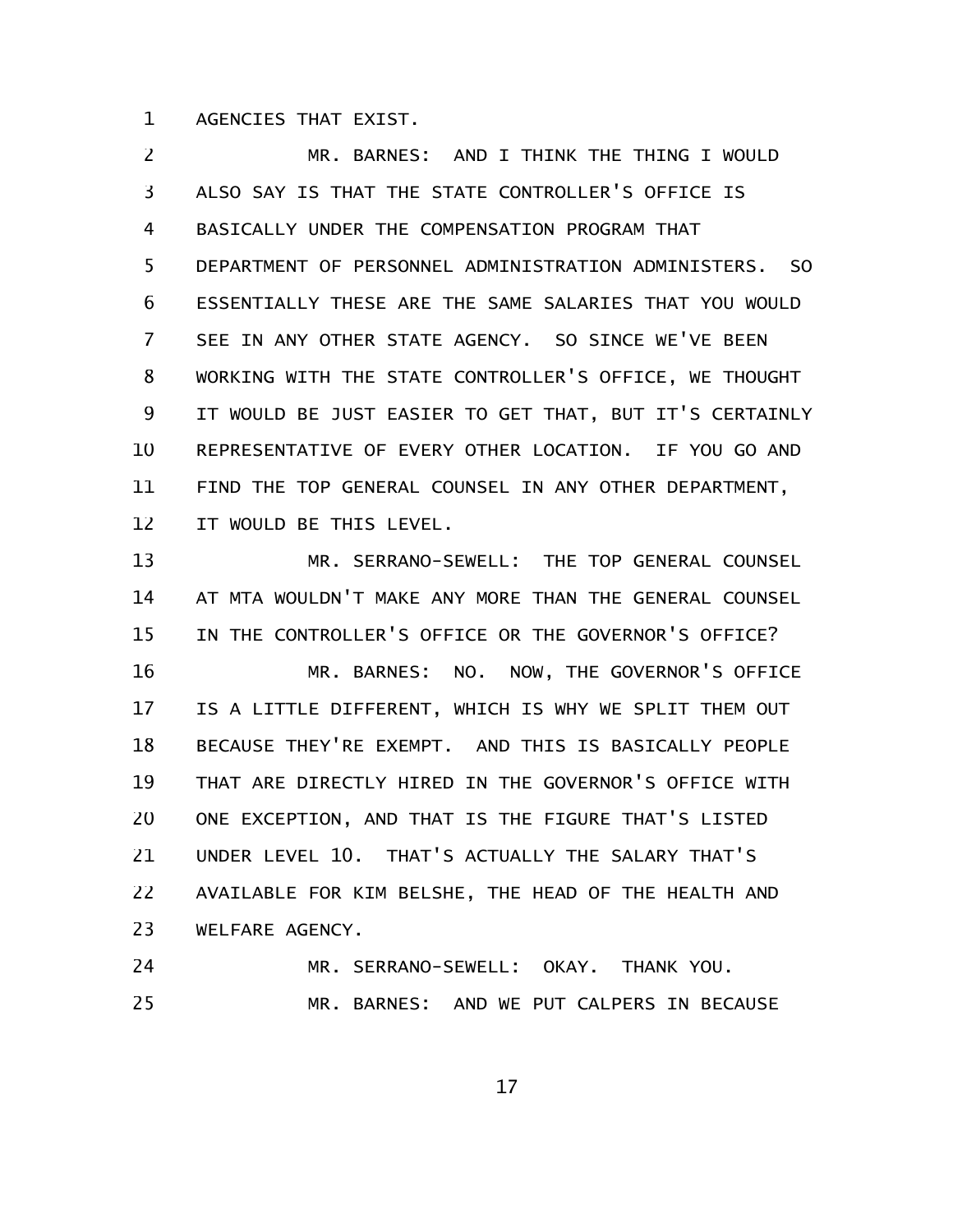THEY HAVE SOME UNIQUENESS IN TERMS OF, YOU KNOW, THE PENSION INVESTMENT PROGRAMS AND THAT KIND OF STUFF. 1 2

MS. CAMPE: THANK YOU, DAVID. AND THEN THE FINAL GROUPING WAS THE RADFORD SALARY SURVEY THAT WAS ALREADY REQUESTED FROM BOARD MEMBERS LAST TIME. AS WE KNOW, THAT'S DATA THAT'S PRIMARILY FROM THE PRIVATE SECTOR. 3 4 5 6 7

OKAY. ON SLIDE 4 WE TOOK THE DATA THAT WE HAVE, REVIEWED IT, WE ANALYZED IT FURTHER. IT INCLUDES, AS YOU WELL CAN SEE, THE FULL SPECTRUM OF ORGANIZATIONAL COMPARATORS FROM THE STATE OF CALIFORNIA ENTITIES ALL THE WAY THROUGH OUR PRIVATE NONPROFIT -- I'M SORRY -- PRIVATE FOR-PROFIT BIOTECHNOLOGY ORGANIZATIONS. WE FELT THAT OUR COMPARATORS REALLY RANGED IN THAT WHOLE GAMUT, AND THIS IS PART OF THE DISCUSSION THAT HAPPENED ON MARCH 30TH. THE PROPOSITION LIKENS US MOST TO PRIVATE RESEARCH AND EDUCATION INSTITUTIONS. THE RESULTS OF THE DISCUSSION IN THE GOVERNANCE COMMITTEE THAT WE MIGHT BE MORE LIKE EVEN A FOUNDATION. SO WE DID PROVIDE QUITE A BIT OF INFORMATION SALARY SURVEY DATA FROM A VERY LARGE FOUNDATION SURVEY THAT WAS NATIONWIDE. OKAY. SO ALSO I WANTED TO POINT OUT THAT, AS WE WELL KNOW, WE ARE ACTUALLY IN SAN FRANCISCO, AND THIS 8 9 10 11 12 13 14 15 16 17 18 19 20 21 22 23 24

IS ONE OF THE HIGHEST COST OF LIVING AREAS IN THE 25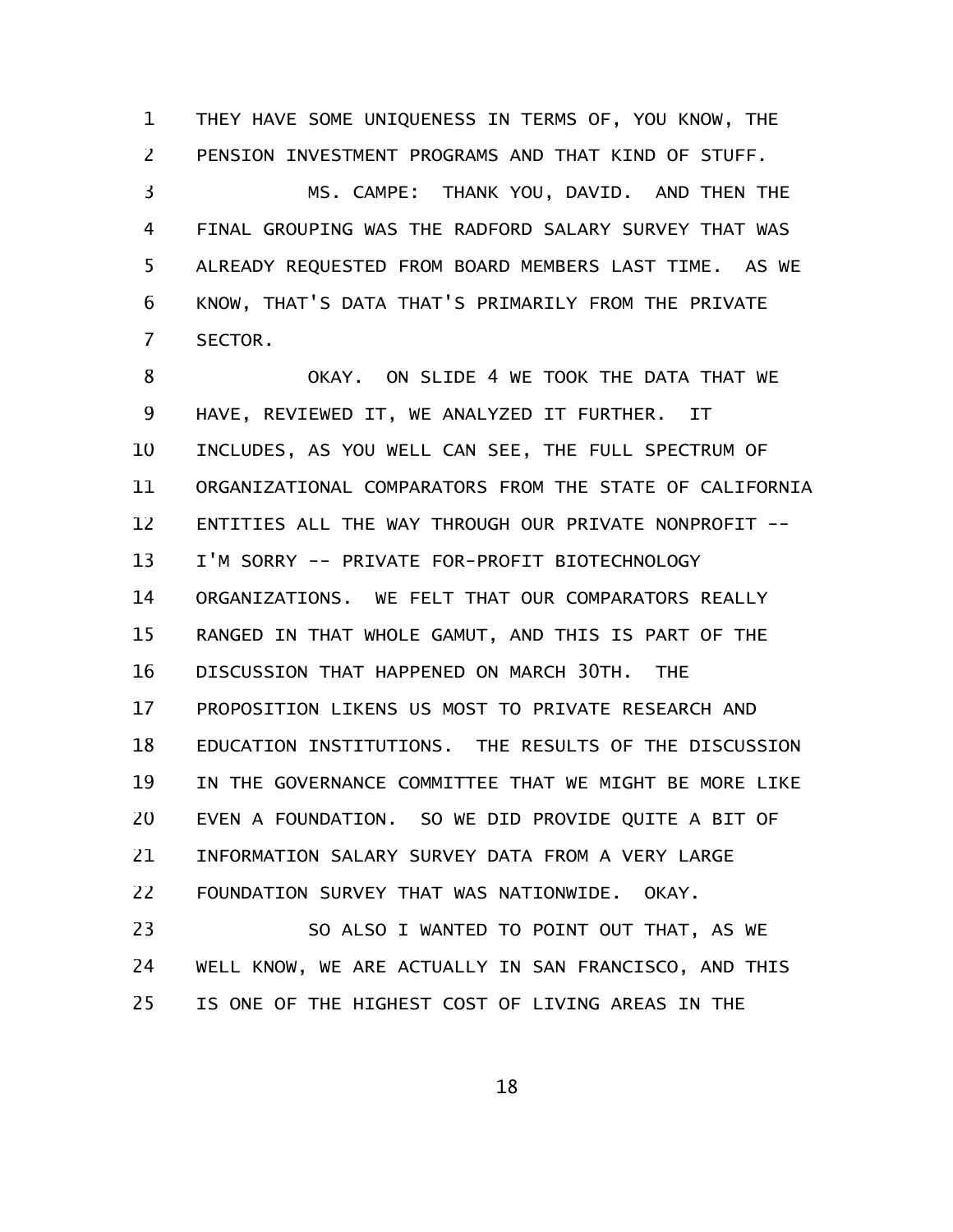COUNTRY. SO WHEN YOU MOVE TO SLIDE 5, BASED ON THE NEW DATA, AND THE FEEDBACK FROM THE MARCH 30TH GOVERNANCE COMMITTEE AND DISCUSSIONS WITH THE EXECUTIVE TEAM HERE AT CIRM, WE HAVE REVISED THE SALARY LEVELS FOR THE TOP TIER POSITIONS WITH THE FOLLOWING ACTION: 1 2 3 4 5

THE FIRST THING WE DID IS WE CREATED A NEW SALARY LEVEL TO BETTER ADDRESS DIFFERENCES BETWEEN THE ORIGINAL SALARY LEVEL 7 THROUGH 9. WE BASICALLY ADDED ANOTHER SALARY LEVEL. WE REDUCED THE MINIMUM SALARY FOR ALL THE TOP TIER POSITIONS EXCEPT THE GENERAL COUNSEL BY BETWEEN 5 AND 13 PERCENT TO ADDRESS THE ADDITIONAL SALARY SURVEY DATA THAT WE RECEIVED. AND FINALLY, WE DID RETAIN THE 50-PERCENT SPREAD, SALARY RANGE SPREAD, WHICH IS THE PERCENT INCREASE FROM THE LEVEL'S MINIMUM SALARY TO THE LEVEL'S MAXIMUM SALARY. 6 7 8 9 10 11 12 13 14 15

SO BASED ON THIS AND BASED ON THE ADDITIONAL DATA, WE FEEL THAT THIS IS SUPPORTIVE OF THE NEW DATA AND, ALSO, WE BELIEVE STILL ALLOW US TO RECRUIT AND RETAIN THE TOP LEVEL PEOPLE THAT WE WANT TO FOR THIS ORGANIZATION. 16 17 18 19 20

SO AT THIS POINT WE ARE ASKING FOR THE GOVERNANCE SUBCOMMITTEE'S APPROVAL OF OUR SALARY STRUCTURE WITH THE CHANGES TO THE RANGES THAT WE PROPOSE, WHICH IS ATTACHMENT 3(2). AND WITH NEW POSITIONS THAT WE'RE ESTABLISHING WITH CIRM, THEY WOULD 21 22 23 24 25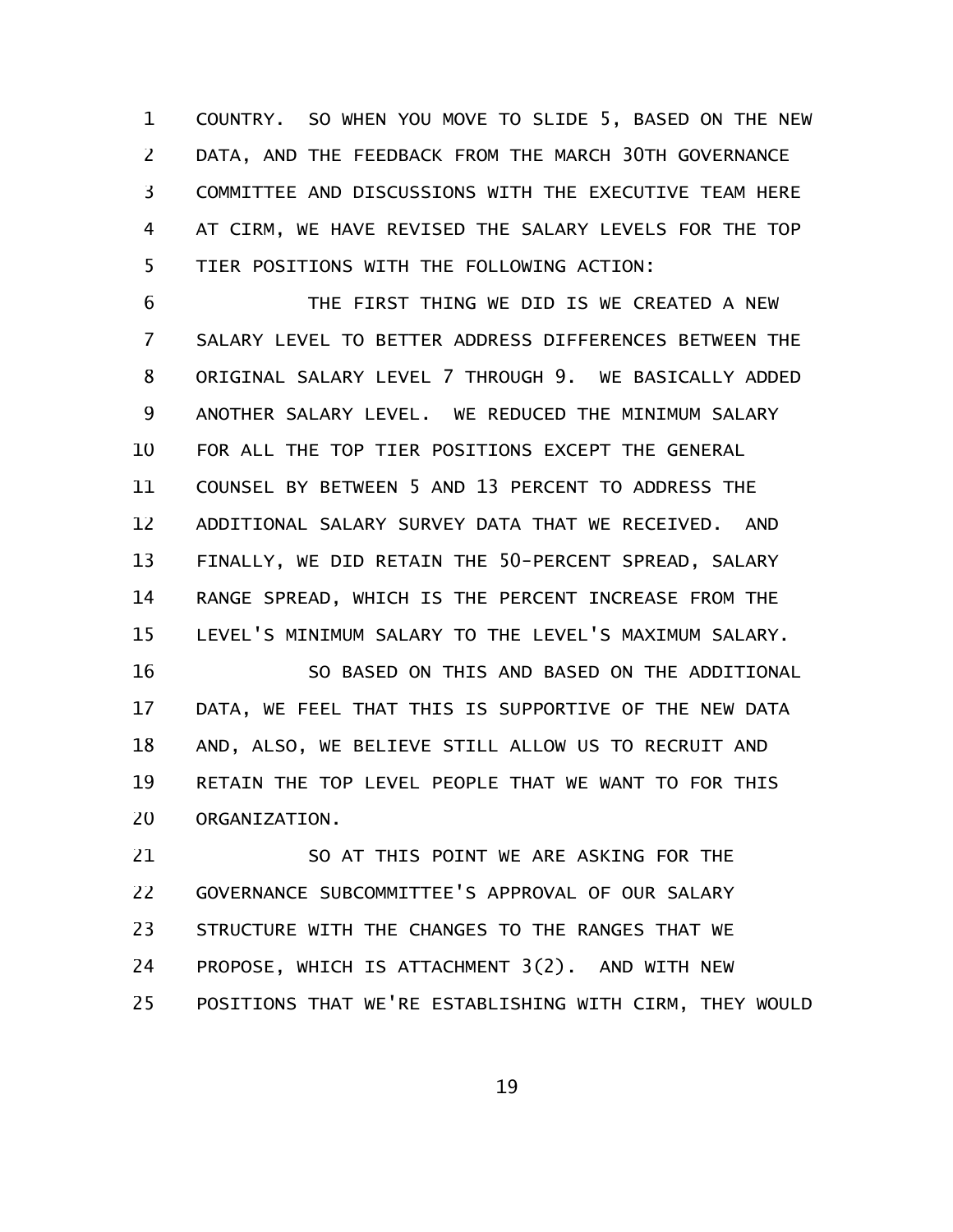BE PLACING THIS APPROVED SALARY STRUCTURE BASED ON DUTIES AND RESPONSIBILITIES, REPORTING RELATIONSHIP, AND EQUITY WITHIN THE ORGANIZATION. AND ANY PROPOSED HIRE THAT WE MADE THAT WERE NOT WITHIN THESE RANGES, WE WOULD COME TO THE ICOC FOR PRIOR APPROVAL BEFORE HIRING. 1 2 3 4 5 6

AND I JUST WANTED TO MENTION AT A FUTURE MEETING WE WILL BE PROVIDING AND PRESENTING A PERFORMANCE MANAGEMENT PROGRAM THAT WOULD MEASURE PERFORMANCE HERE AT THE INSTITUTE AS WELL AS BE USED FOR A BASIS FOR DECISIONS FOR MERIT INCREASES IN THE FUTURE AND RECOMMENDATION TO ADDRESS ANY COST OF LIVING ISSUES THAT WE MAY HAVE. AND THEN FINALLY, SOME TYPE OF PROGRAM TO REWARD EXCEPTIONAL WORK CONTRIBUTION. MR. SERRANO-SEWELL: WHAT MIGHT THAT PROGRAM LOOK LIKE? THIS IS DAVID IN SAN FRANCISCO. THE PROGRAM TO REWARD EXCEPTIONAL WORK CONTRIBUTION. MS. CAMPE: WE HAVEN'T FORMALIZED IT. WE'RE DRAFTING A PROGRAM LIKE THAT, DAVID. THE STATE OF CALIFORNIA HAS A CONTRIBUTION OR A PERFORMANCE AWARD PROGRAM THAT OFFERS, WHAT IS IT, 3 TO \$500 FOR EXCEPTIONAL WORK. MR. BARNES: IT'S ACTUALLY A TWO-PART 7 8 9 10 11 12 13 14 15 16 17 18 19 20 21 22 23

PROGRAM. THERE'S SUSTAINED SUPERIOR PERFORMANCE, WHICH BASICALLY REWARDS HIGH LEVEL PERFORMANCE OVER A PERIOD 24 25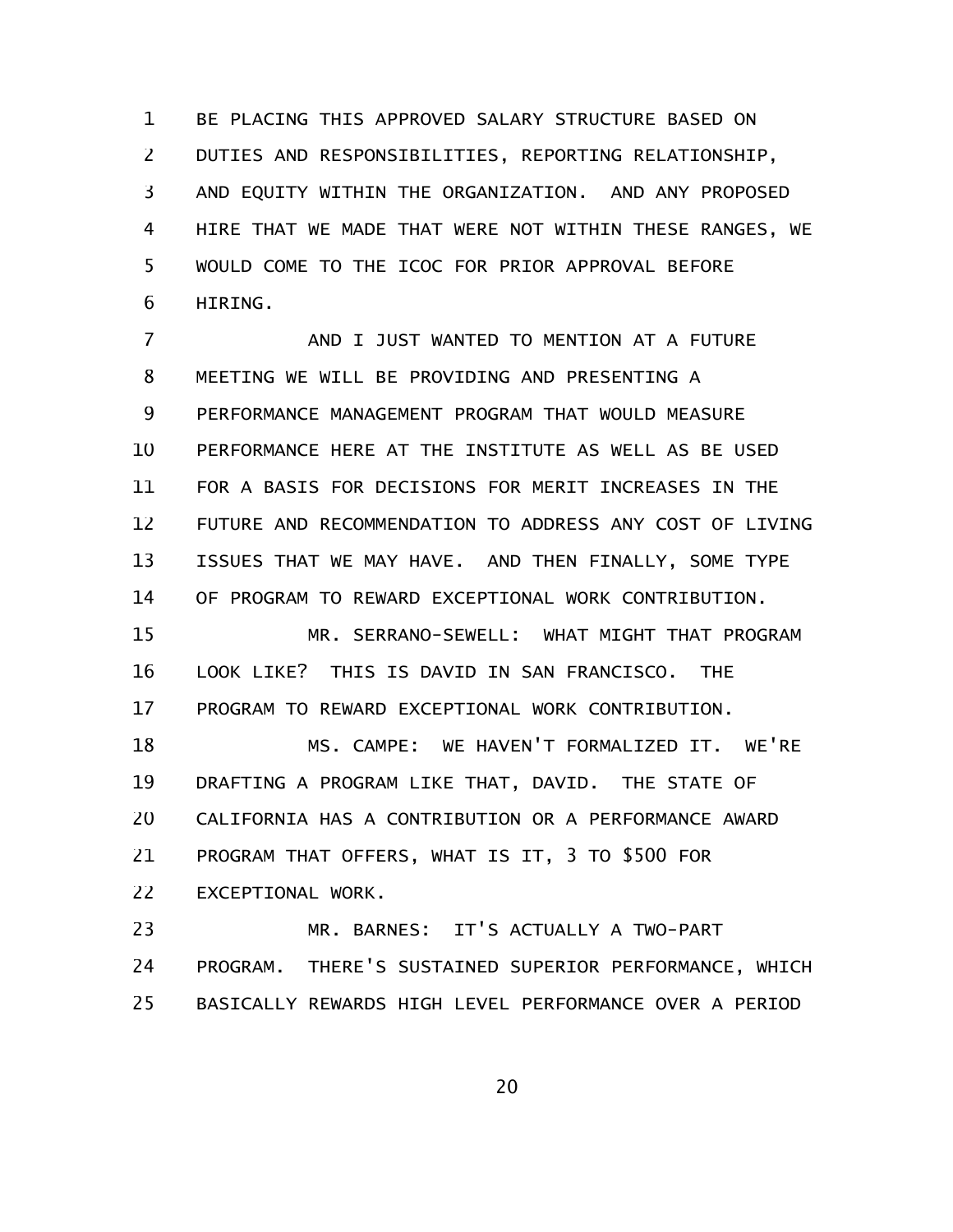OF TIME, USUALLY TWO TO THREE YEARS OR SO. AND THEN THERE'S WHAT'S CALLED A SUPERIOR ACCOMPLISHMENT AWARD FOR SOMEBODY OR A TEAM OF PEOPLE WHO HAVE, YOU KNOW, GOTTEN SOMETHING VERY EXTRAORDINARY DONE IN A VERY TIMELY MANNER THAT BENEFITS THE ORGANIZATION. THE REWARDS UNDER THAT USUALLY GO ANYWHERE FROM \$100 UP TO \$500, AND FOR TEAMS IT USUALLY MEANS THEY SPLIT THE AWARD. MR. KLEIN: AND DOES THE UC SYSTEM HAVE A PROGRAM LIKE THAT? MS. CAMPE: THEY HAVE A MUCH MORE ROBUST PROGRAM THAN THAT FROM MY EXPERIENCES AT UCSF, UP TO 3 PERCENT OF MY BASE SALARY. MR. KLEIN: ON THE FOUNDATIONS, DO THEY HAVE A PROGRAM OF THAT KIND? MS. CAMPE: THEY DO. THE SURVEY DID SUGGEST THAT MOST OF THEM HAVE SOME TYPE OF INCENTIVE PAY. DR. HALL: I FOUND AT NIH WHERE THEY HAVE THE SO-CALLED SPOT AWARD; THAT IS, THIS IS SOMETHING THAT COULD BE DONE VERY QUICKLY, MINIMUM OF FUSS, AND IT WAS TREMENDOUS FOR MORALE IN THE SENSE THAT YOU ARE ABLE TO GIVE PEOPLE A VERY DIRECT RESPONSE TO AN EXTRAORDINARY JOB WELL DONE. I THINK IT'S A GREAT THING, BUT WE HAVE NOT FILLED THIS OUT, WE HAVE NOT FORMULATED IT, AND THOSE ARE THE LINES THAT WE'RE CURRENTLY THINKING ON. 1 2 3 4 5 6 7 8 9 10 11 12 13 14 15 16 17 18 19 20 21 22 23 24 25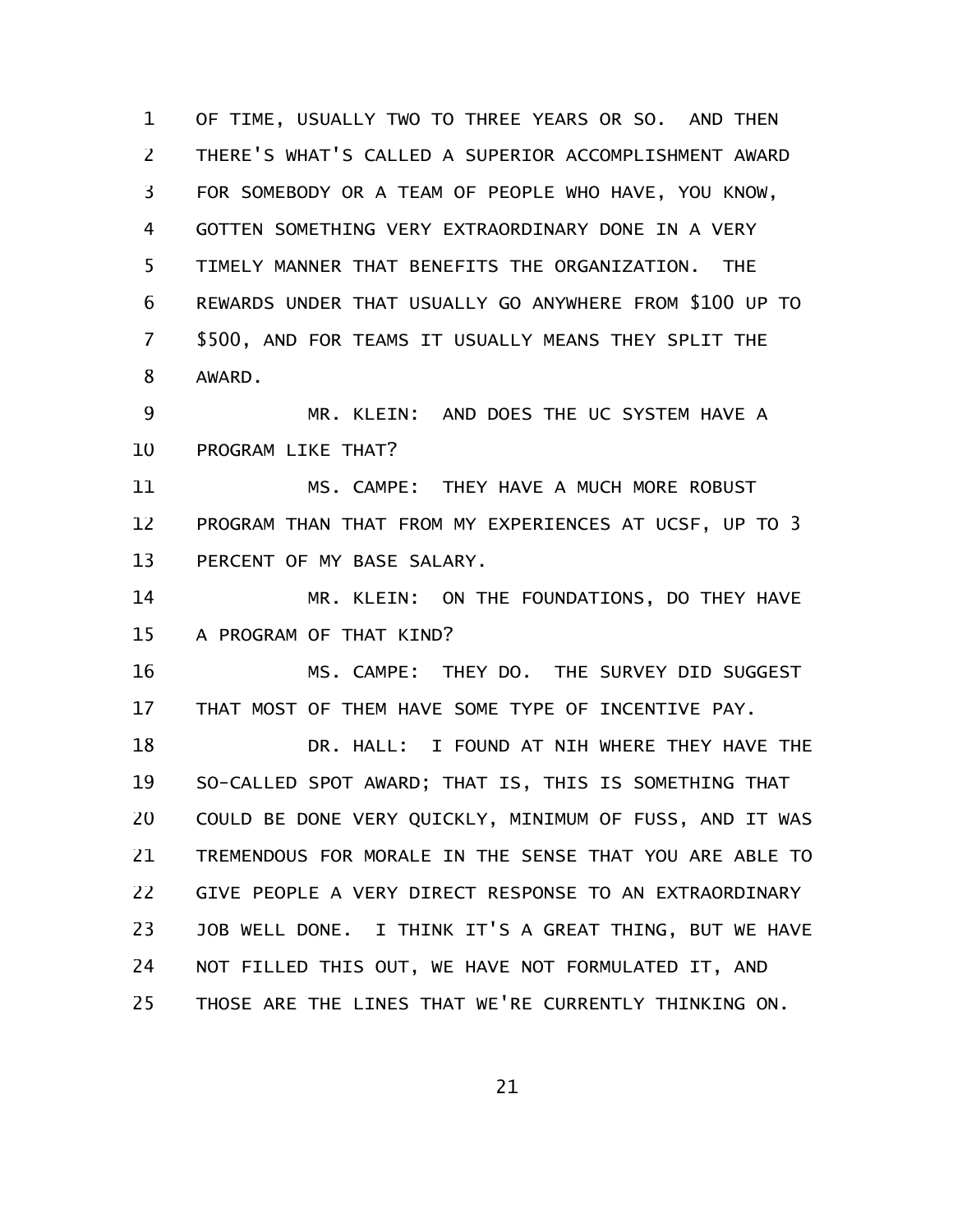MS. CAMPE: AND I JUST WANT TO NOTE THAT THE FOUNDATION SURVEY THAT WE RECEIVED, ABOUT 70 PERCENT OF THOSE SURVEYED ACTUALLY HAD AN INCENTIVE, CASH INCENTIVE POLICY. 1 2 3 4

SO I WOULD LIKE TO KNOW -- I WOULD LIKE TO ASK FOR APPROVAL FROM THE GOVERNANCE COMMITTEE FOR OUR SALARY STRUCTURE BASED ON THE NEW CHANGES THAT HAVE BEEN PROVIDED TODAY IN THE INFORMATION. 5 6 7 8

DR. MURPHY: RICH MURPHY. COULD I ASK ONE OTHER QUESTION? THERE MAY BE A TIME WHEN WE NEED TO DO SOMETHING SPECIAL FOR AN EMPLOYEE WE NEED TO RECRUIT. NO. 1, DO WE HAVE THE FLEXIBILITY TO DO THAT? AND NO. 2, IF WE DO, WE WANT TO HAVE A MECHANISM TO BE CERTAIN THAT ANY SPECIAL DEAL IS PUBLIC AND IN FRONT OF THE ICOC. COULD YOU JUST DEAL WITH THOSE TWO QUESTIONS? MS. CAMPE: WELL, AS I MENTIONED ALREADY, ANY 9 10 11 12 13 14 15 16

SALARY OFFER THAT WE MADE THAT WOULD BE OUTSIDE THE CURRENT SALARY STRUCTURE, ONCE THIS HAS BEEN APPROVED, WE WOULD COME TO THE ICOC FOR PRIOR APPROVAL BEFORE WE EVEN OFFERED THE POSITION. 17 18 19 20

DR. MURPHY: BUT IT NEED NOT BE A SALARY -- A DIFFERENCE IN SALARY STRUCTURE. IT MAY JUST BE AN INCENTIVE OR A SPECIAL DEAL FOR RELOCATION, AND THAT WOULD FALL UNDER THE SAME GUIDELINES? MS. CAMPE: ABSOLUTELY. I MEAN CURRENTLY, AS 21 22 23 24 25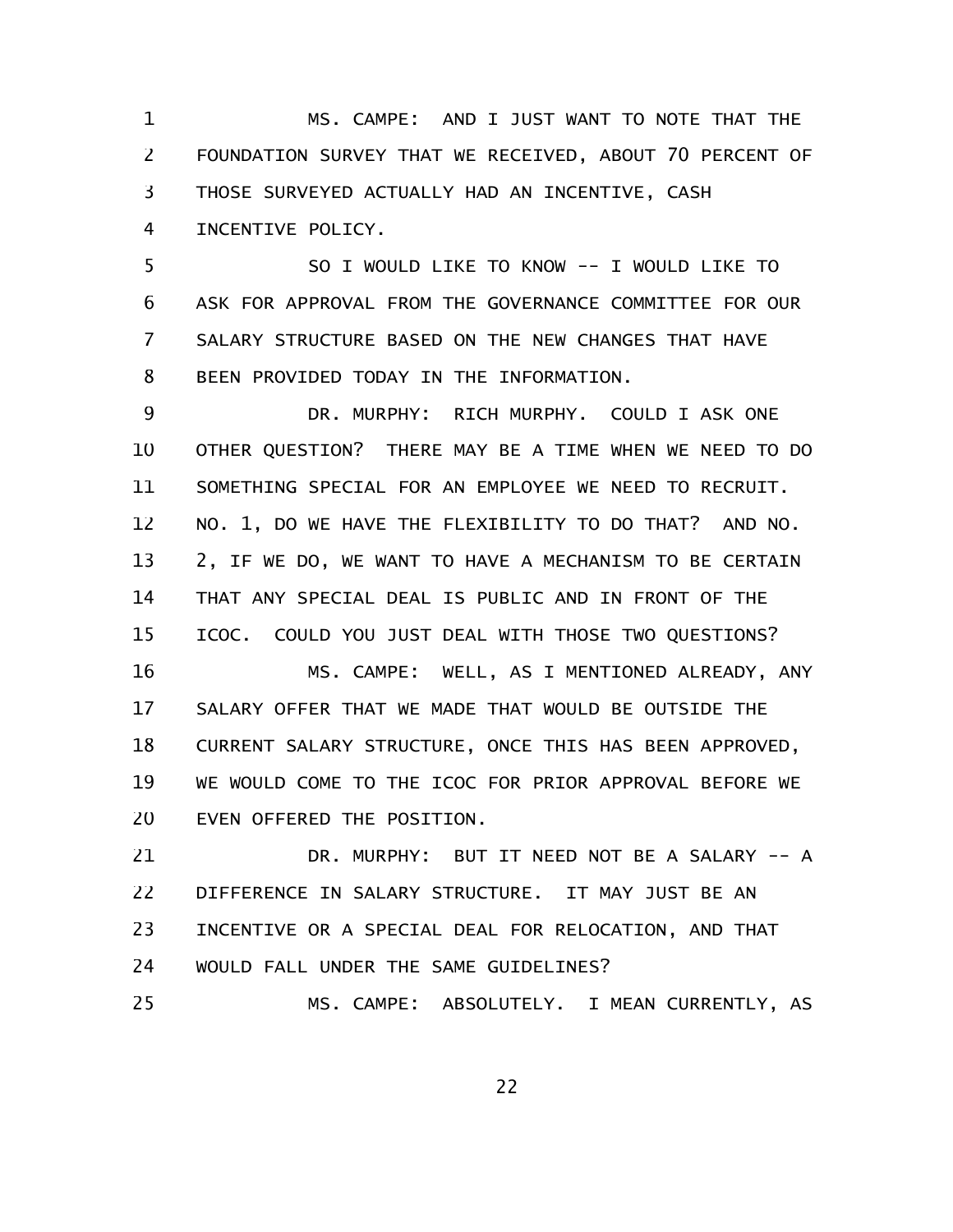I MENTIONED, THERE IS A MOVING EXPENSE POLICY THAT HAS BEEN PUBLICIZED ALREADY. THERE'S NO OTHER OPPORTUNITY HERE THROUGH THE STATE AT THIS POINT IN TIME TO OFFER ANY OTHER ADDITIONAL ALLOWANCES. IF THAT'S SOMETHING THAT WE WANT TO PROPOSE AND TRY TO IMPLEMENT DOWN THE ROAD, WE WOULD COME TO THE GOVERNANCE COMMITTEE AND, THEREFORE, THE ICOC FOR PRIOR APPROVAL. 1 2 3 4 5 6 7

DR. PIZZO: RIGHT. I WOULD LIKE TO ECHO RICH'S RECOMMENDATION. I THINK THAT WE NEED TO HAVE FLEXIBILITY. WE'RE ALL INVOLVED IN RECRUITMENT. I SPENT THE EARLY PART OF THE MORNING DEALING WITH SOME RECRUITMENTS FROM OUT-OF-STATE. AND, YOU KNOW, THE REALITY IS THAT IT'S VERY HARD TO GET CERTAIN KINDS OF PEOPLE HERE. AND THE REASONS WE ALL RECOGNIZE, HOUSING BEING ONE OF THEM. 8 9 10 11 12 13 14 15

I THINK THAT IF THERE'S A LESSON TO LEARN FROM WHAT'S HAPPENED RECENTLY FROM READING THE TASK FORCE REPORT IN UC, WE NEED TO BE ABLE TO VET THIS THROUGH SOME KIND OF COMPENSATION COMMITTEE. MAYBE THAT BECOMES THE FUNCTION OF THE GOVERNANCE COMMITTEE GOING FORWARD, OR MAYBE WE NEED A SPECIAL COMPENSATION COMMITTEE. AT STANFORD THE BOARD OF TRUSTEES ACTUALLY HAS A SUBSIDIARY SUBCOMMITTEE, WHICH IS A COMPENSATION COMMITTEE, AND EVERY COMPENSATION ACTION THAT EXCEEDS CERTAIN GUIDELINES. SO YOU SET GUIDELINES, HAS TO GO 16 17 18 19 20 21 22 23 24 25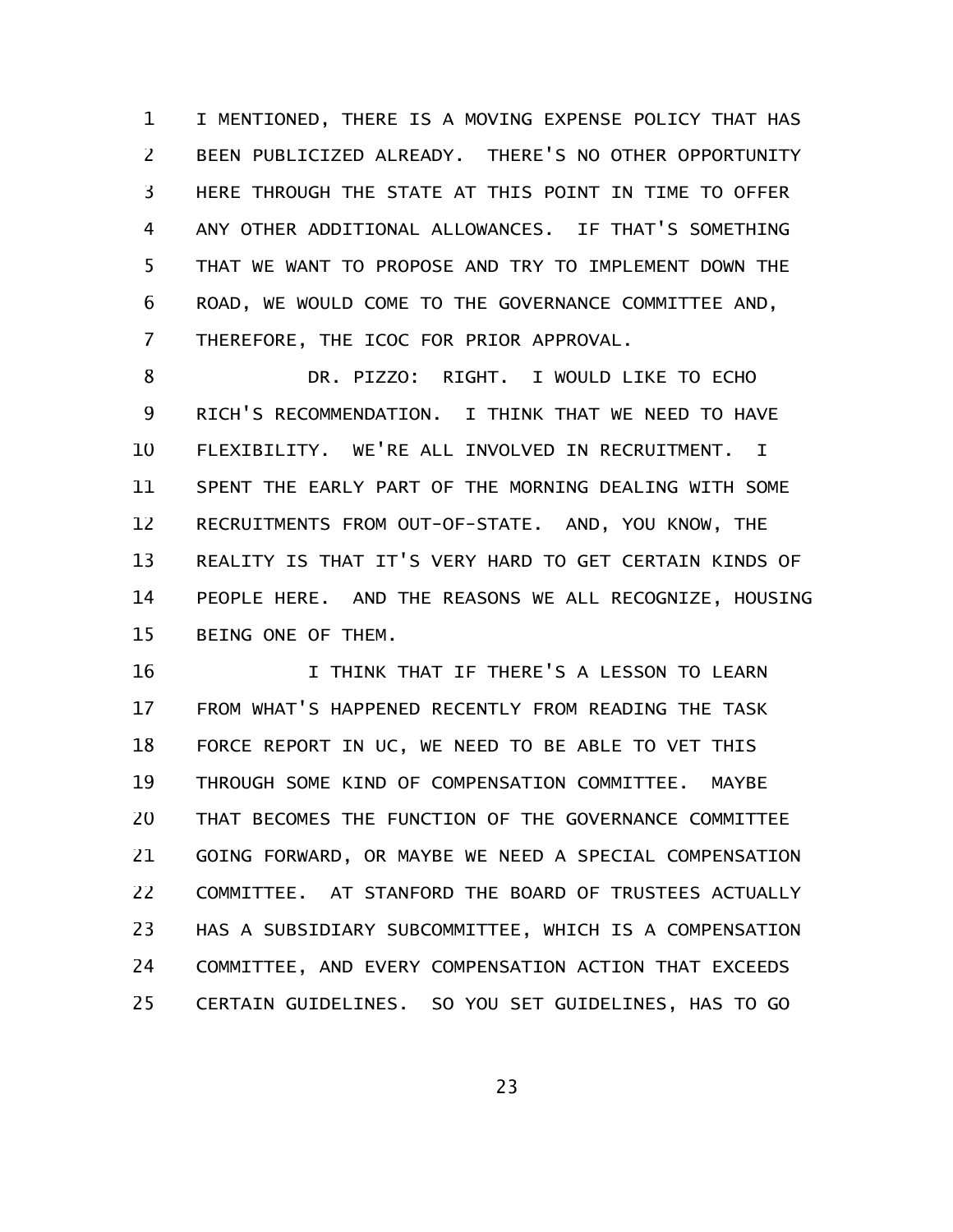BEFORE THEM, AND THEY VOTE ON THAT. THEY ALSO REQUEST MARKET SURVEYS AND ARE VERY ACTIVE, PROACTIVE, IN DOING IT. 1 2 3

I CAN TELL YOU THAT TO ME OR FOR ME IT'S ONE OF THE MORE CHALLENGING COMMITTEES I HAVE TO GO TO BECAUSE THEY'RE PROTECTING THE, YOU KNOW, THE PRIVILEGES OF THE UNIVERSITY AS A NONPROFIT INSTITUTION. SO IT'S TAKEN VERY SERIOUSLY. IT'S ALL RECORDED. THERE'S LEGAL ADVICE, ETC., ETC. SO WE MAY WANT TO MIMIC SOMETHING LIKE THAT TO HAVE WHAT I THINK RICH IS ASKING FOR, AND THAT IS THE ABILITY TO BE FLEXIBLE, BUT TO ALSO BE ACCOUNTABLE SO THAT WE'RE SURE WE'RE DOING THIS IN THE MOST CORRECT WAY POSSIBLE. 4 5 6 7 8 9 10 11 12 13

DR. HALL: I THINK BECAUSE WE'RE A RELATIVELY SMALL ORGANIZATION, I THINK MY SENSE IS THAT WE DON'T NEED AN EXTRA SUBCOMMITTEE, BUT THAT THE GOVERNANCE SUBCOMMITTEE WOULD BE THE APPROPRIATE ONE. 14 15 16 17

DR. PIZZO: YEAH, I'M FINE WITH THAT. DR. HALL: TO THE EXTENT WE'RE NOT FAMILIAR WITH COMPENSATION ISSUES, I THINK WE WOULD CERTAINLY BRING ANYTHING TO YOU THAT WOULD BE EITHER A REQUEST TO DO SOMETHING UNUSUAL OR TO GO OUTSIDE THE GUIDELINES AT UC. AND, IN FACT, WE HAVE TO GO TO THE ICOC AT ANY RATE FOR SENIOR OFFICERS. DR. PIZZO: ZACH, I TOTALLY AGREE WITH YOU. 18 19 20 21 22 23 24 25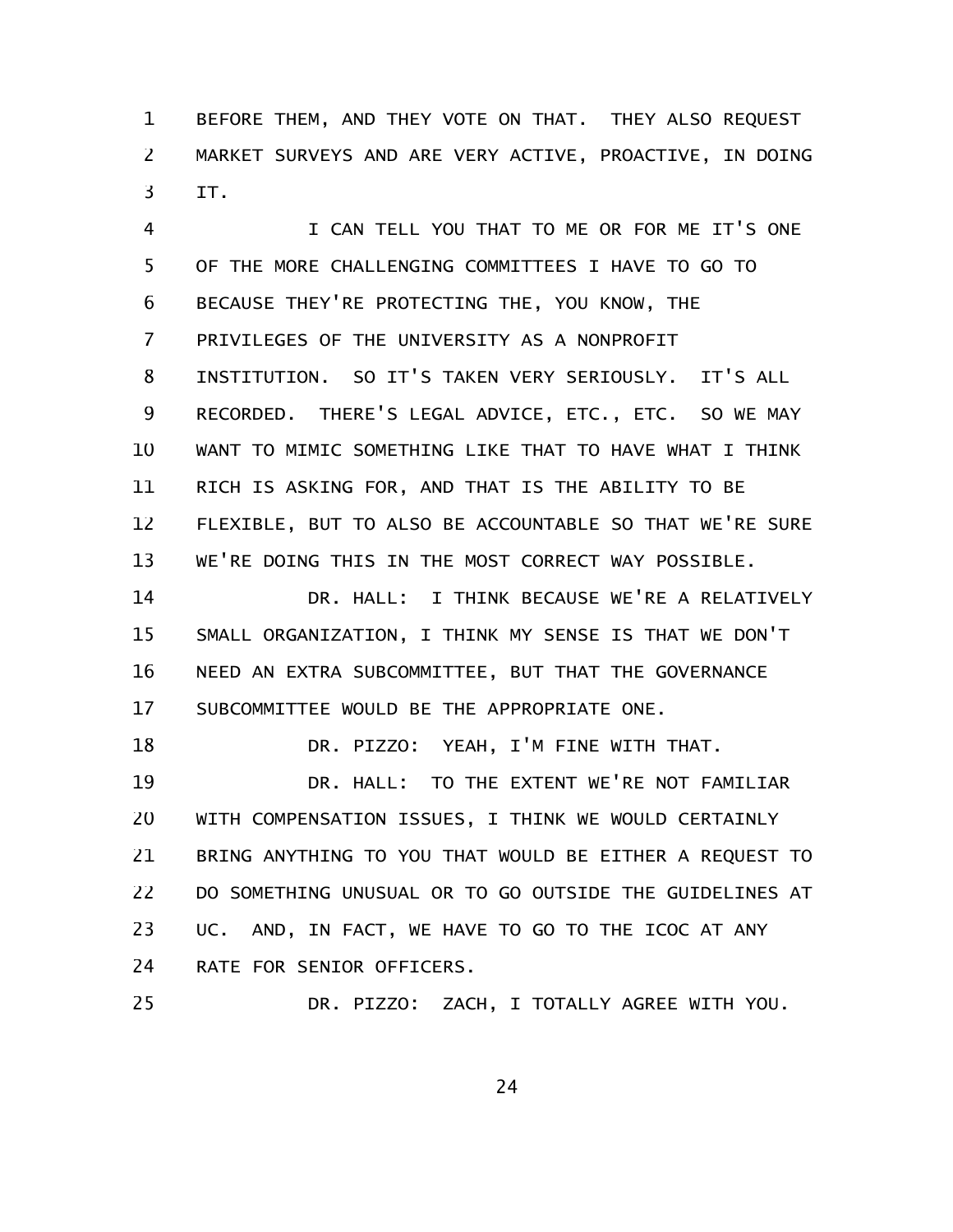I WASN'T SUGGESTING WE CREATE ANOTHER COMMITTEE. I THINK THE GOVERNANCE COMMITTEE CAN DO IT WITH ONE CAVEAT. AND THAT IS, AMY, TELL ME. I DON'T KNOW WHETHER WE HAVE A COUNSEL ON THIS SUBCOMMITTEE. DO WE? MR. KLEIN: AS NEEDED. DR. HALL: WE HAVE SCOTT TOCHER, FOR EXAMPLE, SITTING HERE AT THE MEETING AVAILABLE SHOULD WE NEED HIM TODAY. WE CERTAINLY WOULD FOR ANYTHING LIKE THAT. DR. PIZZO: RIGHT. EXACTLY. JUST SO WE HAVE THAT AS AN ABILITY AND MECHANISM, THAT WOULD BE FINE. DR. HALL: THANKS, PHIL. DR. MURPHY: ZACH, CAN I JUST ASK ANOTHER QUESTION? IT'S RICH AGAIN. DR. HALL: PLEASE. DR. MURPHY: LET'S SAY THAT WE REALLY HAVE AN UNUSUAL CIRCUMSTANCE AND WE NEED TO -- THE GUIDELINES THAT WE HAVE REALLY DON'T ALLOW IT. AND WE WERE ABLE, FOR EXAMPLE, TO BRING IN FUNDS FROM THE OUTSIDE, LET'S SAY, FROM A PHILANTHROPIC SOURCE TO GET SOMETHING DONE. OF COURSE, WE WOULD ONLY DO THAT WITH FULL DISCLOSURE, BUT ARE WE LIMITED FROM DOING THAT IF, IN FACT, THIS PERSON IS GOING TO BE A STATE EMPLOYEE? MR. KLEIN: RICH, THIS IS BOB KLEIN, IF I CAN COMMENT. THE SALARY AND COMPENSATION STRUCTURE, AS HAS BEEN REFERENCED EARLIER, IS BENCHMARKED OFF OF THE 1 2 3 4 5 6 7 8 9 10 11 12 13 14 15 16 17 18 19 20 21 22 23 24 25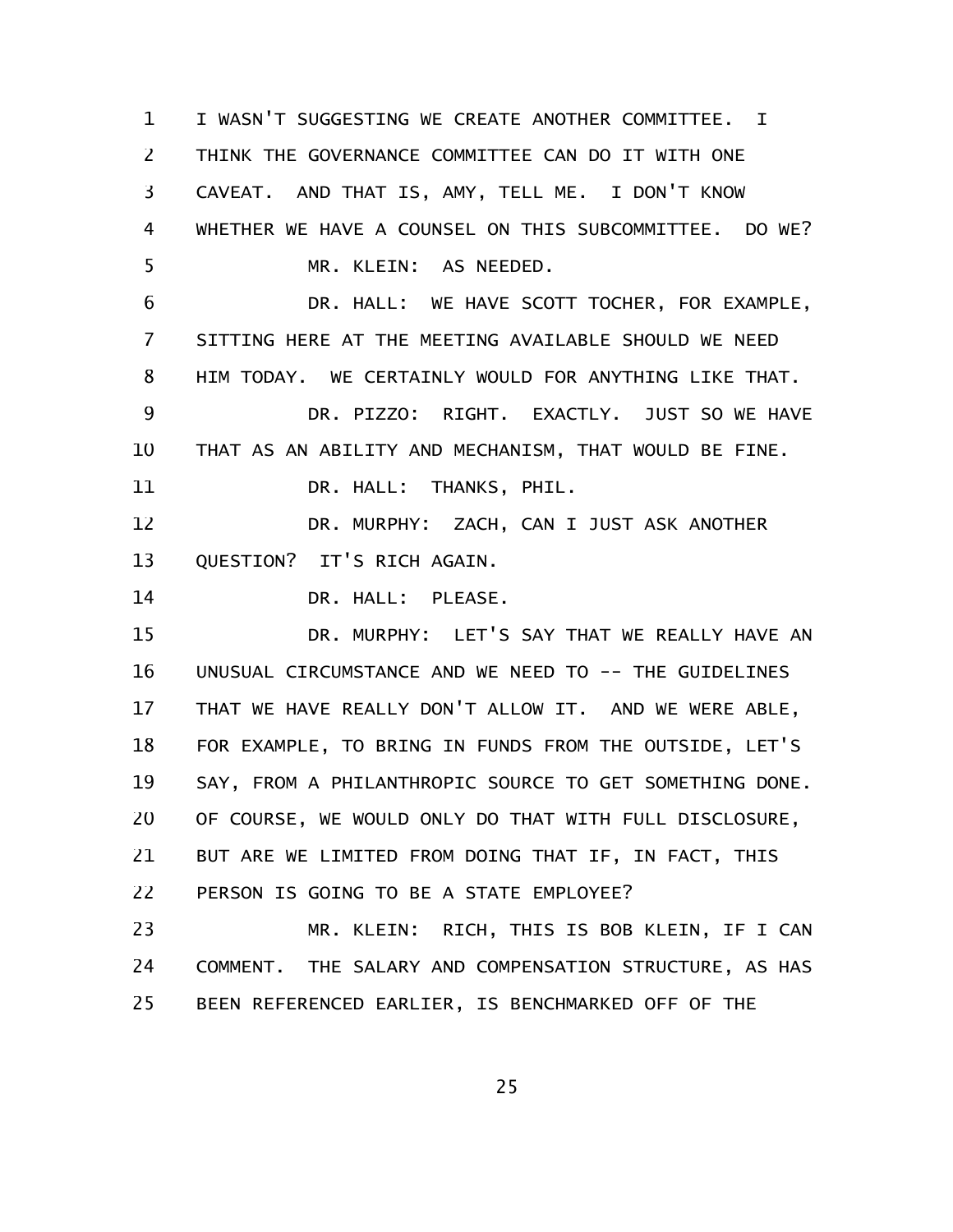SPECIFIC INSTITUTIONS. IN WRITING THE INITIATIVE, THE INTENT WAS TO REALIZE THAT IF WE'RE GOING TO WORK WITH THE BEST INSTITUTIONS IN CALIFORNIA, WE NEED TO BE COMPETITIVE WITH THEM IN GETTING THE BEST EMPLOYEES TO PROTECT THE STATE'S INTEREST AND THE PATIENTS' INTEREST, THE RESEARCH INTEREST THAT WE'RE TRYING TO ADVANCE. 1 2 3 4 5 6 7

SO THAT TO THE EXTENT THAT YOU'RE TALKING ABOUT COMPENSATION AND RECRUITMENT PROGRAMS THAT ARE ALREADY REPRESENTED IN OUR UNIVERSITIES, THAT ARE IN THE BENCHMARK GROUP, OR ARE RESEARCH INSTITUTIONS LIKE YOURS THAT ARE IN THE BENCHMARK GROUP, WE SHOULD HAVE THAT DISCRETION WERE THERE TO BE A SPECIFIC JUSTIFICATION AND A REASONABLE EXPLANATION, A PUBLIC MEETING WITH FULL DISCLOSURE AT THE GOVERNANCE COMMITTEE, AND THE PUBLIC MEETING WITH FULL DISCLOSURE AT THE BOARD. BUT THEY ALL HAVE TO BE TIED BACK TO THE REFERENCED INSTITUTIONS, AND I'D BE SURPRISED IF WE NEEDED TO TAKE SOME ACTION THAT THEY ARE NOT ALREADY TAKING FOR RECRUITMENT BECAUSE THEY'RE FACING THE SAME PROBLEMS, ALTHOUGH WE DO OPERATE AT A DISADVANTAGE AND THERE ARE REASONS THAT PEOPLE MIGHT WELL PREFER TO GO TO THOSE INSTITUTIONS IN THAT WE HAVE A LIMITED TIME HORIZON. AND AT THE MOMENT WE DON'T HAVE OUR FINAL COURT VERDICT, WHICH MAKES IT EVEN MORE COMPLEX AS A 8 9 10 11 12 13 14 15 16 17 18 19 20 21 22 23 24 25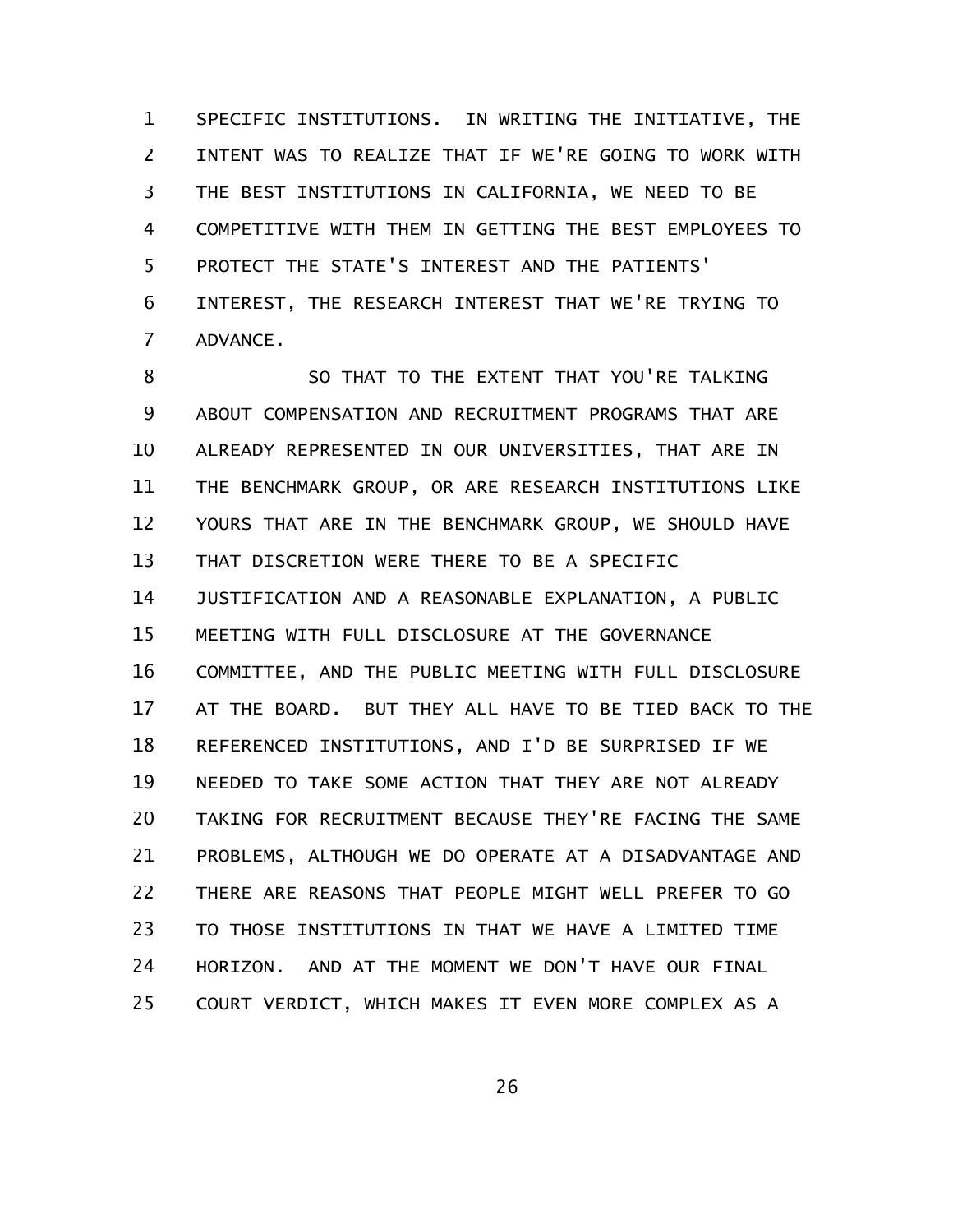DECISION FOR PEOPLE TO JOIN OUR STAFF. 1

SO WE HAVE UNCERTAINTY FACTORS. IN ADDITION, OUR EMPLOYEES ARE AT-WILL EMPLOYEES. THEY'RE EXEMPT AND AT-WILL. THEY CAN BE TERMINATED AT ANY TIME; WHEREAS, MANY INSTITUTIONS, IF YOU'RE TERMINATED FROM A PARTICULAR POSITION, YOU'RE NO LONGER A DEAN, BUT YOU STILL HAVE A FACULTY POSITION. SO YOU HAVE MORE CERTAINTY, STABILITY, AND PROTECTION. DR. PIZZO: WE DO HAVE A REDUCED COMPENSATION. SO IF YOU GO FROM A DEAN TO A FACULTY MEMBER, YOUR COMPENSATION IS GOING TO BE ALTERED. MR. KLEIN: YOUR COMPENSATION WOULD GO DOWN, BUT YOU WOULD STILL BE EMPLOYED. DR. PIZZO: NO QUESTION. MR. KLEIN: SO THE POINT IS THAT WE'RE BENCHMARKED OFF OF THE INSTITUTIONS THAT WILL ALWAYS HAVE SOME INHERENT ADVANTAGES; BUT TO THE EXTENT THAT THEY REQUIRE THESE TYPES OF SPECIAL INCENTIVES FOR RECRUITMENT, WITH THE RIGHT JUSTIFICATIONS AND FULL DISCLOSURE AND PUBLIC HEARINGS, WE SHOULD BE ABLE TO IMPLEMENT SOMETHING OF THAT TYPE. DR. MURPHY: GOOD. THANK YOU VERY MUCH. MR. BARNES: THIS IS WALTER AGAIN. JUST A COUPLE OF COMMENTS. FIRST IS THAT I THINK I HEAR A FAIRLY LARGE GROUNDSWELL FOR SOMETHING TO BE PUT ON THE 2 3 4 5 6 7 8 9 10 11 12 13 14 15 16 17 18 19 20 21 22 23 24 25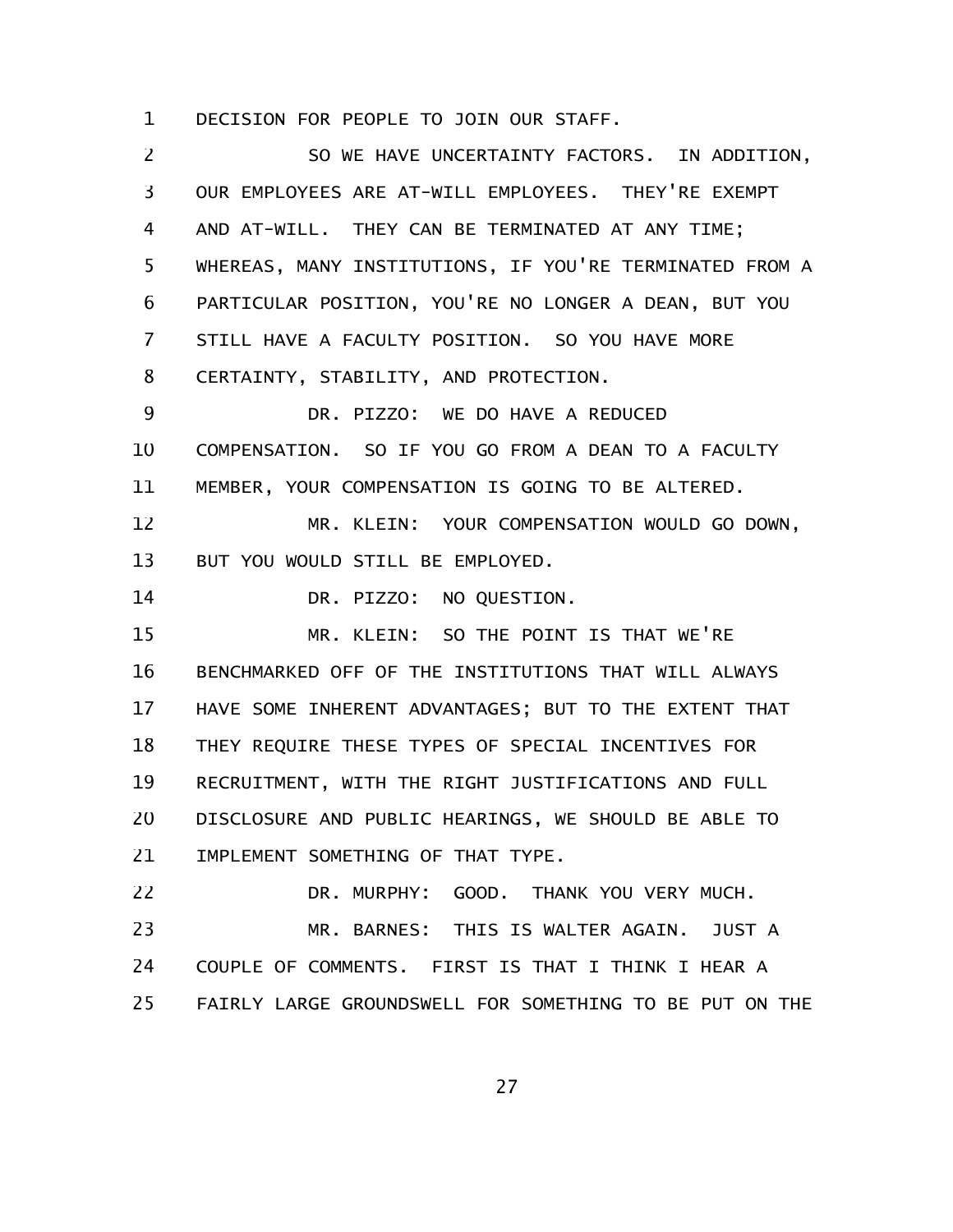TABLE WITH REGARD TO THIS, SO I'D LIKE TO SUGGEST THAT, IN ADDITION TO THE OTHER THINGS THAT WE'RE GOING TO BE LOOKING AT, THAT WE TAKE A LOOK AT THIS, AND WE'LL COME BACK TO YOU, NOT ONLY WITH THE PERFORMANCE MANAGEMENT PROGRAM, COST OF LIVING RECOMMENDATIONS FOR EXCEPTIONAL WORK, BUT ALSO SOMETHING WITH REGARD TO THIS AS WELL. SO THAT WOULD BE INCLUDED IN THERE. 1 2 3 4 5 6 7

IN THE MEANTIME IT'S VERY CLEAR FROM THE POLICY THAT WE'VE ASKED YOU TO APPROVE THAT ANYTHING THAT WE WOULD PROVIDE OR REQUEST THAT GOES OUTSIDE OF THE AMOUNTS THAT ARE IN HERE, WE WOULD COME BACK TO THE ICOC FOR. SO IF THOSE OCCURRED IN THE MEANTIME, I THINK WE'D HAVE THE ABILITY TO DO THAT. I SUSPECT IN THE SHORT TERM, WE MAY NOT HAVE THAT ISSUE BECAUSE WE'VE BEEN ABLE TO RECRUIT PRETTY GOOD WITH THE SALARIES THAT WE HAVE BEEN ABLE TO PAY WHICH ARE CONSISTENT, BY THE WAY, WITH THIS PROPOSAL HERE. AND SO I THINK, HOWEVER, WHEN WE GET INTO HIRING MORE OF THE SCIENTISTS AND THAT KIND OF STUFF, WE MAY NEED TO HAVE SOMETHING. SO LET US COME BACK WITH THAT IF THAT'S OKAY. 8 9 10 11 12 13 14 15 16 17 18 19 20 21

DR. PIZZO: SO WITH THAT AS BACKGROUND, IT'S PHIL PIZZO SPEAKING, I'D LIKE TO MOVE THAT WE APPROVE THE  $--$ 22 23 24

DR. POMEROY: NO. NOT EVERYONE HAS HAD A 25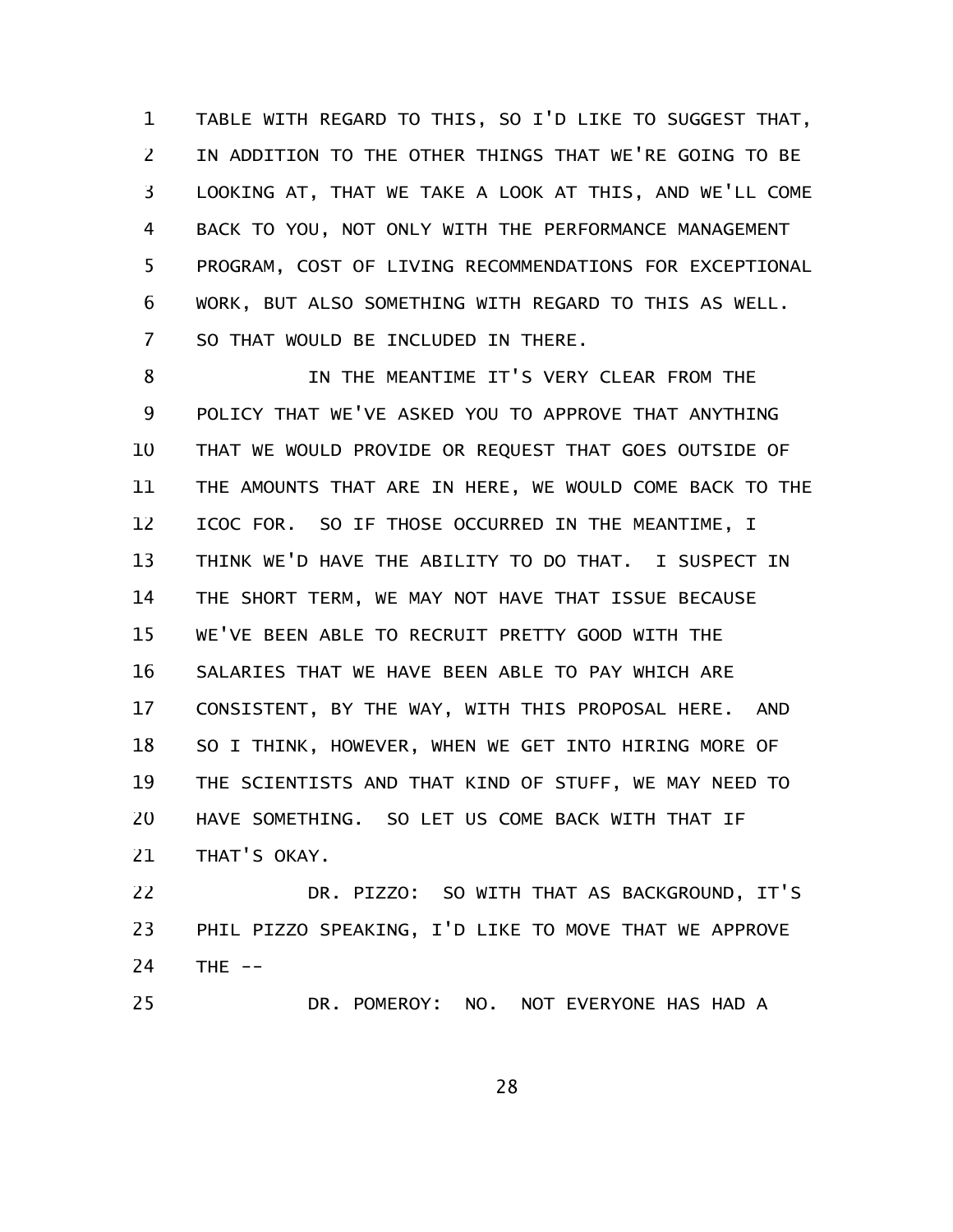CHANCE TO DISCUSS THIS. 1

DR. PIZZO: WE CAN DISCUSS IT. I'M JUST PUTTING FORWARD A MOTION TO APPROVE. AND, OF COURSE, ONCE IF IT'S SECONDED, THEN WE'LL HAVE MORE DISCUSSION. MR. SERRANO-SEWELL: WELL, PHIL, THIS IS DAVID IN SAN FRANCISCO. IF YOU DON'T MIND WITHDRAWING THAT MOTION JUST FOR ONE MOMENT TILL WE HEAR SOME MORE COMMENTS FROM YOUR COLLEAGUES, AND THEN YOU CAN CERTAINLY REINTRODUCE THAT MOTION. IS THAT OKAY? DR. PIZZO: I THINK I'VE INTRODUCED THE MOTION. IF THERE'S NO SECOND, I THINK IT WOULD AUTOMATICALLY -- MR. KLEIN: I'LL SECOND THE MOTION. AND THAT DOESN'T STOP COMMENT OR AMENDMENTS, DAVID. VICE CHAIR NOVA: OKAY. LET'S GO THROUGH MORE BOARD COMMENTS. CLAIRE, I NOTE YOU'VE BEEN TRYING TO SPEAK. DR. POMEROY: YES, THANK YOU, TINA. I'D LIKE TO FOLLOW UP ON SOME OF THE CONCERNS THAT WERE EXPRESSED AT THE LAST MEETING. AND I PERSONALLY DON'T THINK THEY'VE BEEN ADEQUATELY ADDRESSED BY THE PROPOSALS HERE. AND I THINK THAT IT'S VERY IMPORTANT TO REMEMBER THAT MY GOAL HERE IS NOT TO MEET THE LETTER OF THE INITIATIVE OR THE LAW, BUT TO ANTICIPATE HOW THIS IS GOING TO BE VIEWED BY THE TAXPAYERS THAT ARE 2 3 4 5 6 7 8 9 10 11 12 13 14 15 16 17 18 19 20 21 22 23 24 25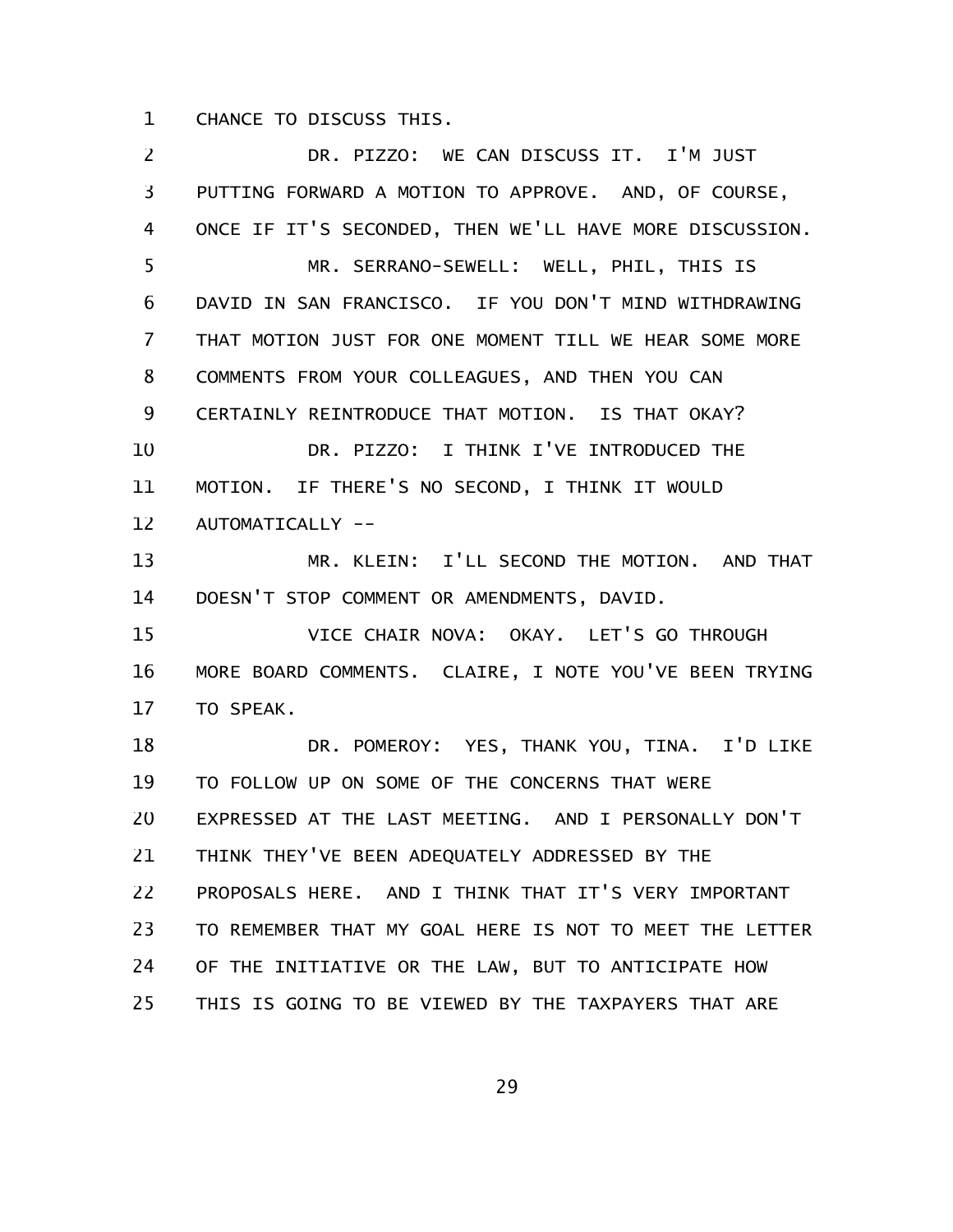SUPPORTING US AND THE LEGISLATURE AND THE GENERAL 1

PUBLIC. SO I HAVE A COUPLE OF CONCERNS. 2

THE FIRST IS THAT THE RANGES REMAIN VERY LARGE. SO WHEN YOU HAVE A RANGE OF A 150 TO 240,000, WHAT TENDS TO HAPPEN IN THOSE INSTANCES IS THAT YOU END UP AT THE HIGHER END OF THE RANGE. AND SO I HEARD SOME SUGGESTIONS EARLIER THAT AT THE HIGH END, MAYBE WE SHOULD HAVE A CUTOFF OF, YOU KNOW, LEVEL 4 AND ABOVE OR SOMETHING, THAT THOSE INDIVIDUALS SHOULD BE LOOKED AT BY THE GOVERNANCE COMMITTEE RATHER THAN US JUST BLINDLY APPROVING THIS HUGE RANGE. SO THAT WOULD BE MY PREFERENCE BECAUSE SOMEONE MIGHT BE WORTH 230,000, BUT SOMEONE WITH LESS EXPERIENCE BUT STILL QUALIFIED MIGHT NOT BE. SO I HAVE SOME DISCOMFORT THERE. 3 4 5 6 7 8 9 10 11 12 13 14

THE OTHER IS SOME OF THE SPECIFICS I STILL HAVE SOME PROBLEMS WITH, AND THIS IS NOT TO -- I THINK WE EMPHASIZED LAST TIME NOT TO ATTACK ANY SPECIFIC INDIVIDUAL AT ALL. BUT IF YOU JUST START AT THE TOP WITH, SAY, SOMETHING LIKE GENERAL COUNSEL, WE HAVE A TOP END OF THE RANGE AT 240,000, WHICH SEEMS TO BE, YOU KNOW, FAR BEYOND WHAT ANY OF THE STATE AGENCIES ARE OR A UC HAVE IN THEIR RANGE. WE HAVE THINGS LIKE THE CHIEF ADMINISTRATIVE OFFICER THAT, YOU KNOW, HAS GOT THIS HUGE RANGE WITH THE TOP NUMBERS BEING QUITE HIGH. WE HAVE A CHIEF COMMUNICATIONS OFFICER THAT GOES UP TO 15 16 17 18 19 20 21 22 23 24 25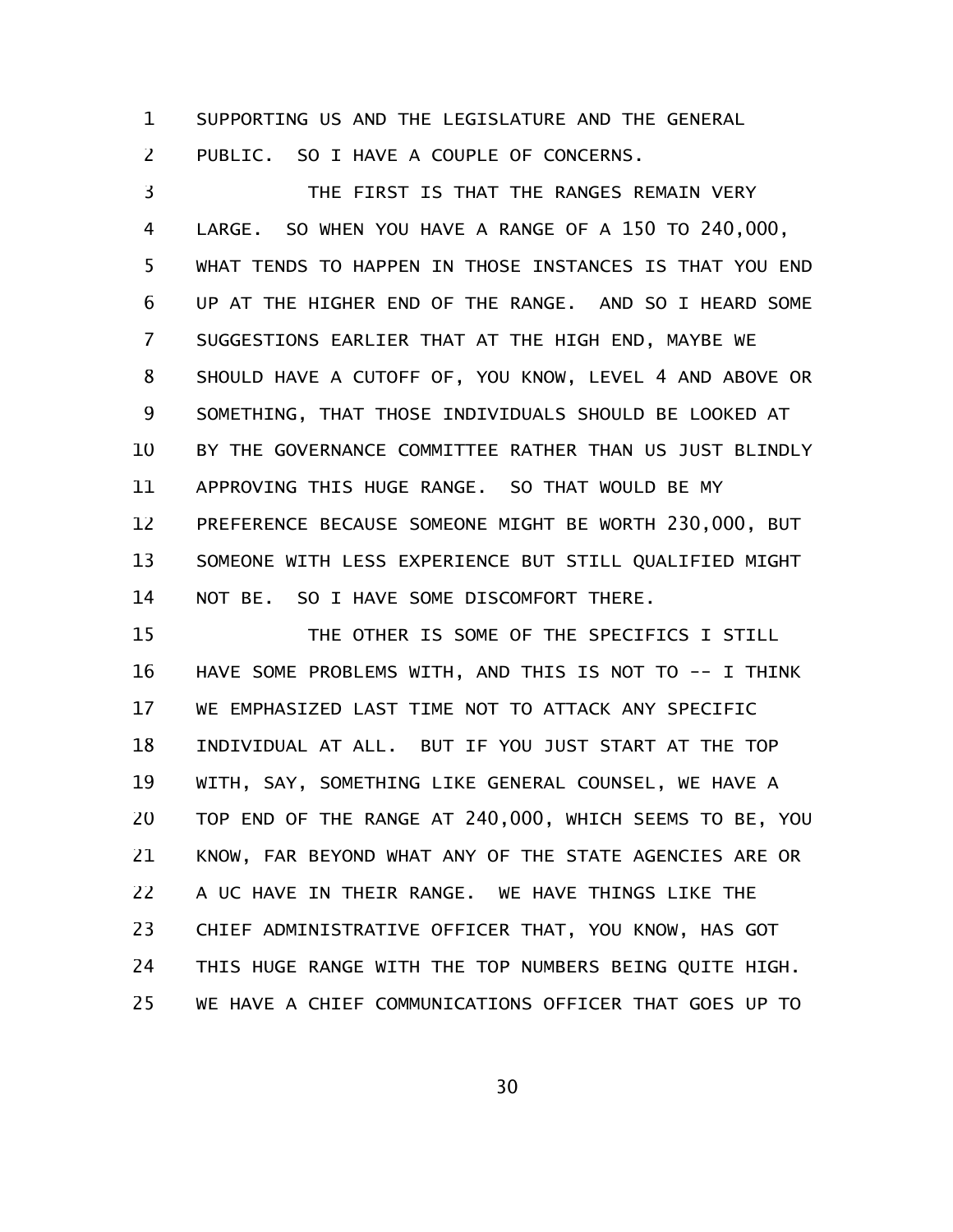208,000, WHICH IS TWICE WHAT, YOU KNOW, MOST OF THE STATE AGENCIES GET. AND I REALLY -- AND THIRDLY, I DON'T THINK WE'VE ADDRESSED THE ISSUE THAT WAS RAISED LAST TIME, WHICH IS THAT FOR SOMETHING, SAY, LIKE A HUMAN RESOURCE OFFICER, THE NUMBER OF EMPLOYEES SUPERVISED, YOU JUST CAN'T USE THE UC RANGES FOR, SAY, MY HUMAN RESOURCE OFFICER WHO'S RESPONSIBLE FOR 9,000 PEOPLE AND SAY THAT IT'S THE SAME JOB. SO I STILL HAVE SOME SIGNIFICANT CONCERNS ABOUT HOW THESE SALARY RANGES AND THE PROCESS ARE GOING TO BE PERCEIVED. 1 2 3 4 5 6 7 8 9 10

MR. KLEIN: CLAIRE, THIS IS BOB KLEIN. IF I COULD ASK YOU A QUESTION. YOU KNOW, IN TERMS OF THIS IDEA OF KEY OFFICERS COMING BEFORE THE GOVERNANCE BOARD TO DETERMINE, IF THEY HAVE THE CREDENTIALS TO BE PLACED WITHIN THE RANGE, YOU COULD HAVE THE RANGE AVAILABLE, BUT STILL HAVE THOSE INCORPORATE YOUR SUGGESTION OF HAVING KEY OFFICERS COME BEFORE THE GOVERNANCE COMMITTEE SO THAT THE GOVERNANCE COMMITTEE COULD CREATE THE RECORD THAT YOU'RE TALKING ABOUT ABOUT HOW THIS PERSON'S CREDENTIALS ADDRESSES THE CHALLENGE, UNDERSTANDING THE CHALLENGE MORE THOROUGHLY, THE SCOPE OF THE JOB, WHAT -- WHETHER IT'S JUSTIFIED OR NOT JUSTIFIED SO THAT THAT CREATES THE PUBLIC RECORD THAT SUPPORTS THE COMPENSATION THAT IS ACTUALLY AWARDED. DR. PIZZO: CLAIRE, THIS IS PHIL. I 11 12 13 14 15 16 17 18 19 20 21 22 23 24 25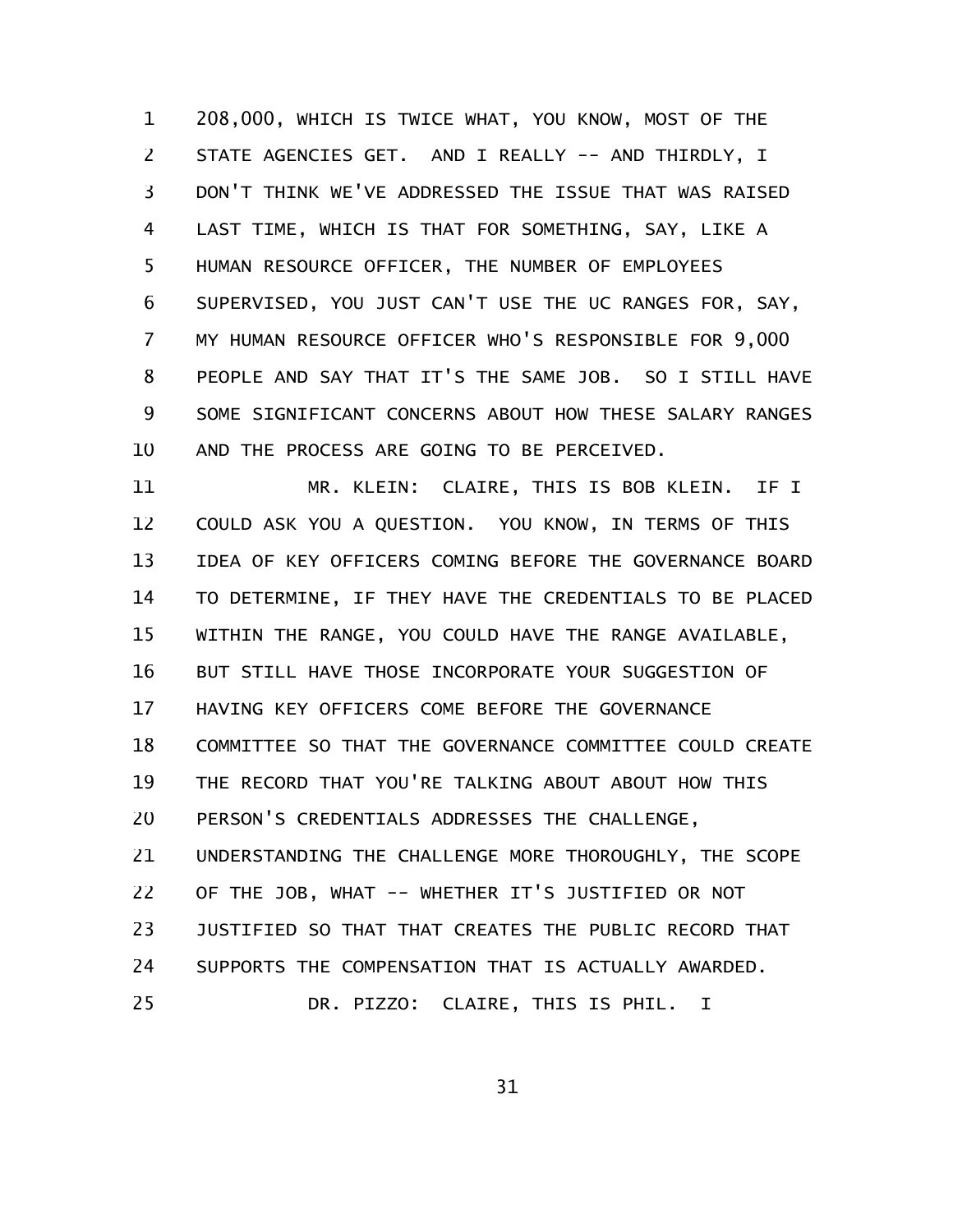WONDER -- TINA, CAN I MAKE A COMMENT AS WELL? VICE CHAIR NOVA: YES. AND DAVE IS WAITING FOR A COMMENT. 1 2 3

DR. PIZZO: LET DAVID GO FIRST. MR. SERRANO-SEWELL: THANKS, PHIL. I SHARE THE SAME CONCERNS THAT CLAIRE DOES, AND I JUST WANT TO SAY GENERALLY THAT WE AREN'T KIND OF LIKE A STATE AGENCY. WE ARE A STATE AGENCY. AND I CAN APPRECIATE THE FLEXIBILITY THAT PROPOSITION 71 ALLOWS US. IT'S IN THE STATUTE TO LOOK AT OTHER BENCHMARKS AND OTHER INFORMATION; BUT AT THE END OF THE DAY, WE'VE GOT TO HONESTLY LOOK AT WHAT ARE THE RESPONSIBILITIES, WHAT ARE PEOPLE DOING, AND DOES IT JUSTIFY THE SALARY RANGES. AND PEOPLE ARE GOING TO LOOK AT THE HIGH END. I MEAN 240,000. I'LL START WITH GENERAL COUNSEL. I THINK, FOR ONE USING AS AN EXAMPLE, THAT THAT BAND IS FAR TOO HIGH. CLAIRE ALREADY POINTED OUT THAT NO GENERAL COUNSEL AT ANY STATE AGENCY MAKES THAT KIND OF MONEY, \$240,000. AND THE GENERAL COUNSEL, I SUSPECT, WILL CONTRACT OUT A LOT OF SPECIALTY WORK. WE'VE ALREADY DONE THAT WITH THE LITIGATION. WE'VE DONE SOME CONTRACT WORK WITH ORRICK AT THE TREASURER'S REQUEST AND THE ATTORNEY GENERAL'S OFFICE. AND THAT'S TRUE OF ANY GENERAL COUNSEL'S OFFICE. THEY'RE GOING TO DOLE OUT WORK. 4 5 6 7 8 9 10 11 12 13 14 15 16 17 18 19 20 21 22 23 24 25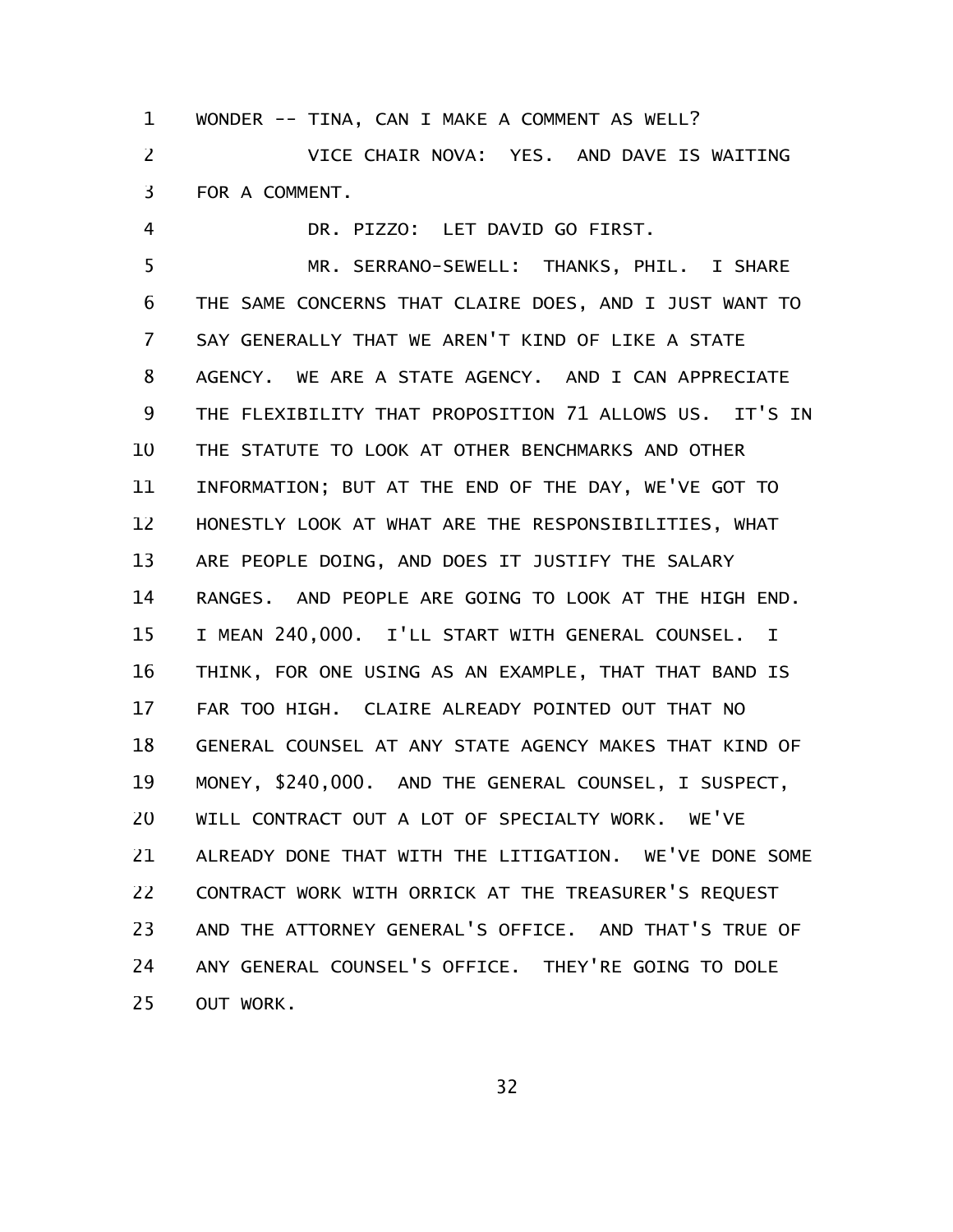SO, YOU KNOW, I COULD APPRECIATE HOW DYNAMIC AND INNOVATIVE WE HAVE TO BE; BUT THAT BEING SAID, IN MY MIND, FOR THE GENERAL COUNSEL SPOT, IT JUST DOESN'T JUSTIFY THE \$240,000 RANGE. I THINK WE COULD FIND OTHER -- I KNOW WE CAN FIND QUALIFIED INDIVIDUALS WHO WOULD TAKE LESS SALARY FOR THE GENERAL COUNSEL SPOT. AND THAT'S JUST SORT OF -- I CITE THAT AS AN EXAMPLE BECAUSE I CAN APPLY IT TO ALL THE POSITIONS, MAINLY ON THE ADMINISTRATIVE SIDE, I MIGHT ADD. I THINK THE BANDS ARE KIND OF HIGH AND THEY'RE TOO LARGE. THOSE ARE MY COMMENTS. 1 2 3 4 5 6 7 8 9 10 11

12

DR. PIZZO: GREAT.

DR. HALL: LET ME JUST MAKE A POINT OF INFORMATION, TWO POINTS ACTUALLY. THE FIRST IS JUST TO BE SURE THAT WHAT EVERYBODY UNDERSTANDS THAT WHAT'S BEING PROPOSED IS THE ONE, TWO, THREE, FOURTH COLUMN OVER, PROPOSED SALARY, 40 PERCENT SALARY RANGE. I MAY HAVE MISUNDERSTOOD, CLAIRE, BUT I THOUGHT YOU MADE A REFERENCE THAT MADE ME THINK YOU MIGHT BE LOOKING AT THE COLUMN TO THE LEFT, BUT IT'S THAT ONE. 13 14 15 16 17 18 19 20

AND THE OTHER POINT IS JUST TO SAY THAT THE RANGES ACTUALLY ARE DONE FORMULAICALLY, AND WE COULD CERTAINLY CHANGE THAT. THAT IS, WE SET THE MINIMUM SALARY, AND THEN THE RANGE IS 40 PERCENT OF THAT, WHICH IS AN ACCEPTED WAY OF DOING IT IN SORT OF THE PERSONNEL 21 22 23 24 25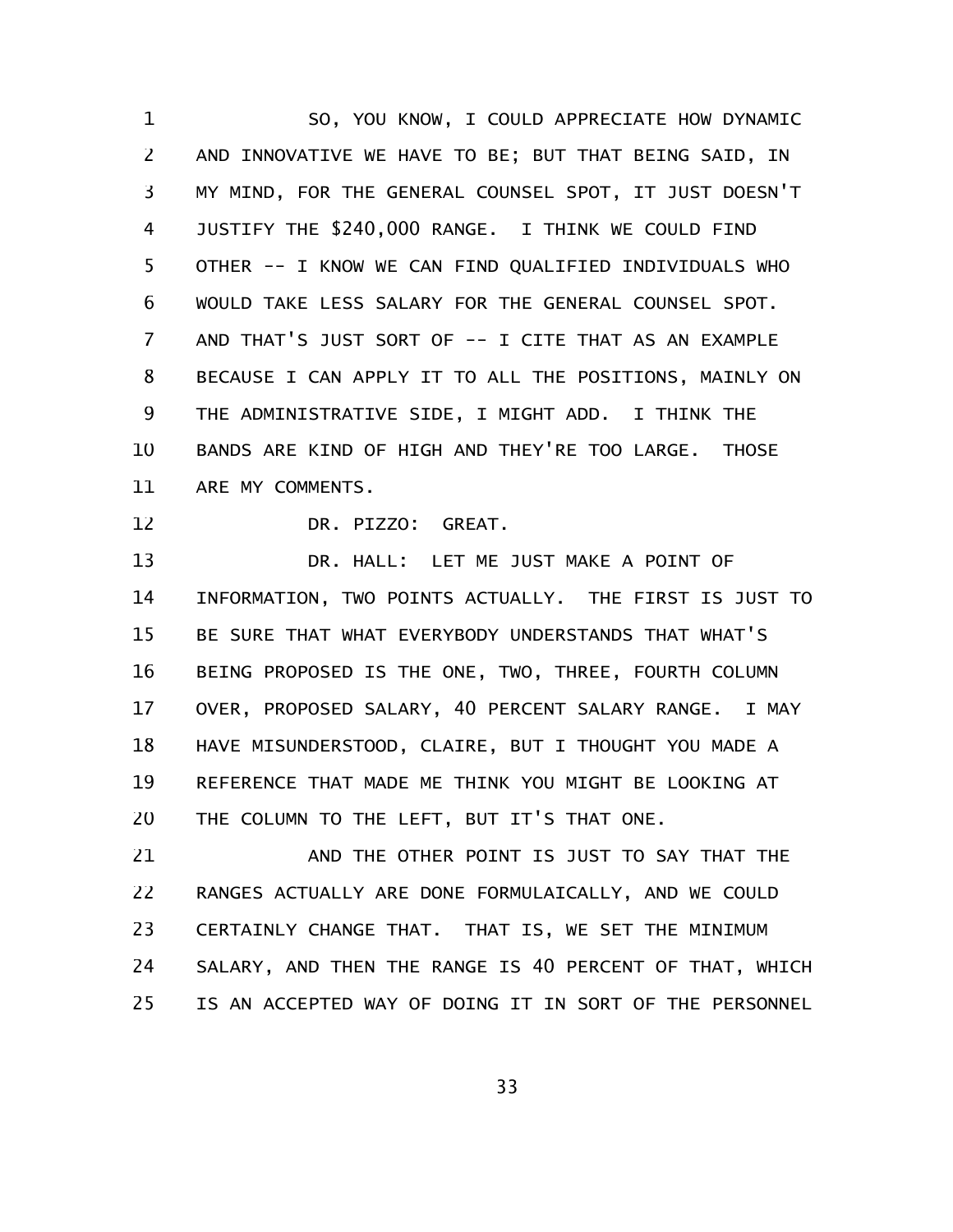BUSINESS. WE COULD, HOWEVER, CONSTRICT THAT JUST BY A SIMPLE FORMULA, WHICH WOULD BE FAIRLY SIMPLE TO DO IF YOU BELIEVE WE SHOULD DO THAT. 1 2 3

DR. PIZZO: TINA, THIS IS PHIL. CAN I SPEAK NOW? 4 5

VICE CHAIR NOVA: PLEASE. 6

DR. PIZZO: OKAY. FIRST OF ALL, I UNDERSTAND WHERE DAVID AND CLAIRE ARE, AND I'M NOT REALLY IN DISAGREEMENT WITH THEM, WITH THE CONCERNS THAT THEY'RE PUTTING FORWARD. LET ME JUST GIVE YOU A LITTLE BIT OF THE REASONING THAT I'M GOING THROUGH IN TERMS OF WHERE I'M AT. FIRST OF ALL, I THINK THAT THE BREADTH OF THE RANGE IS CERTAINLY OPEN FOR DISCUSSION, BUT THE REASON THAT I PREFER TO HAVE A RANGE THAT GOES FROM LOW TO HIGHER IS THAT THAT GIVES US A LOT OF FLEXIBILITY OBVIOUSLY AND AVOIDS US HAVING TO COME FORWARD WITH ABOVE-THE-RANGE REQUESTS IF WE HAVE INDIVIDUALS WHO WE REALLY NEED TO RECRUIT IN THAT AREA. SO I THINK THAT THAT'S ONE ISSUE THAT TO ME IS IMPORTANT. 7 8 9 10 11 12 13 14 15 16 17 18 19

THE SECOND IS WHEN YOU'RE LOOKING AT THE COMPARISON BETWEEN THE STATE AND THE CIRM OR A PRIVATE ORGANIZATION, A FOUNDATION IN RELATION TO CIRM, COMPENSATION MEANING SALARY AS ONE ELEMENT, I DON'T KNOW THE STATE AS WELL AS I PERHAPS SHOULD, BUT I THINK THAT THE BENEFIT PACKAGES ALSO HAVE A SIGNIFICANT 20 21 22 23 24 25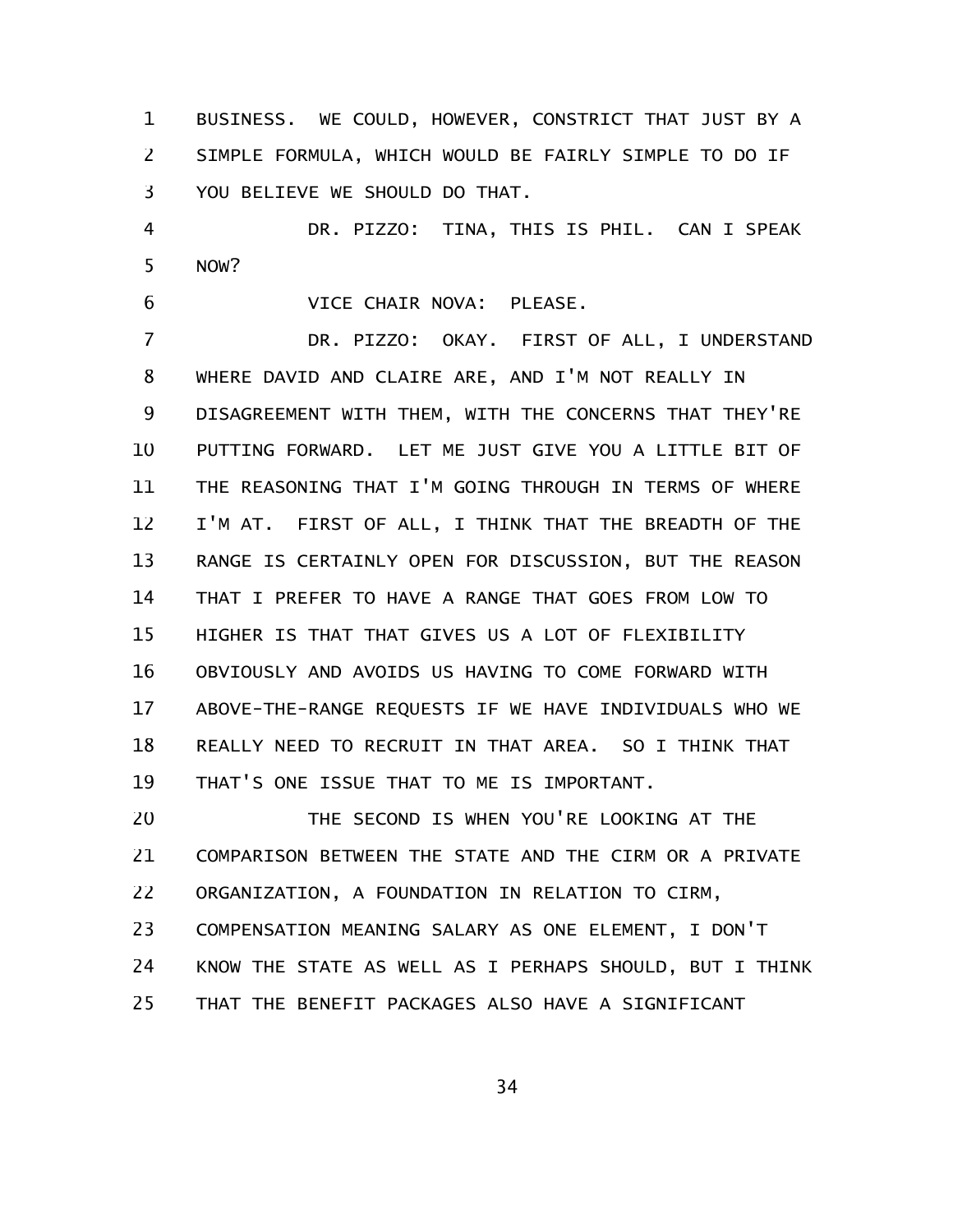IMPACT ON THE POSITIONS IN TERMS OF LONGEVITY, IN TERMS OF RELATIVE SECURITY, IN TERMS OF OTHER ELEMENTS. AND THOSE PLAY A BIG ROLE IN INDIVIDUALS TAKING A POSITION. 1 2 3

I CAN JUST SPEAK JUST FOR A VERY BRIEF MOMENT PERSONALLY ABOUT THIS BECAUSE I WORKED FOR A LARGE PUBLIC AGENCY CALLED THE U.S. GOVERNMENT, THE NATIONAL INSTITUTES FOR HEALTH, FOR A VERY LONG TIME WHERE COMPENSATION WAS ACTUALLY QUITE LOW IN RELATIONSHIP TO ANY OTHER SECTOR, BUT SECURITY WAS REASONABLY HIGH AND THAT MADE A BIG DIFFERENCE IN PEOPLE'S WILLINGNESS TO SERVE IN THAT CAPACITY. 4 5 6 7 8 9 10 11

SO I THINK WE NEED TO LOOK AT COMP IN TERMS OF THESE OTHER ELEMENTS AS WELL. I AM OPEN TO THE CONCEPT OF WHERE THE RANGE SHOULD BE. I THINK THAT ONE OTHER THING THAT WE'VE DONE AT STANFORD, AT LEAST WITHIN THE SCHOOL, IS THAT WE HAVE RANGES FOR EACH FACULTY LEVEL, MAYBE THIS IS TRUE ALSO IN OTHER SCHOOLS AS WELL, AND ACCORDING TO SPECIALTY. SO WE HAVE A WHOLE BUNCH OF RANGES. THERE ARE ABOUT SEVEN OF THEM, AND THEN THEY ARE FURTHER CATEGORIZED ACCORDING TO LEVEL, AND THEN WE SET SOME MINIMUMS OR THRESHOLDS. AND IF SOMEONE GOES OVER A THRESHOLD EVEN WITHIN A RANGE, WE'LL GO FORWARD FOR A SPECIAL REVIEW, AND ALWAYS WE WOULD LOOK AT SOMEONE WHO GOES ABOVE RANGE. WE TRY TO MINIMIZE THE ABOVE-RANGE REQUESTS, WHICH IS 12 13 14 15 16 17 18 19 20 21 22 23 24 25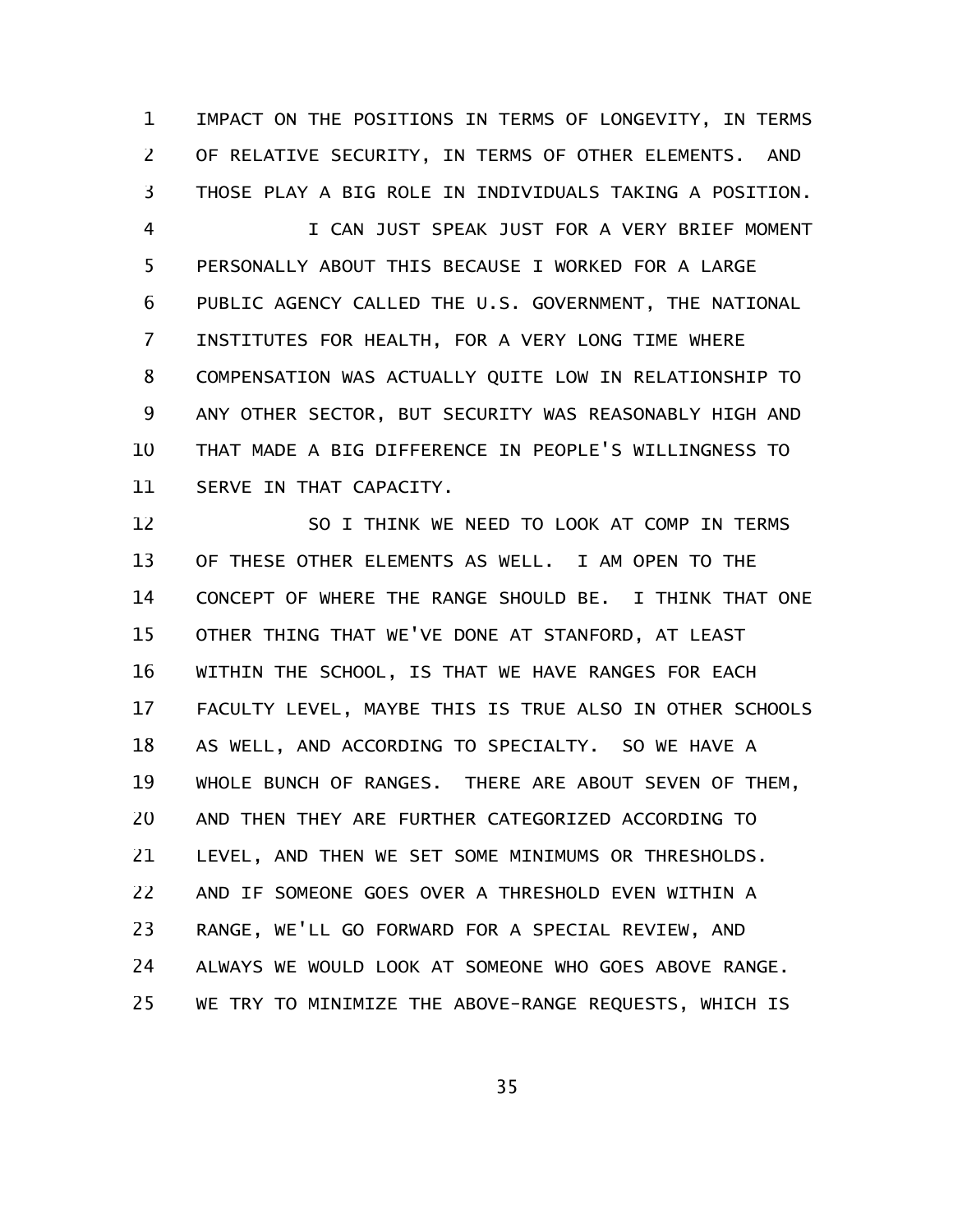WHY I LIKE THE IDEA OF HAVING SOMETHING HIGH ENOUGH SO THAT WE DON'T HAVE TO DO THAT. 1 2

MR. KLEIN: THIS IS BOB KLEIN. TINA, COULD I COMMENT AS WELL? 3 4

VICE CHAIR NOVA: PLEASE. 5

MR. KLEIN: IN THE GENERAL COUNSEL'S POSITION, SPEAKING FROM THE PERSPECTIVE OF AN ATTORNEY, WHICH ONE NEEDS TO RECOGNIZE THAT OUTSIDE OF LEGAL AID I'M NOT A PRACTICING ATTORNEY, BUT AN ATTORNEY AS CONSUMER OF OTHER ATTORNEY'S PRODUCTS. IT'S VERY CLEAR THAT WE NEED AN EXTRAORDINARY SCOPE OF EXPERIENCE AND KNOWLEDGE OR AT LEAST ABILITY IN WHOEVER THE GENERAL COUNSEL IS. NOT ONLY DO THEY NEED TO KNOW GOVERNMENTAL LAW, THEY NEED TO KNOW LITIGATION IN THAT OUR MEDICAL AND ETHICAL STANDARDS AND OTHER PORTIONS OF OUR WORK WILL CERTAINLY BE SUBJECT TO LITIGATION. THEY NEED TO BE FAMILIAR WITH THE PATENT RIGHTS, PATENT POOLING, IP AGREEMENTS FOR NONPROFITS, IP AGREEMENTS FOR FOR-PROFITS, BRAND NEW TERRITORY THAT IS THE STATE OF THE ART IN THE COUNTRY, IF NOT THE WORLD. THEY NEED TO BE AWARE ON AN INTERNATIONAL LEVEL OF WHAT'S HAPPENING WITH IP AND RECIPROCITY ISSUES. 6 7 8 9 10 11 12 13 14 15 16 17 18 19 20 21 22

THE SCOPE THAT NEEDS TO BE ACCOMPLISHED HERE IS CONSTRAINED -- I MEAN IS DEMANDED OF ONE OR TWO PEOPLE MAXIMUM IN THIS DEPARTMENT. IN A NORMAL STATE 23 24 25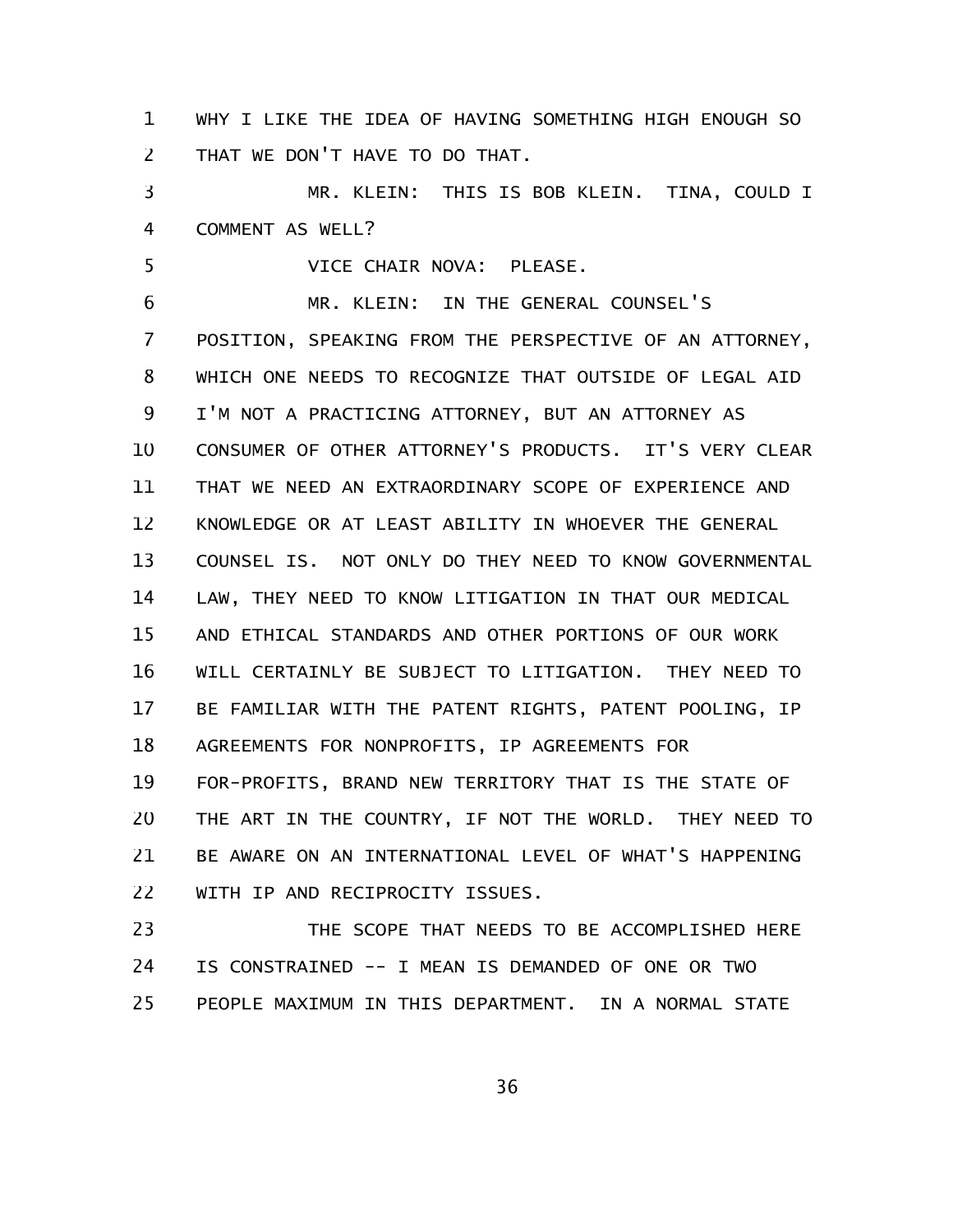AGENCY, YOU MIGHT HAVE EIGHT DIFFERENT PEOPLE HANDLING THIS TASK WITH EACH ONE HAVING A SPECIALTY THAT THEY HAVE DEVELOPED SO THEY COULD BE AT A MUCH EARLIER PLACE IN THEIR CAREER. SO TO GET ALL THIS COMES TRAINING ACCESS FOR PEOPLE WHO CAN MANAGE SPECIALIZED ATTORNEYS AND MAKE REASONED AND HIGHLY IMPORTANT JUDGMENT AND ADVICE TO THE BOARD AND TO THE PRESIDENT AND TO THE PRESIDENT'S SCIENTIFIC OFFICERS AND BE ABLE TO DRIVE THE CREATION OF WHOLE NEW DOCUMENTS IS AN EXTRAORDINARY TASK. YEARS FROM NOW WHEN THIS IS NOT IN FORMATION STAGE, WHEN IT IS NOT THE STATE OF THE ART FOR THE WORLD, WE MAY HAVE A DIFFERENT LEVEL OF CHALLENGE BECAUSE THE DOCUMENTARY HISTORY AND PROTOCOLS AND PROCESSES MAY BE WELL ESTABLISHED. 1 2 3 4 5 6 7 8 9 10 11 12 13 14

THIS IS DRIVING AN ENTIRE NEW FIELD, A PIONEERING FIELD OF MEDICINE AND THERAPY DEVELOPMENT. IN INDUSTRY OR IN FOUNDATIONS, THOSE REQUIRE EXCEPTIONAL TALENTS, AND WE ARE IN A MARKET WHERE WE HAVE TO RECRUIT THE BEST AND THE BRIGHTEST TO PROTECT PATIENTS, TO PROTECT THE STATE, AND TO ADVANCE RESEARCH ON AN ACCOUNTABLE BASIS WITH THE GREATEST DEGREE POSSIBLE. 15 16 17 18 19 20 21 22

DR. HALL: TINA, MAY I MAKE ONE SUGGESTION THAT MIGHT OFFER A SORT OF COMPROMISE HERE THAT MIGHT BE HELPFUL JUST FOR DISCUSSION? 23 24 25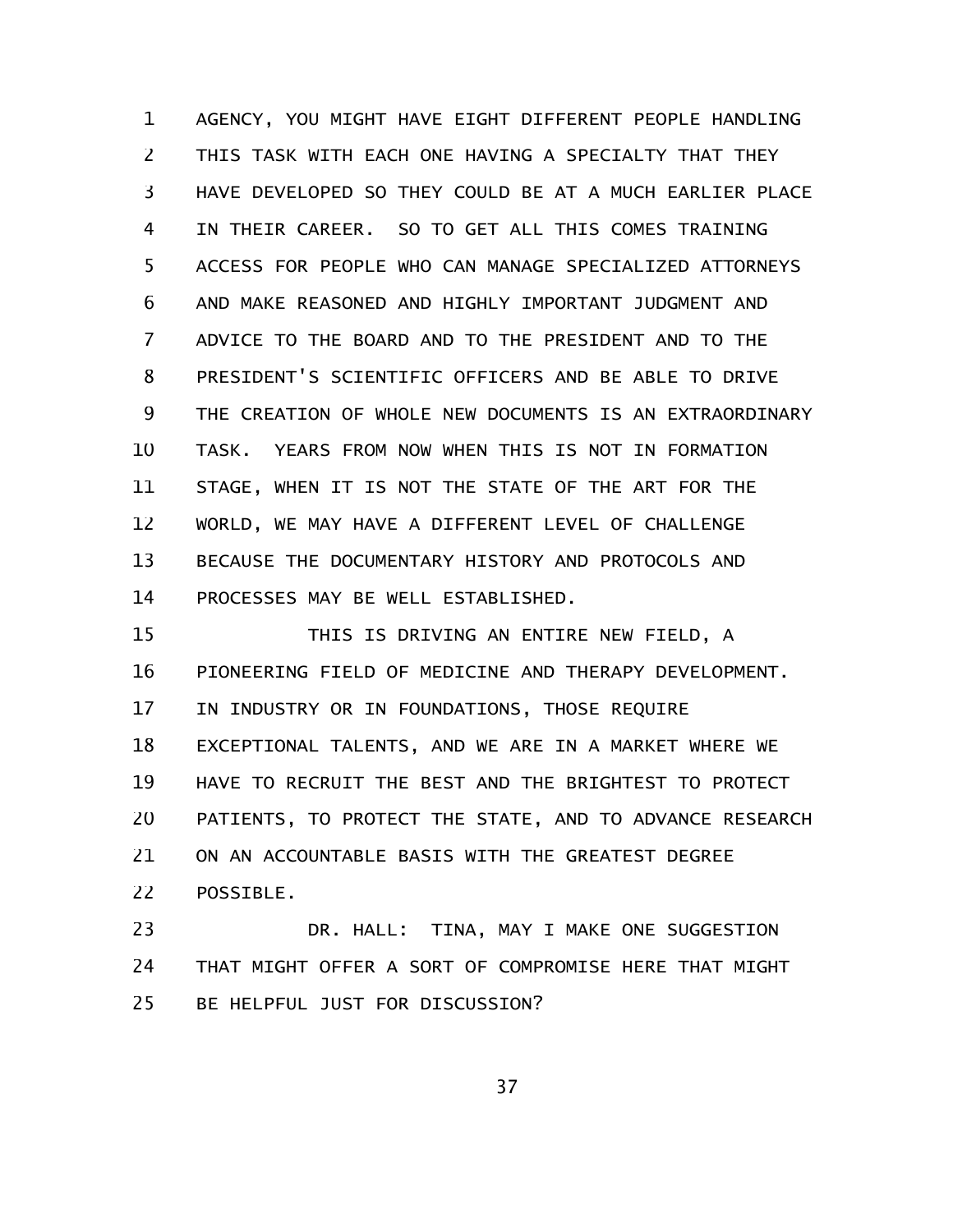VICE CHAIR NOVA: PLEASE.

1

DR. HALL: ALEXANDRA TELLS ME THAT FOR MOST ORGANIZATIONS THE RANGE RUNS ANYWHERE FROM 40 TO 80 TO SOMETIMES A HUNDRED, AND THAT THE 40 PERCENT IS RATHER CONSERVATIVE. EVEN SO, IF WE WERE TO DROP THAT TO A 50-PERCENT RANGE, IT WOULD CHANGE, FOR LEVELS 7 THROUGH 10, IT WOULD CHANGE THE TOP END FIGURE TO 412 IN LEVEL 10, TO 270 IN LEVEL 9. GENERAL COUNSEL WOULD BE -- SORRY -- CHIEF SCIENTIFIC OFFICER WOULD BE 270; GENERAL COUNSEL WOULD BE 225; DIRECTOR OF SCIENTIFIC ACTIVITIES 210; CHIEF ADMINISTRATIVE OFFICER THE SAME; DEPUTY TO THE VICE CHAIR 195; CHIEF COMMUNICATIONS OFFICER AND CHIEF OF STAFF TO THE CHAIR BOTH 195. 2 3 4 5 6 7 8 9 10 11 12 13

SO THAT WOULD -- WHAT DRAWS FIRE HERE, AND I THINK WE'RE ALL SENSITIVE TO THE DAILY HEADLINES ABOUT COMPENSATION FOR PUBLIC EMPLOYEES, IS OBVIOUSLY THE TOP END. NOBODY IS COMPLAINING ABOUT THE BOTTOM END. AND I THINK THAT MIGHT BOTH PRESERVE THE FLEXIBILITY THAT PHIL PIZZO QUITE RIGHTLY FEELS THAT WE NEED AND I BELIEVE THAT'S SO AS WELL, BUT I'M ALSO SENSITIVE TO CLAIRE AND DAVID'S SENSE THAT THE PUBLIC PERCEPTION OF THIS IS A MATTER WE HAVE TO TAKE VERY SERIOUSLY. 14 15 16 17 18 19 20 21 22

LET ME POINT OUT THAT WE ARE NOT USING THE TOP END -- I MEAN WE HAVE NOBODY AT THE TOP END OF THE RANGE. AND IN FACT, THE RANGES ARE ALL DONE SO THAT WE 23 24 25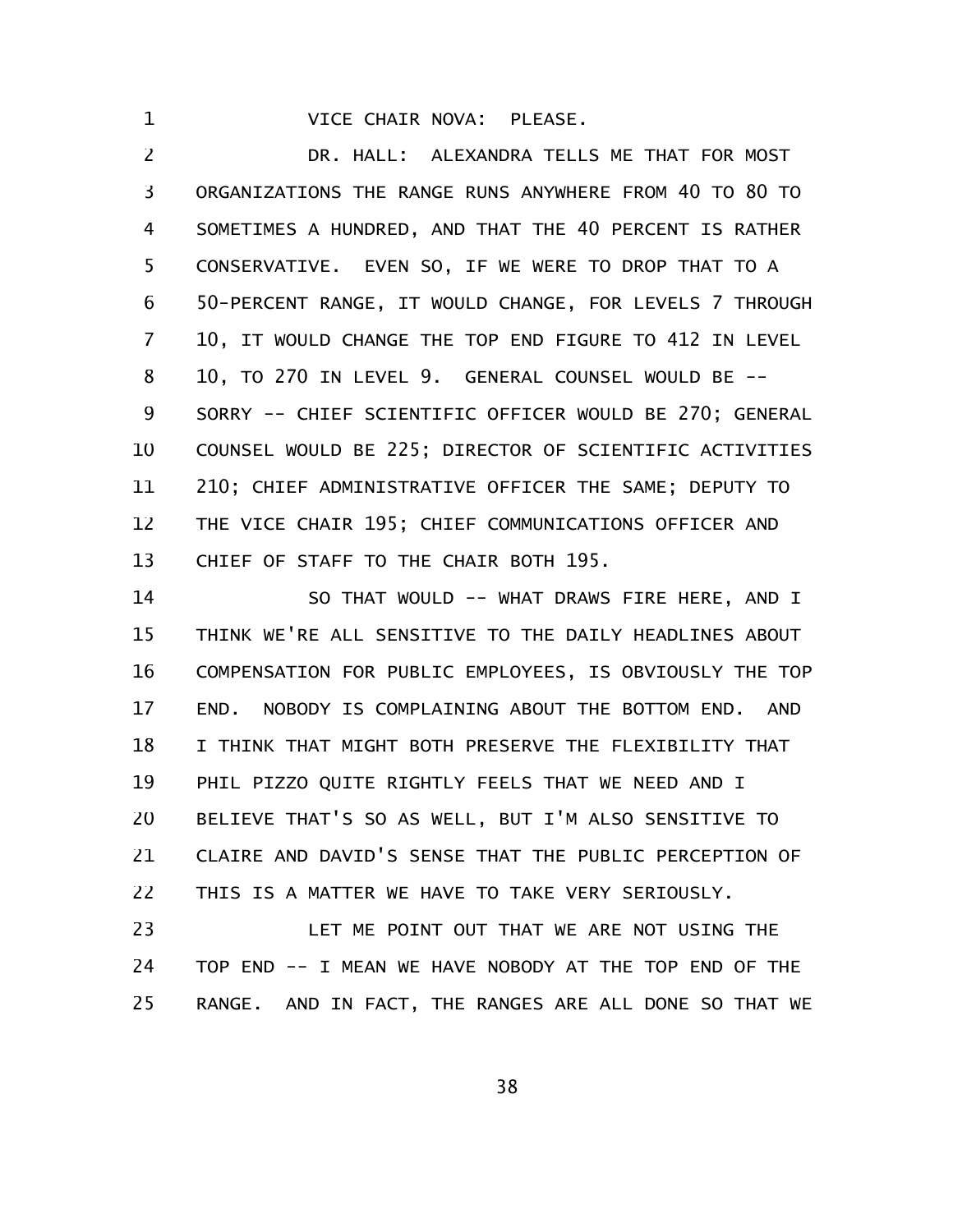CAN FEEL THAT WE CAN RECRUIT COMFORTABLY WITHIN THOSE RANGES USING, I THINK, ROUGHLY MIDLEVEL POSITIONS. I THINK IF WE WERE TO GO OUT AND APPOINT THREE PEOPLE AT THE TOP END, I THINK THIS WOULD BE VERY BAD FOR US. I THINK WE CAN LIVE WITH THOSE RANGES, AND I WOULD SUGGEST THAT AS A POSSIBLE COMPROMISE AND OPEN IT AS A TOPIC FOR DISCUSSION. 1 2 3 4 5 6 7

DR. POMEROY: ZACH, THIS IS CLAIRE. IN THE INTEREST OF TRYING TO RESOLVE THIS, I APPRECIATE THAT SUGGESTION. I WOULD ADD ONE MORE SORT OF TWIST ON IT FOR THE GROUP TO CONSIDER. WHAT IF WE MADE THE RANGE 50 PERCENT AND WE SAID THAT THE GOVERNANCE COMMITTEE WOULD REVIEW THE SPECIFIC COMPENSATION TO BE OFFERED WHEN THE INDIVIDUAL IS IDENTIFIED AT LEVEL 4 AND ABOVE? 8 9 10 11 12 13 14

DR. HALL: CAN WE MAKE THAT LEVEL 7 AND ABOVE? LET ME ASK JUST ONE OTHER THING. I'M WILLING TO DO THAT. WE ARE ACTUALLY CURRENTLY RECRUITING FOR A CHIEF COMMUNICATIONS OFFICER AT LEVEL 7, AND WILL SOON BE RECRUITING FOR ANOTHER POSITION A LITTLE BIT HIGHER. BUT THE ISSUE THAT I WANTED TO RAISE IS AS LONG AS -- THE AWKWARDNESS IS HAVING TO GO BACK TO THE GOVERNANCE COMMITTEE BEFORE WE DISCUSS COMPENSATION. AND IF THERE IS A MECHANISM FOR US TO HAVE A TELEPHONE MEETING AND GET A QUICK OKAY ON THIS, I'M HAPPY TO DO THAT. IF WE HAVE TO WAIT FOR THE REGULAR MEETING OF THE GOVERNANCE 15 16 17 18 19 20 21 22 23 24 25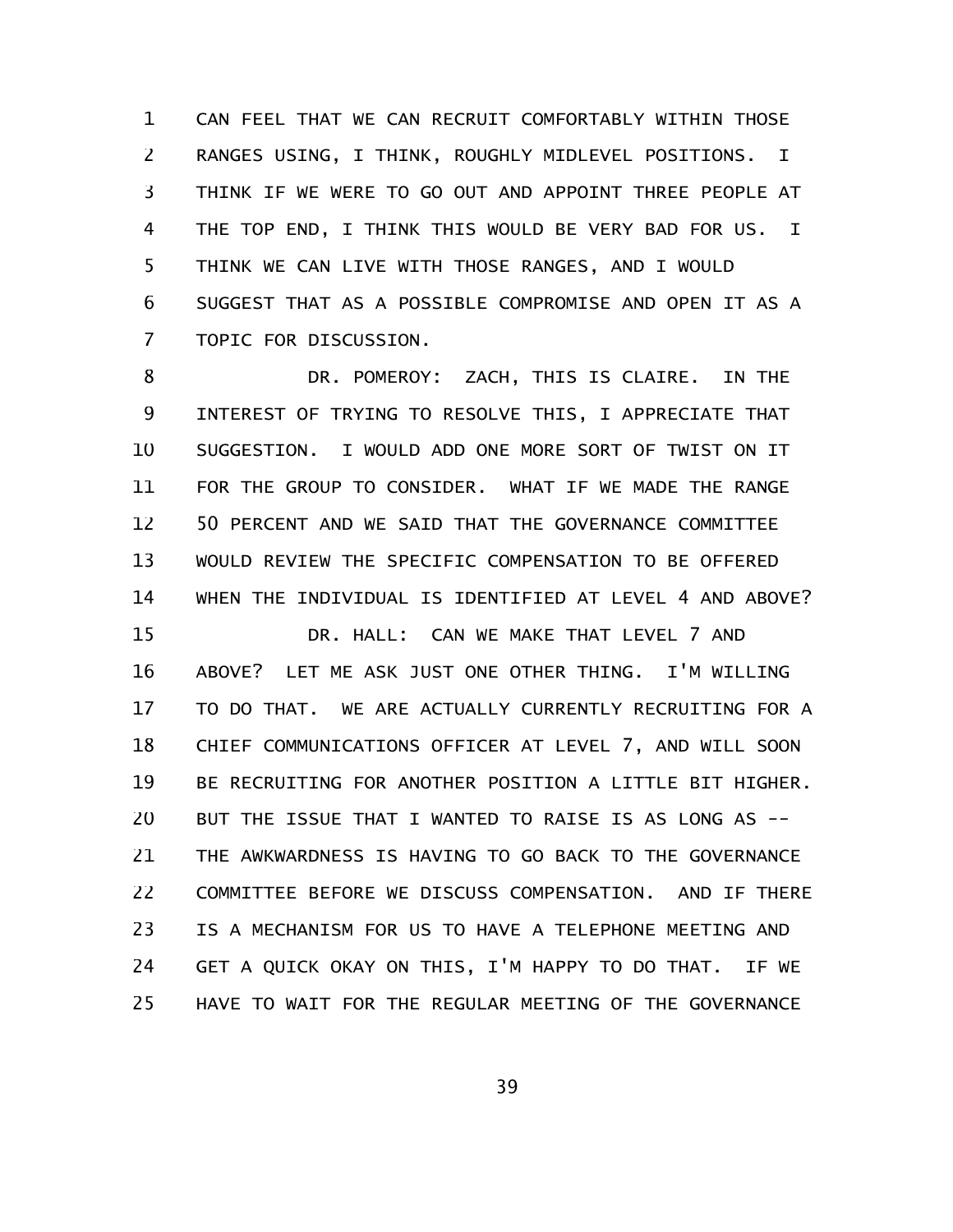COMMITTEE, I THINK THIS COULD KILL US. 1

DR. PIZZO: I WONDER IF I CAN MAKE A FRIENDLY MODIFIER TO CLAIRE'S SUGGESTION. I THINK I KNOW WHAT YOU'RE TRYING TO DO, CLAIRE. I ACCEPT ZACH'S COMMENT ABOUT TRYING TO LOWER THE RANGE. WHAT IF THERE WAS A THRESHOLD NUMBER THAT WOULD BE REVIEWED SO THAT IF SOMEONE WERE, WHAT, I'LL JUST GIVE AN ARBITRARY PERCENTAGE, 75 OR 80 PERCENT OF THE UPPER END OF THE RANGE, THAT THEY WOULD COME TO THE COMMITTEE SO THAT WE HAVE A WAY OF DEFINING WHICH INDIVIDUALS WOULD COME SO WE WOULD ADDRESS THIS CONCERN. WE'D HAVE KIND OF A CHECK ON THAT BALANCE, BUT STILL HAVE THE FLEXIBILITY OF HAVING A BROAD ENOUGH RANGE THAT WILL ALLOW US TO DO THINGS SUCCESSFULLY? 2 3 4 5 6 7 8 9 10 11 12 13 14

MR. KLEIN: AND, CLAIRE, LET ME ALSO, IF I COULD, THIS IS BOB KLEIN, ASK A QUESTION, TRYING TO BE SENSITIVE TO ZACH'S NEEDS. SINCE THE BOARD WILL ONLY MEET EVERY TWO MONTHS, WOULD IT BE APPROPRIATE IF IT WERE NOT IN LEVEL 9, FOR EXAMPLE, IN THE TOP LEVEL, TO HAVE THIS COME BACK -- ALLOW THEM TO DISCUSS THE RANGE AND REACH A PRELIMINARY AGREEMENT AND COMPENSATION JUST IF THE CONFIRMATION PROCESS WITH THE GOVERNANCE COMMITTEE SO THAT HE WOULDN'T HAVE TO WAIT FOR A BOARD MEETING EXCEPT AT THE VERY HIGHEST LEVELS? DR. PIZZO: BUT I THINK I CAN JUST TELL YOU 15 16 17 18 19 20 21 22 23 24 25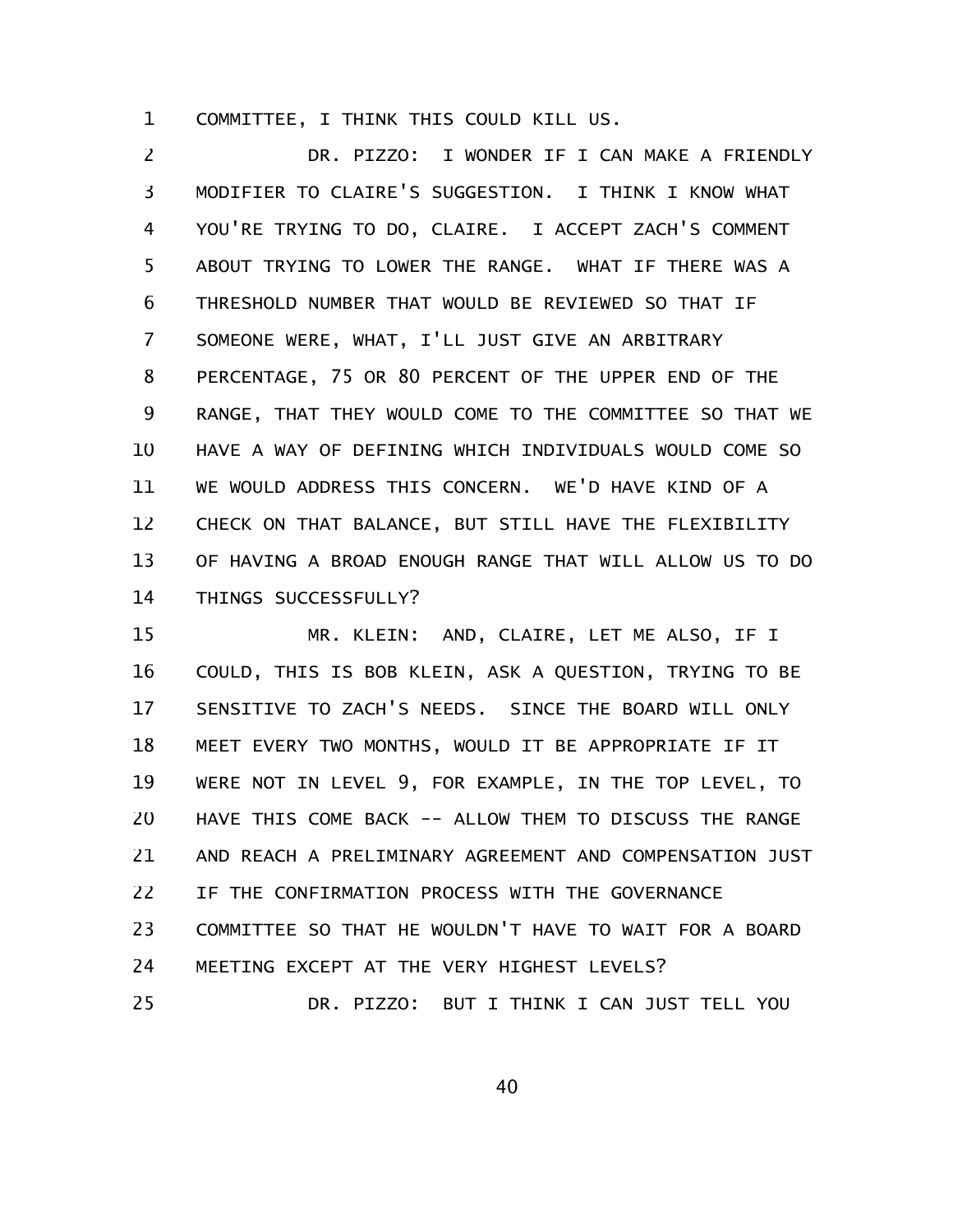THE WAY THAT WE DO IT, WHICH IS THAT WE HAVE AS I DESCRIBE RANGES AND WE HAVE LIMITS, THAT WHEN THEY'RE EXCEEDED HAVE TO GO BEFORE THE BOARD. WHEN WE MAKE AN OFFER AND SOMEONE -- WE KNOW THAT PERSON IS GOING TO HAVE TO GO TO THE BOARD, WE MAKE IT CONTINGENT UPON THE BOARD REVIEW. SO THE LETTER WILL SAY THIS IS YOUR SALARY CONTINGENT UPON APPROVAL BY THE BOARD OF TRUSTEES. 1 2 3 4 5 6 7 8

NOW, IN A SENSE WE ALREADY HAVE A REASONABLE SENSE AS TO WHETHER THAT'S GOING TO MAKE IT AT THAT LEVEL, SO WE DO A LITTLE PRELIMINARY DISCUSSION, BUT IT IS THE FLEXIBILITY AND ALSO THE COVER SO THAT WE ARE ALSO COGNIZANT THAT WE MIGHT NOT BE MEETING EXCEPT ON A QUARTERLY BASIS -- THE BOARD MAY NOT BE MEETING ON A QUARTERLY BASIS, AND YET WE'LL HAVE TO MAKE OFFERS IN BETWEEN. 9 10 11 12 13 14 15 16

SO I THINK WHAT I'M GETTING AT IS THE FLEXIBILITY OF A RANGE, A CONTROL ON THE RANGE IN TERMS OF WHO WOULD HAVE TO BE APPROVED, A CONDITIONAL LETTER OF EMPLOYMENT THAT SAYS THIS IS LIKELY WHERE IT'S GOING TO BE, BUT THE EMPLOYEE KNOWS, THE POTENTIAL EMPLOYEE KNOWS, THAT THEIR EMPLOYMENT IS CONTINGENT UPON THAT REVIEW TAKING PLACE. 17 18 19 20 21 22 23

DR. HALL: PHIL, COULD I ASK IF THAT WERE TO APPLY FOR ANYTHING WITHIN THE UPPER 20 PERCENT OF THE 24 25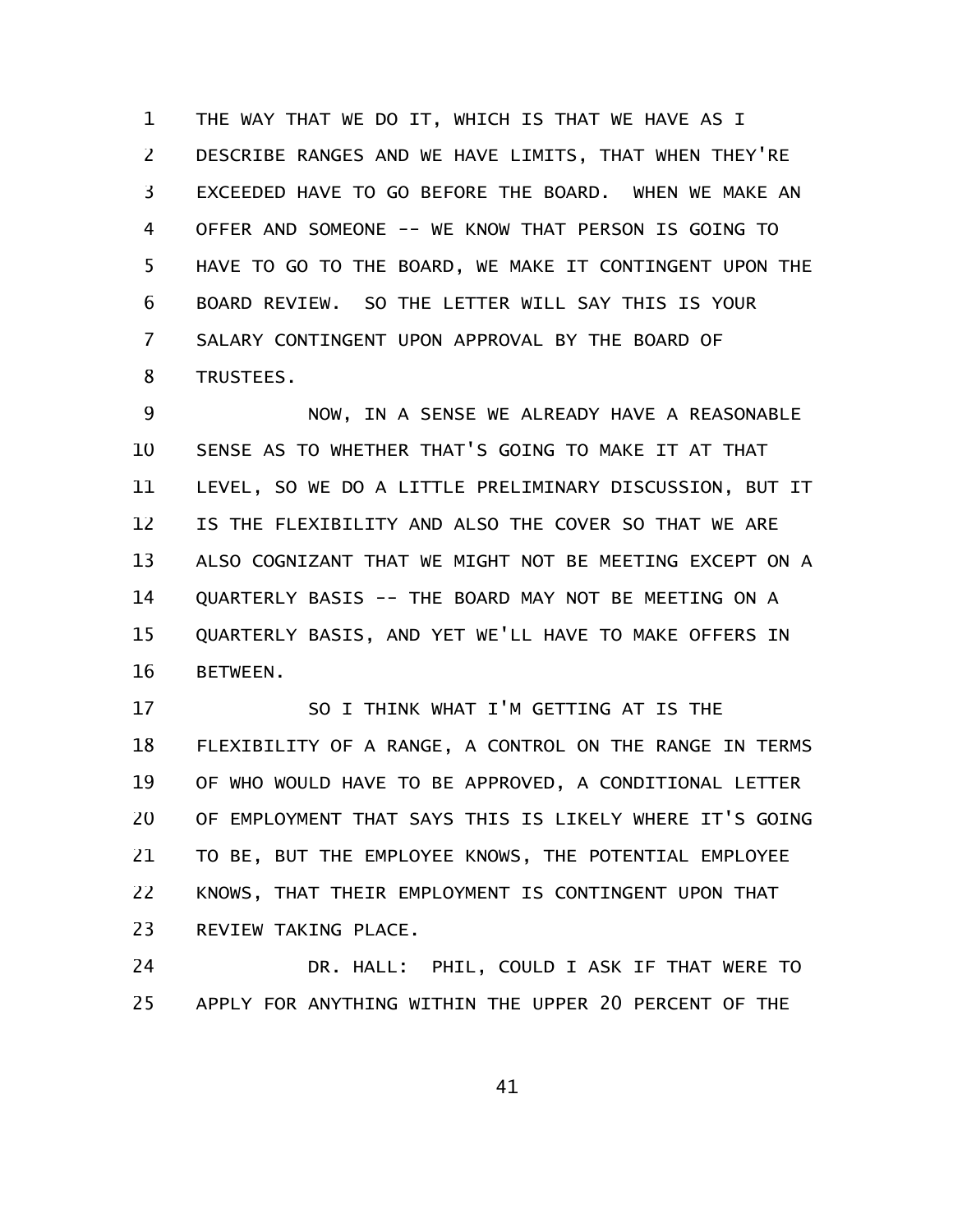RANGE? 1

DR. PIZZO: RIGHT. 2

DR. HALL: THAT WOULD BE VERY HELPFUL; THAT  $IS$  --3 4

DR. PIZZO: THAT'S WHAT I'M SUGGESTING. 5

DR. HALL: ANYTHING OVER, LET'S SAY, 1.4 OF THE MINIMUM HAS TO GET SPECIFIC APPROVAL, AND WE WOULD GIVE A CONTINGENT OFFER. 6 7 8

DR. PIZZO: THAT'S PRECISELY WHAT I WAS SAYING. I THINK THAT'S THE NUMBER THAT I USED. DR. HALL: EXCELLENT. THANK YOU. 9 10 11

DR. POMEROY: CAN I JUST COMMENT BECAUSE SOME OF US ARE SORT OF ATTUNE TO THIS BECAUSE OF THE RECENT UC THING. THE WAY UC IS NOW GOING TO DO THIS IS THAT ANY SALARY OVER 148,000 WILL REQUIRE PREAPPROVAL BY THE REGENTS. SO I JUST WANT YOU TO BENCHMARK AGAINST WHAT THE PUBLIC EXPECTATION IS. 12 13 14 15 16 17

DR. PIZZO: YEAH. GOT IT. 18

DR. POMEROY: YOU KNOW, MAYBE THERE'S SOME OTHER SOLUTIONS. I MEAN I WOULD BE HAPPY, YOU KNOW, SORT OF AN EXECUTIVE COMMITTEE OF THE GOVERNANCE COMMITTEE. IT'S GETTING SORT OF FRACTIONATED, BUT, YOU KNOW, IF TINA AND, YOU KNOW, ONE OTHER MEMBER OF THE COMMITTEE WAS WILLING TO SORT OF DO A PREREVIEW, MAYBE WE COULD EXPEDITE IT WITH SOMETHING LIKE THAT. 19 20 21 22 23 24 25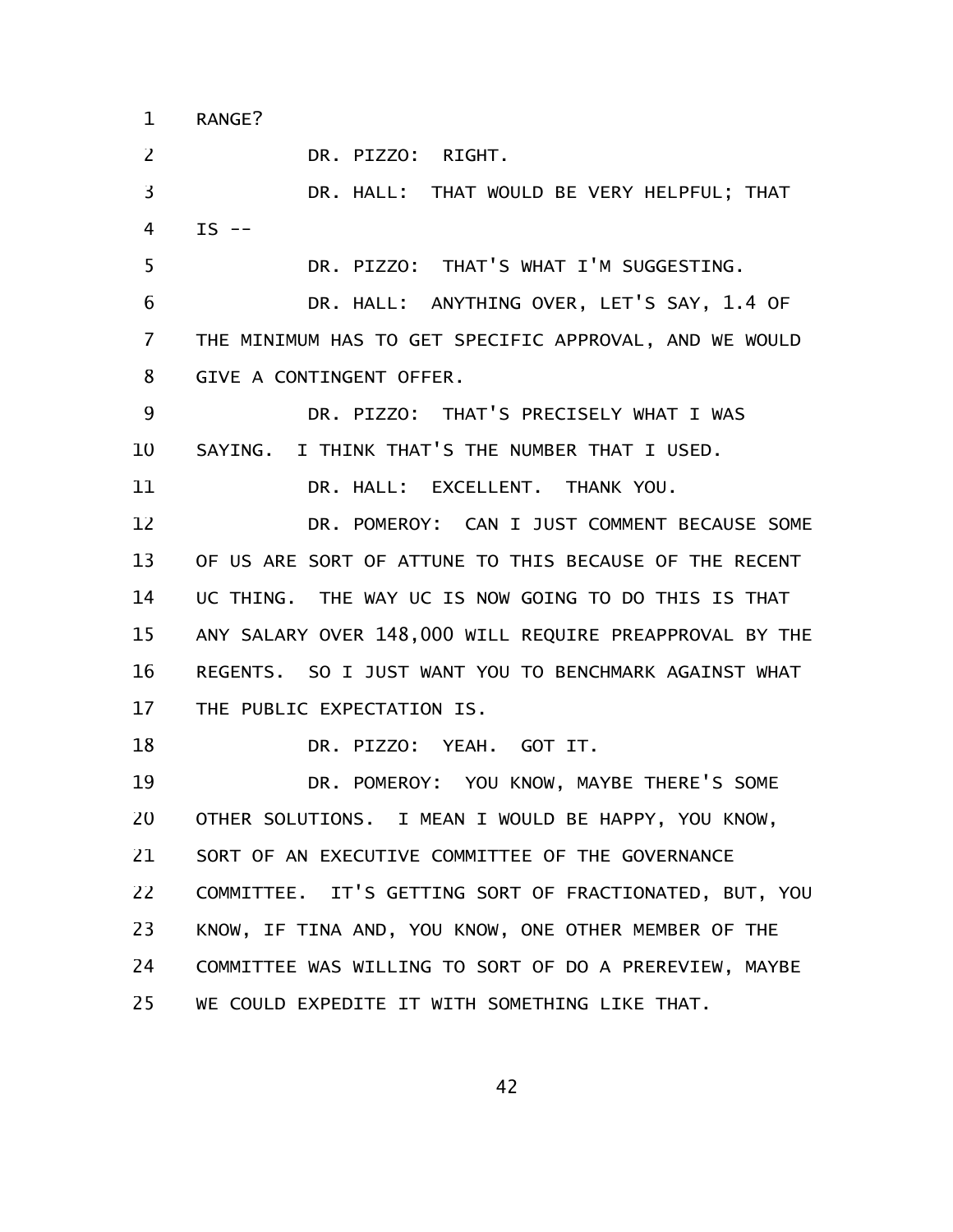DR. PIZZO: RIGHT. CLAIRE, JUST IN PRACTICE, BECAUSE WE DO HAVE, I THINK, A PRETTY FUNCTIONAL SYSTEM IN OUR INSTITUTION, WHEN I BRING SOMEONE FORWARD AND I KNOW THEY'RE GOING TO BE, QUOTE, IN A HIGH RANGE AND THEY'RE GOING TO HAVE TO GO TO THE COMP COMMITTEE, I ALWAYS HAVE A DISCUSSION IN MY CASE WITH THE PROVOST IN ADVANCE TO DETERMINE WHETHER OR NOT THIS IS GOING TO FLY. AND THAT THEN GIVES ME THE COMFORT. IT'S NOT AN APPROVAL, BUT IT GIVES ME THE COMFORT TO KNOW WHERE WE ARE. 1 2 3 4 5 6 7 8 9 10

SO WHAT YOU'RE SUGGESTING IS, I THINK, A GOOD IDEA. THERE COULD BE A SUBGROUP OF THE GOVERNANCE COMMITTEE THAT ZACH COULD TURN TO AND THAT COMMITTEE COULD RAPIDLY SAY, WELL, WE THINK THIS IS GOING TO MAKE IT OR NOT, BUT WE CAN'T OBVIOUSLY AFFIRM IT UNTIL IT'S GONE BEFORE THE FULL COMMITTEE. AND THEN BEFORE THE -- I GUESS BEFORE THE FULL ICOC ON THE RECOMMENDATION OF THE GOVERNANCE COMMITTEE. 11 12 13 14 15 16 17 18

MR. KLEIN: LET ME ASK ABOUT THAT, THAT LAST COMMENT. ZACH IS IN A HIRING MODE, SO WE'RE TRYING TO BUILD AN AGENCY HERE. AND OTHER THAN MAYBE LEVEL 9 OR 10, DO WE NEED TO GO TO THE ICOC FOR CONFIRMATION? DR. POMEROY: I DON'T THINK SO. DR. PIZZO: NO. I WAS RAISING THAT ONLY FOR COMPLETENESS; BUT IF WE DON'T HAVE TO DO THAT LEGALLY, 19 20 21 22 23 24 25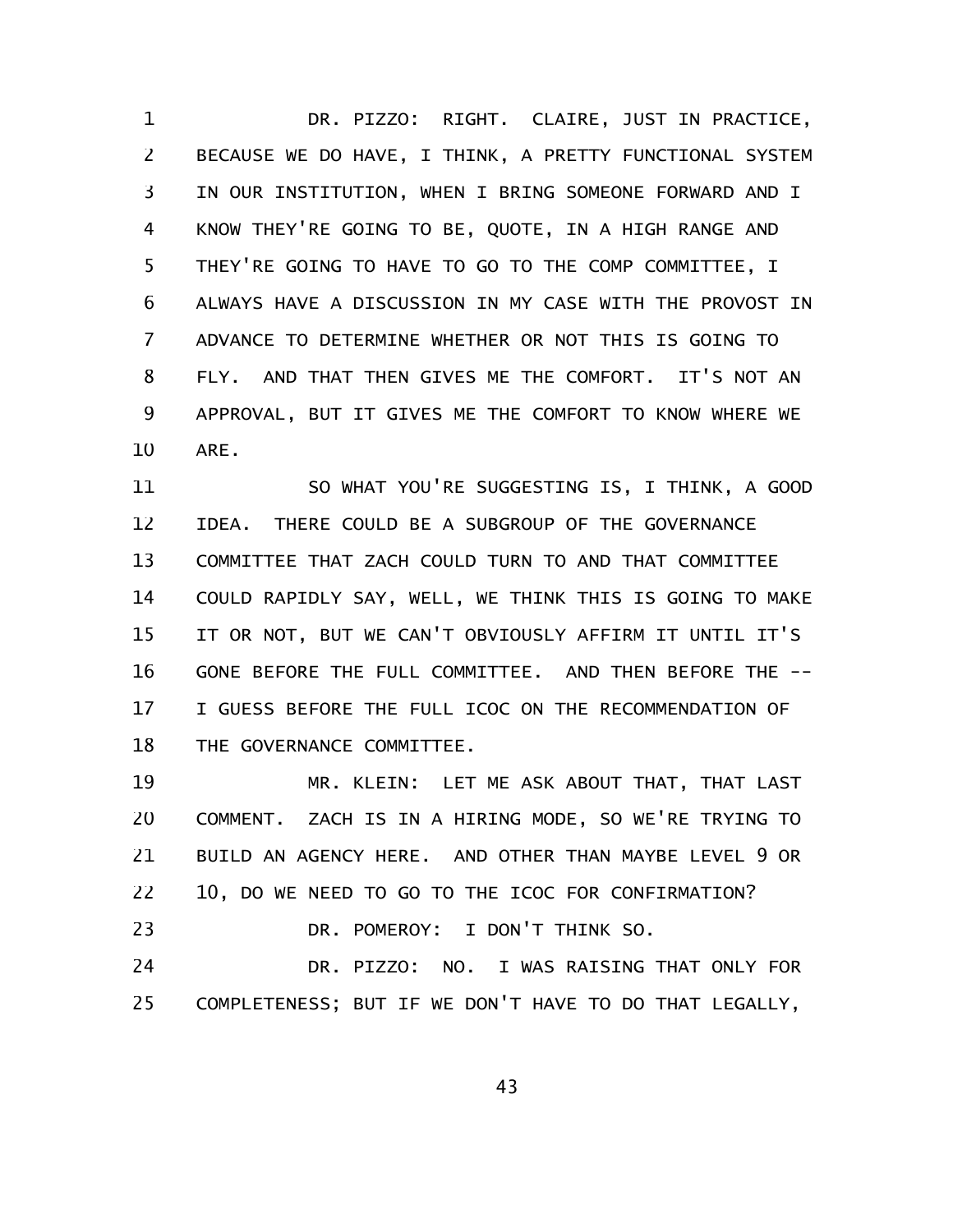I'D BE THRILLED. 1

MR. KLEIN: SO IF WE'RE WITHIN OUR RANGE, CLAIRE, WOULD IT BE ACCEPTABLE TO YOU TO COME BACK TO THE GOVERNANCE COMMITTEE AND, AS YOU SAID, CLAIRE, PERHAPS SHERRY LANSING AND TINA NOVA, THE CHAIR AND VICE CHAIR OF THE GOVERNANCE COMMITTEE, COULD ACT AS A SOUNDING BOARD FOR ZACH. DR. HALL: OR EVEN ADD PHIL AND CLAIRE TO THAT. I'D BE HAPPY TO DO THAT IF THEY WERE WILLING. DR. PIZZO: I'M HAPPY TO DO IT. I UNFORTUNATELY HAVE A LOT OF EXPERIENCE WITH THIS. I'D ACTUALLY MAKE ONE OTHER RECOMMENDATION FOLLOWING BOB'S COMMENT. AND I THINK THIS MIGHT BE A PROTECTION FOR US, THAT IF EVER THERE WAS A REQUEST FOR COMPENSATION THAT, QUOTE, EXCEEDED THE RANGE, THAT THAT WOULD REQUIRE A REVIEW BY THE ICOC. SO THAT ACTUALLY DEMONSTRATES A FIRMER RESOLVE TO THIS AND ANOTHER CHECK ON THAT. MR. KLEIN: I THINK THAT'S IN LINE WITH DR. MURPHY'S COMMENTS, THAT IF THERE'S ANY SPECIAL RECRUITMENT OR WE NEED TO TAKE IT ALL THE WAY TO THE BOARD. DR. PIZZO: IT'S A STEPWISE WAY, RIGHT, BECAUSE WHAT WE'RE SUGGESTING IS THAT RIGHT NOW WE HAVE 2 3 4 5 6 7 8 9 10 11 12 13 14 15 16 17 18 19 20 21 22 23 24

A RANGE THAT THE GOVERNANCE COMMITTEE AND ZACH COULD 25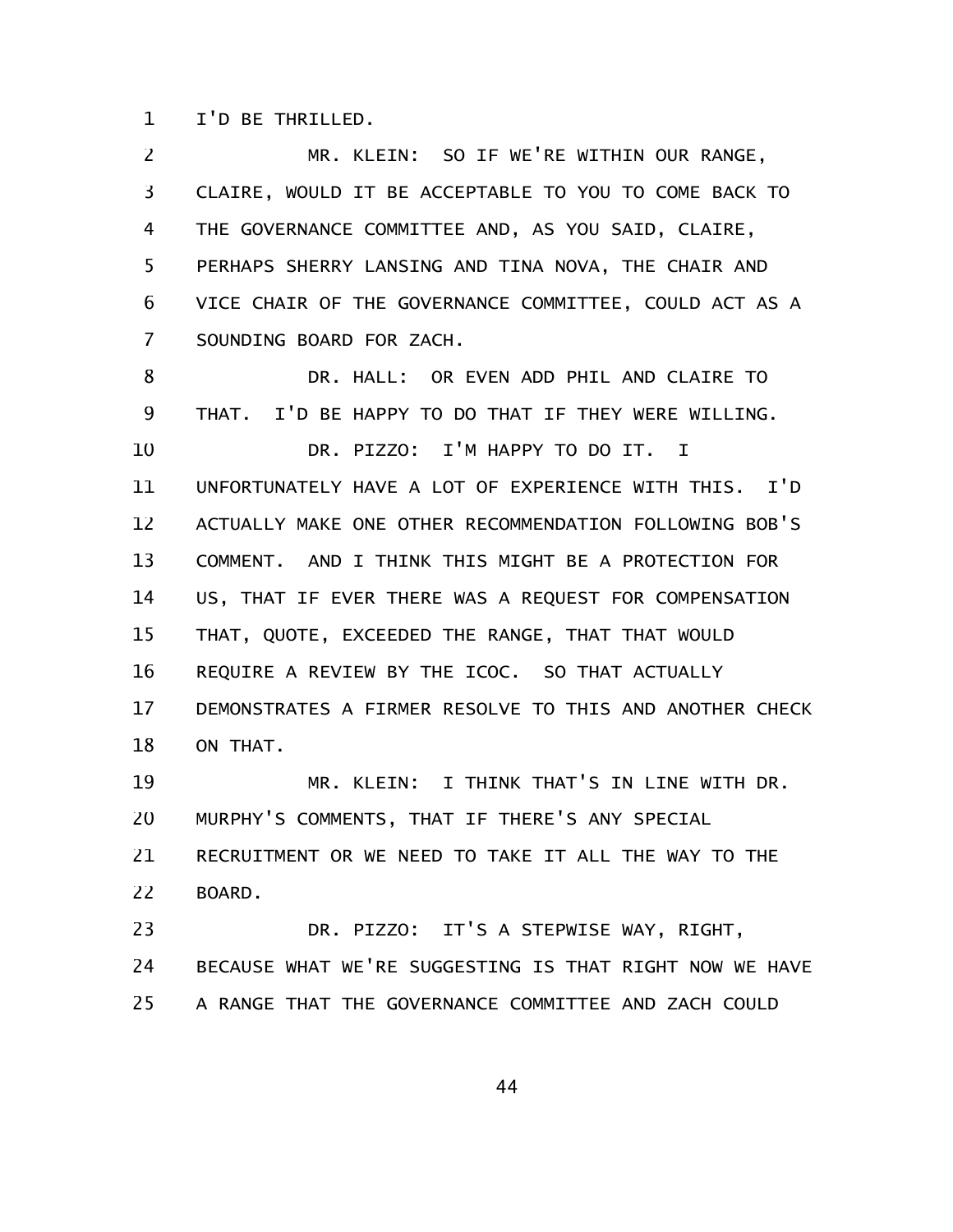WORK WITH. IF IT EXCEEDS, YOU KNOW, THE 80-PERCENT LEVEL OF THAT RANGE, THAT'S GOING TO COME TO THE -- IN A STEPWISE WAY FIRST TO A SUBGROUP FOR QUICK REVIEW AND THEN TO THE GOVERNANCE COMMITTEE. BUT IF FOR WHATEVER REASON SOMEONE, YOU KNOW, FELL OUT OF HEAVEN AND, YOU KNOW, THIS WAS THE MOST SPECTACULAR PERSON THAT WE COULD EVER FIND AND WE TRULY NEEDED THAT PERSON, AND THAT PERSON EXCEEDED THE RANGE THAT WE'VE DEFINED, RECOGNIZING THAT THE RANGE HAS BEEN SET A BIT LOWER, THAT WOULD HAVE TO GO TO THE ICOC. 1 2 3 4 5 6 7 8 9 10

MR. KLEIN: DOES THAT MAKE SENSE, CLAIRE, TO YOU? 11 12

DR. HALL: LET ME MAKE A QUICK POINT. SCOTT TOCHER, OUR LEGAL COUNSEL, IS HERE, AND SAYS THAT FOR BAGLEY-KEENE REASONS, WE COULD GO TO THE TWO CO-CHAIRS; BUT IF WE ADD MORE PEOPLE, WE'RE IN VIOLATION; IS THAT CORRECT, SCOTT? 13 14 15 16 17

MR. TOCHER: RIGHT. IT WOULD BE SUBJECT TO THE BAGLEY-KEENE REQUIREMENTS OF NOTICE AND OPEN MEETING, BUT YOU COULD HAVE AN ADVISORY BODY THAT CONSISTS OF JUST TWO OF THE MEMBERS, AND THAT WOULD BE PERMISSIBLE UNDER BAGLEY-KEENE. 18 19 20 21 22

DR. HALL: OKAY. SO THEN I THINK WE SHOULD STICK WITH OUR TWO CO-CHAIRS. 23 24

DR. PIZZO: I'LL HAPPILY DEFER TO THAT. 25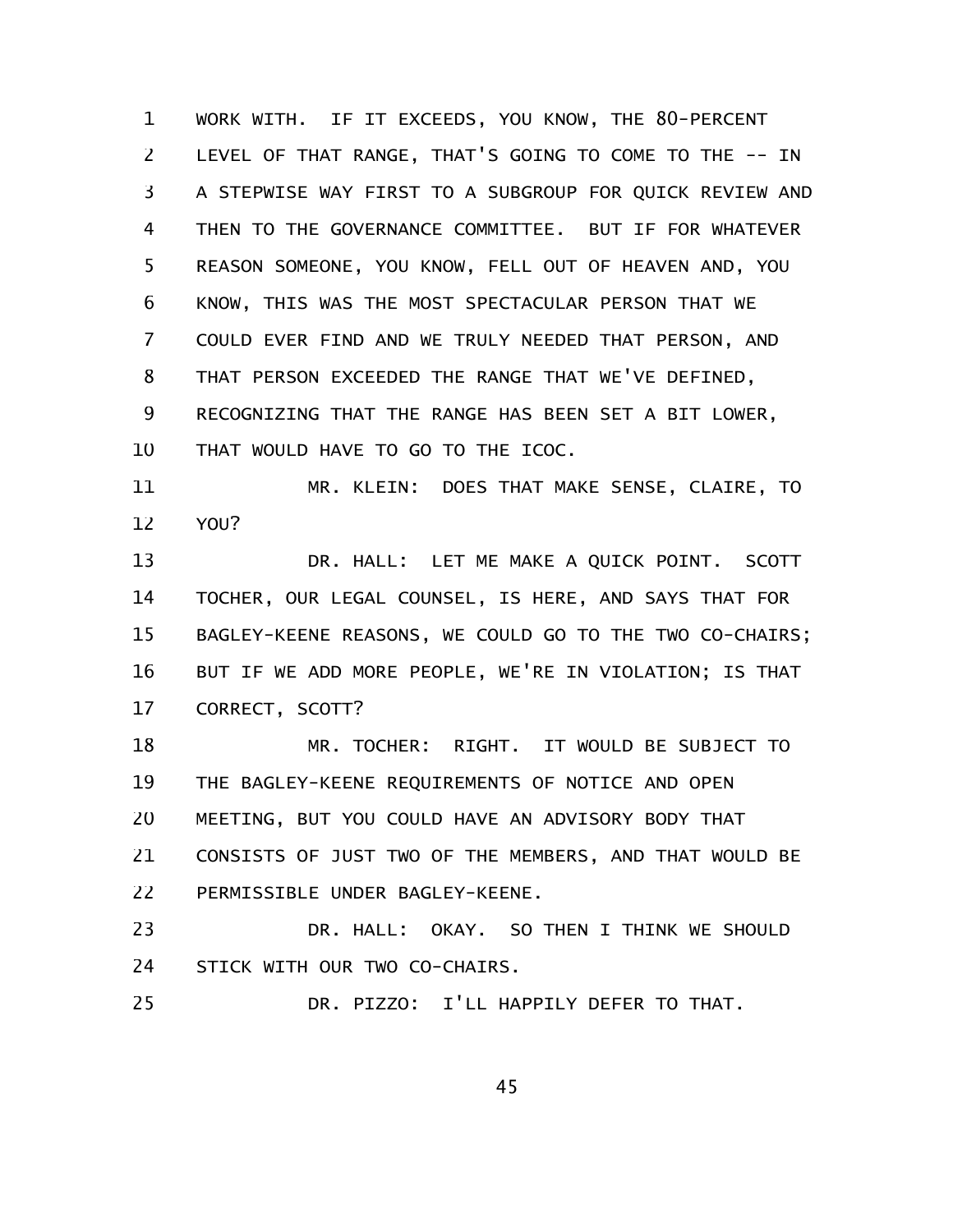DR. MURPHY: BUT, ZACH, THAT REALLY, THEN, IS FOR INFORMATION ONLY BECAUSE IF YOU'RE GOING TO TINA AND SHERRY, I THINK THAT THEY WOULD PROBABLY BE UNCOMFORTABLE GIVING YOU ADVICE WITH THE KNOWLEDGE THAT IT WAS ADVICE THAT YOU COULD REALLY GO TO THE BANK ON. IF I WERE ONE OF THEM, I WOULD BE UNCOMFORTABLE WITH THAT. AND FRANKLY, IF I WERE YOU AS THE CEO, I WOULD BE UNCOMFORTABLE RELYING ON THEIR GUIDANCE AT THAT LEVEL. I THINK WE'RE ADDING A LEVEL OF BUREAUCRACY AND INSECURITY HERE IN ALL PARTS THAT COULD COME BACK TO BITE PEOPLE. 1 2 3 4 5 6 7 8 9 10 11

DR. HALL: MY SENSE IS THAT I'M HAPPY TO DO IT. THAT'S AN EASY ONE FOR ME. AND LET ME JUST SAY THAT, AGAIN, I THINK WE'RE GOING TO BE RECRUITING IN THE TOP 20 PERCENT OF THE RANGE RELATIVELY RARELY. AND WE'LL GO OVER THE RANGE EVEN MORE RARELY. THAT REALLY WILL BE A HEAVENLY EVENT, AS PHIL PIZZO DESCRIBES IT. SO THAT I SEE IN THOSE ISSUES I'M QUITE HAPPY, THEN, TO CONFER WITH THE TWO CO-CHAIRS; AND WITH THEIR AGREEMENT, THEN, WE WOULD TRY TO GET A QUICK MEETING OF THE GOVERNANCE SUBCOMMITTEE TO APPROVE IT. AND THEN IF I UNDERSTAND CORRECTLY, THAT WILL BE -- THAT WILL EMPOWER US TO MAKE THE OFFER EXCEPT FOR POSITIONS AT LEVEL 9 AND 10, WHICH WILL NEED TO GO TO THE FULL ICOC FOR ALL OFFERS, DO YOU WANT TO SAY, OR FOR THE TOP 20 12 13 14 15 16 17 18 19 20 21 22 23 24 25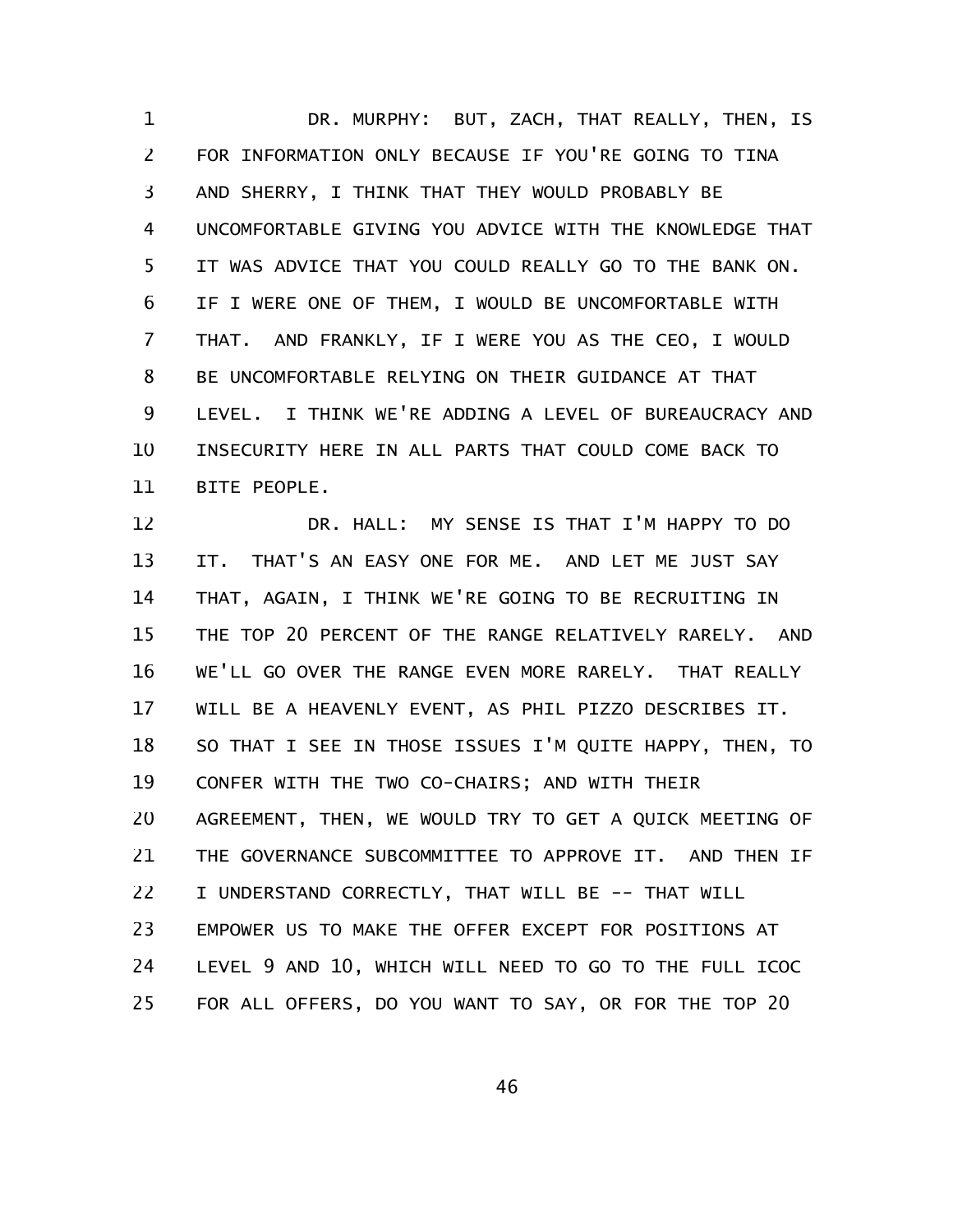PERCENT. I'M JUST A LITTLE CONFUSED ABOUT WHERE THAT WENT. 1 2

I NEED -- AMY DUROSS, I HOPE YOU'RE TRACKING ALL THESE SUGGESTIONS SO THAT SOMEBODY CAN READ A COHERENT ACCOUNT OF WHAT -- 3 4 5

MR. KLEIN: AMY, COULD YOU COMMENT ON THAT? MS. DU ROSS: I WAS JUST GOING TO MAKE THE POINT OF INFORMATION THAT ALL OF THE ACTIVITIES AT THE GOVERNANCE SUBCOMMITTEE DO GO BEFORE THE BOARD IN THE FORM OF AN UPDATE. SO I MEAN THERE IS -- THIS INFORMATION DOES HAVE SEVERAL DIFFERENT AREAS OR SEVERAL DIFFERENT VENUES IN WHICH IT IS AIRED. 6 7 8 9 10 11 12

DR. HALL: AN UPDATE IS ONE THING, BUT REQUIRING ACTION OF THE BOARD, AS I UNDERSTOOD, WAS ONLY GOING TO BE TRUE FOR OFFERS AT LEVELS 9 AND 10. WHAT I DIDN'T UNDERSTAND WAS WHETHER THOSE WERE ALL OFFERS AT THOSE LEVELS OR OFFERS IN THE TOP 20 PERCENT OF THE RANGE. 13 14 15 16 17 18

MR. KLEIN: WELL, WHY DON'T WE ASK DR. PIZZO IF THAT'S HOW HE IS MODIFYING HIS MOTION. 19 20

DR. PIZZO: RIGHT. I WAS THINKING ONLY FOR PEOPLE WHO WERE ABOVE THE -- EXCEEDED THE 80 PERCENT. 21 22

DR. HALL: TO GO TO THE FULL ICOC. 23

DR. PIZZO: RIGHT. 24

DR. HALL: NO. 25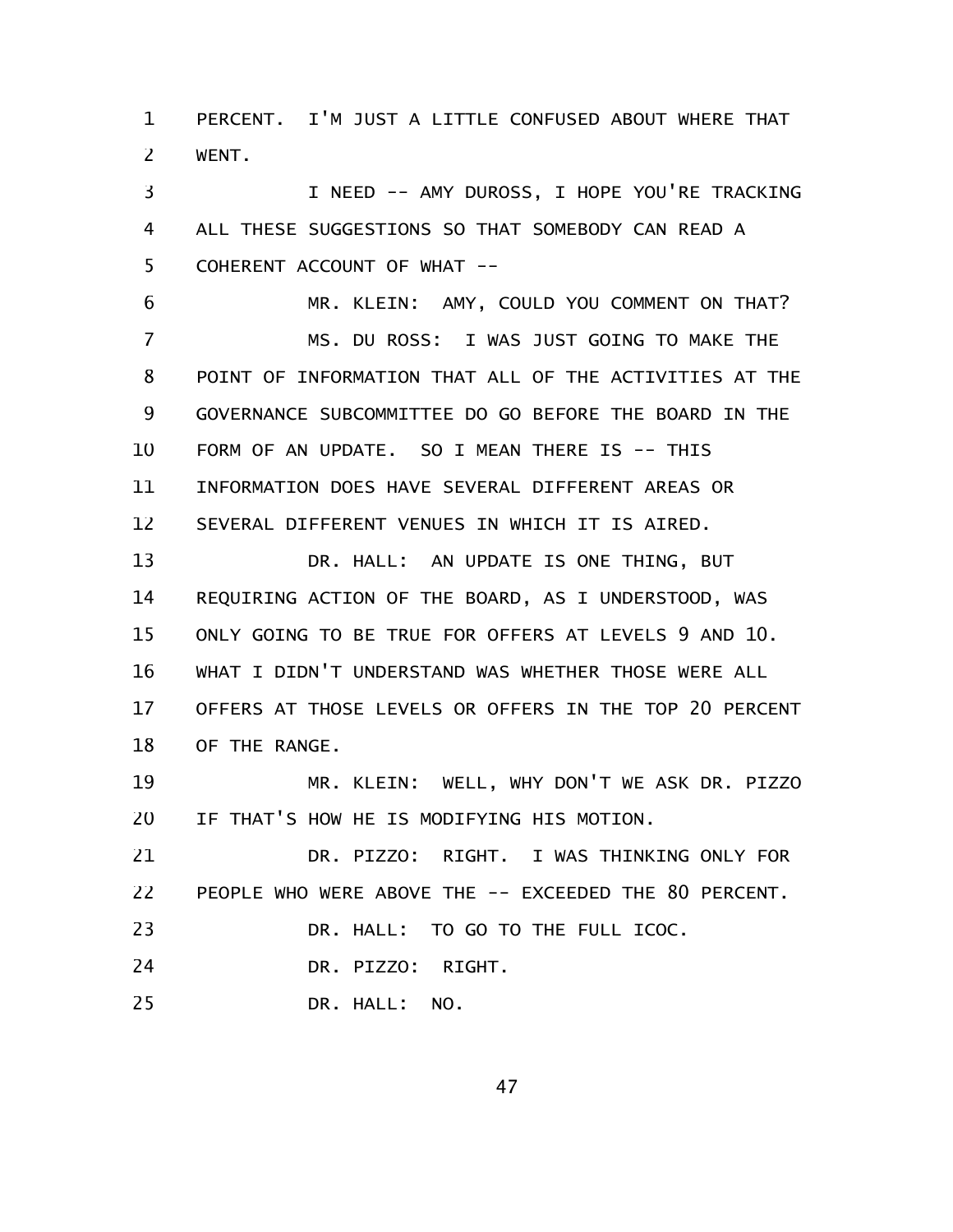DR. PIZZO: NO. GO TO GOVERNANCE COMMITTEE. DR. HALL: AT ALL LEVELS PEOPLE EXCEEDING 80 PERCENT OF THE RANGE WILL GO TO THE GOVERNANCE COMMITTEE. MS. DU ROSS: I HEARD -- DR. HALL: SOMEBODY HAD SUGGESTED FOR LEVELS 9 AND 10 GOING TO THE FULL ICOC. AND I JUST WANTED TO -- MAYBE I MISHEARD. MR. KLEIN: THAT'S ONLY EXCEEDING THE RANGE. DR. PIZZO: RIGHT. THAT'S WHAT -- I HAD SPOKEN ONLY IF IT EXCEEDED THE DEFINED RANGES. DR. HALL: OKAY. EXCELLENT. AND THAT WOULD TAKE CARE OF RICH MURPHY'S CONCERN AS WELL. DR. PIZZO: RIGHT. MS. DU ROSS: CAN WE JUST CLARIFY, THOUGH, WHICH LEVELS BECAUSE I UNDERSTAND DR. POMEROY WAS TALKING ABOUT 4 THROUGH 10 AND THEN ZACH A COUNTER RECOMMENDATION FOR 7 THROUGH 10 FOR THE 80 PERCENT AND ABOVE RANGES. MR. KLEIN: WELL --MR. BARNES: MAYBE IT WOULD BE GOOD. WE HAVE THE MOTION ON THE FLOOR TO JUST ACCEPT THIS, SO MAYBE ASK SOMEBODY TO JUST LAY OUT THE SPECIFIC CHANGES TO THAT MOTION. MR. KLEIN: TINA, DO YOU WANT TO ASK DR. 1 2 3 4 5 6 7 8 9 10 11 12 13 14 15 16 17 18 19 20 21 22 23 24 25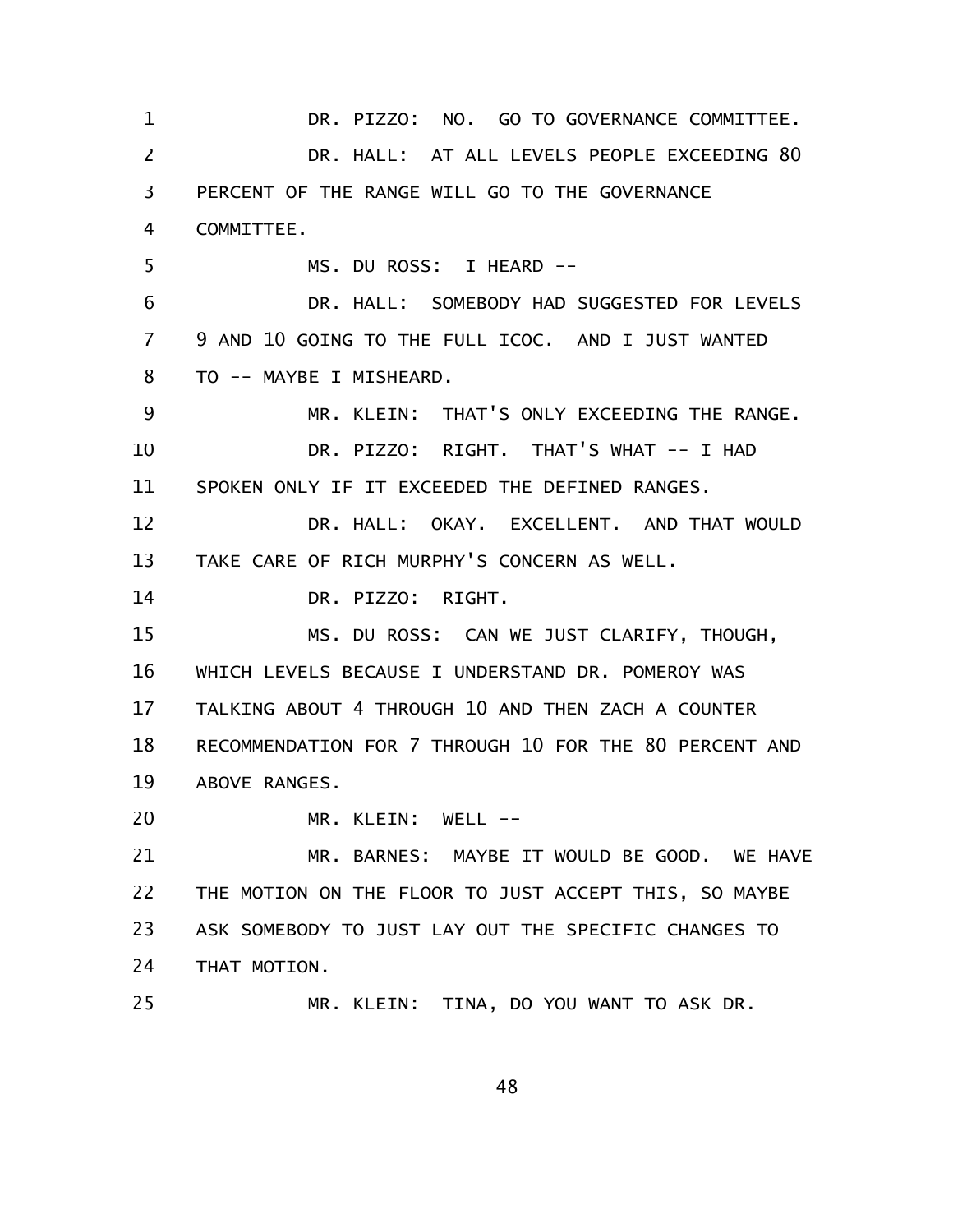PIZZO IF HE WANTS TO MODIFY THE MOTION? 1

DR. PIZZO: YES. DR. PIZZO WILL HAPPILY MODIFY THE MOTION. THE MOTION WOULD READ TO ACCEPT THE RECOMMENDATIONS WITH THE FOLLOWING QUALIFICATIONS: THAT THE RANGE BE REDUCED TO 50 PERCENT RANGE, 40 PERCENT --DR. HALL: FOR ALL POSITIONS. DR. PIZZO: FOR ALL POSITIONS, RIGHT. SECONDLY, THAT FOR INDIVIDUALS WHO EXCEED 80 PERCENT OF A DEFINED RANGE, THAT THEY WOULD COME BEFORE THE GOVERNANCE COMMITTEE. DR. POMEROY: FOR ALL LEVELS OR JUST 4 THROUGH 10, PHIL? DR. HALL: SEVEN THROUGH 10. DR. PIZZO: I DON'T UNDERSTAND WHY IT SHOULD BE 7 THROUGH 10 VERSUS 4 THROUGH 10. DR. HALL: MAKE IT SIX. DR. PIZZO: I'M HAPPY WITH SIX MYSELF. DR. HALL: OKAY. DR. PIZZO: THAT WOULD BE GOOD. AND THAT IF ANY INDIVIDUAL EXCEEDED THE UPPER LIMIT OF ANY DEFINED RANGE, THAT THEY WOULD GO BEFORE THE ICOC AFTER REVIEW BY THE GOVERNANCE COMMITTEE. DR. HALL: EXCELLENT. VICE CHAIR NOVA: OKAY. I THINK THAT SOUNDS 2 3 4 5 6 7 8 9 10 11 12 13 14 15 16 17 18 19 20 21 22 23 24 25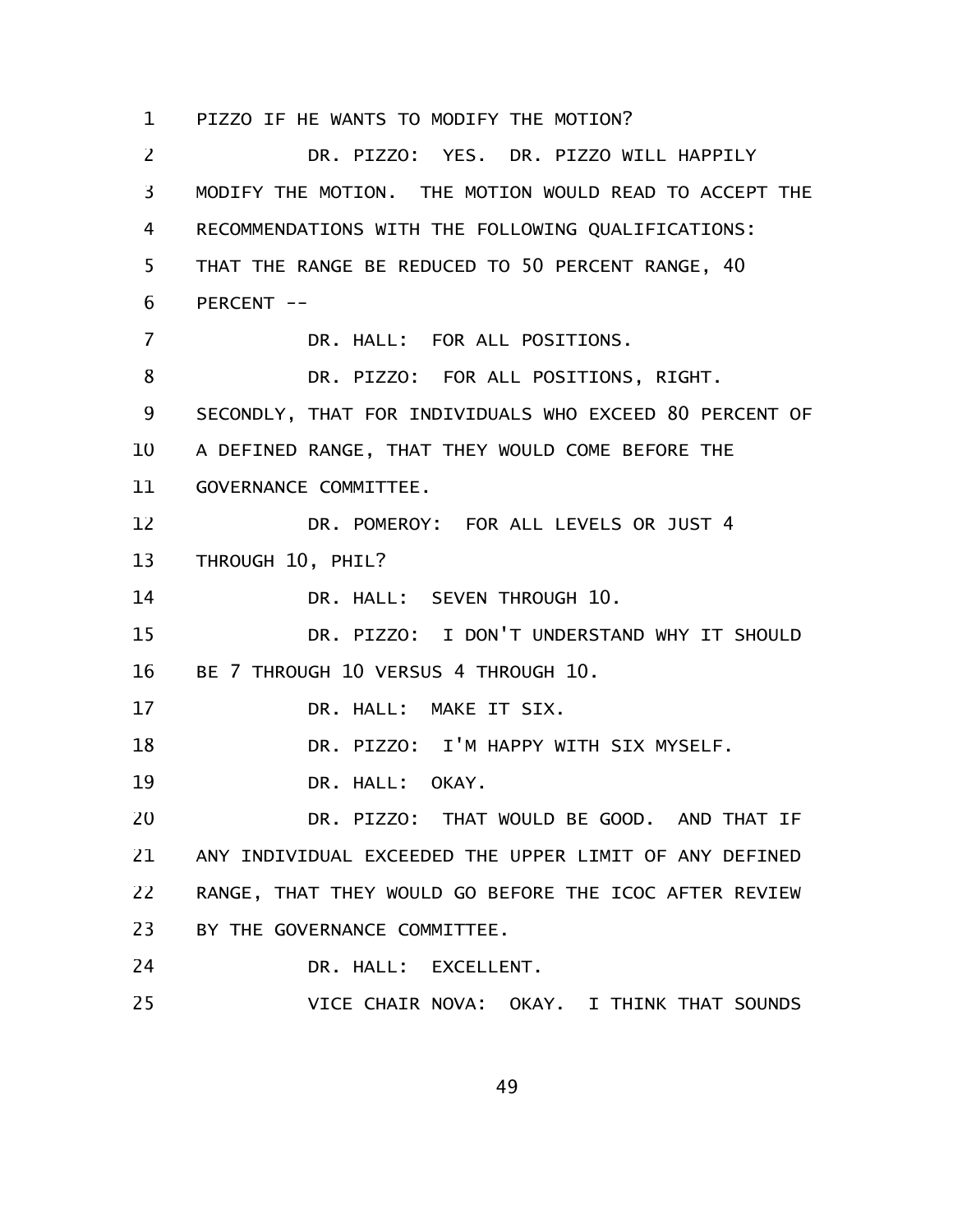GOOD. SO ARE THERE ANY MORE COMMENTS ON THIS MOTION FROM ANY OF THE BOARD MEMBERS? RECHECK AT CIRM? MR. SERRANO-SEWELL: THANKS, TINA AND MY COLLEAGUES FOR HAVING THIS CONVERSATION. I HAVE A GREATER COMFORT LEVEL IN SUPPORTING THIS. BUT THAT BEING SAID, I DON'T THINK WE'VE HAD A FULL DISCUSSION, AND I DON'T THINK WE'RE GOING TO HAVE IT NOW BECAUSE WE NEED TO MOVE ON. AND THAT IS WHETHER THESE POSITIONS, YOU CAN PICK ANY ONE OF THE POSITIONS, BECAUSE I THINK THE SALARY COMPARISONS WERE VERY GOOD AND HELPFUL, OKAY, THE SALARY COMPARISONS, BUT THE JOB NEEDS COMPARISONS TO JUSTIFY THE SALARY. I DON'T KNOW IF WE HAD A DISCUSSION ON THAT TOPIC, BUT I'LL JUST SAVE THAT FOR ANOTHER DAY BECAUSE I KNOW WE NEED TO MOVE ON. VICE CHAIR NOVA: OKAY. HOW ABOUT AT BURNHAM, JOHN REED? DR. REED: I'M SORRY. I HAVE NO QUESTIONS. THERE IS ONE PERSON HERE. DO YOU HAVE ANY QUESTIONS? NO, NONE HERE. VICE CHAIR NOVA: STANFORD? MR. KLEIN: THIS IS BOB KLEIN. I'D LIKE TO ALSO MODIFY MY SECOND TO CONFORM TO THE MODIFIED MOTION FROM DR. PIZZO. VICE CHAIR NOVA: TERRIFIC. AND DAVIS? DR. POMEROY: NO COMMENTS. 1 2 3 4 5 6 7 8 9 10 11 12 13 14 15 16 17 18 19 20 21 22 23 24 25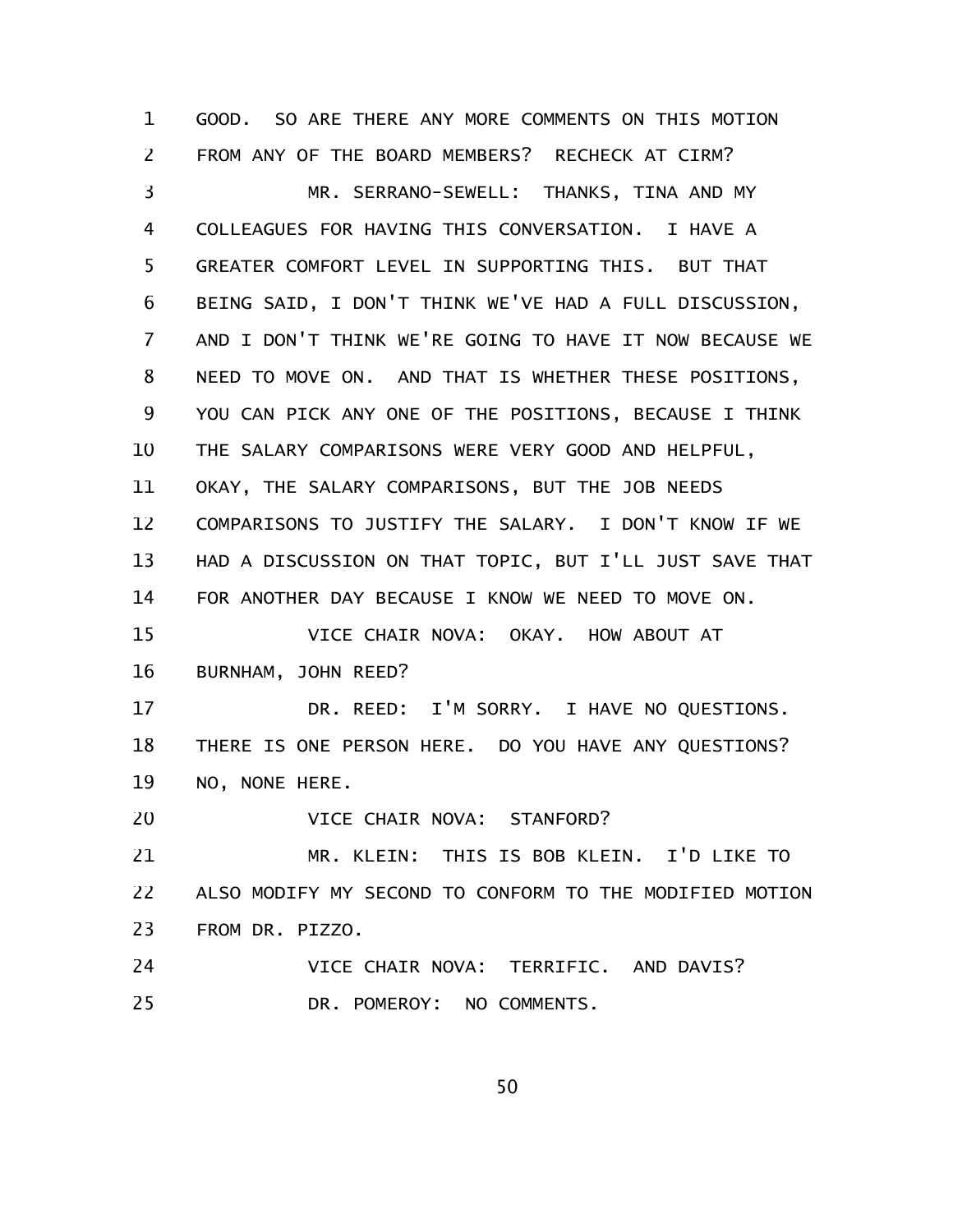VICE CHAIR NOVA: OKAY. LET ME JUST RECHECK FOR PUBLIC COMMENTS AT -- IS THERE ANY PUBLIC AT BURNHAM? DR. REED: EVIDENTLY NOT. VICE CHAIR NOVA: OKAY. STANFORD? MR. REED: YES. TWO THOUGHTS. FIRST OF ALL, ARE WE GOING TO FULLY DISCUSS THE INCENTIVE PROGRAM OR WE'RE NOT GOING TO DISCUSS THAT NOW? OKAY. VICE CHAIR NOVA: I DON'T THINK WE'RE PREPARED FOR THAT AT THIS POINT IN TIME. DR. HALL: IT WILL COME UP ANOTHER TIME. MR. REED: OKAY, FINE. BUT I DON'T LIKE THE EMOTIONAL FEELING THAT I'M GETTING THAT WE HAVE TO BE CONTINUOUSLY CUTTING DOWN THE SALARIES. I DON'T WANT TO LOOK BACK 14 YEARS FROM NOW AND SAY, WELL, WE COULD HAVE GOT SOMEBODY BETTER, BUT HE WAS A LITTLE TOO EXPENSIVE. I'D MUCH RATHER SEE US ERR ON THE SIDE OF TAKING A LITTLE MOMENTARY HEAT FROM THE PUBLIC, WHICH IS FINE. THERE'S ALWAYS GOING TO BE HEAT, BUT TO GET THE ABSOLUTE BEST PERSON FOR THIS OUTSTANDING PROGRAM. VICE CHAIR NOVA: OKAY. IS THERE ANY PUBLIC AT UC DAVIS? DR. POMEROY: NONE. MR. SIMPSON: YES, THERE IS. I'M SORRY. VICE CHAIR NOVA: UC IRVINE. 1 2 3 4 5 6 7 8 9 10 11 12 13 14 15 16 17 18 19 20 21 22 23 24 25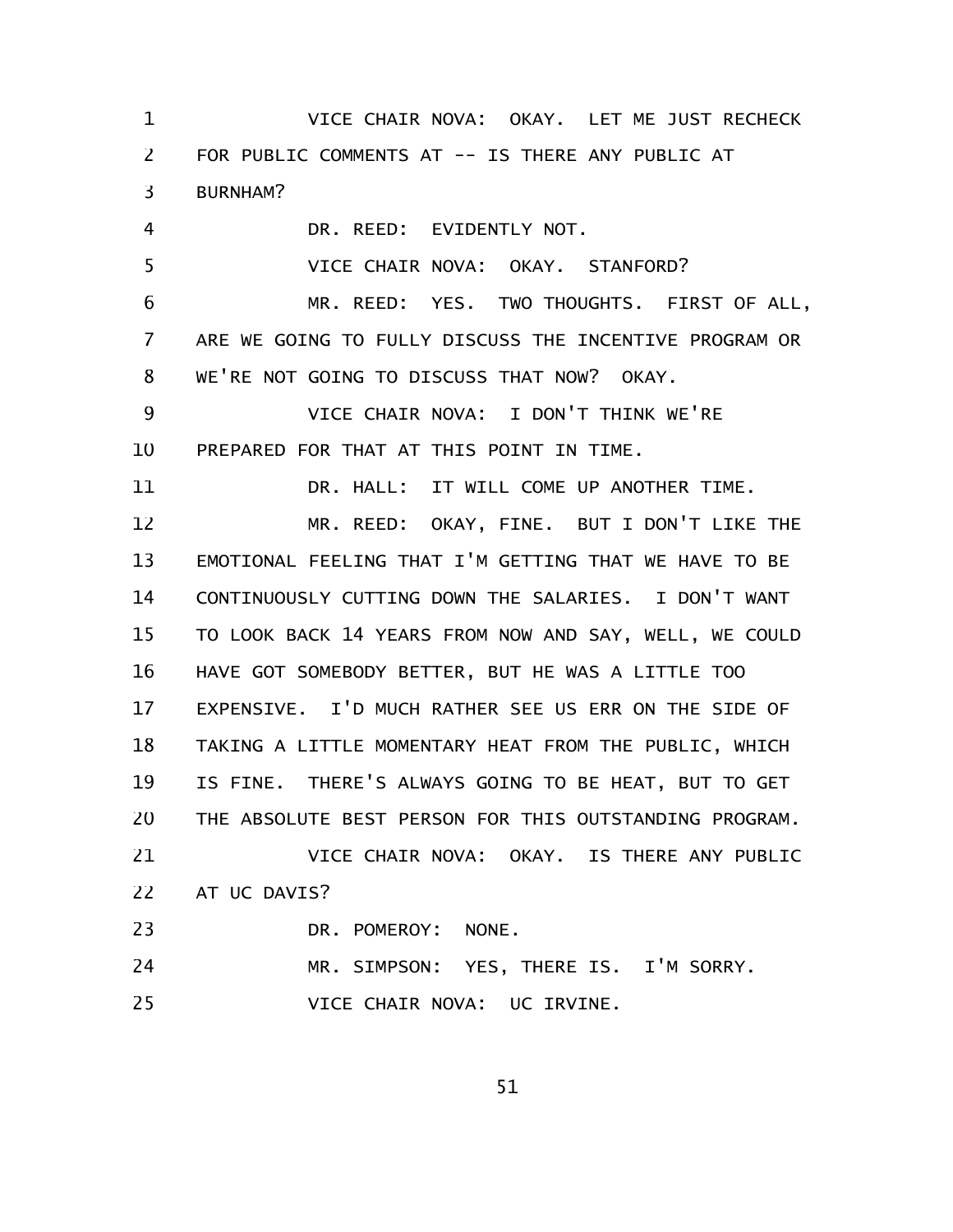MR. SIMPSON: YES, I'M SORRY. I APOLOGIZE. VICE CHAIR NOVA: THAT'S OKAY. PLEASE. MR. SIMPSON: JOHN SIMPSON AT UC IRVINE. I JUST WANTED TO SAY THAT IT DOES SEEM TO ME THAT THE MOTION REFLECTS APPROPRIATE PUBLIC CONCERN AND SEEMS TO ADDRESS THAT AND SEEMS TO BE MOVING IN THE RIGHT DIRECTION. AND I THINK YOU'RE DOING THE RIGHT THING HERE. I WASN'T CLEAR JUST ON A POINT OF INFORMATION, WHETHER THE 80 PERCENT APPLIED ON THE RANGES 1 THROUGH 5. IT DOES NOT? DR. PIZZO: NO, NOT IN THE MOTION. MR. SIMPSON: IS THERE A REASON FOR THAT? IT WOULD SEEM TO ME THAT IT WOULD JUST BE BETTER TO DO IT ACROSS THE BOARD IF YOU'RE ABOVE 80 PERCENT, BUT, AGAIN, GENERALLY THIS DOES SEEM TO REFLECT THE CONCERNS THAT WERE EXPRESSED AT THE LAST MEETING AND SOMEWHAT AT THIS MEETING AND IS A GOOD MEASURE. MR. KLEIN: IN ANSWERING THAT QUESTION, JUST AS A BOARD COMMENT, I SUGGEST, JOHN, THAT IN THIS LOWER RANGE, PEOPLE ARE GOING TO BE REAL STRETCHED WITH HOUSING COSTS IN THE BAY AREA. AND THEY MAY WELL HAVE TO BE OPERATING -- DR. HALL MAY HAVE TO -- WE WILL BE RECRUITING IN THE HIGHER ENDS OF THOSE LOWER RANGES FOR PEOPLE JUST TO BE ABLE TO AFFORD TO DEAL WITH THE 1 2 3 4 5 6 7 8 9 10 11 12 13 14 15 16 17 18 19 20 21 22 23 24 25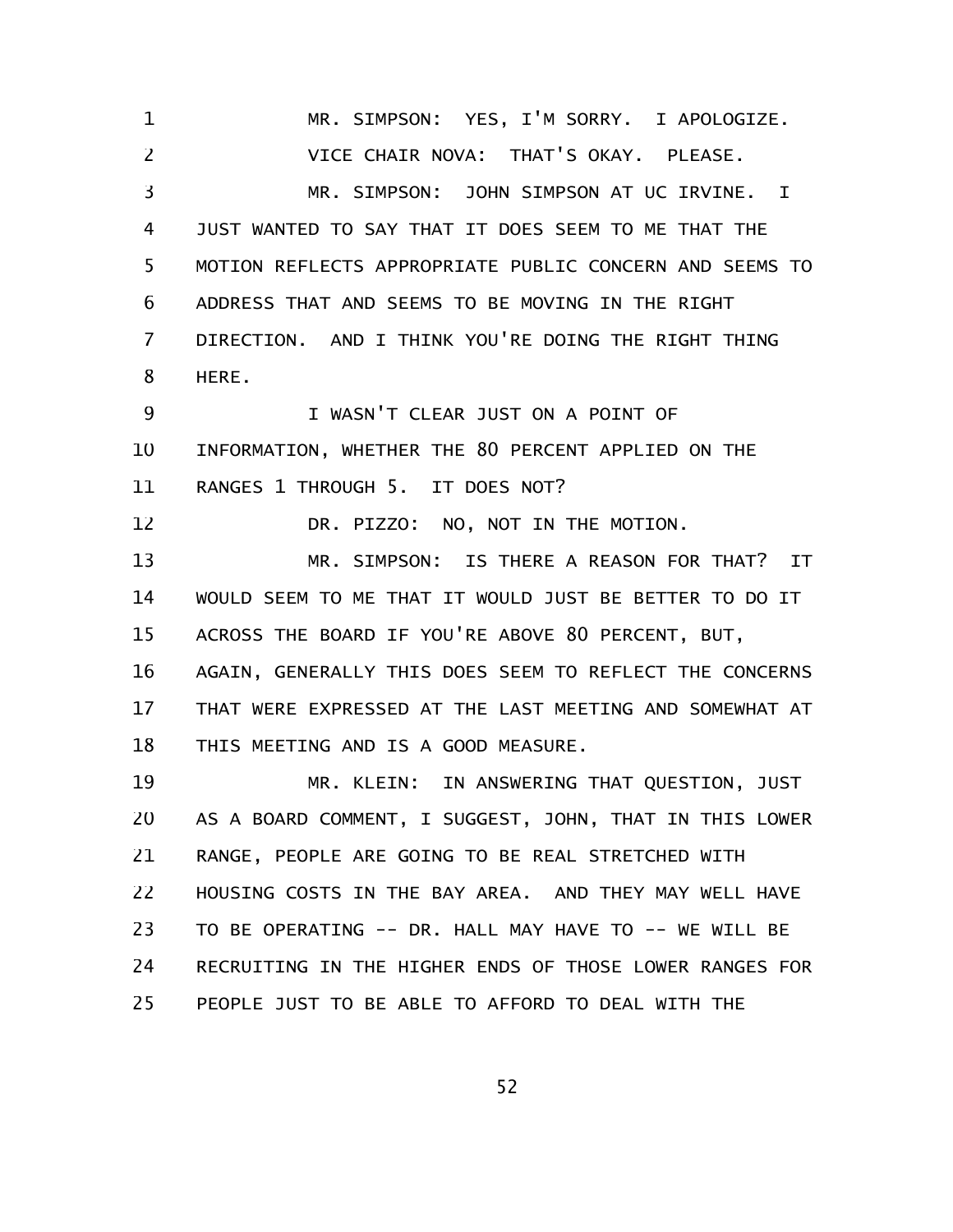LIVING COST IN THE BAY AREA. 1

DR. HALL: I JUST THINK IT'S A MATTER OF BEING ABLE TO MOVE QUICKLY AND EFFECTIVELY. I THINK MY PREFERENCE WOULD BE NOT TO HAVE TO GO TO THE GOVERNANCE SUBCOMMITTEE FOR THE LOWER RANGES. AND THOSE ARE NOT THE ONES THAT HAVE DRAWN CONCERN GENERALLY. 2 3 4 5 6

DR. PIZZO: MAYBE A WAY OF ADDRESSING THE CONCERN THAT'S BEEN RAISED, THIS WOULD HAPPEN ANYWAY, IS THAT THERE WOULD BE PERIODIC REPORTS GIVEN TO THE GOVERNANCE COMMITTEE ON THE ACTIVITIES WHERE THEY'RE AT THE UPPER RANGE SO WE COULD AT LEAST MONITOR THAT AND HAVE AN UNDERSTANDING OF WHAT'S HAPPENING. 7 8 9 10 11 12

DR. HALL: ABSOLUTELY. I'D BE HAPPY TO DO THAT. 13 14

VICE CHAIR NOVA: WE HAVE A MOTION. WE HAVE A SECOND. IT'S BEEN MODIFIED AND APPROVED, REACCEPTED ON THE SECOND. AND IS THERE ANY DISCUSSION ON THE MOTION ITSELF? 15 16 17 18

MR. BARNES: EXCUSE ME. THIS IS WALTER. I WANTED TO CHECK ONE POINT, DR. PIZZO. THE 50-PERCENT RANGE, IS THAT FOR ALL POSITIONS 1 THROUGH 10, OR FOR THE 4 THROUGH 10? 19 20 21 22

DR. PIZZO: I THOUGHT IT WAS ALL POSITIONS. MR. BARNES: I JUST WANTED TO MAKE A CLARIFICATION OF THAT. THANK YOU. 23 24 25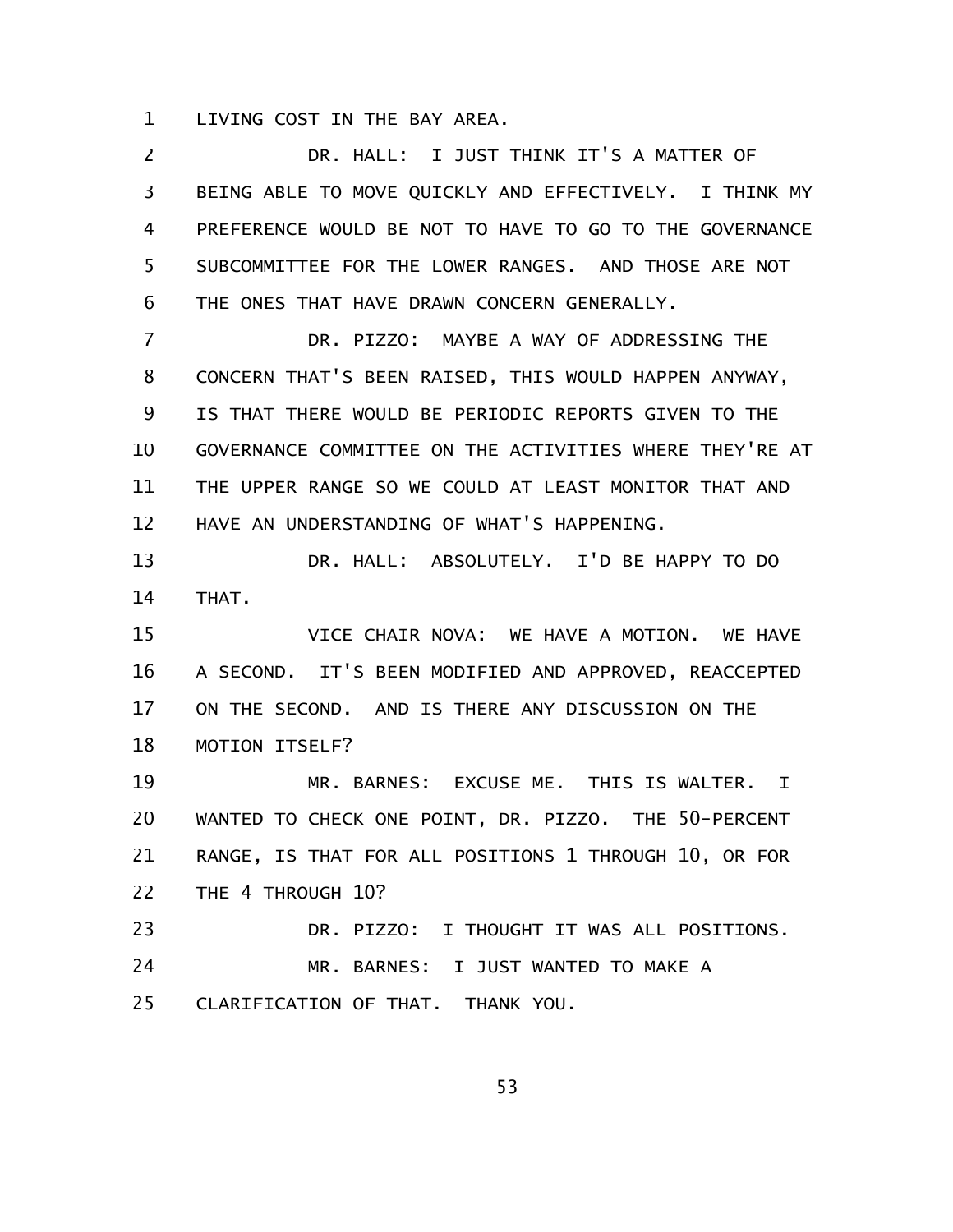VICE CHAIR NOVA: OKAY. AMY, WILL YOU PLEASE LEAD US THROUGH A ROLL CALL VOTE. MS. DU ROSS: DAVID SERRANO-SEWELL. MR. SERRANO-SEWELL: AYE. MS. DU ROSS: BOB KLEIN. MR. KLEIN: AYE. MS. DU ROSS: CLAIRE POMEROY. DR. POMEROY: AYE. MS. DU ROSS: TINA NOVA. VICE CHAIR NOVA: AYE. MS. DU ROSS: PHIL PIZZO. DR. PIZZO: YES. MS. DU ROSS: JOHN REED. DR. REED: AYE. MS. DU ROSS: RICHARD MURPHY. DR. MURPHY: YES. MS. DU ROSS: MOTION PASSES. VICE CHAIR NOVA: MOTION PASSES. OKAY. THANK YOU. DR. PIZZO: GOOD. THANK YOU. VICE CHAIR NOVA: OUR NEXT ORDER OF BUSINESS IS CIRM INTERNAL GOVERNANCE POLICY. ZACH, WOULD YOU PLEASE TAKE US THROUGH THIS ITEM. DR. HALL: I CERTAINLY WILL. THIS IS JUST SORT OF ROUGHLY COMPARABLE TO THE BYLAWS FOR THE ICOC, 1 2 3 4 5 6 7 8 9 10 11 12 13 14 15 16 17 18 19 20 21 22 23 24 25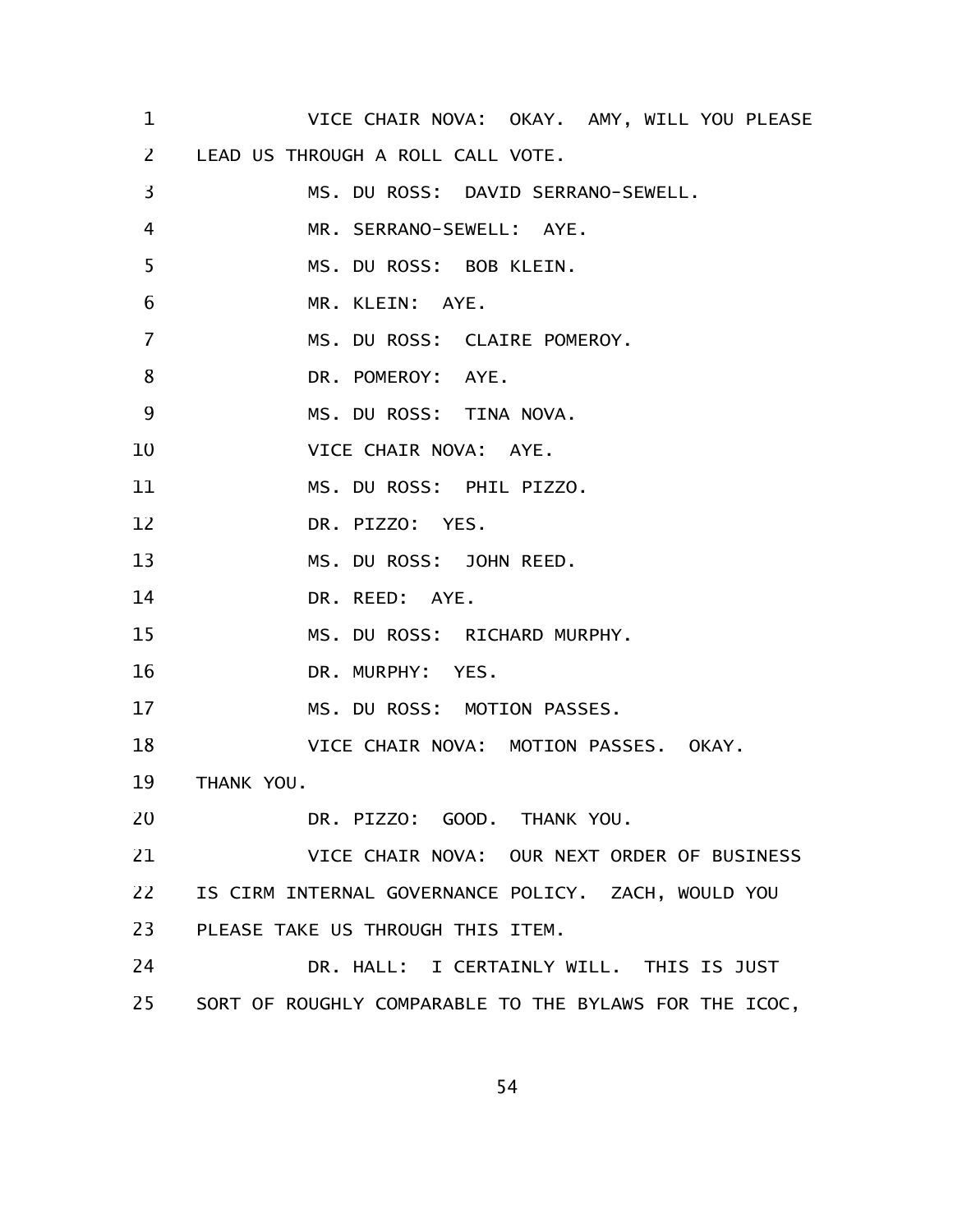AT LEAST IT'S THE COMPANION PIECE IN A WAY AND FILLS OUT OUR DOCUMENTATION AND UNDERSTANDING OF THE WAY IN WHICH BOTH THE ICOC AND THE CIRM OPERATE. 1 2 3

IT IS ACTUALLY A WRITTEN AND SOMEWHAT EXPANDED AND SLIGHTLY MORE EXPLICIT VERSION OR MORE EXPLICIT VERSION OF THE ADMINISTRATIVE STRUCTURE THAT YOU HAVE ALREADY SEEN SEVERAL TIMES, AND I THINK IS INCLUDED IN THE DOCUMENTS THAT YOU RECEIVED; IS THAT RIGHT, OR NOT, IF IT'S NOT. BUT AT ANY RATE, IT IS THE STANDARD -- NOTHING HAS CHANGED IN OUR ORG CHART. THIS IS SIMPLY SPELLING THAT OUT. 4 5 6 7 8 9 10 11

IT'S BASED GENERALLY ON THE PRINCIPLES OF AGREEMENT THAT BOB AND I REACHED LAST SEPTEMBER. AS YOU KNOW, WE HAVE A CHAIR AND A PRESIDENT, EACH WITH DUTIES DEFINED BY PROPOSITION 71, AND BOTH THE OFFICE OF THE CHAIR AND HIS OR HER DUTIES AND THE OFFICE OF THE PRESIDENT AND HIS OR HER DUTIES ARE SERVED BY THE STAFF OF THE INSTITUTE. AND SO THIS WAS NECESSARY TO BE SURE THAT WE COULD COME UP WITH A WORKABLE ARRANGEMENT FOR THAT. SO WE HAVE WORKED ON THAT, AND IT IS NOW COMING BEFORE THE GOVERNANCE SUBCOMMITTEE. THERE ARE ONE OR TWO DETAILS THAT ARE DIFFERENT FROM THE AGREEMENT. THIS DOESN'T ABROGATE 12 13 14 15 16 17 18 19 20 21 22 23

WILL CONTINUE TO HONOR, BUT THAT I FELT DID NOT NEED TO 25

24

THE AGREEMENT, BUT SIMPLY ONE OR TWO DETAILS THAT WE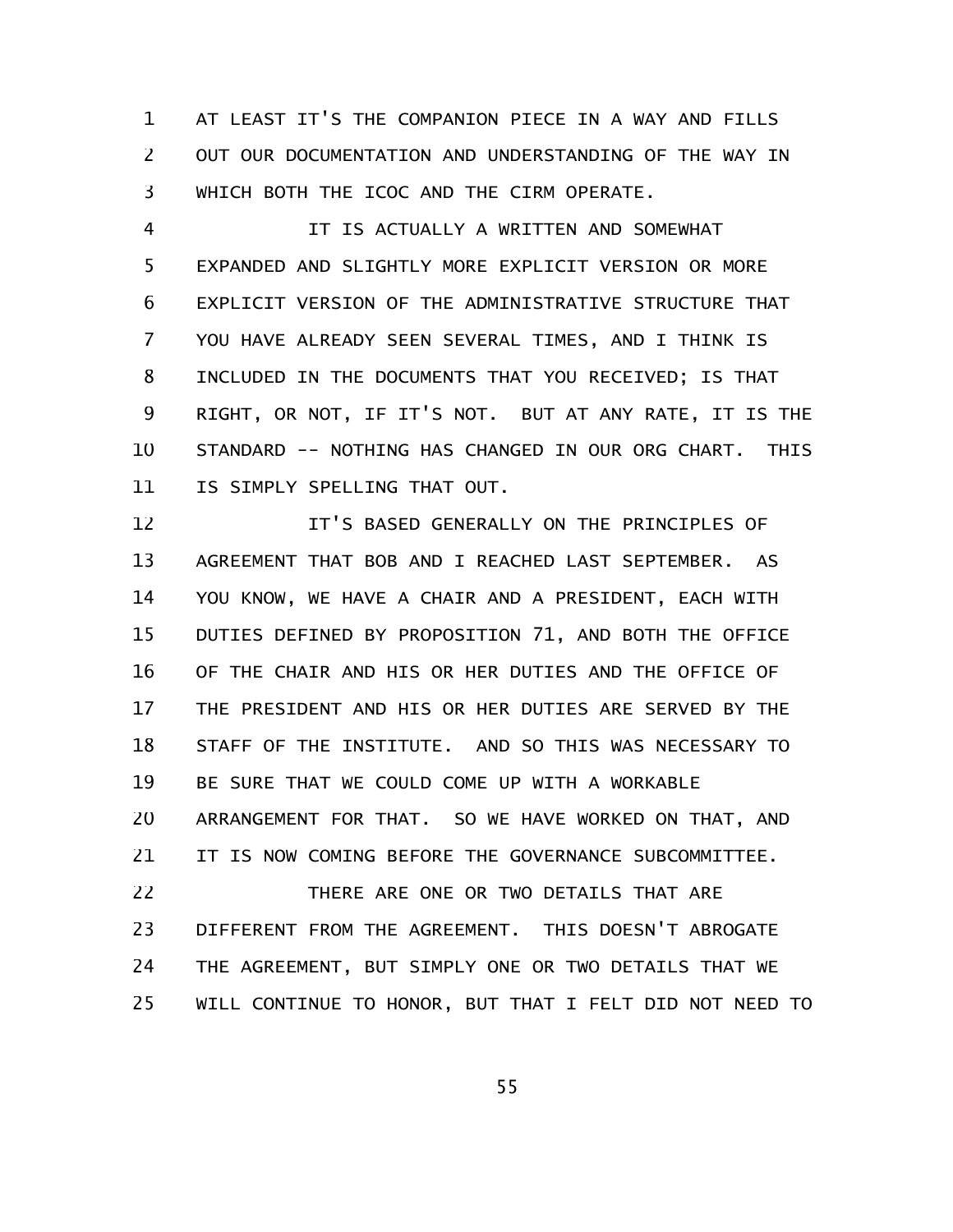BE IN THIS FORMAL DOCUMENT. I'LL BE HAPPY TO DISCUSS IT. DR. POMEROY: I'M SORRY. DO WE HAVE A DOCUMENT? DR. HALL: YOU DO. DR. POMEROY: WHAT SECTION NUMBER IS IT? UNIDENTIFIED SPEAKER: IT'S CALLED 3(B). DR. HALL: IN THE COMPENSATION PLAN, JUST KEEP TURNING PAGES. DR. PIZZO: THERE'S A LOT OF ADDITIONAL COMPENSATION EXCEL SHEETS THERE, CLAIRE. JUST GO BEYOND THAT. DR. HALL: KEEP TURNING. KEEP TURNING. IT'S IN ITEM 3(B). DOES EVERYBODY HAVE IT OR SEE IT? IT CERTAINLY WAS POSTED. I CHECKED THIS MORNING TO BE ABSOLUTELY SURE. DO YOU FIND IT, CLAIRE? DR. POMEROY: IT WAS NOT AN ATTACHMENT ON THE E-MAIL WE GOT -- THAT I GOT. MR. KLEIN: LOOK AT THE BACK OF THE COMPENSATION PACKAGE. IT'S IN THAT -- IT'S IN THAT PACKAGE, CLAIRE. DR. HALL: THERE'S A WHOLE PACKAGE THAT JUST IS FOR ITEM 3. IT STARTS WITH COMPENSATION. DR. REED: WHAT IS THE TITLE OF IT AGAIN? MR. TOCHER: INTERNAL GOVERNANCE POLICY, THE 1 2 3 4 5 6 7 8 9 10 11 12 13 14 15 16 17 18 19 20 21 22 23 24 25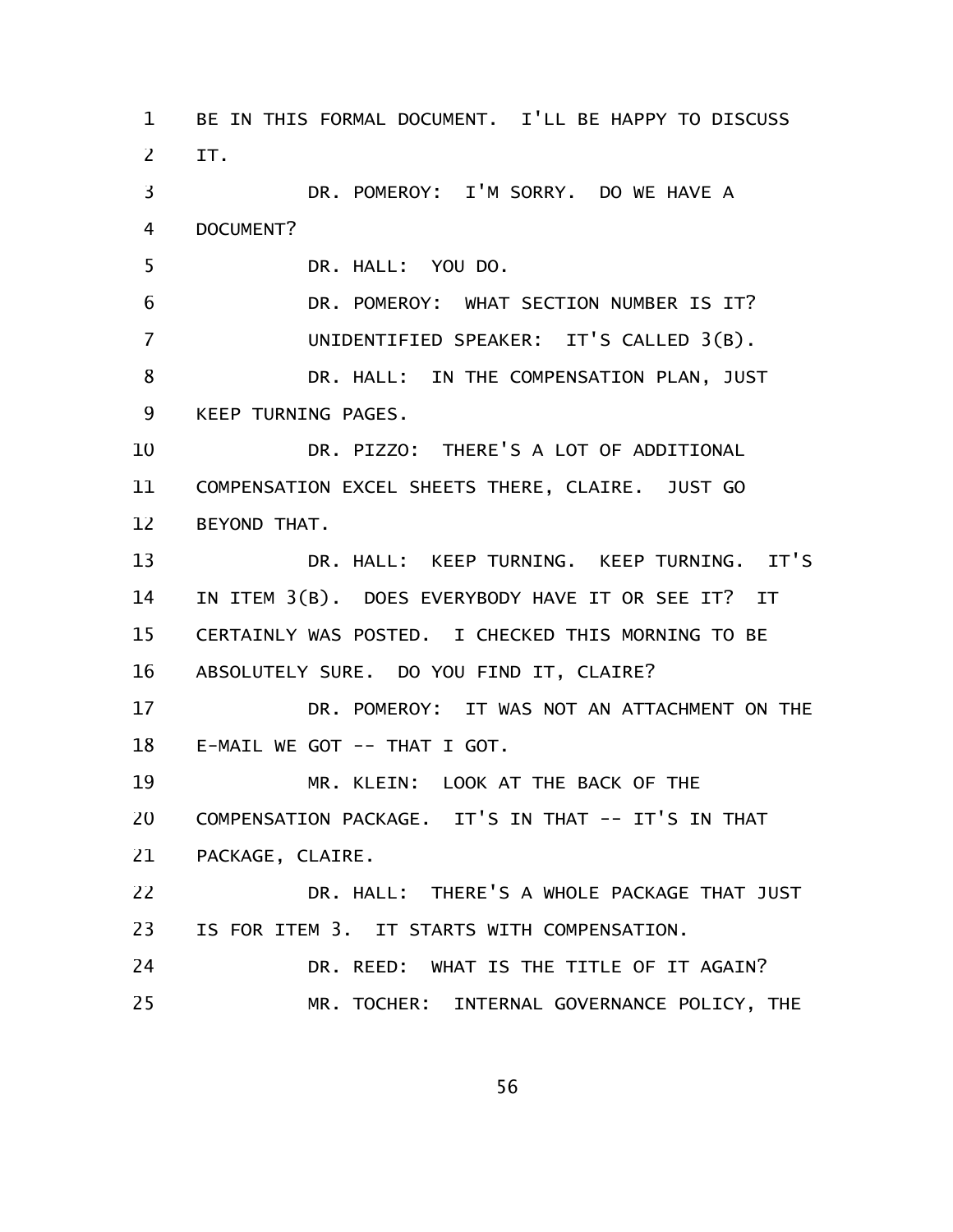CALIFORNIA INSTITUTE OF REGENERATIVE MEDICINE. DR. POMEROY: I GOT 3(A) 1 THROUGH 4, BUT I DON'T HAVE A 3(B). MR. KLEIN: IT SUPPOSEDLY WAS SENT IN A SEPARATE E-MAIL, CLAIRE. DR. POMEROY: A SEPARATE E-MAIL. MR. KLEIN: FROM JENNIFER. DR. HALL: IF YOU ARE AT YOUR COMPUTER, CLAIRE, YOU MAY NOT BE, BUT YOU CAN CERTAINLY -- IT'S ON THE WEBSITE. DR. POMEROY: IF I'M THE ONLY ONE THAT DOESN'T HAVE IT, PLEASE PROCEED. DR. REED: I DON'T HAVE IT EITHER. JOHN REED HERE. I'LL SEE IF I CAN GET A COPY QUICKLY. MS. ROSAIA: IT WAS SENT IN A SEPARATE E-MAIL, BUT I'M GOING TO SEND IT AGAIN. DR. HALL: OKAY. IT'S COMING RIGHT NOW. IS THAT OKAY? ARE YOU BOTH E-MAIL ACCESSIBLE? DR. POMEROY: NO. I'M GOING TO HAVE TO GO TO A DIFFERENT PLACE. DR. HALL: CAN WE FAX IT TO YOU? DR. POMEROY: SOMEONE ELSE WILL GET IT FOR ME. WE'LL BE FINE. DR. HALL: OKAY. ALL RIGHT. AT ANY RATE, LET ME JUST WALK YOU THROUGH, THEN, WHAT WE HAVE. I'M 1 2 3 4 5 6 7 8 9 10 11 12 13 14 15 16 17 18 19 20 21 22 23 24 25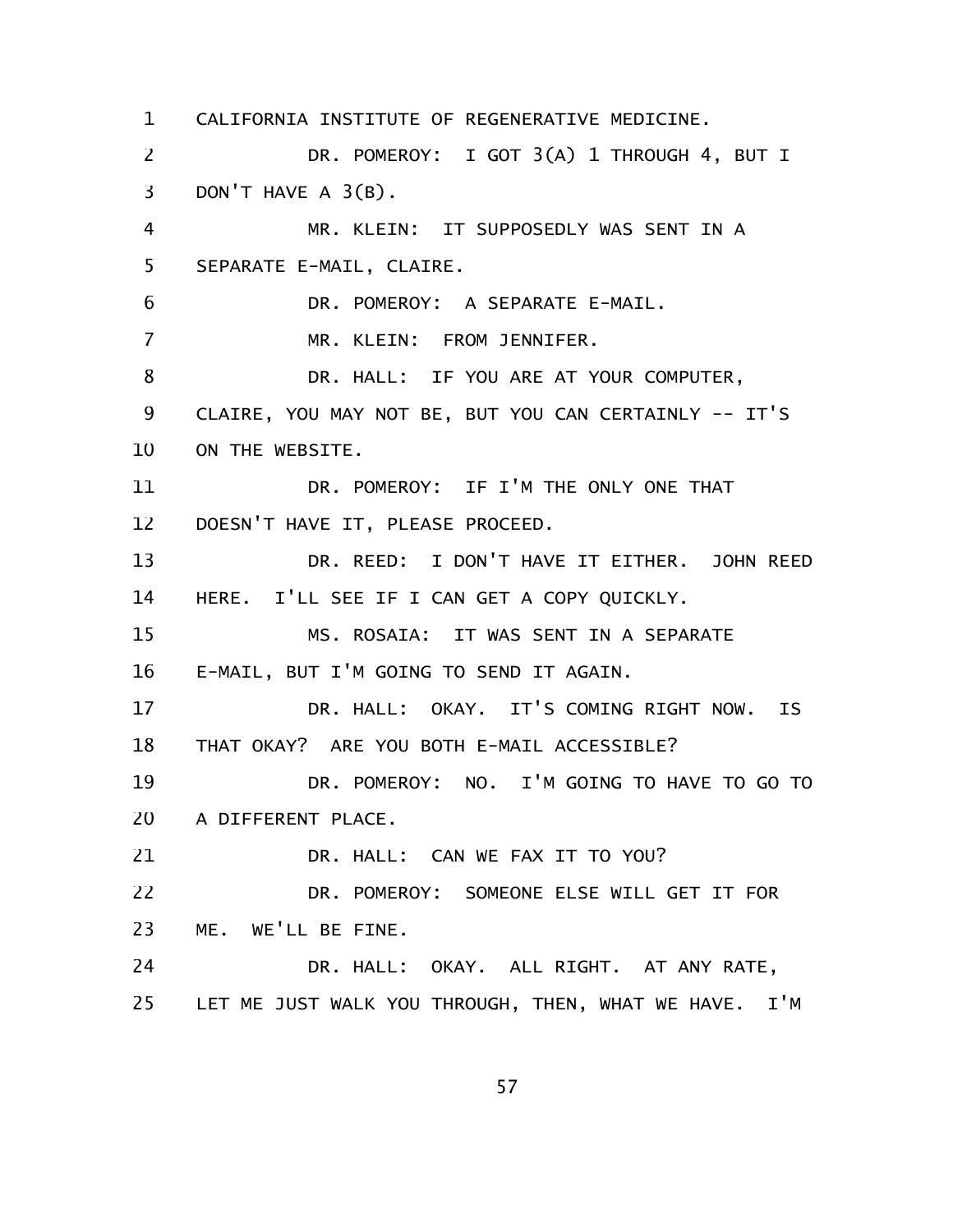SORRY. ALSO MAKE SURE -- LET'S MAKE SURE AT THIS POINT THE NEXT ITEM IS THE BUDGET, WHICH ALSO IS INCLUDED IN THAT PACKAGE. SO IF YOU DON'T HAVE IT -- 1 2 3

DR. PIZZO: IT'S 3(C). 4

DR. HALL: WE'LL SEND YOU THAT AS WELL. ALL RIGHT. SO WHAT WE HAVE, THEN, STARTS JUST BY SUMMARIZING FROM PROPOSITION 71 THE PURPOSES OF THE INSTITUTE, THE GENERAL POSITION OF THE BOARD; THAT IS, THAT THE INSTITUTE IS GOVERNED BY ITS BOARD. IT HAS THE DUTIES OF THE PRESIDENT LISTED ALL FROM PROPOSITION 71. IT THEN DESCRIBES THE ADMINISTRATIVE STRUCTURE, WHICH IS BASICALLY TO PUT INTO WORDS WHAT WE -- THE ORG CHART THAT YOU'VE SEEN. IT SAYS THE PRESIDENT SHALL RECOMMEND FOR APPROVAL THE STRUCTURE OF THE INSTITUTE. AND THEN WE DEPICT THE VARIOUS OFFICES, AND WE HAVE A BRIEF DESCRIPTION OF THEIR DUTIES. THE OFFICE OF THE PRESIDENT, THE OFFICE OF THE CHAIR, THE SCIENCE OFFICE, THE ADMINISTRATIVE OFFICE, THE COMMUNICATIONS OFFICE, THE LEGAL OFFICE, AND THE I.T. OFFICE, AND ALL OF THOSE EXCEPT THE OFFICE OF THE CHAIR ARE HEADED BY SENIOR OFFICERS WHO REPORT DIRECTLY TO THE PRESIDENT. 5 6 7 8 9 10 11 12 13 14 15 16 17 18 19 20 21

THE PRESIDENT THEN IS RESPONSIBLE FOR HIRING, DIRECTING, AND SUPPORTING ALL SENIOR OFFICERS WHOSE HIRE WILL BE SUBJECT TO THE CONCURRENCE OF THE CHAIR. AND IN THE ABSENCE OF A SENIOR OFFICER, THE MEMBERS OF 22 23 24 25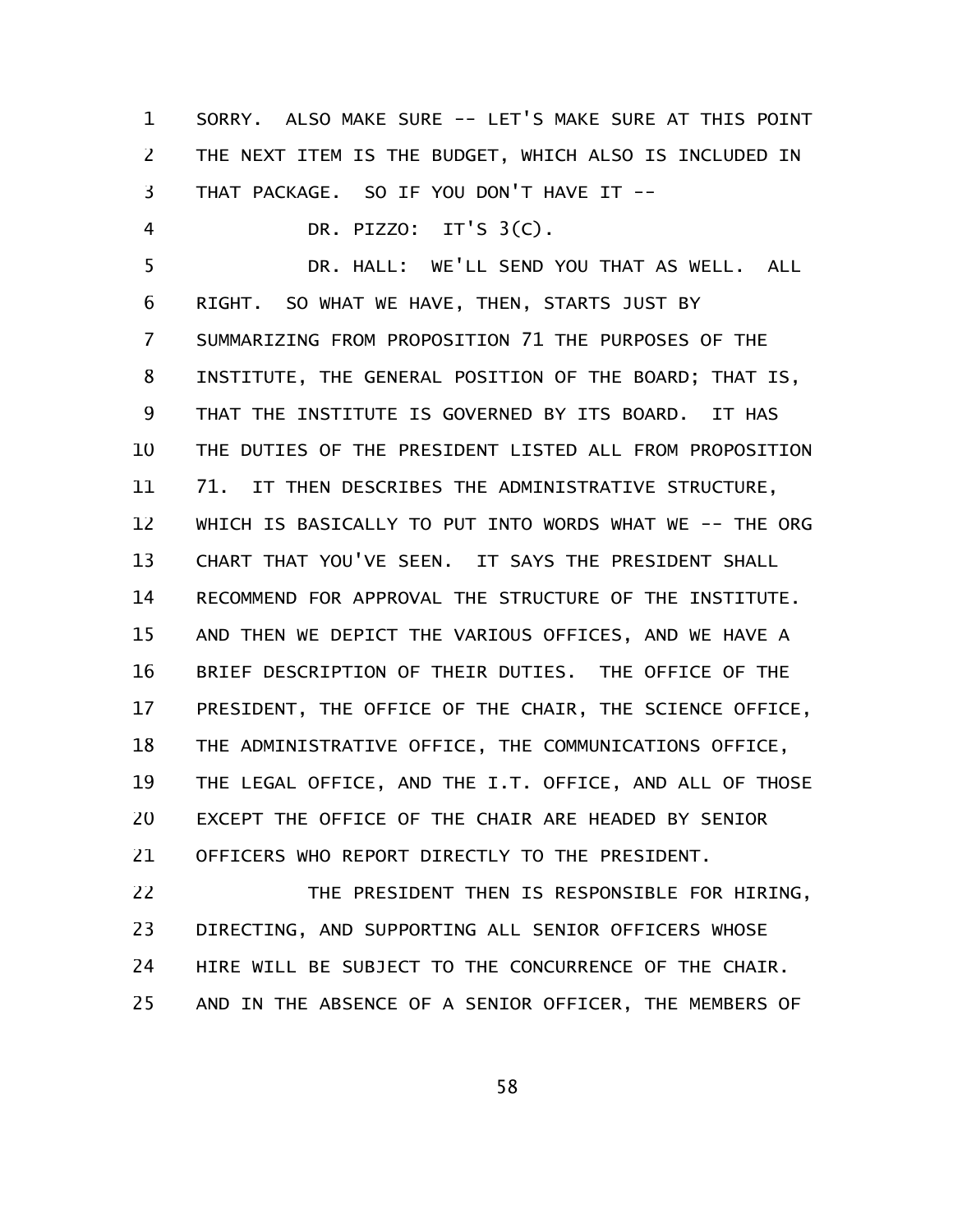EACH OFFICE, EXCEPT THE OFFICE OF THE CHAIR, WILL REPORT DIRECTLY TO THE PRESIDENT. AND THEN THE OFFICE OF THE CHAIR IS OBVIOUSLY HEADED BY THE CHAIR OF THE ICOC. 1 2 3 4

IT FURTHER SAYS THE OFFICE OF THE CHAIR SHALL BE LIMITED TO NO MORE THAN TEN EMPLOYEES, NOT COUNTING THE CHAIR AND VICE CHAIR. AND THEN FOLLOWS A SECTION WHICH DEALS ESSENTIALLY WITH THE RESPONSIBILITY OF THE PRESIDENT TO OVERALL MANAGE THE PERSONNEL AFFAIRS OF THE INSTITUTE. IN EACH CASE THE SENIOR OFFICER AND THE -- OR THE CHAIR OF THE ICOC IS RESPONSIBLE TO THE PRESIDENT FOR THE MANAGEMENT OF THE PERSONNEL WHO REPORT TO THEM. WITHIN EACH OF THESE OFFICES, THE SENIOR OFFICER AND THE CHAIR IS RESPONSIBLE FOR MANAGING INTERNAL AFFAIRS OF THE OFFICE, INCLUDING ORGANIZATION, REPORTING RELATIONSHIPS WITHIN THE OFFICE, ASSIGNMENT OF DUTIES, ALLOCATION OF TIME, EMPLOYEE EVALUATIONS AND RECOMMENDATIONS. THOSE ALL COME TO ME FOR APPROVAL, BUT IN GENERAL THE PEOPLE WITHIN THOSE ARE RESPONSIBLE FOR THOSE. 5 6 7 8 9 10 11 12 13 14 15 16 17 18 19 20

PRESIDENT SHALL HAVE FINAL RESPONSIBILITY FOR HIRING, FIRING, AND PERSONNEL MANAGEMENT OF INSTITUTE EMPLOYEES AND FOR MEETING RECOMMENDATIONS TO THE ICOC FOR THEIR COMPENSATION, WHICH THE ICOC HAS FINAL AUTHORITY. AND THEN ALL EMPLOYEES OF THE INSTITUTE ARE 21 22 23 24 25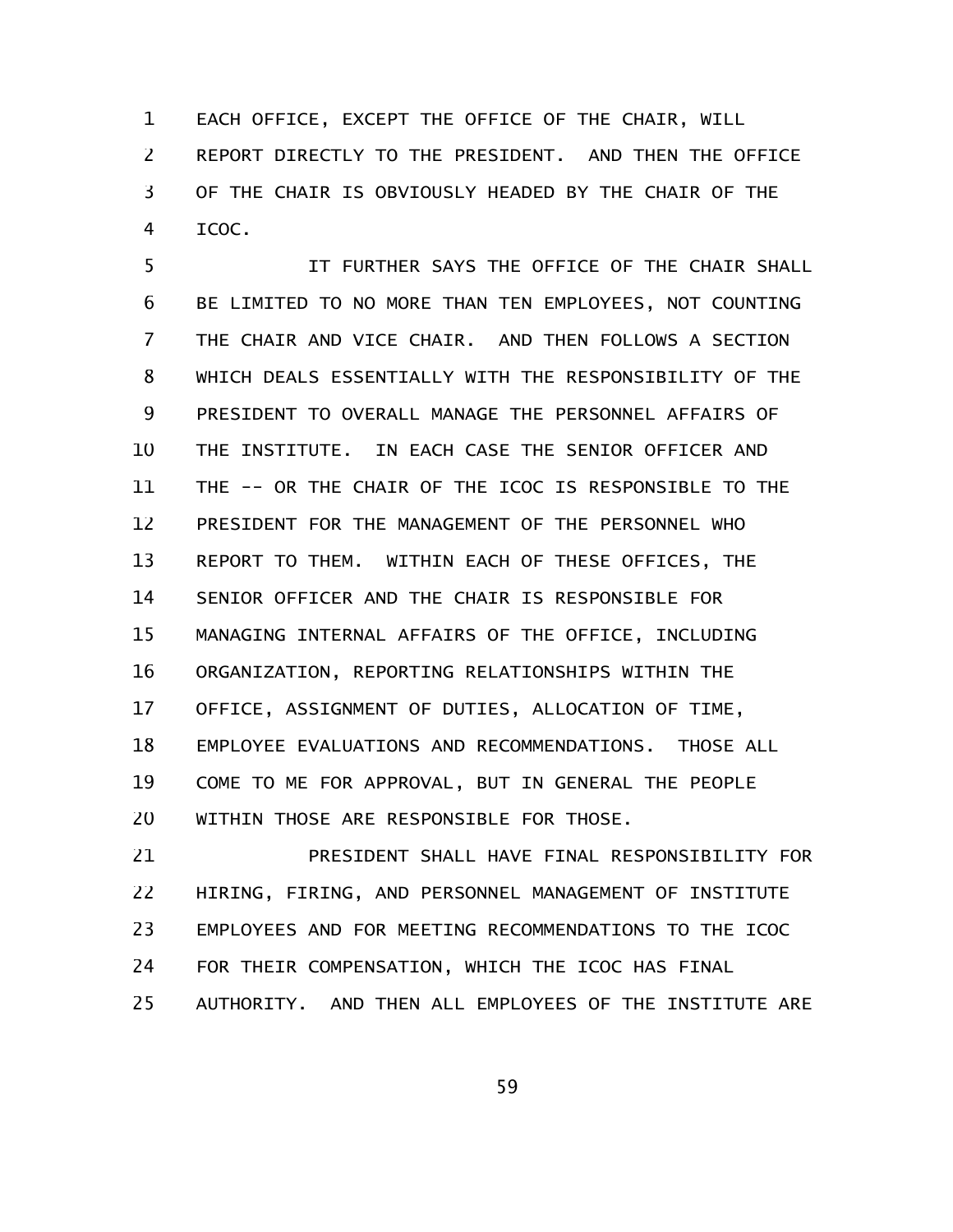SUBJECT TO THE PERSONNEL POLICIES OF THE INSTITUTE WHOSE EXECUTION IS THE RESPONSIBILITY OF THE PRESIDENT. AND THEN THERE'S A LIST OF WHAT THOSE POLICIES INCLUDE. COMPENSATION POLICY IS ESTABLISHED BY THE ICOC, MERIT INCREASES, OFFICE ASSIGNMENT, AND APPROVAL FOR TRAVEL, PARKING PRIVILEGES, AND POLICIES IN THE PERSONNEL HANDBOOK. AND WE STATE THAT EACH OFFICE OF THE INSTITUTE IS RESPONSIBLE FOR SUPPORTING THE PRESIDENT, THE CHAIR OF THE ICOC, AND THE VICE CHAIR IN THE PERFORMANCE OF THEIR DUTIES AS DESCRIBED HEREIN. 1 2 3 4 5 6 7 8 9 10

AND THEN THERE ARE TWO MORE SECTIONS, ONE OF WHICH ESTABLISHES AN EXECUTIVE COMMITTEE AND A SENIOR STAFF COMMITTEE. THIS IS THE FIRST FORMAL RECOGNITION, I THINK, OF THE EXECUTIVE COMMITTEE COMPRISED OF THE PRESIDENT OF THE INSTITUTE, THE CHAIR OF THE ICOC, AND THE VICE CHAIR, AND THEN ALONG WITH WHICHEVER SENIOR OFFICERS OF STAFF THAT WE AGREE SHOULD BE INCLUDED IN THAT MEETING. AND THEN FINALLY, A SENIOR STAFF MEETING COMPOSED OF THE PRESIDENT, THE SENIOR SCIENCE OFFICER, AND OTHER SENIOR ADMINISTRATIVE OFFICERS. 11 12 13 14 15 16 17 18 19 20

FINALLY, SECTION 5, THE END, THE PRESIDENT SHALL DEVELOP THE BUDGET AND COST CONTROLS OF THE INSTITUTE. BUDGET DECISIONS WILL BE MADE WHERE POSSIBLE BY CONSENSUS WITHIN THE EXECUTIVE COMMITTEE, BUT RESPONSIBILITY FOR ALL FINAL DECISIONS REMAINS WITH 21 22 23 24 25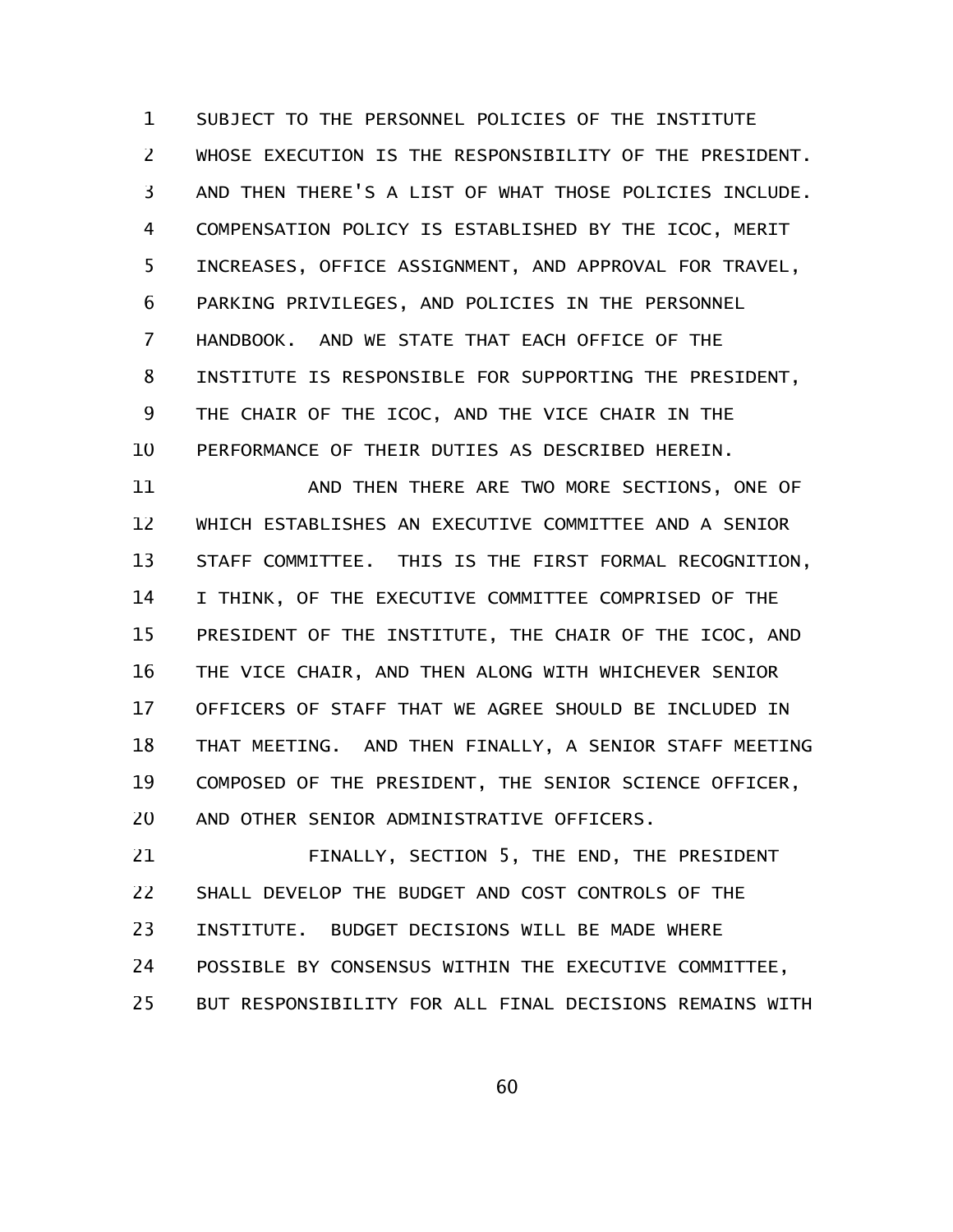THE PRESIDENT. AND FINALLY, THAT ANNUAL BUDGETS WILL BE PREPARED FOR THE APPROVAL OF THE ICOC, WHICH WILL BE OUR NEXT ITEM. 1 2 3

MR. KLEIN: AND, DR. HALL, THIS IS BOB KLEIN. IN YOUR BUDGET SECTION, YOU'RE NOT MODIFYING, I KNOW YOUR INTENT IS NOT TO MODIFY THE GOVERNANCE COMMITTEE CONTROLS ON BUDGET VARIANCES AND EXPENDITURE LIMITS HERE WHEN YOU SAY FINAL BUDGET DECISIONS ARE MADE BY THE PRESIDENT. THIS IS JUST OPERATIONAL DECISIONS THAT ARE THEN, IF THEY'RE NEEDED TO BE APPROVED, ARE BROUGHT TO THE GOVERNANCE COMMITTEE OR THE BOARD AS APPROPRIATE. 4 5 6 7 8 9 10 11 12

DR. HALL: IT'S NOT MEANT IN ANY WAY TO ABROGATE THE CONTROLS OF THE GOVERNANCE COMMITTEE. AND WE KNOW THAT, FOR EXAMPLE, FOR CONTRACTS OVER A \$100,000, WE CURRENTLY HAVE TO ASK PERMISSION FROM THE GOVERNANCE COMMITTEE. AND ALL OUR BUDGETS GO THROUGH YOU. OUR UNDERSTANDING WITH YOU WAS IS THAT WITHIN THOSE BUDGETS, WE ARE FREE TO MAKE BUDGET DECISIONS AS NEEDED. 13 14 15 16 17 18 19 20

VICE CHAIR NOVA: ZACH, THIS IS TINA. WHAT WAS THE GENESIS OF THIS DOCUMENT? I'M A LITTLE CONFUSED. 21 22 23

DR. HALL: WELL, IT HAS A COMPLICATED HISTORY, AND THAT IS WE SET OUT LAST SUMMER TO TRY TO 24 25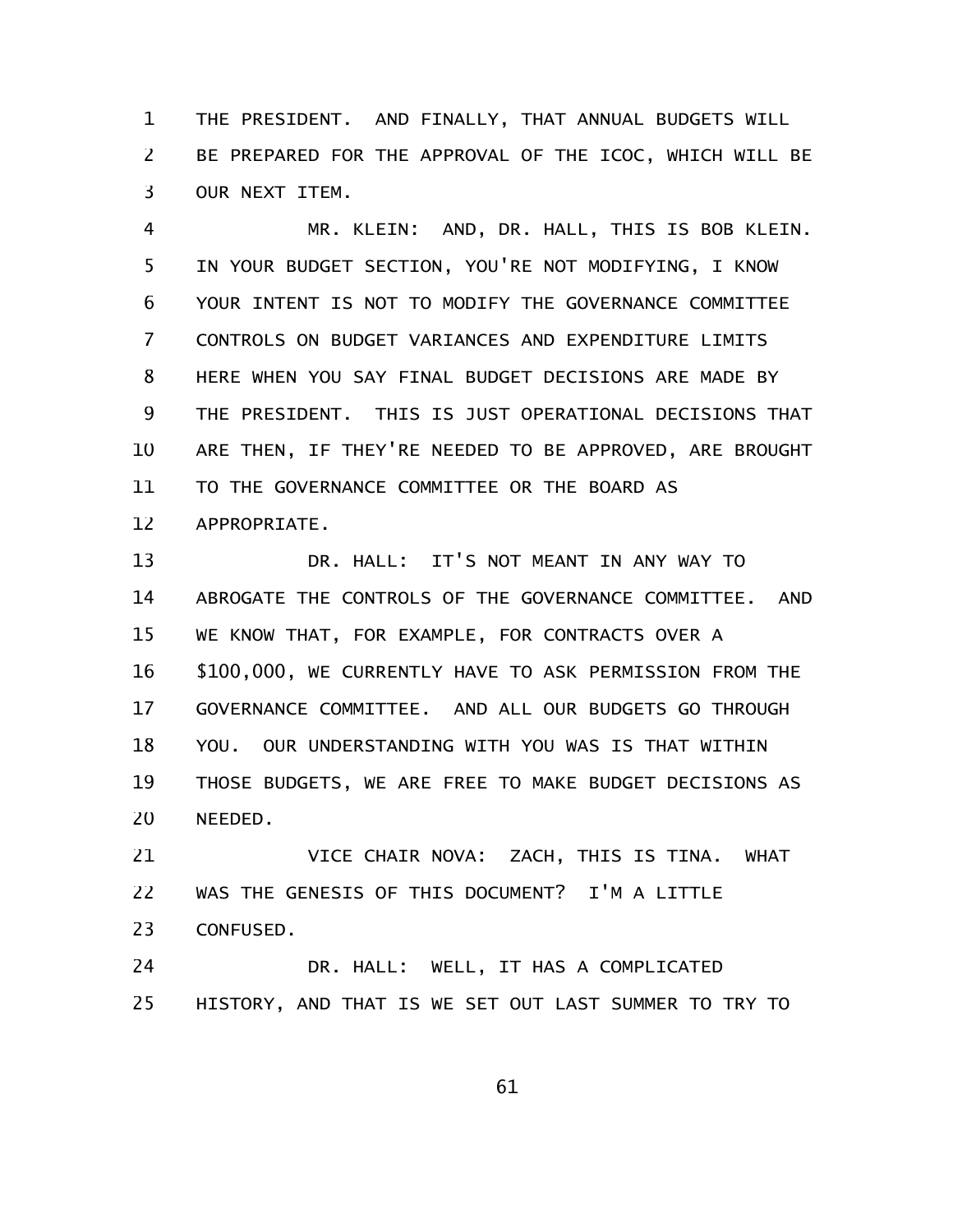WORK OUT HOW THE INSTITUTE SHOULD OPERATE BASICALLY WITH WHAT IS CALLED IN THE, I GUESS, TERMINOLOGY A LEADERSHIP TEAM OR A DUAL LEADERSHIP BECAUSE WE DO HAVE RESPONSIBILITIES FOR THE CHAIR, WE HAVE RESPONSIBILITIES FOR THE PRESIDENT, AND THE PROPOSITION 71 ASSIGNS DIRECTLY TO THE PRESIDENT TO HIRE, DIRECT, AND MANAGE THE STAFF OF THE INSTITUTE. AND SO WE WORKED WITH A MANAGEMENT CONSULTANT, AND WE CAME UP WITH AN AGREEMENT, AND THEN WE HAVE BROUGHT SEVERAL TIMES THE ORG CHART BEFORE THIS COMMITTEE. AND THEN AT THE TIME THE BYLAWS OF THE ICOC WERE DEVELOPED, THERE WAS SOME QUESTION ABOUT WHETHER THAT AGREEMENT OUGHT TO BE SPELLED OUT. AND I THINK PHIL PIZZO WAS ONE WHO FELT THAT WE SHOULD HAVE DOCUMENTATION IN WRITING OF THIS ORG CHART AND THE ASSIGNMENT OF RESPONSIBILITIES. AND THE QUESTION WAS WHETHER IT WAS APPROPRIATE TO PUT IT IN THE BYLAWS OF THE ICOC OR NOT BECAUSE IT IS NOT, STRICTLY SPEAKING, AN ICOC MATTER. AND SO WE MADE THE DECISION TO THEN HAVE THIS POLICY THAT WOULD BE A SEPARATE DOCUMENT. IT'S NOT BYLAWS, BUT IT IS THE INTERNAL GOVERNANCE POLICY. IT WOULD THEN GIVE IT A FORMAL RECOGNITION AND STRUCTURE AND WOULD BE THERE FOR ANYBODY TO SEE. AND SO THAT'S THE GENESIS OF IT. 1 2 3 4 5 6 7 8 9 10 11 12 13 14 15 16 17 18 19 20 21 22 23 24

25

MR. KLEIN: AND TO AUGMENT, TINA, I'D SAY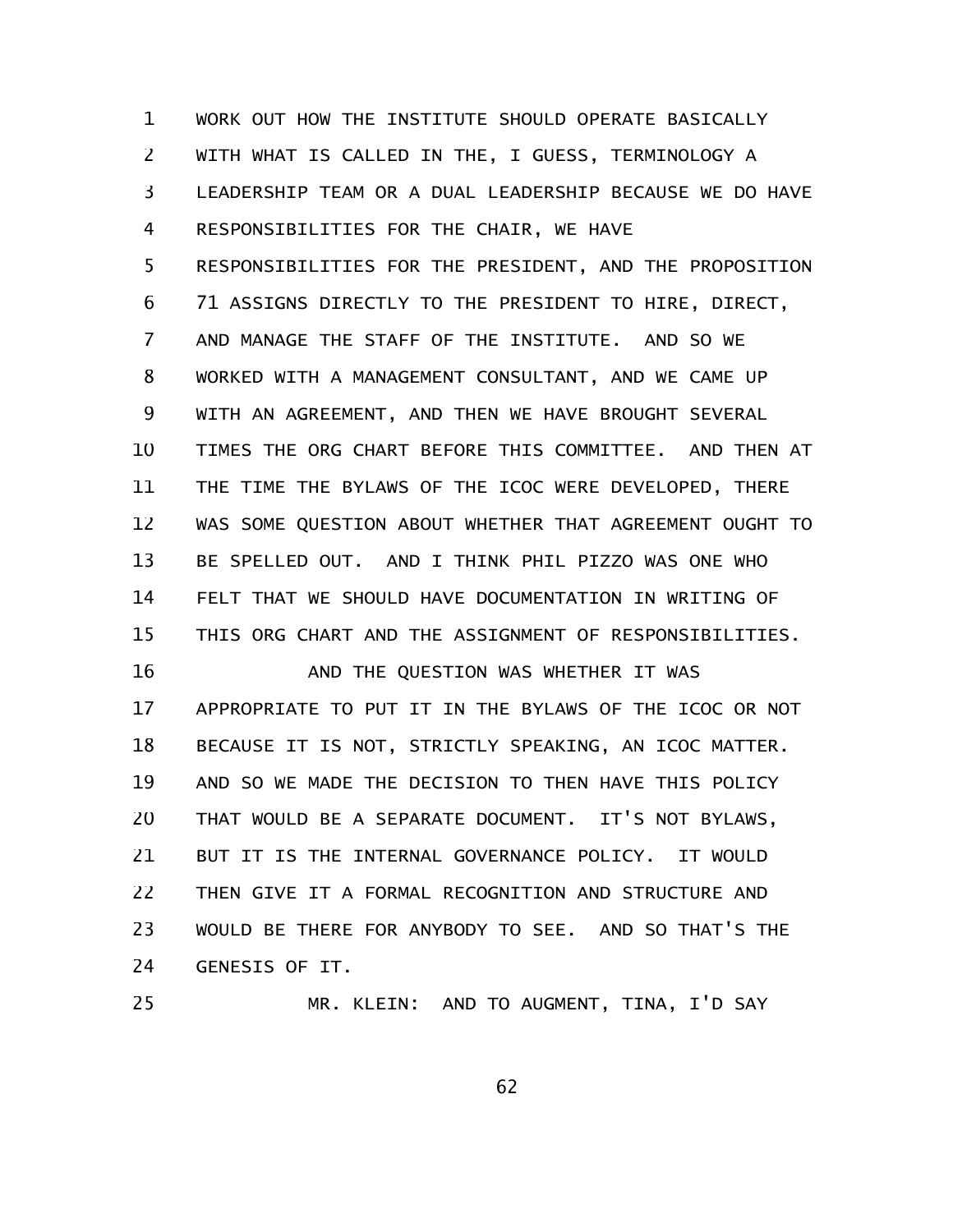THAT THIS AT THE TIME THAT DR. HALL CAME ON BOARD, YOU KNOW, WE HAD REVIEWED THIS AND SET FORTH ALL THESE PRINCIPAL CONCEPTS. I THINK THEY WERE REVIEWED WITH THE BOARD AT THAT TIME. I'M SUPPORTIVE OF THAT. I THINK IT REFLECTS THE PRIOR AGREEMENT. 1 2 3 4 5

THERE ARE A COUPLE OF MINOR AMENDMENTS HERE THAT I'D LIKE TO WORK OUT WITH ZACH BEFORE THE BOARD MEETING RELATED TO APPROVAL OF TRAVEL BECAUSE IF I'M GOING TO GET THE BOARD STAFF TO SUPPORT THE BOARD ON SPECIFIC FUNCTIONS OR BOARD SUBCOMMITTEES, WE'RE GIVEN BY THE PRESIDENT A TRAVEL ALLOWANCE. AND WITHIN THAT TRAVEL ALLOWANCE TO MAKE SURE THAT I MEET STAFFING COMMITMENTS OF THE BOARD PROPERLY, I NEED TO BE ABLE TO MANAGE THAT TRAVEL. I HAVE ENOUGH RESPONSIBILITIES THAN TRACKING DOWN ADDITIONAL LEVEL OF APPROVAL ON INDIVIDUAL STAFF TRAVEL. 6 7 8 9 10 11 12 13 14 15 16

BUT IN OFFICE ASSIGNMENTS, WE'RE GIVEN A BLOCK OF OFFICES THAT'S ASSIGNED BY THE PRESIDENT, WHICH WE'RE FINE WITH WORKING WITHIN, BUT I DO NEED PERSONAL CHANGES AND MOVES TO BE ABLE TO FIGURE OUT WHO WORKS IN WHICH SPACE WHICH DAY OF THE WEEK. 17 18 19 20 21

MR. SERRANO-SEWELL: BOB, WHEN YOU SAY WE, WHAT DO YOU MEAN BY WE? THIS IS DAVID. WHO'S WE? MR. KLEIN: WHAT IS -- I DON'T THINK I USED THE PRONOUN WE. MAYBE I MISPRONOUNCED SOMETHING. 22 23 24 25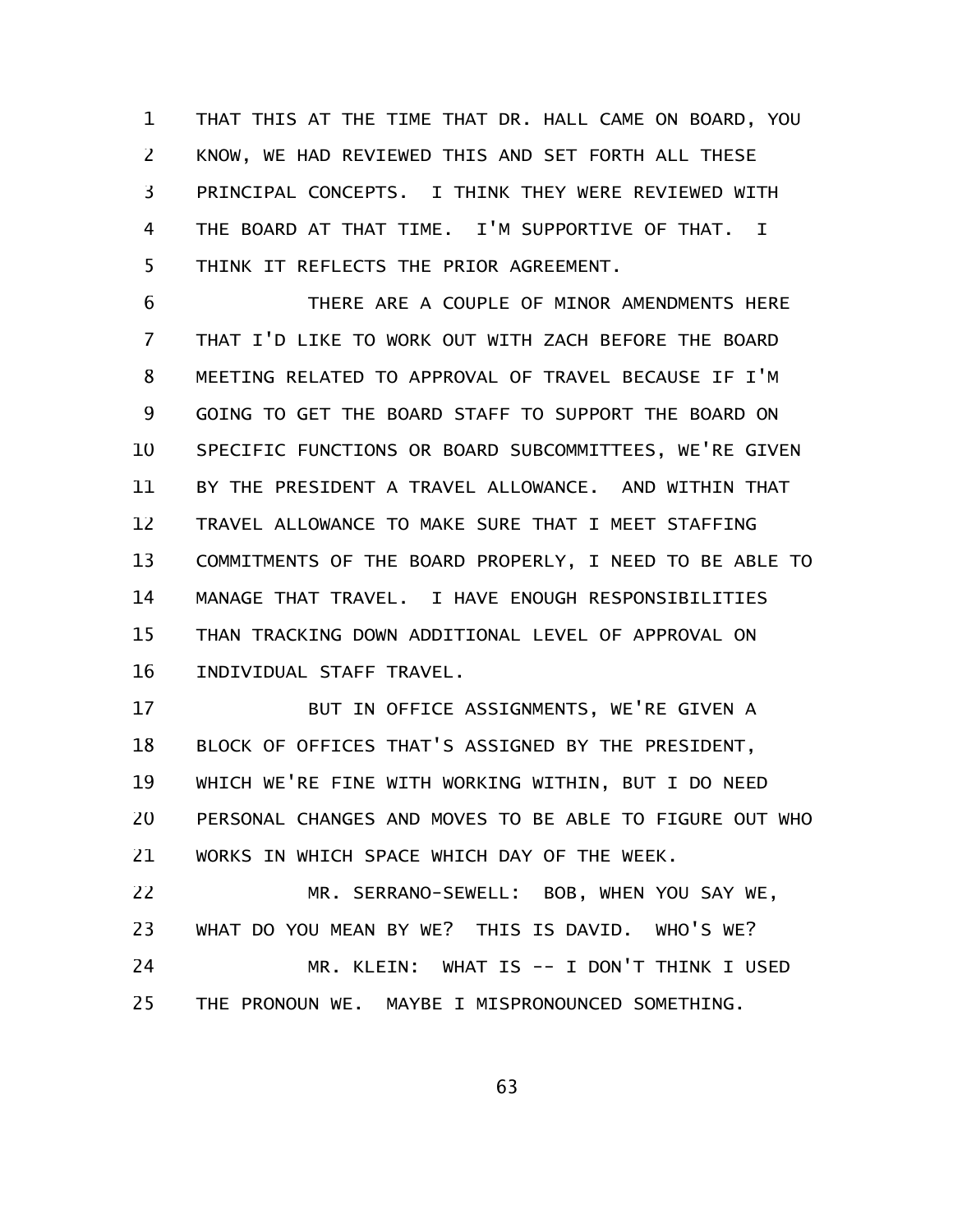MR. SERRANO-SEWELL: IT SOUNDED LIKE WE. YOU SAID WE NEED THE FLEXIBILITY. 1 2

MR. KLEIN: OH, I NEED THE FLEXIBILITY OF FIGURING OUT WHO WORKS IN WHICH OFFICE WHICH DAY OF THE WEEK OR WHETHER TWO PEOPLE ARE IN ONE OFFICE. SO WITHIN THAT BLOCK ASSIGNED BY THE PRESIDENT -- 3 4 5 6

DR. PIZZO: SO WITHOUT GOING INTO THOSE SPECIFIC DETAILS, BECAUSE THOSE ARE REALLY DETAILS, MY OWN VIEW IS THAT I THINK THIS IS A VERY GOOD WORKING DOCUMENT. AND THE REASON IS THIS IS A COMPLEX ORGANIZATION. ORGANIZATIONS ARE DEFINED BY STRUCTURES AND PEOPLE. THERE ARE COMPLEXITIES IN TERMS OF INTERRELATIONSHIPS THAT WERE EXISTING LAST SUMMER. AND I THINK THAT CODIFYING THIS IN SOME REASONED WAY MAKES SENSE AT THIS POINT. AT LEAST IT SERVES AS A TEMPLATE TO BUILD ON AND ALLOWS US TO BE ABLE TO FUNCTION ADEQUATELY BECAUSE WE'RE RECOGNIZING TOO THAT PEOPLE MAY CHANGE OVER TIME. SO GETTING THIS WELL ORGANIZED NOW SETS THE RIGHT STAGE, AND I REALIZE THERE WILL BE -- THIS IS AN ORGANIC, LIVING DOCUMENT FOR WHICH THERE WILL BE CHANGES THAT WILL INFORM IT AS A CONSEQUENCE OF EXPERIENCE, BUT I THINK THIS IS A GREAT START. 7 8 9 10 11 12 13 14 15 16 17 18 19 20 21 22 23

MR. KLEIN: RIGHT. SO I'D LIKE TO SUPPORT THE DOCUMENT WITH A MOTION KNOWING THERE'S GOING TO BE 24 25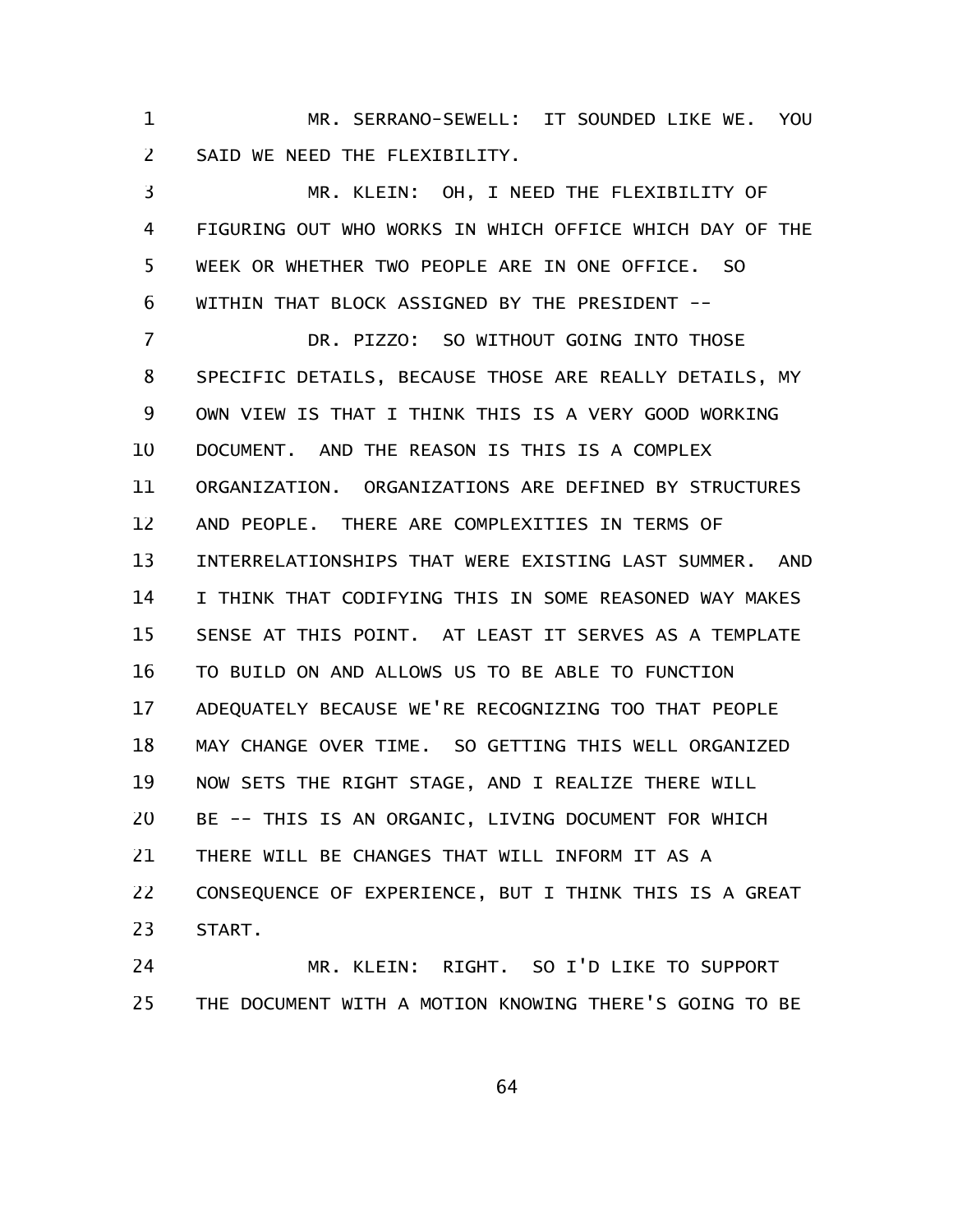DISCUSSION, AGAIN JUST PUTTING IT ON THE TABLE. I'D LIKE TO MAKE A MOTION WE APPROVE THIS DOCUMENT, AND THERE ARE DETAILS WHICH I DON'T THINK WE SHOULD TAKE UP THE TIME OF THIS COMMITTEE ON SOME REFINEMENTS BEFORE WE GET TO THE BOARD, BUT I WOULD LIKE TO MOVE THE BASIC DOCUMENT FORWARD, IF THERE'S A SECOND. 1 2 3 4 5 6

DR. PIZZO: I THINK ACTUALLY, IN ALL FAIRNESS TO YOU, SOMEONE ELSE SHOULD MOVE IT BECAUSE I THINK YOU'RE TOO CONNECTED TO IT. 7 8 9

MR. KLEIN: OKAY. 10

DR. PIZZO: I'M HAPPY TO MOVE IT UNLESS SOMEONE ELSE WANTS TO. THEN I MOVE IT. PHIL PIZZO SPEAKING. 11 12 13

DR. MURPHY: SECOND. 14

VICE CHAIR NOVA: OKAY. SECOND FROM DR. MURPHY. COMMENTS FROM BOARD MEMBERS? 15 16

DR. HALL: LET ME GET SOME INFORMATION ABOUT THE TWO ISSUES THAT BOB MENTIONED. FIRST, THE APPROVAL FOR TRAVEL. MY UNDERSTANDING IS THAT ALL OUT-OF-STATE TRAVEL AND OUT-OF-THE-COUNTRY TRAVEL REQUIRES MY APPROVAL. AND I THINK THE REASON FOR THAT IS IN THE END I'M HELD RESPONSIBLE IF WE HAVE ABUSE OR MISUSE. THIS IS THE KIND OF THING THAT IS APT TO, I THINK, MAKE THE HEADLINES, AND I ALSO THINK THAT THIS IS AN AREA IN WHICH WE NEED CONSISTENT POLICIES ACROSS THE INSTITUTE. 17 18 19 20 21 22 23 24 25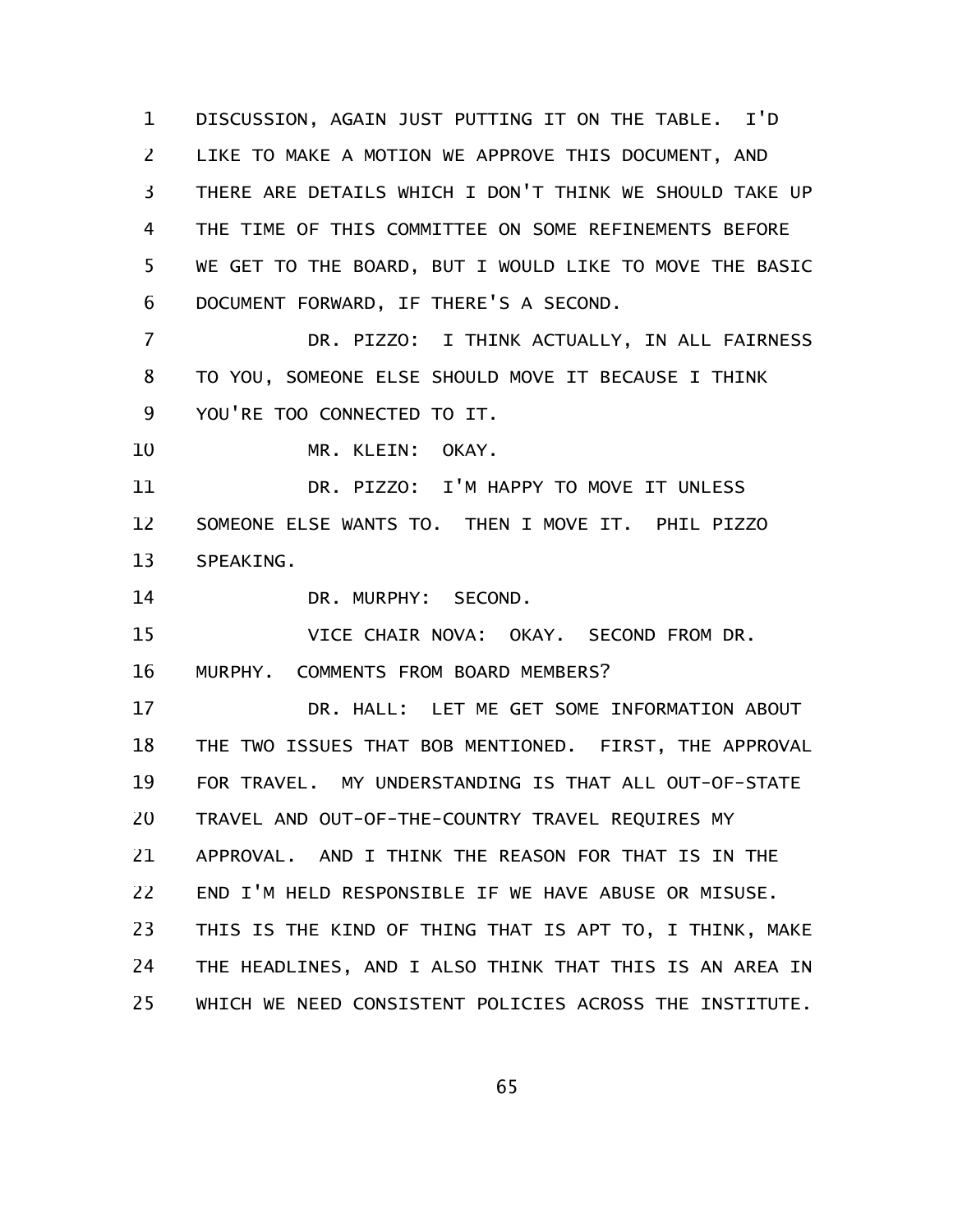AND SO ALTHOUGH MY INTENT IS NOT TO MICROMANAGE HERE, BUT SIMPLY TO BE SURE THAT IN THE FINAL ANALYSIS, SINCE I'LL BE HELD RESPONSIBLE, I WANT TO BE SURE THAT I AM ABLE TO APPROVE THOSE. 1 2 3 4

THE OFFICE ASSIGNMENT HAS TO DO WITH -- I THINK ALL OF YOU WHO HAVE WORKED IN ORGANIZATIONS KNOW THAT OFFICES HAVE GREAT SYMBOLIC IMPORTANCE IN TERMS OF STATUS WITHIN THE INSTITUTE. WE BASICALLY HAVE THREE KINDS OF OFFICES HERE. WE HAVE OPEN OFFICES, WE HAVE CLOSED OFFICES WITHOUT ANY EXTERNAL WINDOWS, AND WE HAVE OFFICES WITH EXTERNAL WINDOWS. WE ARE VERY UNDERSTAFFED, AND THERE IS A -- ONE ALTERNATIVE IS JUST TO PUT EVERYBODY IN AN OFFICE WITH A WINDOW AND THEN MOVE THEM OUT WHEN THE TIME COMES. MY OWN VIEW IS THAT FOR A HEALTHY AND RESPONSIBLE ORGANIZATION, THAT, IN FACT, THIS SHOULD BE TIED TO THE ORGANIZATION LEVELS. WE HAVEN'T DONE THAT IN A FORMAL WAY, BUT IN TERMS OF INTERNAL MORALE, IT MAKES A GREAT DEAL OF DIFFERENCE IF CONSISTENT POLICIES ARE APPLIED ACROSS THE BOARD. 5 6 7 8 9 10 11 12 13 14 15 16 17 18 19

AND MY SENSE IS JUST TO BE ABLE TO DO THAT AND ASSURE THAT, AND IT SEEMS TO ME, AS THE PERSON TO WHOM ALL EMPLOYEES ULTIMATELY REPORT, THAT THAT'S WITHIN MY LEVEL OF RESPONSIBILITY, NOT TO ASSIGN OFFICES PERSONALLY, BUT SIMPLY TO APPROVE ALL OFFICE ASSIGNMENTS SO THAT WE DO HAVE CONSISTENCY THROUGH THE 20 21 22 23 24 25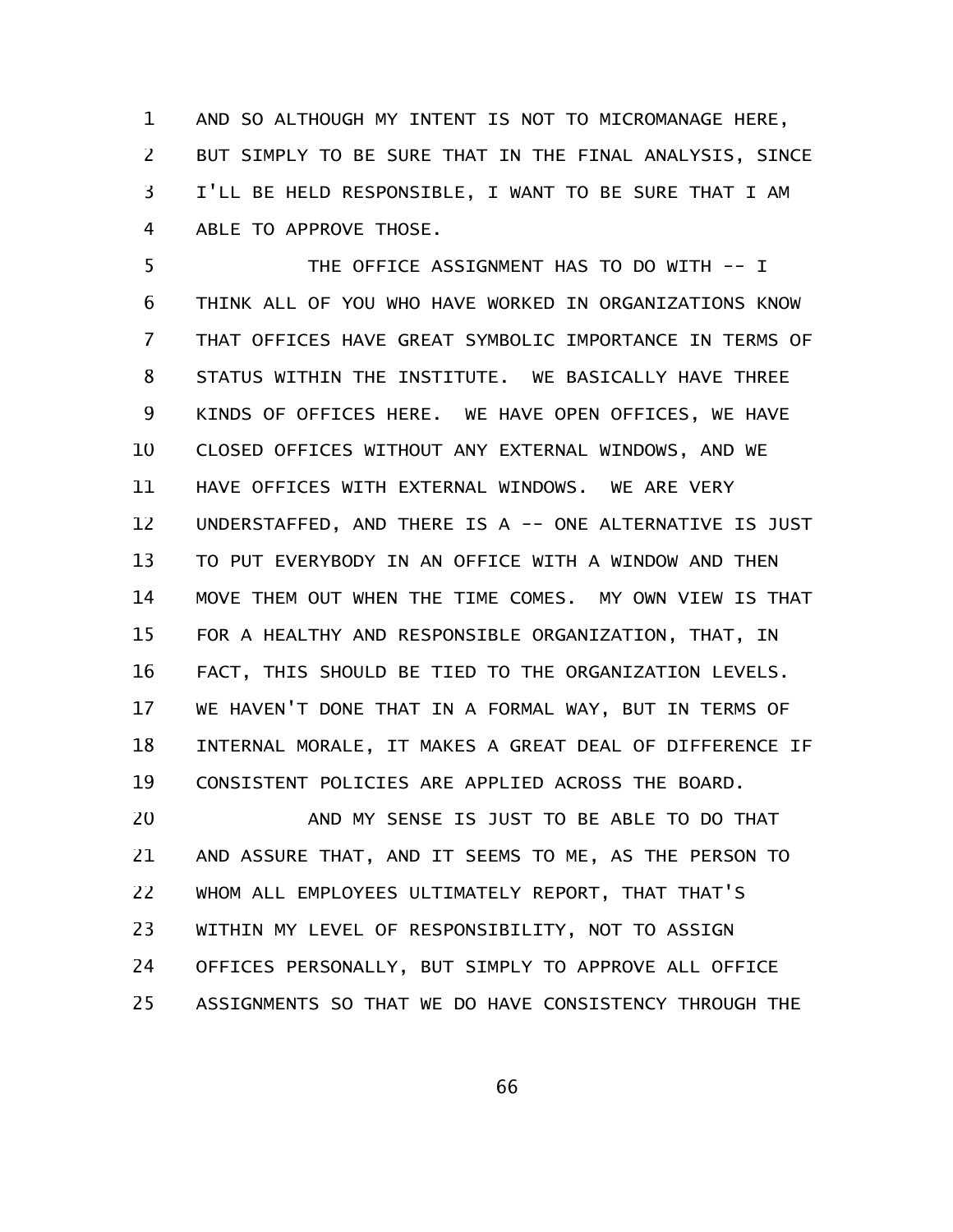INSTITUTE. 1

LET ME JUST SAY THAT THERE HAS BEEN SOME CONCERN AT TIMES THAT WE MAY -- THERE'S A POSSIBILITY OF A SCHISM HERE BETWEEN THE OFFICE OF THE CHAIR AND THE OFFICE OF THE PRESIDENT OR THE REST OF THE INSTITUTE. MY OWN DESIRE IS FOR US TO BE AS MUCH AS POSSIBLE A UNIFIED INSTITUTE SERVING BOTH THE CHAIR AND THE VICE CHAIR AND THE PRESIDENT IN THEIR DUTIES AS WE GO FORWARD. AND I THINK IN ORDER TO DO THAT IN THE BEST WAY POSSIBLE, MY OWN VIEW IS THAT WE NEED TO HAVE CONSISTENT POLICIES FOR EMPLOYEES. AND ALL THESE LITTLE STATUS THINGS SOUND SMALL, BUT IN ACTUAL FACT THEY WEIGH HEAVILY OFTEN IN TERMS OF PEOPLE'S MORALE AND THE SENSE THAT THERE'S A SET OF RULES AND THAT THEY'RE APPLIED FAIRLY TO ALL PEOPLE. 2 3 4 5 6 7 8 9 10 11 12 13 14 15

MR. KLEIN: ZACH, THIS IS BOB. AS YOU KNOW, FIRST OF ALL, THE CHAIRMAN IS RESPONSIBLE AS AN INDIVIDUAL TO THE BOARD AND TO THE PUBLIC. AND IF THE CHAIRMAN ISN'T RESPONSIBLE, THERE SHOULDN'T BE THE CHAIRMAN. BUT ADDITIONALLY, THERE'S A SAFETY LEVEL ABILITY IN HERE THAT IT'S IMPORTANT FOR THE GOVERNANCE COMMITTEE TO REALIZE AND THE BOARD TO REALIZE, WHICH IS OUT-OF-STATE TRAVEL HAS TO BE APPROVED BY THE STATE DIRECTOR OF FINANCE. SO OUT-OF-THE-COUNTRY TRAVEL HAS TO BE APPROVED BY THE STATE DIRECTOR OF FINANCE, AND 16 17 18 19 20 21 22 23 24 25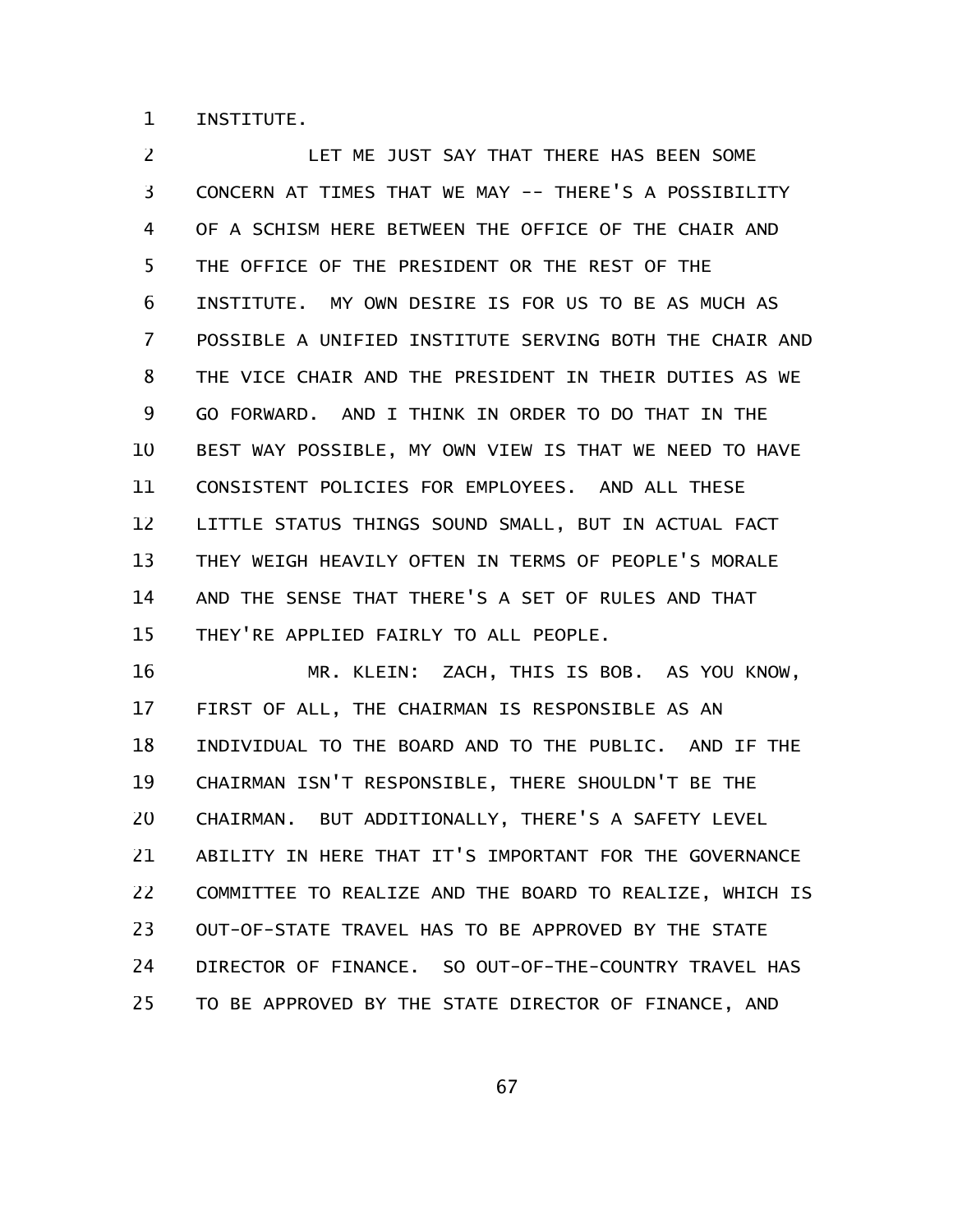THAT'S FOR THE CHAIRMAN AND THE PRESIDENT AND ANYONE. SO THERE IS AN ADDITIONAL OVERSIGHT TO MAKE SURE, FROM THE TAXPAYER'S VIEWPOINT, THAT THIS IS SOMETHING THAT MAKES SENSE, THAT IS REASONABLE, THE JUSTIFICATION IS APPROPRIATELY FILED, AND THE RIGHT GOVERNMENTAL PROCEDURES ARE FOLLOWED. 1 2 3 4 5 6

SO WE HAVE THAT SAFETY PROVISION ALREADY TIED IN, AS LONG AS THE CHAIRMAN, THAT I HAVE THE PROPER STATE DIRECTOR OF FINANCE APPROVALS, I BELIEVE, TO CARRY OUT THE FUNCTIONS OF THE BOARD AND THE CHAIR, THAT AN ADDITIONAL LEVEL OF APPROVAL AT YOUR LEVEL DOESN'T MAKE A LOT OF SENSE. OTHERWISE YOU'RE RUNNING THE BOARD. I'M NOT THE BOARD -- RUNNING THE BOARD FUNCTIONS. 7 8 9 10 11 12 13 14

DR. HALL: I'M HAPPY TO ABIDE BY THE DECISION OF THE GOVERNANCE COMMITTEE IN BOTH OF THESE MATTERS. 15 16

MR. SERRANO-SEWELL: WELL, ZACH AND BOB, YOU KNOW, TINA STARTED OFF THIS DISCUSSION WITH -- I DON'T WANT TO PUT WORDS IN YOUR MOUTH, TINA -- BUT WHAT WAS THE GENESIS OF THIS DOCUMENT. I THINK IT'S BECOMING PRETTY EVIDENT WHAT THE GENESIS OF THIS DOCUMENT IS. WHILE I CAN APPRECIATE WE ALL WANT TO GET ALONG, THIS OFFICE A AND OFFICE B, AND I BELIEVE THAT EVERYONE IN GOOD FAITH IS ENDEAVORING TO DO SO. 17 18 19 20 21 22 23 24

ON THE QUESTION, THOUGH, MY QUESTION IS IF 25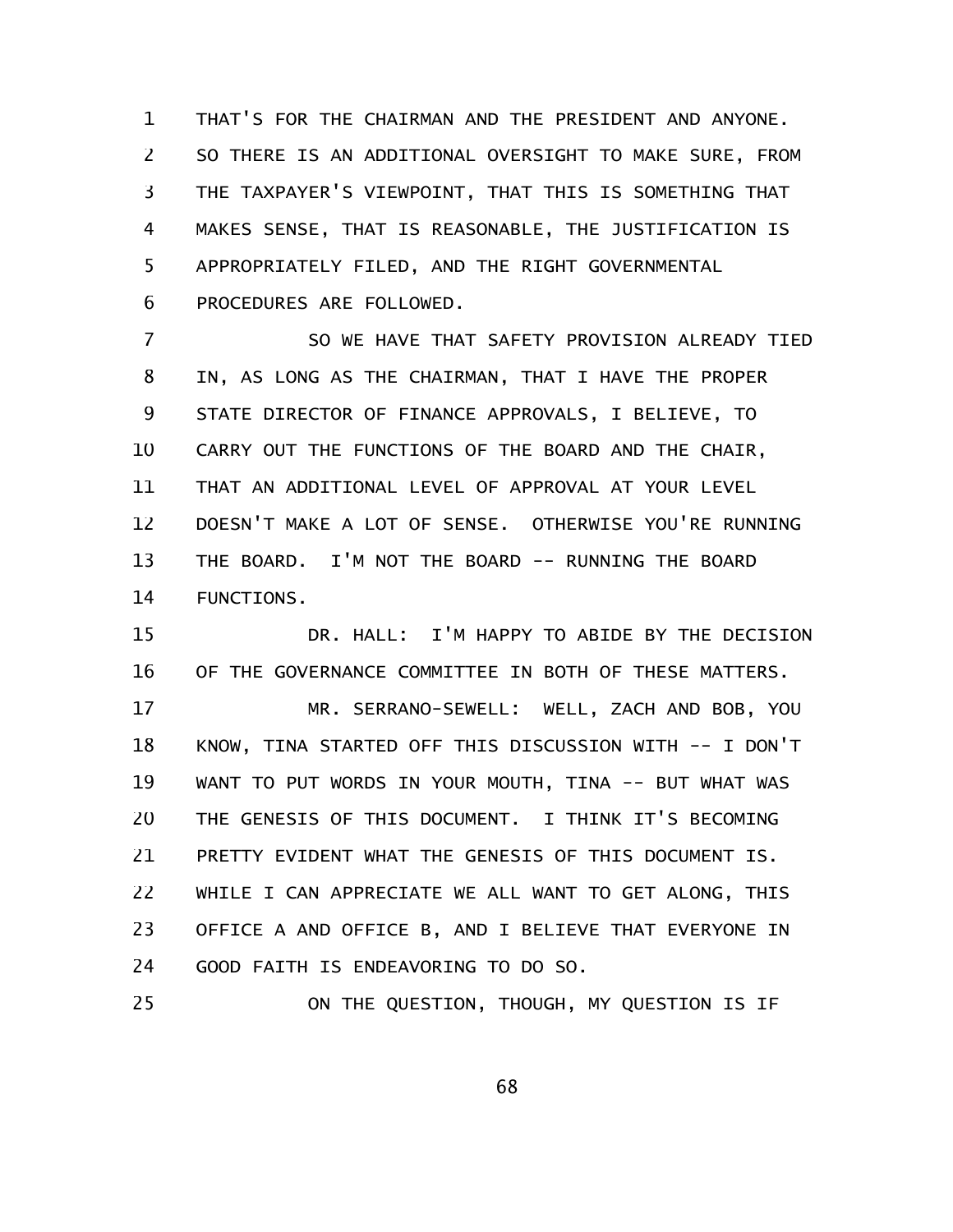THERE'S GOING TO BE AN ISSUE OF REFINEMENTS. BOB SAYS THERE'S GOING TO BE SOME REFINEMENTS I NEED TO WORK OUT WITH ZACH BEFORE IT GOES TO THE FULL ICOC. I WOULD BE MORE COMFORTABLE WITH, IF WE FORWARD ANYTHING TO THE ICOC AT THIS TIME, AND PERHAPS WE SHOULDN'T BECAUSE THESE REFINEMENTS NEED TO BE WORKED OUT, THEN AT A MINIMUM TO GO WITH NO RECOMMENDATION BECAUSE THEN WE DON'T KNOW WHAT SOME OF THE DETAILS ARE OF THE -- I KNOW THEY'RE MINOR, BUT WE ARE SETTING MINUTES ON IT. SO IT'S NOT MINOR. 1 2 3 4 5 6 7 8 9 10

DR. HALL: LET ME JUST SAY THAT WE HAVE BEEN WORKING ON THIS SINCE LAST SEPTEMBER, AND I THINK YOU CAN DIRECT US TO GO BACK AND REACH SOLUTION ON THIS. WE HAVE BROUGHT TO YOU -- I HAVE BROUGHT TO YOU WHAT I THINK IS THE BEST POSSIBLE DOCUMENT. YOU HAVE HEARD THAT BOB DISAGREES ON A COUPLE OF MATTERS. AND I'M HAPPY TO ABIDE BY YOUR DECISION TO EITHER ALTER IT OR TO PASS IT THROUGH AS IT STANDS, BUT I THINK WE DO NOT HAVE A DOCUMENT SUCH AS THIS -- WE HAVEN'T ACTUALLY EVEN DISCUSSED THIS WITH OUR EMPLOYEES INTERNALLY BECAUSE WE DON'T HAVE AN OFFICIAL DOCUMENT, AND I THINK WE NEED ONE. I CERTAINLY AGREE WITH PHIL. IF WE WANT TO REVISIT SOME OF THESE ITEMS LATER, IF WE WANT TO TRY IT OUT AND SEE HOW IT WORKS, WE CAN DO THAT, BUT I THINK TO SAY THAT WE'RE GOING TO WORK THESE OUT 11 12 13 14 15 16 17 18 19 20 21 22 23 24 25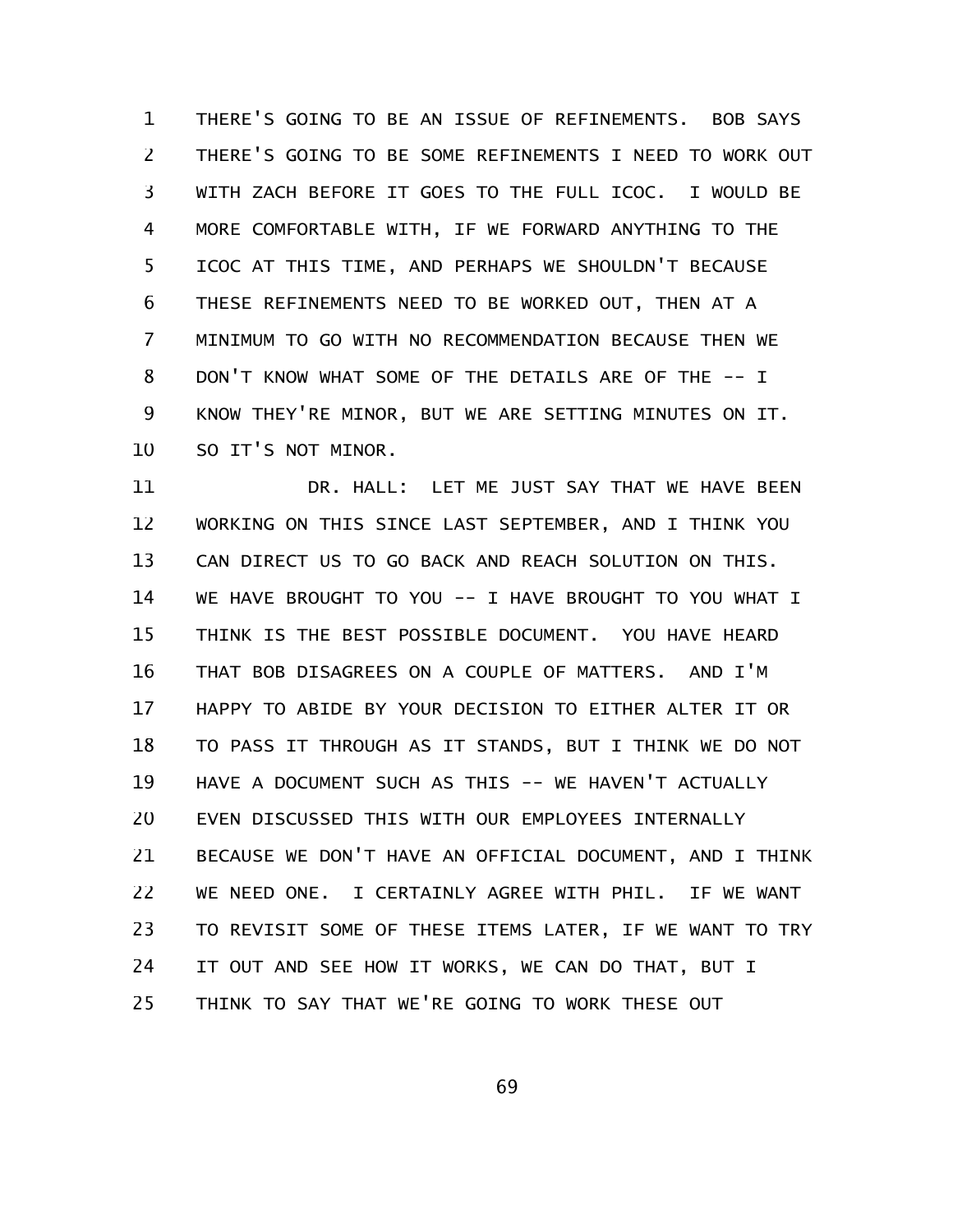INTERNALLY AND THEN BRING IT BACK IS NOT THE RIGHT SOLUTION HERE. I THINK WE JUST WANT YOU TO SAY ONE WAY OR THE OTHER AND THEN WE'LL MOVE ON. 1 2 3

MR. KLEIN: YEAH. I THINK TOO WE CAN CELEBRATE 98-PERCENT AGREEMENT. I MEAN THIS IS VERY POSITIVE. WE HAVE TWO ITEMS THAT ARE FUNCTIONALLY IMPORTANT JUST TO OPERATIONALLY SERVE OUR FUNCTIONS FROM MY PERSPECTIVE, BUT I'M HAPPY WITH 98 OR MAYBE 99 PERCENT OF THIS DOCUMENT. I AM JUST ASKING THAT WE -- I HAVE THE ABILITY TO CARRY OUT THE FUNCTIONS I NEED TO WITHIN THE BUDGET SET BY THE PRESIDENT AND WITHIN THE OFFICES ALLOCATED TO US BY THE PRESIDENT SO THAT WE HAVE AN UNDERSTANDING THAT IS CLEAN AND WE CAN MOVE FORWARD, BUT WE HAVE CERTAINLY, AS REFLECTED BY THE DETAIL IN THIS AGREEMENT, A GREAT DEAL THAT IS FUNCTIONALLY AGREED TO AND WORKING WELL. 4 5 6 7 8 9 10 11 12 13 14 15 16

DR. PIZZO: BOB, COULD YOU SPECIFICALLY POINT TO THOSE AREAS WHERE YOU THINK THERE'S STILL -- 17 18

MR. KLEIN: SURE. THE ONLY ISSUE HERE IS AT THE BOTTOM OF THE SECOND PAGE WHERE IT SAYS IN THE LAST SENTENCE THESE POLICIES INCLUDE, BUT NOT LIMITED TO COMPENSATION POLICIES AS ESTABLISHED BY THE ICOC, MERIT INCREASES, THOSE ARE ALL FINE. AND THEN IT SAYS THESE TWO ITEMS WERE ADDED AS FROM -- TO THE ORIGINAL AGREEMENT THAT ZACH AND I HAD. 19 20 21 22 23 24 25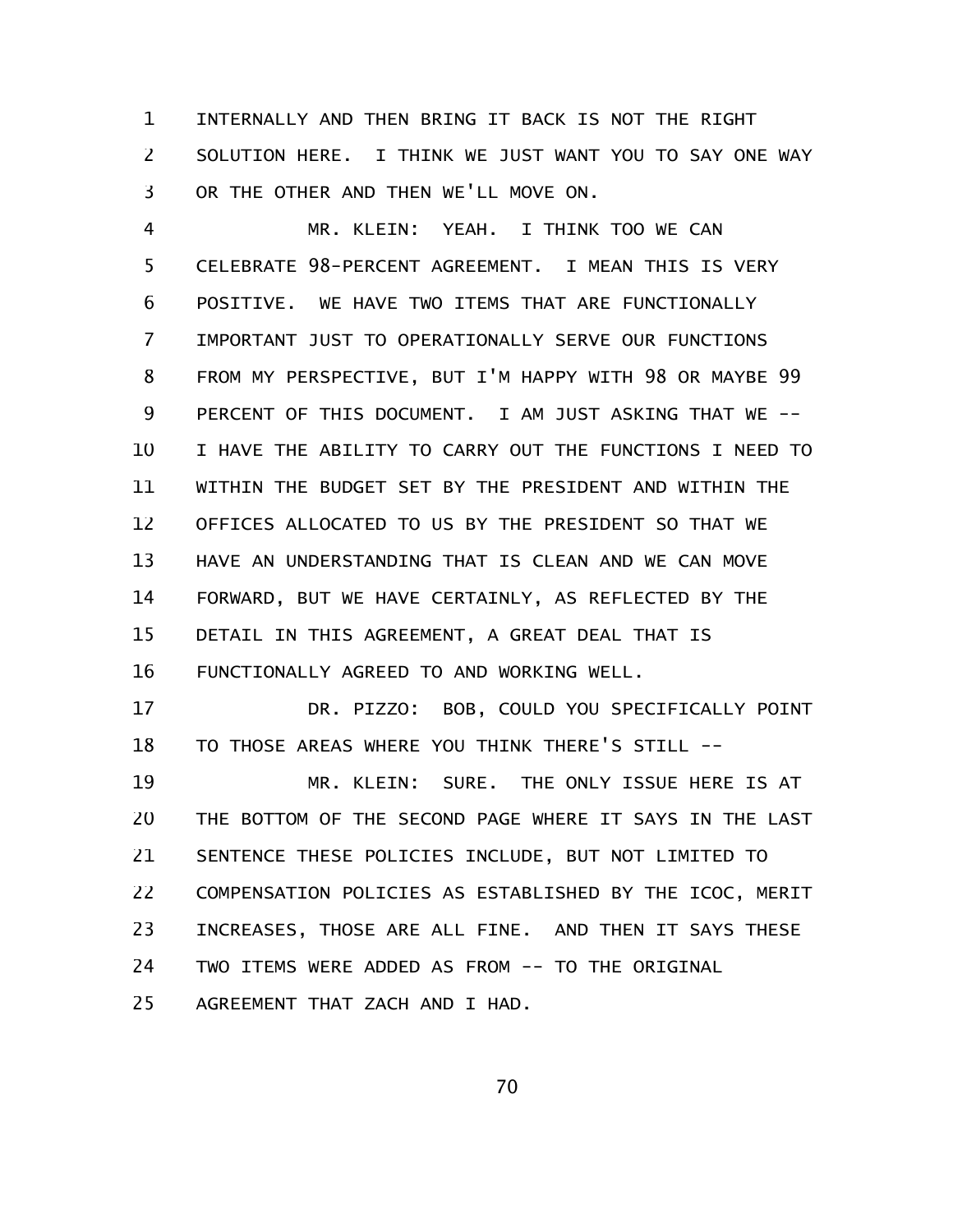DR. HALL: SORRY. SORRY. THE ORIGINAL AGREEMENT DID NOT SPELL ALL THESE THINGS OUT. SO THERE'S BEEN NO ADDITION. IT WAS JUST CLEAR THAT WHAT WE HAD UNDERSTOOD ABOUT PERSONNEL POLICIES, WE HAD A DIFFERENT UNDERSTANDING OF THAT. SO ALL OF THESE THINGS ARE SPELLED OUT HERE. MR. KLEIN: THAT'S -- DR. HALL: ...AGREED UPON PARKING PRIVILEGES, AND NOW WE ARE ADDING SOME OTHER THINGS. SO... MR. KLEIN: THAT'S FINE, ZACH, IF WE'D LIKE TO APPROACH IT FROM THAT PERSPECTIVE. BUT THE ONLY ITEMS ARE OFFICE ASSIGNMENT. RIGHT NOW WE'RE SHORT STAFFED IN THE OFFICE OF THE CHAIRMAN. WE HAVE REDUCED OUR STAFF DOWN TO A MUCH SMALLER LEVEL AND REASSIGNED SOME STAFF TO WORK FOR THE PRESIDENT, BUT WE NEED TO BE ABLE TO -- DR. PIZZO: CAN I JUST PAUSE FOR A SECOND BECAUSE RATHER THAN GOING INTO THOSE DETAILS, IF YOU COULD JUST IDENTIFY THE AREAS WHERE THERE'S DISAGREEMENT. MR. KLEIN: OFFICE ASSIGNMENT AND APPROVAL FOR TRAVEL. DR. PIZZO: OKAY. IS THERE ANYTHING ELSE? MR. KLEIN: NO. EVERYTHING ELSE WE AGREE ON. DR. PIZZO: OKAY. SO CAN I MAKE A 1 2 3 4 5 6 7 8 9 10 11 12 13 14 15 16 17 18 19 20 21 22 23 24 25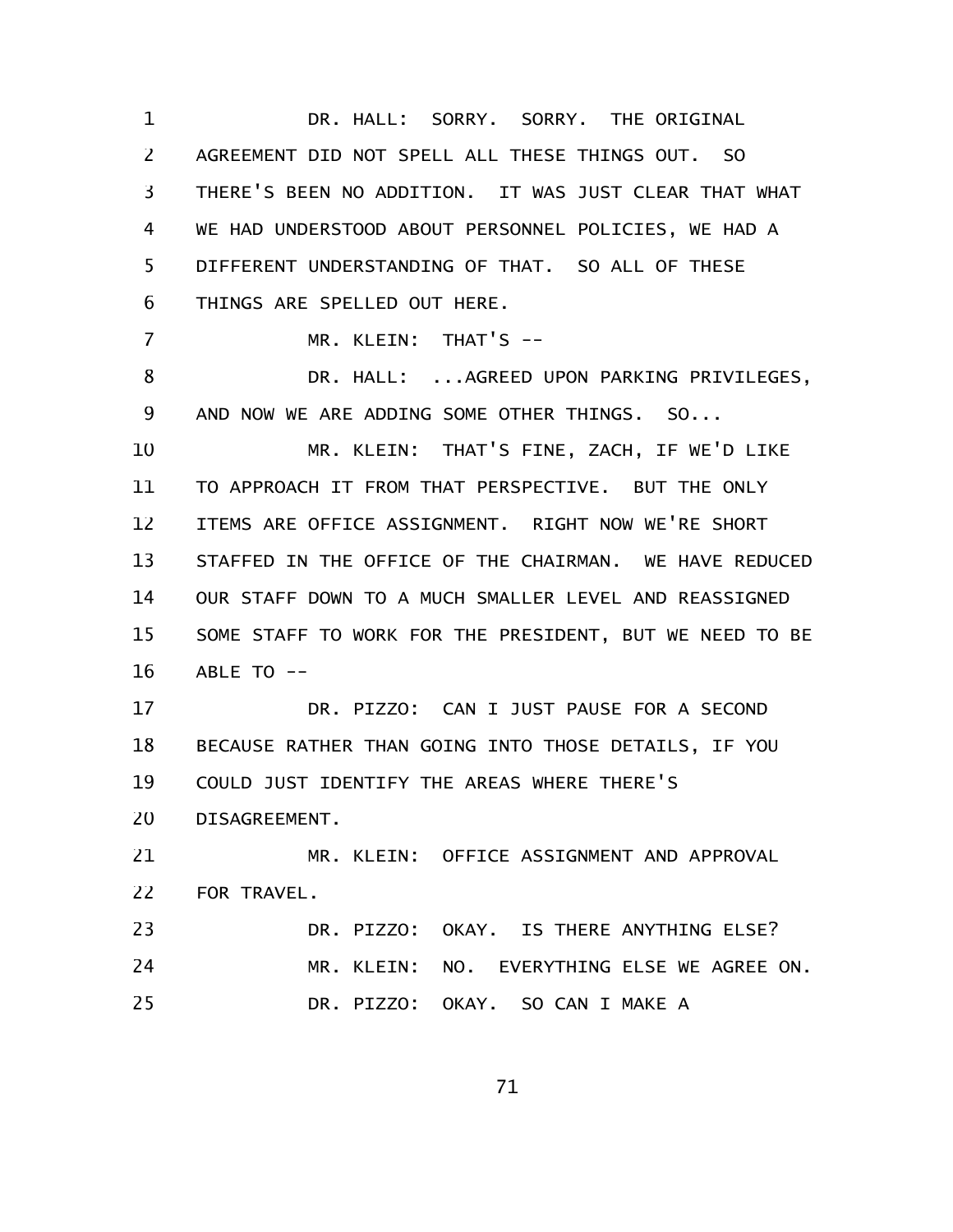RECOMMENDATION, WHICH IS THAT WE -- THERE'S A MOTION TO APPROVE THIS, AND I WOULD MOVE THAT WE APPROVE THIS WITH THE QUALIFICATION THAT THE AREAS REGARDING OFFICE ASSIGNMENT AND APPROVAL FOR TRAVEL BE DISCUSSED AMONG, BETWEEN THE PRESIDENT AND THE CHAIRMAN OF THE BOARD, AND A RESOLUTION, PROPOSED RESOLUTION, COME FORWARD THAT CAN BE INCORPORATED INTO THE DOCUMENT SO THAT IN OTHER WORDS -- DR. HALL: PHIL, WE HAVE DISCUSSED. WE HAVE DISCUSSED AT LENGTH AND IN GREAT DETAIL. DR. PIZZO: I SEE. DR. HALL: WE HAVE A DIFFERENCE OF OPINION HERE THAT IS VERY CLEAR. DR. PIZZO: OKAY. I HEAR IT. DR. HALL: I'LL BE HAPPY TO ABIDE BY WHATEVER THE GOVERNANCE SUBCOMMITTEE DECIDES, BUT I THINK YOU JUST NEED TO SAY WE AGREE ONE WAY OR THE OTHER, AND I THINK YOU'VE HEARD THE ARGUMENTS ON BOTH SIDES. DR. PIZZO: OKAY. SO YOU'RE SAYING, JUST TO BE CLEAR, I'LL SAY IT CRISPLY, THAT AN IMPASSE HAS BEEN REACHED BETWEEN THE CHAIR AND THE PRESIDENT WITH REGARD TO THESE TWO ITEMS. MR. KLEIN: ON THESE TWO ITEMS. EVERYTHING ELSE WE AGREE ON. DR. PIZZO: AND I KNOW THAT EARLIER ON YOU 1 2 3 4 5 6 7 8 9 10 11 12 13 14 15 16 17 18 19 20 21 22 23 24 25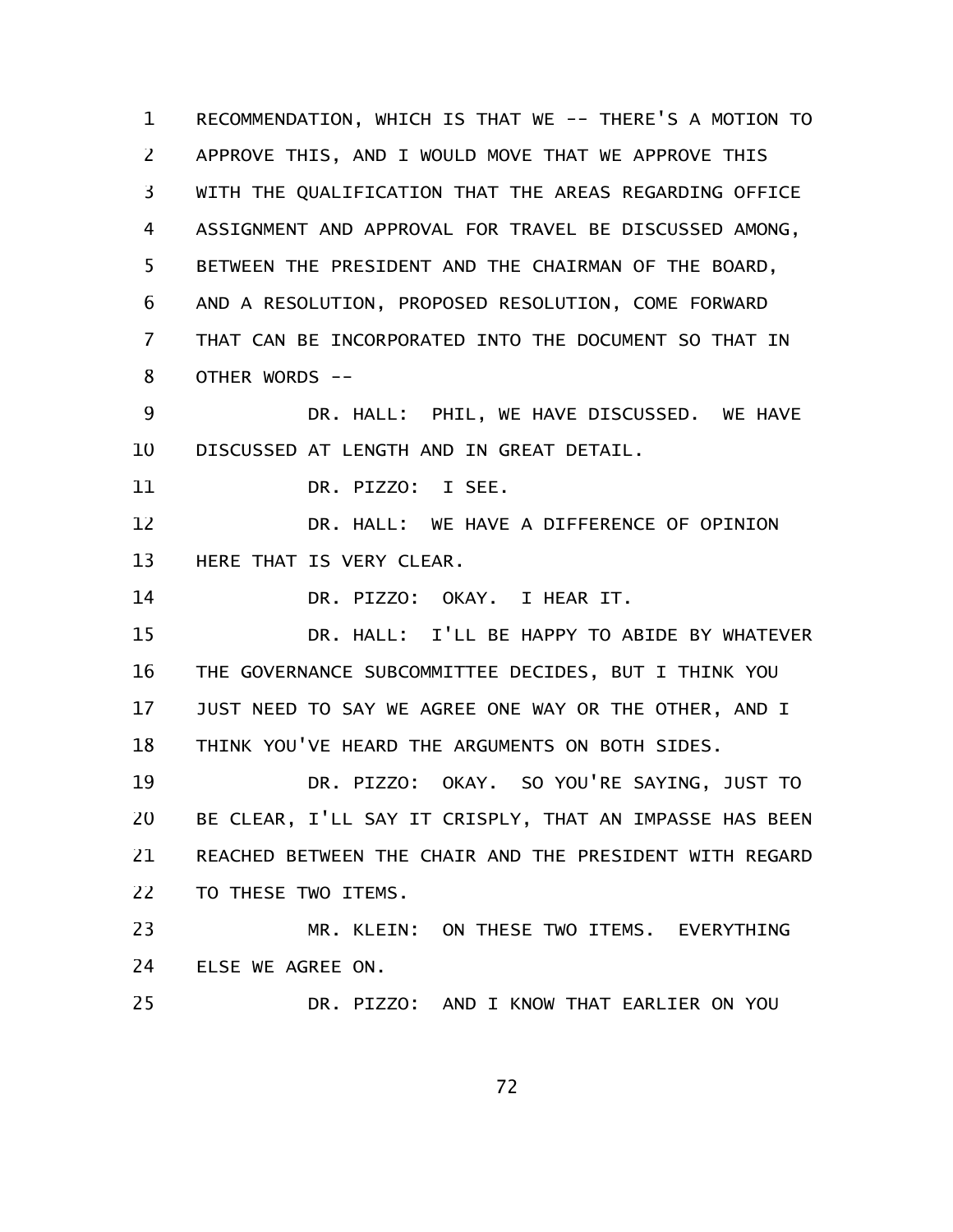WERE WORKING WITH A FACILITATOR. DOES THIS MEAN THAT WORKING WITH A FACILITATOR, YOU COULDN'T REACH AGREEMENT AS WELL? 1 2 3

MR. KLEIN: NO. THESE ITEMS WERE NEVER PART OF THAT DISCUSSION, SO THEY'VE NEVER BEEN BROUGHT UP WITH THIS FACILITATOR. I'M HAPPY TO WORK --4 5 6

DR. HALL: A COUPLE OF DETAILS, THEY HAVE ARISEN SORT OF OPERATIONALLY, IF YOU WILL. 7 8

VICE CHAIR NOVA: CAN I JUST MAKE A SUGGESTION ON THE OFFICE ISSUE. YOU KNOW, FIRST OF ALL, DAVID, THANK YOU FOR YOUR COMMENTS. YOU WERE VERY INSIGHTFUL TO MY ORIGINAL COMMENT, AND I'M GLAD WE ACTUALLY PULLED SOME OF THESE THINGS OUT AND CAN DISCUSS THEM OPENLY. 9 10 11 12 13 14

IN OFFICES, I AGREE WITH ZACH, THAT THERE IS STATUS. I DON'T CARE WHERE YOU'RE WORKING, WHAT LEVEL YOU ARE, HOW OLD PEOPLE ARE, THESE ISSUES COME UP ALL THE TIME. AND AFTER 25 YEARS, I'VE COME TO THE RESOLUTION THAT YOU, LIKE YOU SAID, YOU PUT THEM IN THREE CATEGORIES: OFFICES WITH WINDOWS, OFFICES WITHOUT, AND, YOU KNOW, CUBICLES. AND IF YOU JUST SAY THIS LEVEL GETS THIS, THIS LEVEL GETS THIS, AND THIS LEVEL GETS THIS, AND YOU BOTH AGREE ON THAT, BOTH OF YOU, AND YOU KEEP TO THOSE LEVELS, WHICH IS WHAT I DO. BUT WITHIN MY GROUP, SO LET'S SAY MY CHIEF OPERATING 15 16 17 18 19 20 21 22 23 24 25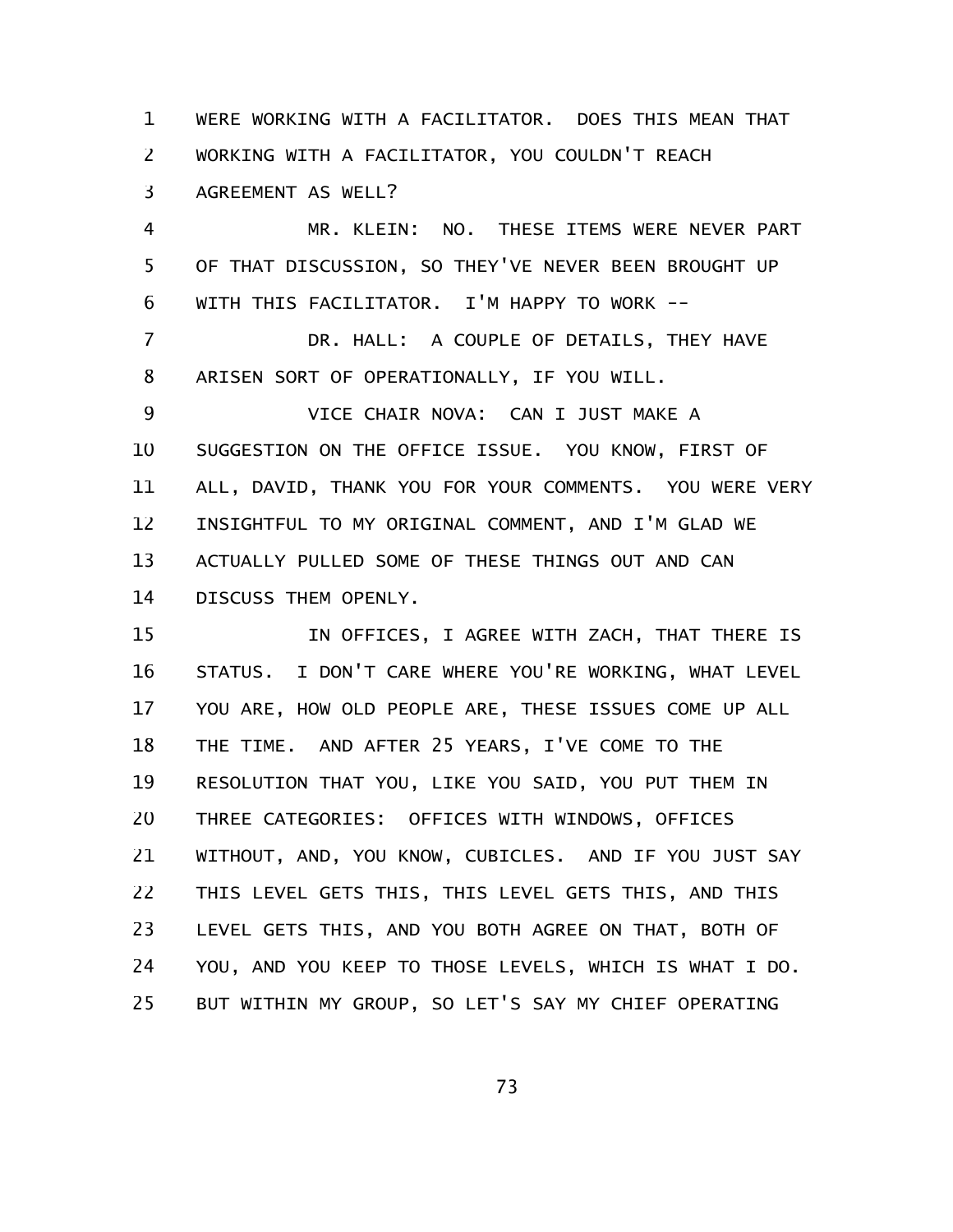OFFICER, HE CAN MOVE HIS PEOPLE AROUND THE WAY HE WANTS, BUT HE CAN'T CHANGE THE LEVEL -- HE CAN'T TAKE A LOW LEVEL PERSON AND PUT THEM IN AN OFFICE WITH A WINDOW. OKAY. THAT'S NOT ALLOWED. BUT IF HE WANTS TO MOVE A PERSON FROM ONE CUBICLE TO ANOTHER CUBICLE BECAUSE HE THINKS IT'S GOING TO BE BETTER FOR SOME REASON, I COULD CARE LESS TO HEAR ABOUT THAT. 1 2 3 4 5 6 7

IS THERE A COMPROMISE THERE THAT WOULD WORK LIKE THAT THAT WOULD JUST MAKE THIS ISSUE GO AWAY? DR. HALL: I WOULD BE HAPPY TO DO THAT, AND THAT WOULD BE, I THINK, A VERY GOOD SOLUTION. I THINK IT'S A RATIONAL SOLUTION. HOWEVER, AND I WOULD BE HAPPY TO TRY TO REACH AGREEMENT WITH BOB ON IT. IF WE'RE UNABLE TO REACH AGREEMENT, MY VIEW IS THAT THE FINAL RESPONSIBILITY IS THAT OF THE PRESIDENT WHO'S DIRECTED TO HIRE, DIRECT, AND MANAGE THE STAFF OF THE INSTITUTE. THAT IS VERY CLEAR IN PROPOSITION 71, AND I STRONGLY BELIEVE THAT THE FINAL AUTHORITY FOR THOSE DECISIONS HAS TO BE MINE AS THE PRESIDENT. 8 9 10 11 12 13 14 15 16 17 18 19

MR. KLEIN: FIRST OF ALL, TINA, I THINK YOU MADE A VERY GOOD SUGGESTION. SEEMS VERY FUNCTIONAL. AND IN TERMS OF RESPONSIBILITIES, DR. HALL, I'M AWARE THAT THE INITIATIVE ALSO SPELLS OUT LOTS OF RESPONSIBILITIES AND FUNCTIONAL REQUIREMENTS AND PERFORMANCES BY THE OFFICE OF THE CHAIR. WHETHER IT'S 20 21 22 23 24 25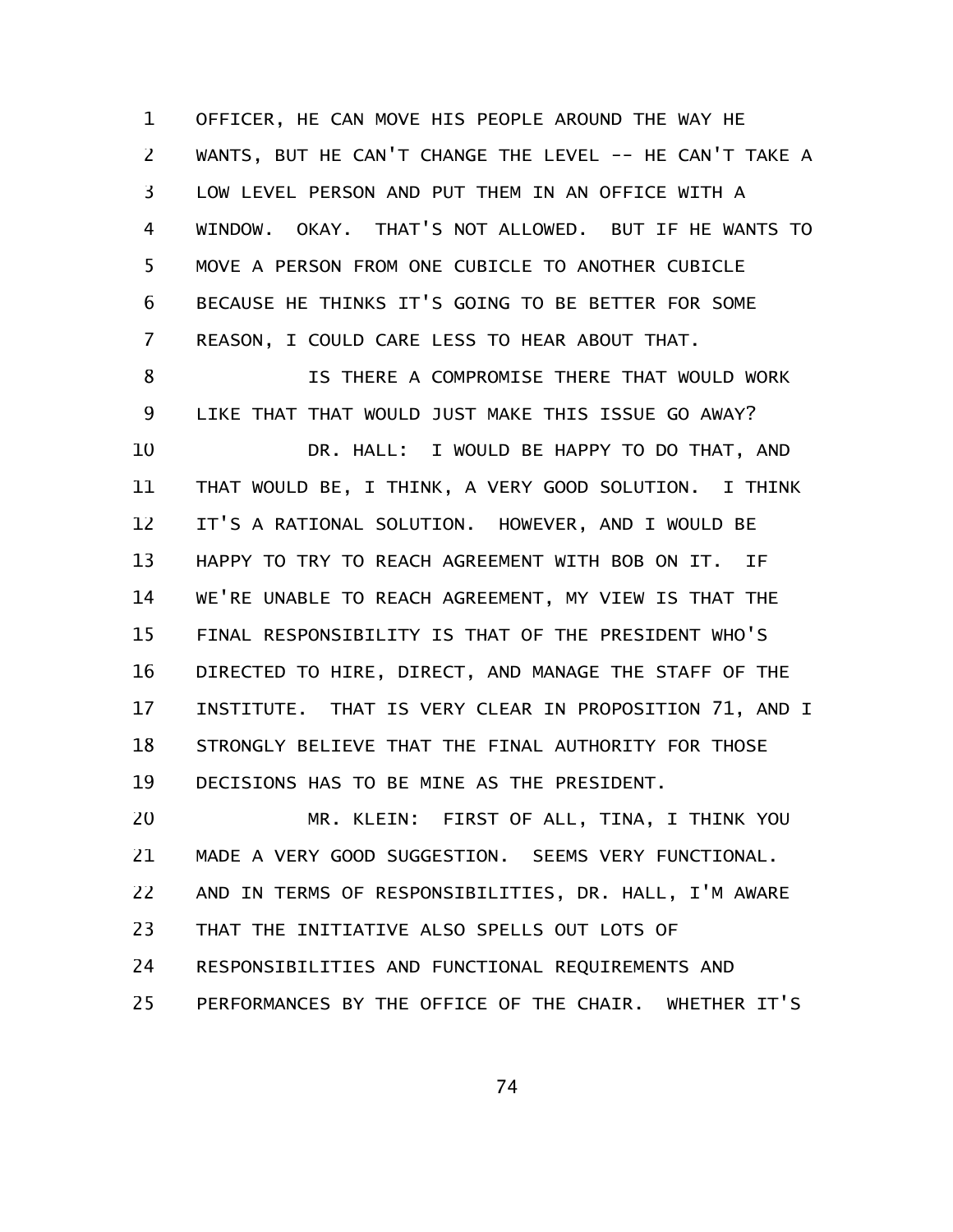IN THE FINANCE AREA OR THE FUND-RAISING AREA OR COMMUNICATIONS AREA, THEY'RE IMPORTANT FUNCTIONS. AND I NEED TO BE ABLE TO -- YOU KNOW, AS TINA SAYS, I DON'T UNDERSTAND WHY IT MATTERS TO YOU WHETHER I MOVE SOMEONE WITHIN A LEVEL FROM ONE CUBICLE TO ANOTHER IF IT HELPS OUR PERFORMANCE WITHIN AN AREA. DR. PIZZO: BUT I THINK TINA -- DR. HALL: I'M SORRY, BOB. IT'S NOT FROM ONE CUBICLE TO ANOTHER. LET'S REPRESENT THE SITUATION CORRECTLY. DR. PIZZO: I THINK IF I HEAR TINA CORRECTLY, AND I THOUGHT TINA CODIFIED IT WELL, WINDOWS, NO WINDOWS, AND CUBICLES. I'M NOT SURE THAT I'VE THOUGHT EXACTLY IN THOSE TERMS, TINA, BUT I LIKE THAT. I THINK THAT NORMALIZING THE GROUPS ACCORDING TO FUNCTIONS BY THAT AND THEN LEAVING IT TO THE MANAGERS TO DECIDE WHETHER THE SAME CUBICLES ARE SWITCHED AROUND OR CUBICLES ARE SWITCHED OR WINDOWS ARE SWITCHED, THAT SOUNDS LIKE A FINE PLAN. DR. HALL: PHIL. MR. SERRANO-SEWELL: IT'S DAVID IN SAN FRANCISCO. YOU'RE DEAN OF A LARGE INSTITUTION, RIGHT. DR. PIZZO: YEAH. MR. SERRANO-SEWELL: OKAY. DO YOU HAVE A 1 2 3 4 5 6 7 8 9 10 11 12 13 14 15 16 17 18 19 20 21 22 23 24

CHAIR OF THE FOUNDATION THAT YOU WORK WITH OR REPORT 25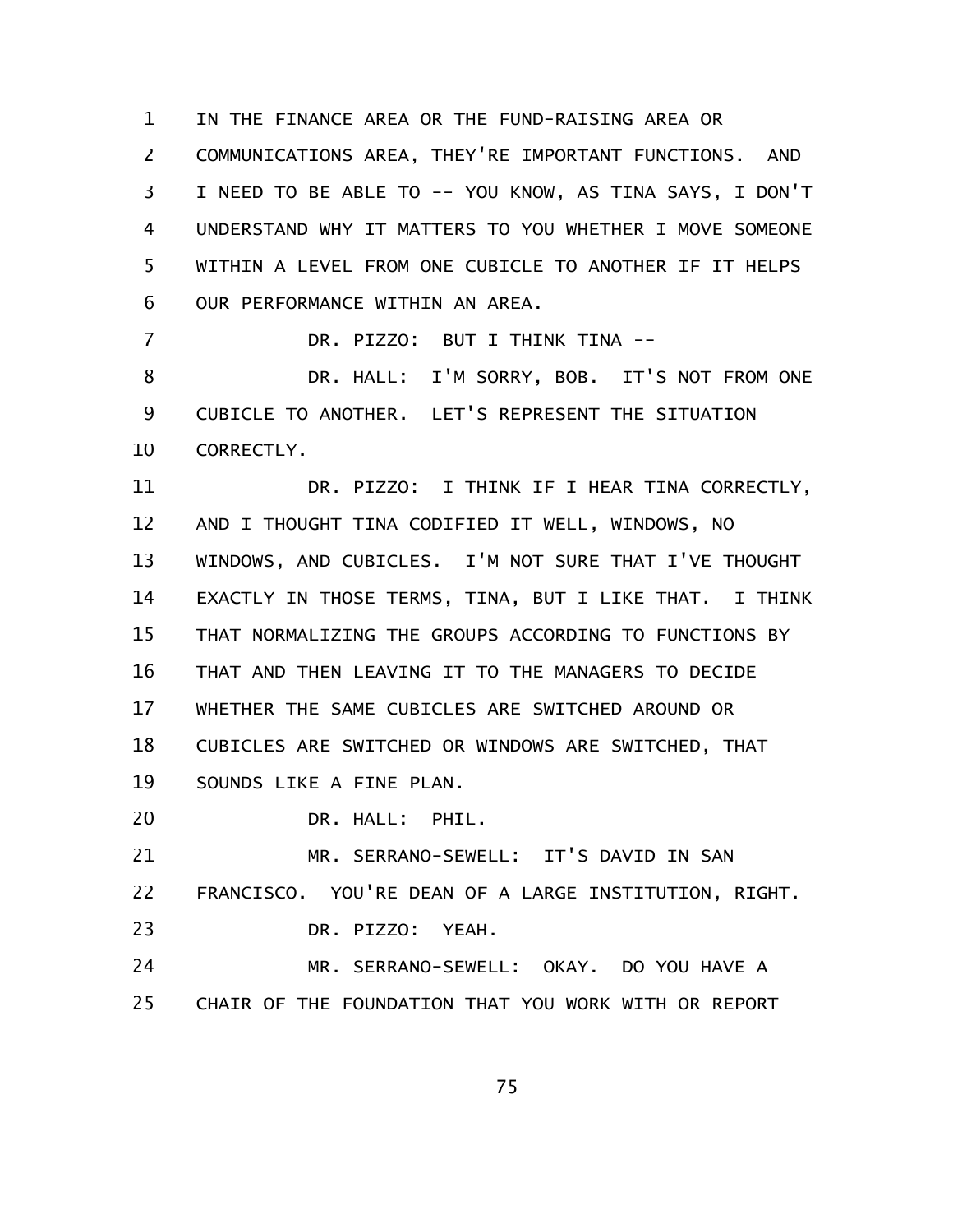TO? AND, YES, I ASSUME YOU DO SOME -- 1

DR. PIZZO: SURE. SURE. AS THE DEAN OF A LARGE INSTITUTION, I HAVE COUNTLESS PEOPLE. MR. SERRANO-SEWELL: I KNOW. COUNTLESS CHAIRS HAVE THE SAME OFFICE ASSIGNMENT? I'M ASKING. MAYBE AT STANFORD THEY DO. MR. KLEIN: NO. I DON'T THINK HE CONTROLS THE OFFICE OF THE PRESIDENT'S OFFICE ASSIGNMENTS EITHER. DR. PIZZO: NO, I DON'T DO THAT EITHER. DR. HALL: IT'S JUST A QUESTION. THE STAFF OF THE INSTITUTE REPORT TO THE MANAGER ULTIMATELY TO HIRE, DIRECT, AND MANAGE THE STAFF OF THE INSTITUTE. MY OWN VIEW IS THAT I THINK TINA'S SUGGESTION IS A GREAT ONE. I'M HAPPY TO WORK WITH THE CHAIR IN TRYING TO AGREE TO A SOLUTION -- DR. PIZZO: ...SO WE CAN GO ON WITH THIS --DR. HALL: -- FOR FINAL AUTHORITY FOR THAT --DR. PIZZO: SO WE CAN GO ON WITH THIS DISCUSSION -- DR. HALL: -- WILL BE THAT OF THE PRESIDENT. AND I THINK THIS IS A VERY SERIOUS ISSUE IN TERMS OF THE RESPONSIBILITIES AND THE STATUS OF THE -- DR. PIZZO: I'M HEARING. BECAUSE WE CAN GO ON WITH THIS FOR A VERY LONG TIME. THERE IS A MOTION 2 3 4 5 6 7 8 9 10 11 12 13 14 15 16 17 18 19 20 21 22 23 24 25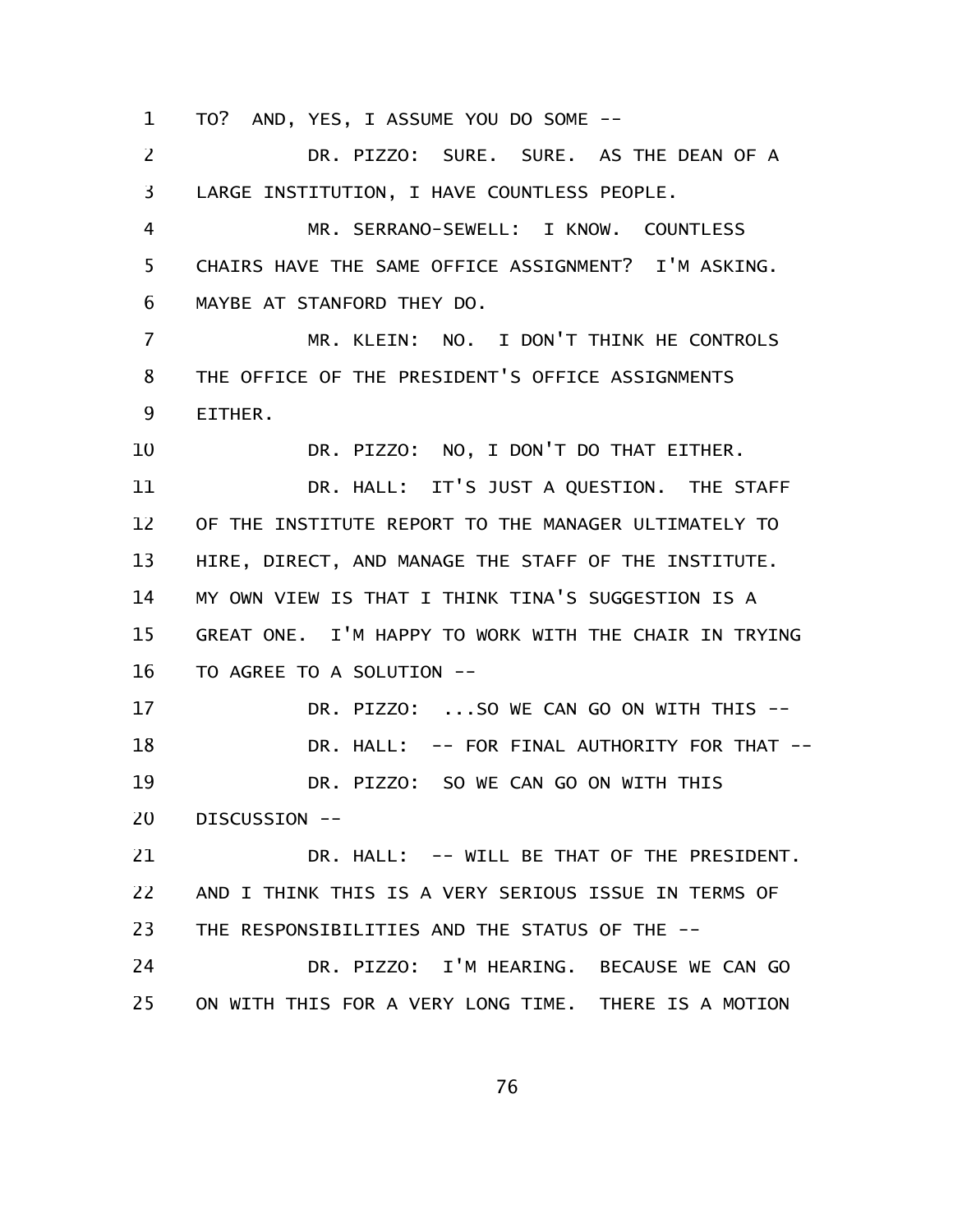ON THE FLOOR. I'M HAPPY TO SEE THAT MOTION MODIFIED TO BRING IN THE TINA AMENDMENT. 1 2

DR. POMEROY: PHIL, CAN I COMMENT ON THIS? YOU KNOW, TINA HAS PRESENTED A PROCESS THAT, YOU KNOW, COULD BE VERY HELPFUL, BUT I ALSO AM NOT CONVINCED THAT IT'S REALLY APPROPRIATE FOR THE ICOC TO BE GETTING INTO THE SPECIFICS OF THE PROCESSES. I THINK THE ISSUE HERE IS, YOU KNOW, WHEN THERE IS A DIFFERENCE IN THE APPLICATION OF THIS PROCESS AND A DIFFERENCE OF OPINION AT THE END, WHO IS GOING TO HAVE THE FINAL RESPONSIBILITY? SO TINA'S PROCESS WILL IMPROVE IT, DECREASE THE CHANCE OF DISAGREEMENT AT THE END. WHAT I'M HEARING IS THAT -- DR. PIZZO: RIGHT. RIGHT. DR. POMEROY: -- IS WE HAVE TO SAY SOMEONE IS ULTIMATELY RESPONSIBLE. DR. PIZZO: OKAY. SO, CLAIRE, LET ME MAKE THIS COMMENT. AN ORGANIZATION -- SO, AGAIN, I'LL REFLECT ON OURS. THERE IS A PROCESS IN OUR BYLAWS FOR DISPUTE RESOLUTION SO THAT IF, FOR EXAMPLE, IN THE BYLAWS THAT WE HAVE WITH ANY OF OUR ENTITIES LIKE, LET'S SAY, OUR HOSPITAL, IF THERE IS A DISPUTE THAT CAN'T BE RESOLVED WITH REGARD TO A SPECIFIC ISSUE, THERE'S A MECHANISM TO WHERE THAT GOES TO FINAL RESOLUTION. AND IT GOES IN OUR CASE TO THE BOARD OF 3 4 5 6 7 8 9 10 11 12 13 14 15 16 17 18 19 20 21 22 23 24 25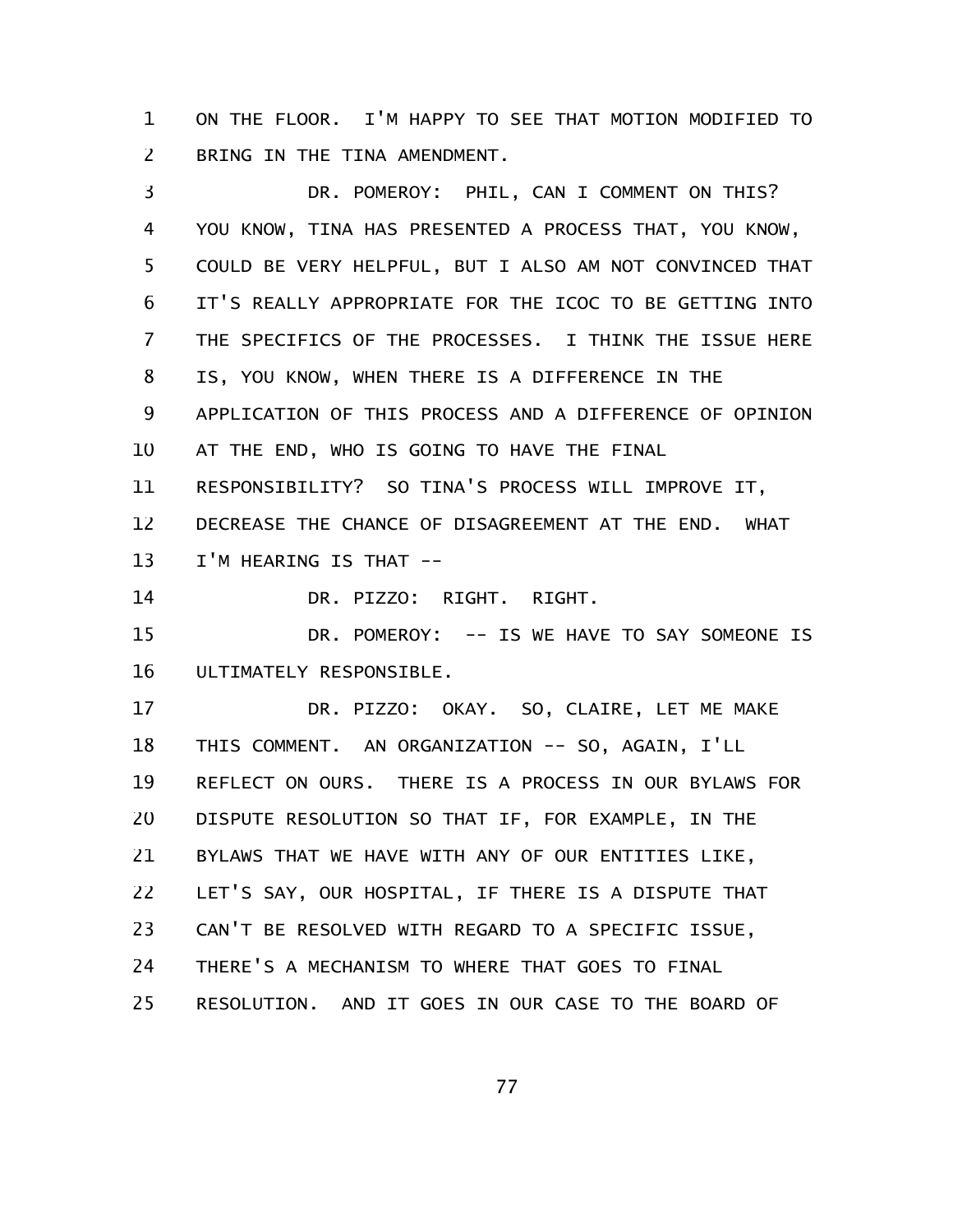TRUSTEES. 1

I THINK WHAT I'M HEARING IS THAT WE'RE BEING ASKED NOW TO, IN ESSENCE, RESOLVE A DISPUTE RESOLUTION. IF I'M HEARING ZACH CORRECTLY, HE'S SAYING THAT THEY'VE REACHED AN IMPASSE BETWEEN HE -- THROUGH THE OFFICE OF THE PRESIDENT AND THE OFFICE OF THE CHAIR REGARDING THIS ISSUE WHICH, YOU KNOW, ON THE BIG SCALE OF THE ICOC AND ALL THE THINGS WE'RE TRYING TO DEAL WITH, THE OFFICE ASSIGNMENT MIGHT SEEM LIKE A SMALL ISSUE, BUT I UNDERSTAND THAT IT COULD HAVE SIGNIFICANT MORALE RAMIFICATIONS. AND I THINK WHAT I'M HEARING IS IF THE TWO LEADERS ARE NOT ABLE TO BRING RESOLUTION TO THIS, WE'RE NOW THE DISPUTE RESOLUTION COURSE. WE HAVE TWO ACTIONS WE CAN TAKE. ONE OF THEM IS TO RESOLVE THE DISPUTE TODAY, AND THE SECOND IS TO SAY WE WANTED TO ASK YOU TO GO BACK AND COME FORWARD WITH A RESOLUTION TO THIS. THOSE ARE THE ONLY TWO ACTIONS THAT I THINK WE HAVE. 2 3 4 5 6 7 8 9 10 11 12 13 14 15 16 17 18

MR. SERRANO-SEWELL: I THINK THERE'S A THIRD, PHIL. THAT IS, WHAT DOES PROPOSITION -- I'M SPEAKING AS AN ICOC MEMBER. WHAT DOES PROPOSITION 71 SAY? YES, IT DELEGATES TO THE CHAIR AN ENORMOUS AMOUNT OF RESPONSIBILITIES. AND IN ORDER TO EXECUTE ON THOSE RESPONSIBILITIES, THE OFFICE OF THE CHAIR NEEDS SUPPORT. BUT WE HAVE TO LOOK AT THE PLAIN TEXT OF 19 20 21 22 23 24 25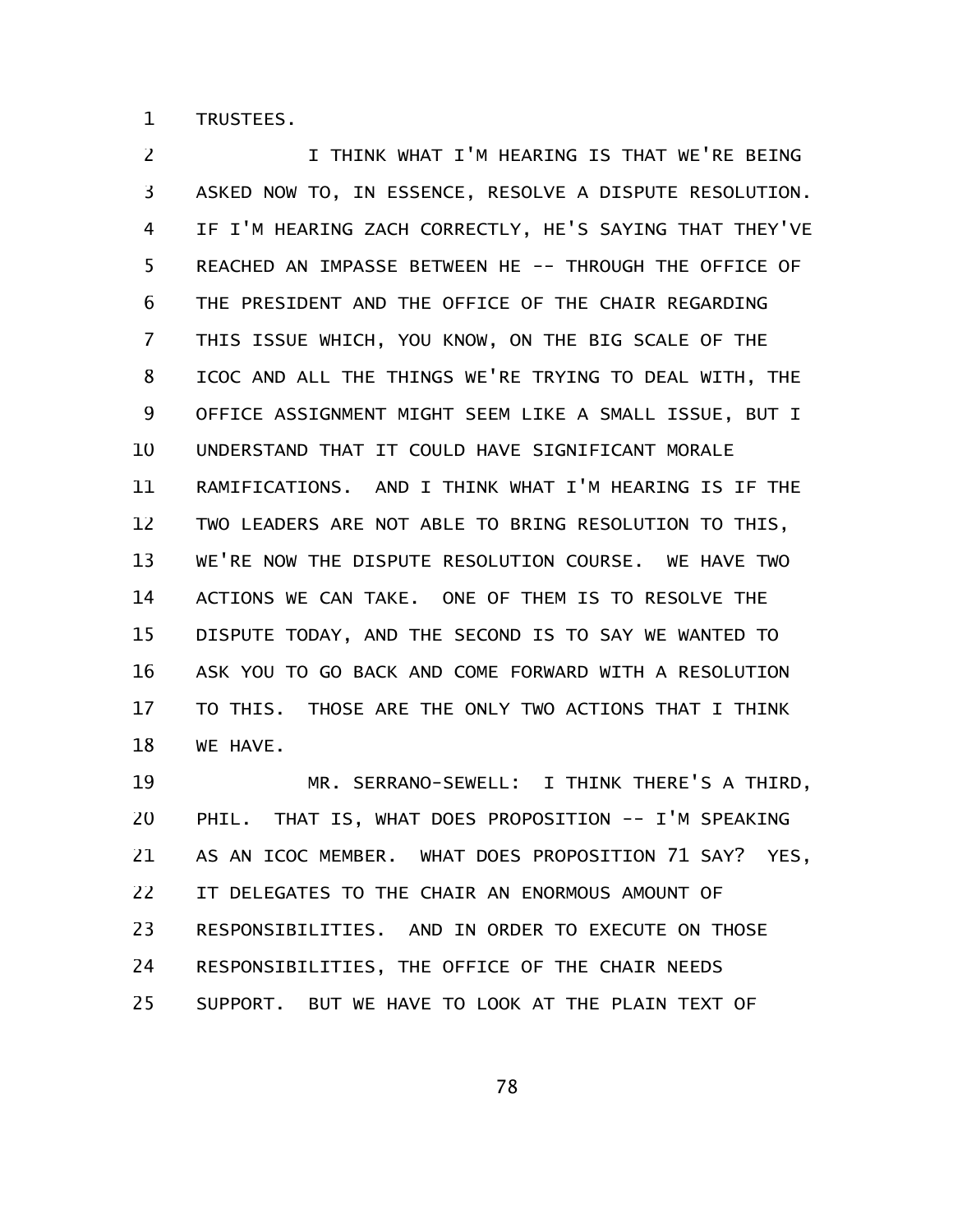PROPOSITION 71. WHILE -- OKAY. I CAN FEEL THE DIFFERENCE OF OPINION HERE, BUT, YOU KNOW, QUITE FRANKLY, I DON'T CARE ON ISSUES OF OFFICE ASSIGNMENT. ON ISSUES OF TRAVEL IT IS THE PRESIDENT. IT'S LIKE THAT WAY IN EVERY STATE AGENCY. IT'S LIKE THAT AT EVERY PRIVATE INSTITUTION. IF YOU WANT TO LOOK FOR A QUICK SETTLEMENT RESOLUTION, THAT'S WHERE I PUT IT. LET'S JUST END IT AND MOVE ON. THERE ARE CERTAIN PRESSING MATTERS. 1 2 3 4 5 6 7 8 9

MR. KLEIN: DAVID, LOOK, THE ISSUE IS IF YOU GIVE SOMEONE LARGE AREAS OF RESPONSIBILITY, YOU WANT BONDS PLACED, YOU WANT OVERSIGHT FUNCTIONS, OVERSIGHT COMMITTEE HEARINGS, YOU WANT -- 10 11 12 13

MR. SERRANO-SEWELL: I --14

MR. KLEIN: DAVID, IF YOU CAN LET ME FINISH. I DON'T WANT RESPONSIBILITY WITHOUT THE ABILITY TO PERFORM. AND WHAT'S IMPORTANT HERE IS THAT THE OFFICE OF THE CHAIR IS RESPONSIBLE TO THE BOARD FOR MANY FUNCTIONS. AND IF WE'RE GOING TO MICROMANAGE THE ABILITY TO PERFORM THOSE FUNCTIONS, THE OFFICE OF THE CHAIR, WHETHER I FILL IT OR YOU GET SOMEBODY ELSE TO FILL IT, WILL NOT BE ABLE TO PERFORM. SO WHAT'S IMPORTANT HERE IS TO HAVE SOME REASONABILITY FOR SOMEONE CHARGED WITH FUNCTIONS TO MANAGE THOSE FUNCTIONS. 15 16 17 18 19 20 21 22 23 24 25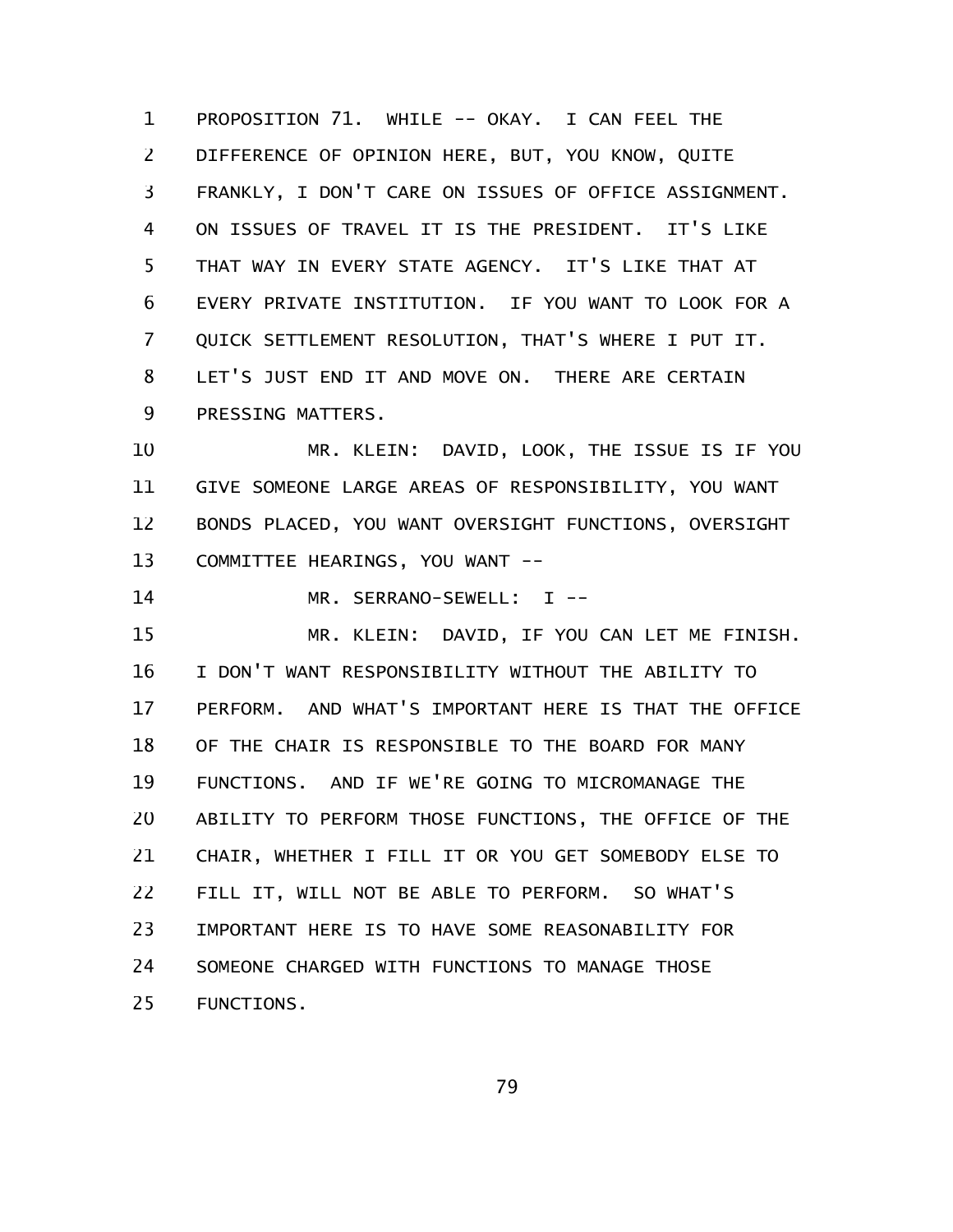DR. PIZZO: RIGHT. BUT WHAT WE'RE DOING, BOB, IN ALL FAIRNESS, IS WE HAVE A WHOLE LIST OF TOPICS, AND WE'VE NOW COME DOWN TO JUST TWO AREAS. MR. KLEIN: WHICH I'M VERY HAPPY TO SIT WITH ZACH AND TRY AND FIND SOME RESOLUTION TO, EVEN THOUGH, AS HE SAID, THERE AREN'T A LOT OF OPTIONS. HE DOESN'T ACCEPT, FOR EXAMPLE, THE DIRECTOR OF FINANCE'S APPROVALS OF OUT-OF-STATE TRAVEL AND INTERNATIONAL TRAVEL. BUT THESE ARE ISSUES THAT WE SHOULD BE ABLE TO RESOLVE BETWEEN OURSELVES. DR. PIZZO: RIGHT. DR. POMEROY: WE'RE HEARING THAT YOU CAN'T. DR. PIZZO: I CERTAINLY AGREE THAT YOU SHOULD, BUT WHAT I'M HEARING IS THAT YOU HAVEN'T. AND SO THAT LEAVES US COMING BACK, IN FAIRNESS, DAVID, I THINK THAT YOUR POINT IS IMPORTANT, YOU KNOW, BUT LET'S JUST SAY THAT PROPOSITION 71 WAS WRITTEN IN A CERTAIN WAY, AND NOW WE'RE DEALING WITH SOMETHING THAT MAY NOT HAVE EXACTLY BEEN ANTICIPATED, WHICH IS OFFICE ASSIGNMENT AND TRAVEL. I MEAN IT'S LIKE WE'VE GOT THE CONSTITUTION AND NOW THERE'S THIS SORT OF NUANCE THAT, YOU KNOW, THE WRITERS DIDN'T NECESSARILY GATHER. AND IDEALLY WE'D LOVE TO BE ABLE TO SAY THIS IS ALL WELL CODIFIED AND JUST LET'S MOVE ON, BUT THERE'S A DISAGREEMENT. I THINK WE'VE GOT TWO OPTIONS 1 2 3 4 5 6 7 8 9 10 11 12 13 14 15 16 17 18 19 20 21 22 23 24 25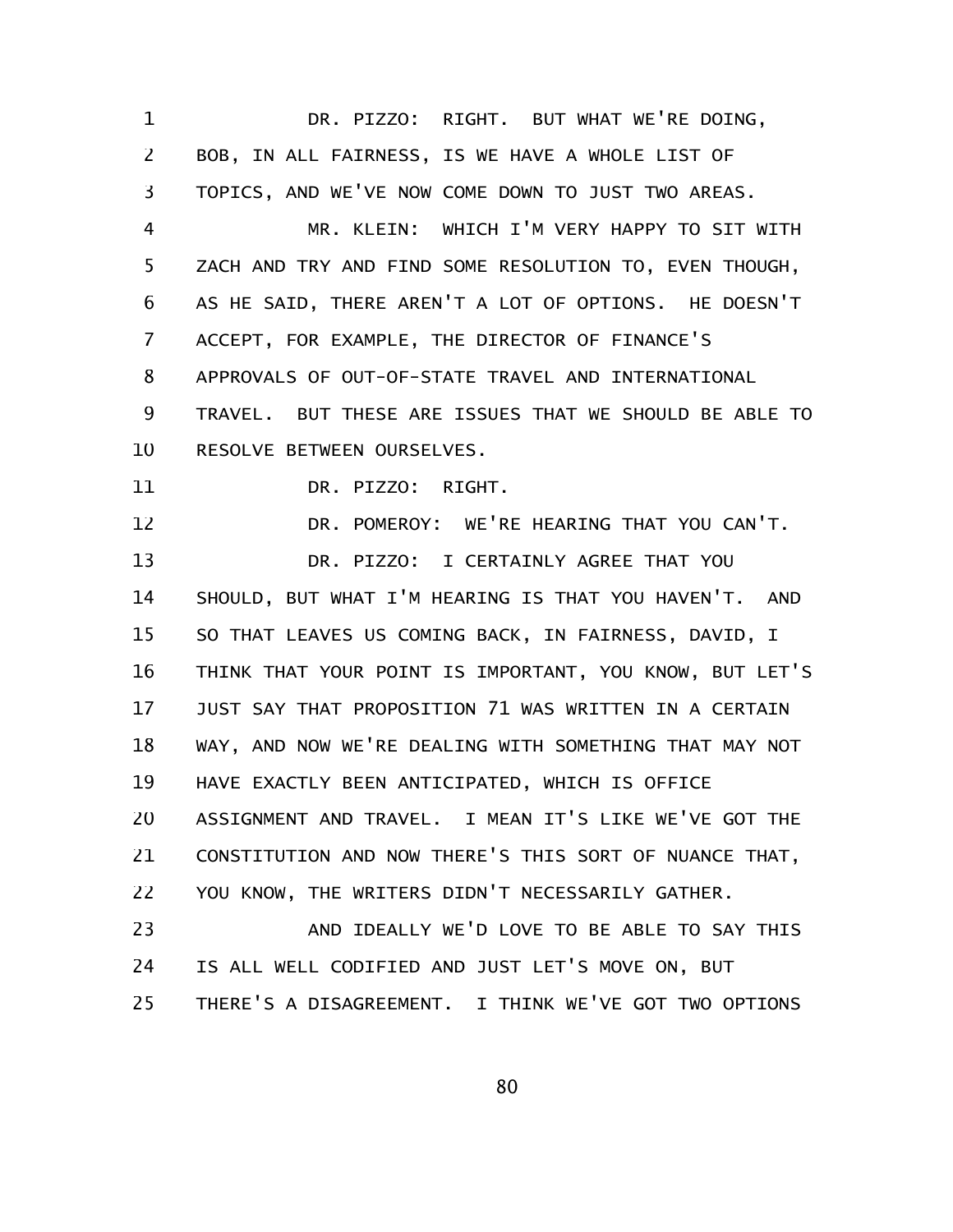TODAY. WE CAN VOTE ON IT AND SIMPLY SAY THAT THAT'S THE WAY IT IS, OR WE CAN TASK IT BACK AND SAY WE'RE VOTING ON EVERYTHING BUT THOSE TWO TOPICS, AND WE WANT THEM TO BE RESOLVED BY THE TIME OF THE ICOC MEETING. 1 2 3 4 5

DR. MURPHY: PHIL, RICH MURPHY. CAN I JUST ASK A QUESTION OF ZACH FOR CLARIFICATION. ZACH, I UNDERSTAND WHERE YOU'RE COMING FROM, BUT I ALSO UNDERSTAND THAT BOB, AS THE CHAIR, NEEDS THE FREEDOM TO DO HIS JOB. AND IF YOU HAVE -- IF WE HAVE A BUDGET THAT YOU HAVE APPROVED, THE ICOC HAS APPROVED, AND WITHIN THAT BUDGET THERE'S A CERTAIN AMOUNT OF MONEY ALLOCATED TO THE CHAIR'S OFFICE FOR OPERATIONS BY THE CHAIR, WHICH IS THE RESPONSIBILITY OF THE ICOC WHICH WE'VE ALL AGREED UPON, ARE YOU UNCOMFORTABLE WITH BOB REGULATING THAT PORTION OF THE BUDGET AS LONG AS IT IS WITHIN THE GUIDELINES? 6 7 8 9 10 11 12 13 14 15 16

DR. HALL: WELL, YOU'LL HEAR TODAY A BUDGET THAT WE'VE -- THE WORK THAT WE'VE DONE PROJECTING OUR BUDGETS FOR THE NEXT YEAR. IN EACH CASE WALTER HAS GONE TO THE HEAD OF THE COST UNIT. WE HAVE FOUR COST CENTERS: CHAIR'S OFFICE, PRESIDENT'S OFFICE, ADMINISTRATIVE OFFICE, AND THE SCIENCE OFFICE. HE'S GONE TO EACH OF THOSE AND WORKED OUT THE BUDGET WITH THEM. I DIDN'T SIT IN THOSE DISCUSSIONS AND I DIDN'T MONITOR THEM. HOWEVER, I THINK IF THERE WERE SOMETHING 17 18 19 20 21 22 23 24 25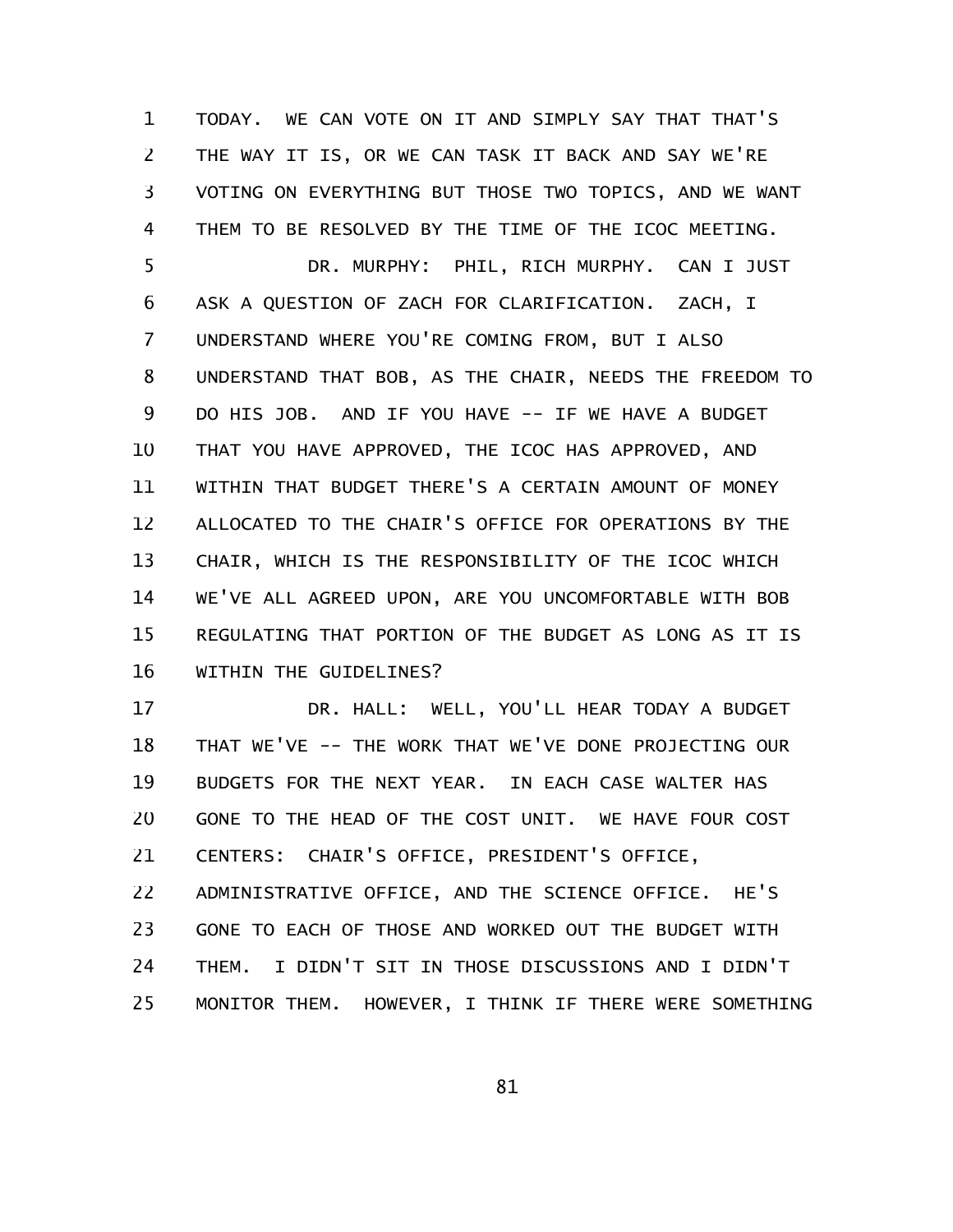EGREGIOUS IN ANY OF THE BUDGETS, I WOULD BE -- I HAVE FINAL BUDGET RESPONSIBILITY, AND I WOULD SAY, "I'M SORRY. I CAN'T APPROVE THIS EXPENDITURE." DR. PIZZO: BUT THAT'S NOT WHAT -- I DON'T THINK THAT'S WHAT -- DR. MURPHY: THAT'S NOT THE QUESTION I ASKED. DR. HALL: I'M SORRY. DR. MURPHY: THE BUDGET -- MY UNDERSTANDING IS ULTIMATELY THE BUDGET IS THE RESPONSIBILITY OF THE ICOC. AND IF WE APPROVE THE BUDGET AS PUT TOGETHER BY WALTER, YOU, AND EVERYONE ELSE -- DR. HALL: YES. DR. MURPHY: -- AND THERE IS A HUNDRED DOLLAR BUDGET AND \$20 OF THAT IS ASSIGNED TO BOB'S OFFICE, ARE YOU UNCOMFORTABLE WITH BOB BEING RESPONSIBLE FOR THE ALLOCATION OF THAT \$20? DR. HALL: LET ME MAKE AN EXAMPLE. SUPPOSE THE ADMINISTRATIVE OFFICE CAME THROUGH AND WE FOUND OUT THAT, IN FACT, WHEN ALL WAS SAID AND DONE, AND WITHIN THE TERMS OF THE BUDGET, THE ADMINISTRATIVE OFFICE HAD TAKEN THREE TRIPS TO I DON'T KNOW WHERE AND THE TRAVEL EXPENSES WERE A \$100,000. I THINK -- MR. KLEIN: APPROVED BY THE DIRECTOR OF FINANCE FOR THE STATE, ZACH? DR. HALL: I'M SORRY, BOB. THAT'S NOT 1 2 3 4 5 6 7 8 9 10 11 12 13 14 15 16 17 18 19 20 21 22 23 24 25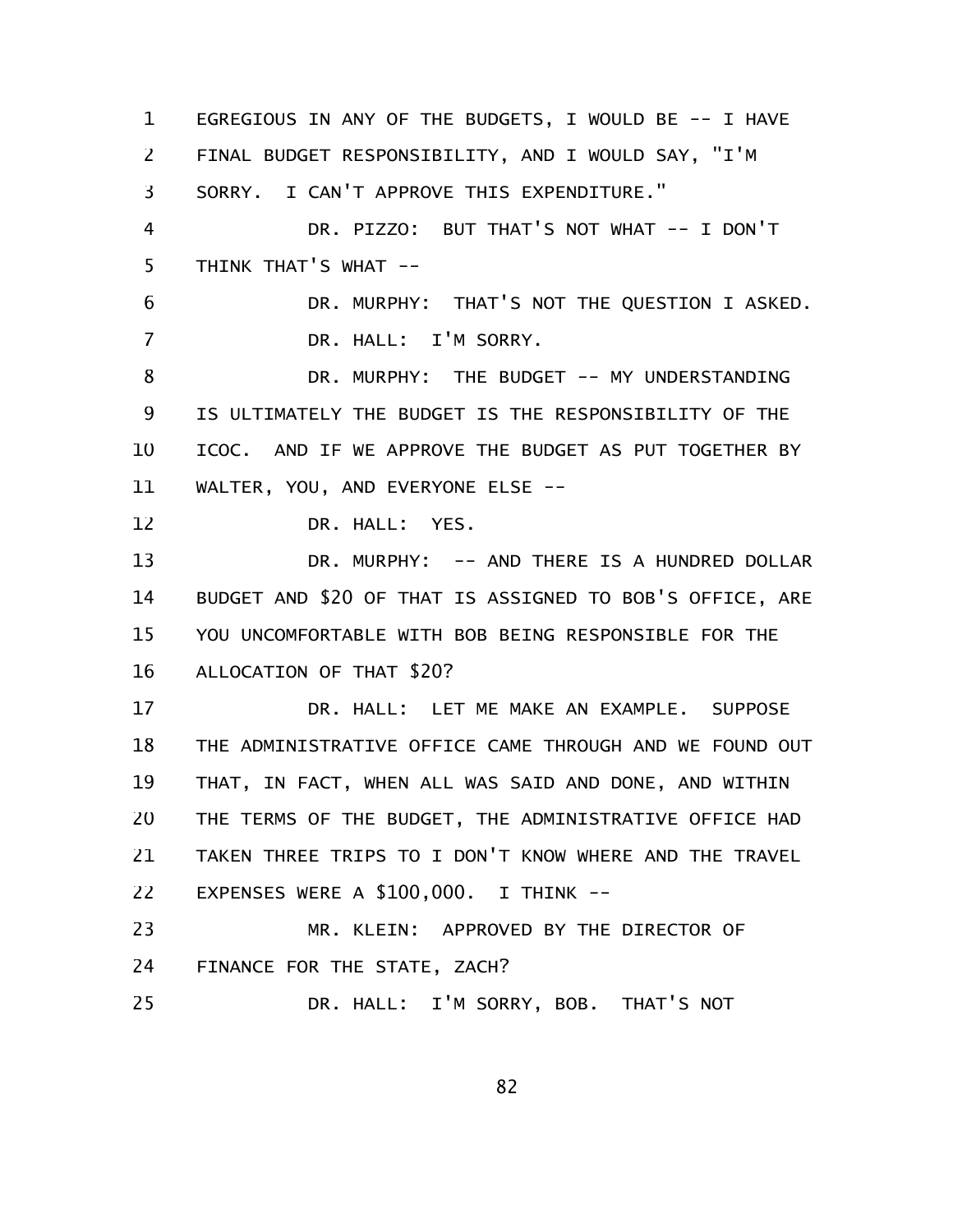SOMETHING WE CAN LIVE WITH. IF WE HAVE EXPENSES -- I HAVE TO BE RESPONSIBLE FOR IT FINALLY -- 1 2

DR. PIZZO: OKAY. SO CAN I OFFER -- DR. HALL: ... MONITOR ROUGHLY WHAT THEY ARE AND HOLD PEOPLE ACCOUNTABLE FOR THEM. I CERTAINLY DON'T TRY, NOR DO I INTEND TO -- IN FACT, FOR THIS LAST SINCE SEPTEMBER, I HAVE NOT MICROMANAGED THE BUDGET OF ANY OF THE FOUR OFFICES, AND I THINK YOU CAN ASK THE SENIOR OFFICERS AND THE CHAIR IF THAT IS CORRECT OR NOT. I HAVE NOT DONE THAT. I DO HAVE FINAL RESPONSIBILITY TO DEVELOP THE BUDGETS AND COST CONTROL PROGRAMS OF THE INSTITUTE. THAT'S QUOTING. DR. MURPHY: THAT'S SUBJECT TO THE ULTIMATE CONTROL BY THE ICOC. DR. HALL: OF COURSE. I BRING IT TO YOU, TO THE GOVERNANCE SUBCOMMITTEE. DR. MURPHY: BUT MY QUESTION IS WITHIN THAT, ALTHOUGH IT IS STILL THE ULTIMATE RESPONSIBILITY FOR THE ICOC, YOU ARE UNCOMFORTABLE ALLOCATING THAT 20 PERCENT OF THE BUDGET, WHATEVER THE NUMBER IS, TO BOB WHO IS ALSO SUBJECT TO THE ICOC BECAUSE YOU FEEL THAT IS STILL YOUR RESPONSIBILITY TO MANAGE. THAT'S WHAT I'M HEARING. 3 4 5 6 7 8 9 10 11 12 13 14 15 16 17 18 19 20 21 22 23

DR. HALL: SO MY RESPONSIBILITY, I'M HELD ACCOUNTABLE FOR THE ACTIVITIES OF THE EMPLOYEES OF THE 24 25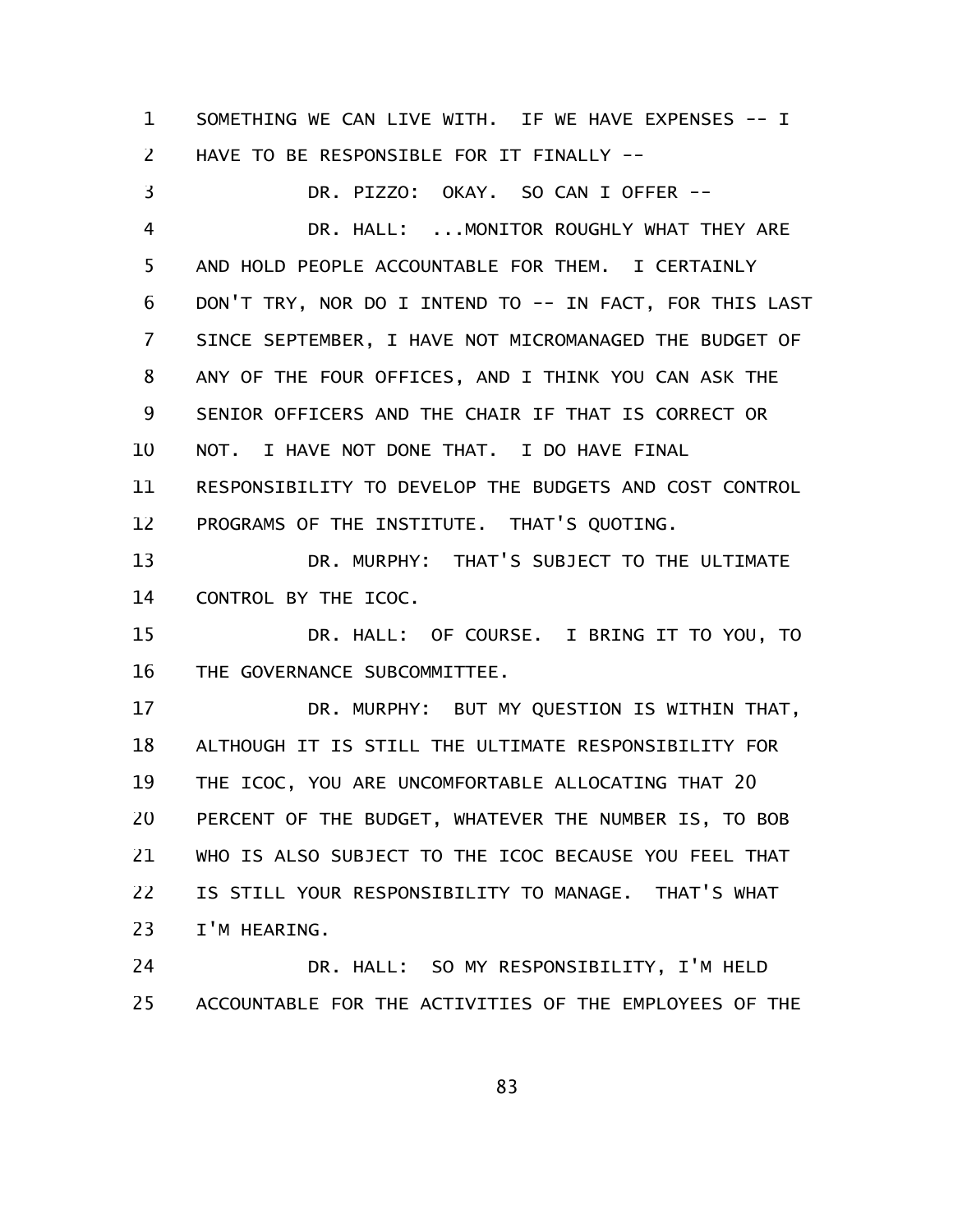INSTITUTE. NOT BOB'S. BOB'S ACTIVITIES I'M NOT HELD ACCOUNTABLE FOR, BUT FOR THE EMPLOYEES OF THE INSTITUTE, INCLUDING THE STAFF MEMBERS IN THE OFFICE OF THE CHAIR. AND I NEED TO BE SURE THAT BOTH WHATEVER IS DONE ARE THINGS THAT I CAN DEFEND AS A RESPONSIBLE MANAGER AND ADMINISTRATOR OF THE INSTITUTE AND ALSO THAT POLICIES ARE APPLIED CONSISTENTLY ACROSS THE INSTITUTE SO THAT WE'RE ONE ORGANIZATION AND NOT TWO. I FEEL VERY IMPORTANTLY -- I FEEL VERY STRONGLY ABOUT IT. 1 2 3 4 5 6 7 8 9 10

MR. KLEIN: ZACH, WE'RE NOT TALKING ABOUT SALARIES OR ANYTHING. THOSE ARE CLEARLY, ALL THE SALARIES, ALL THE SALARY INCREASES, ALL THE MERIT INCREASES, THAT'S ALL -- WE'RE ONLY TALKING ABOUT BEING ABLE TO CONTROL THE TRAVEL BUDGET AS AN ITEM THAT IS APPROVED BY THE BOARD. 11 12 13 14 15 16

DR. HALL: NO. TRAVEL BUDGET AS AN ITEM IS APPROVED, IT GOES THROUGH. IF ANY ONE OF THE UNITS WERE TO COME UP WITH A TRAVEL BUDGET THAT I THOUGHT WAS EGREGIOUS, I WOULD NOT APPROVE IT, TAKING IT TO THE GOVERNANCE SUBCOMMITTEE. 17 18 19 20 21

DR. PIZZO: CAN I FOLLOW RICH'S RECOMMENDATION AND JUST SEE WHETHER WE CAN BRING PERHAPS SOME CLOSURE TO THIS. SO IF THE TWO POINTS OF CONTENTION ARE AROUND OFFICE ASSIGNMENT AND APPROVAL 22 23 24 25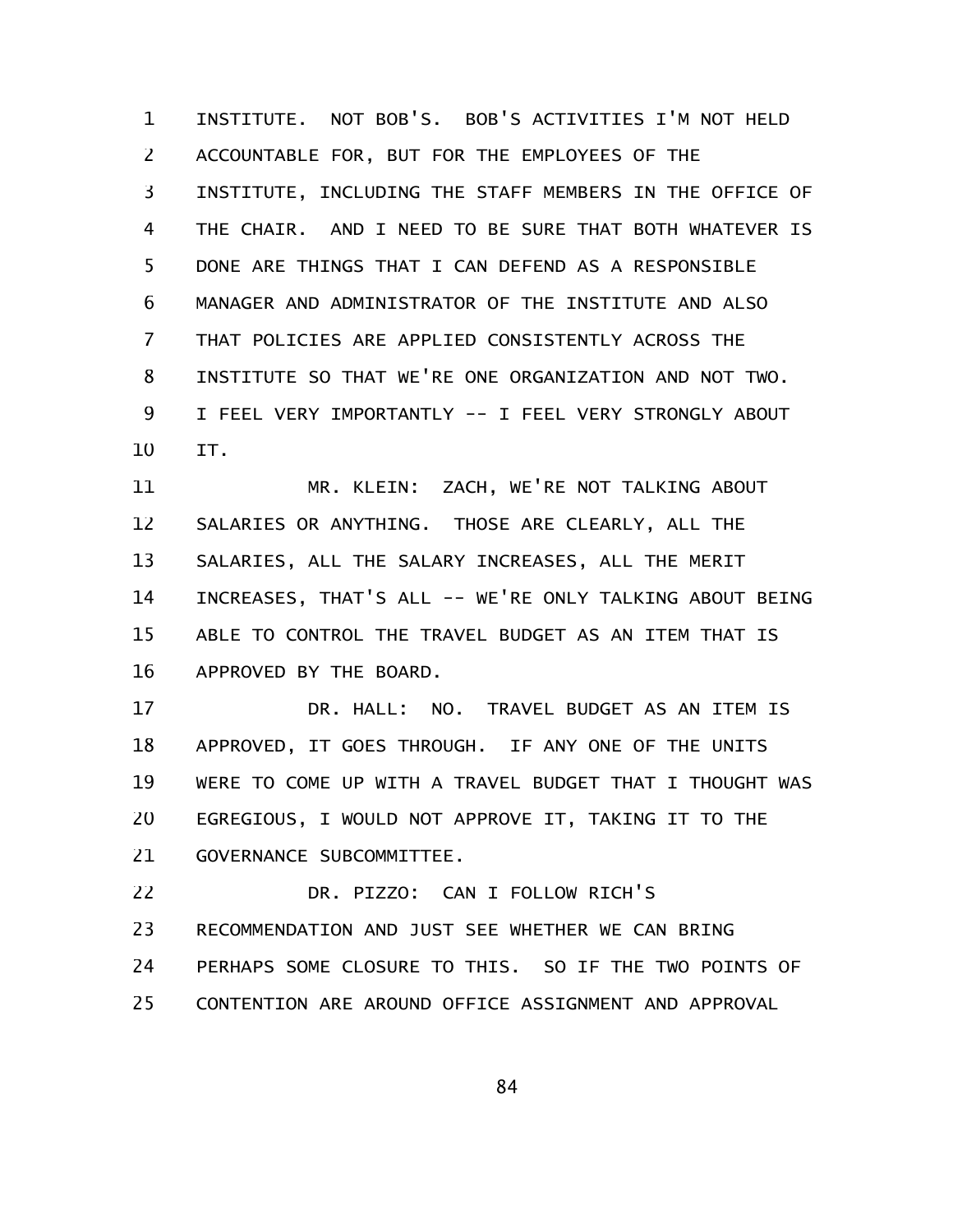FOR TRAVEL, WHAT IF WE HAD, FOLLOWING RICH'S, I THINK, VERY IMPORTANT SUGGESTION, APPROVAL FOR TRAVEL EXCEEDING BUDGET. SO THAT WOULD GIVE THE APPROPRIATE 1 2 3

CONTROL, ZACH, TO YOU TO MAKE SURE THAT ALL THE TRAVEL WAS STAYING WITHIN BUDGET. THAT'S NO. 1. 4 5

AND THEN FOR OFFICE ASSIGNMENT, FOLLOWING STANDARD PRINCIPLES THAT APPLY TO ALL STAFF MEMBERS. SO SOMETHING -- A BIT OF A CAVEAT OVER THOSE TWO THINGS THAT MAKE IT CLEAR THAT WE'RE ADDRESSING THE OFFICE ASSIGNMENTS APPROPRIATELY WITHOUT FAVORITISM AND THAT WE'RE FOLLOWING RICH'S SUGGESTION THAT YOU, ZACH, HAVE THE CONTROL OVER TRAVEL WHEN IT EXCEEDS BUDGET; BUT WHEN IT'S WITHIN BUDGET, YOU DON'T NEED TO WORRY ABOUT THAT. 6 7 8 9 10 11 12 13 14

DR. HALL: THE ISSUE YOU BROUGHT UP BEFORE, PHIL, I THINK TINA'S SUGGESTION IS A GREAT ONE. IT'S THE WAY I WOULD LIKE TO DO IT. BUT -- AND I WILL DISCUSS IT WITH THE CHAIR, AND I HOPE WE WILL REACH AGREEMENT. IF WE DO NOT, I BELIEVE THAT THE FINAL DECISION ABOUT THAT HAS TO BE THAT OF THE PRESIDENT; THAT IS, WHICH LEVELS GET ASSIGNED TO WHICH KIND OF OFFICES AND CUBICLES. 15 16 17 18 19 20 21 22

| 23 | DR. POMEROY: TINA, CAN I COMMENT?      |
|----|----------------------------------------|
| 24 | VICE CHAIR NOVA: PLEASE, CLAIRE.       |
| 25 | DR. POMEROY: PHIL, I THINK THAT YOU'RE |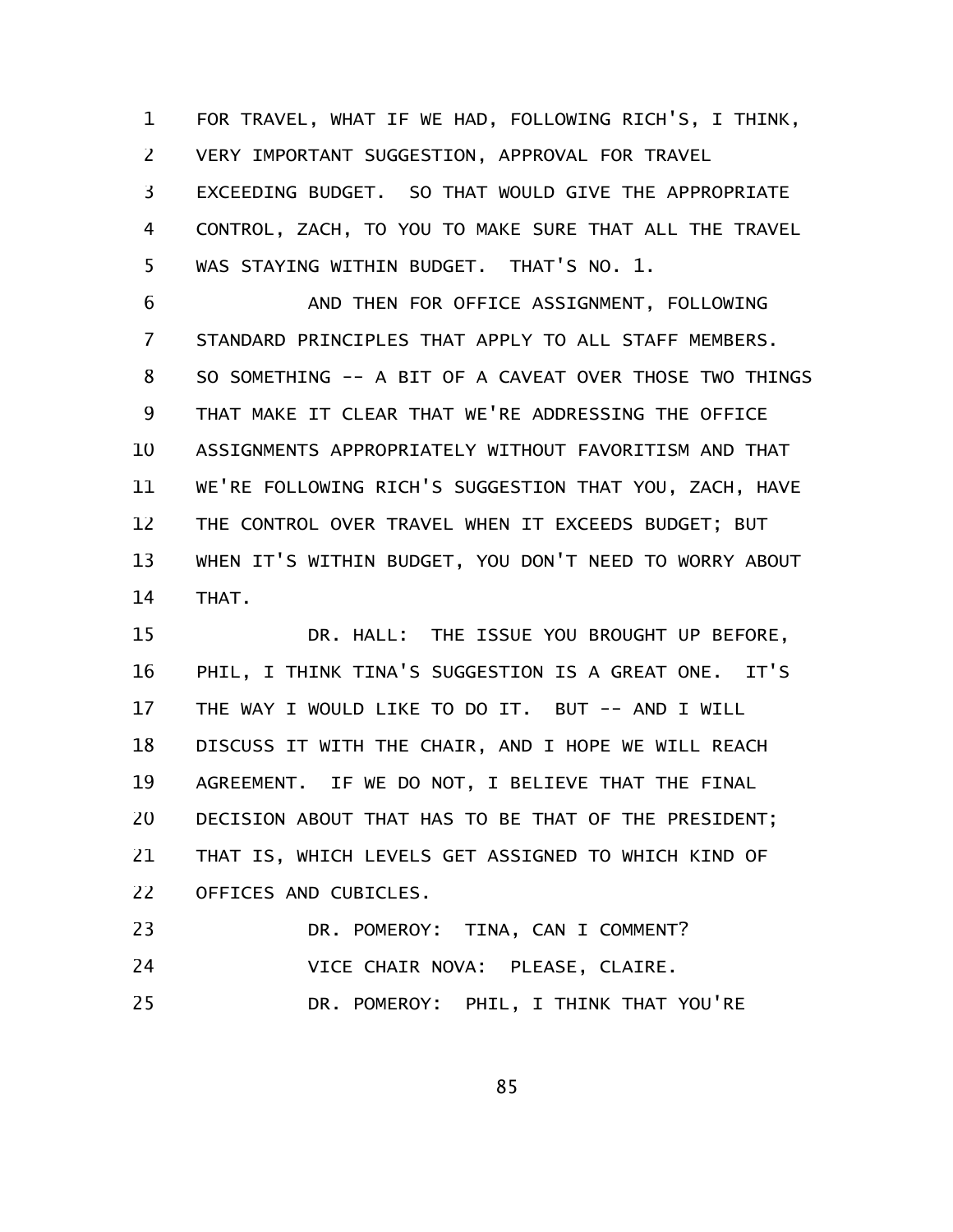TRYING TO COME UP WITH SOME VERY REASONABLE SOLUTIONS HERE, BUT I'M AFRAID PERHAPS WHAT WE'RE DOING IS ADDRESSING THE SYMPTOM RATHER THAN ADDRESSING -- DR. PIZZO: I KNOW THAT, CLAIRE. I UNDERSTAND THAT VERY CLEARLY. 1 2 3 4 5

DR. POMEROY: AND, YOU KNOW, IF WE HAVE A SITUATION WHERE OUR CHAIR DOES NOT TRUST THE PRESIDENT WILL MAKE APPROPRIATE DECISIONS ABOUT THE TRAVEL BUDGET AND OFFICE SPACE, THEN THAT'S A LARGER ISSUE. I THINK THAT, YOU KNOW, THERE HAS TO BE ONE SET OF PRINCIPLES HERE, AND THERE ALSO HAS TO BE TRUST BY ALL OF THE PEOPLE IN THE ORGANIZATION, ALL THE SENIOR LEADERS THAT THE PRESIDENT WILL MAKE GOOD DECISIONS THAT DO NOT INTERFERE WITH THE FUNCTION OF THEIR UNIT. AND IF THE PRESIDENT MAKES A BAD DECISION, IT DOES INTERFERE WITH THE FUNCTION OF THE UNIT, THEN IT'S THE ICOC'S JOB TO GET A NEW PRESIDENT. 6 7 8 9 10 11 12 13 14 15 16 17

DR. PIZZO: SO, CLAIRE, I UNDERSTAND THAT. AND I THINK JUST COMING BACK TO WHERE WE STARTED AND, I THINK, TINA AND THEN DAVID'S COMMENT. WE ALL KNOW THAT THERE WERE, AS IS OFTEN THE CASE IN ORGANIZATIONS, THERE WERE TENSIONS AND CHALLENGES OVER THE LAST YEAR, AND THAT HAS LED TO THIS DOCUMENT. AND SO I'M ACTUALLY PLEASED WITH THE FACT THAT THERE APPEARS TO BE AN ALMOST FULL RESOLUTION. AND I AGREE WITH YOU 18 19 20 21 22 23 24 25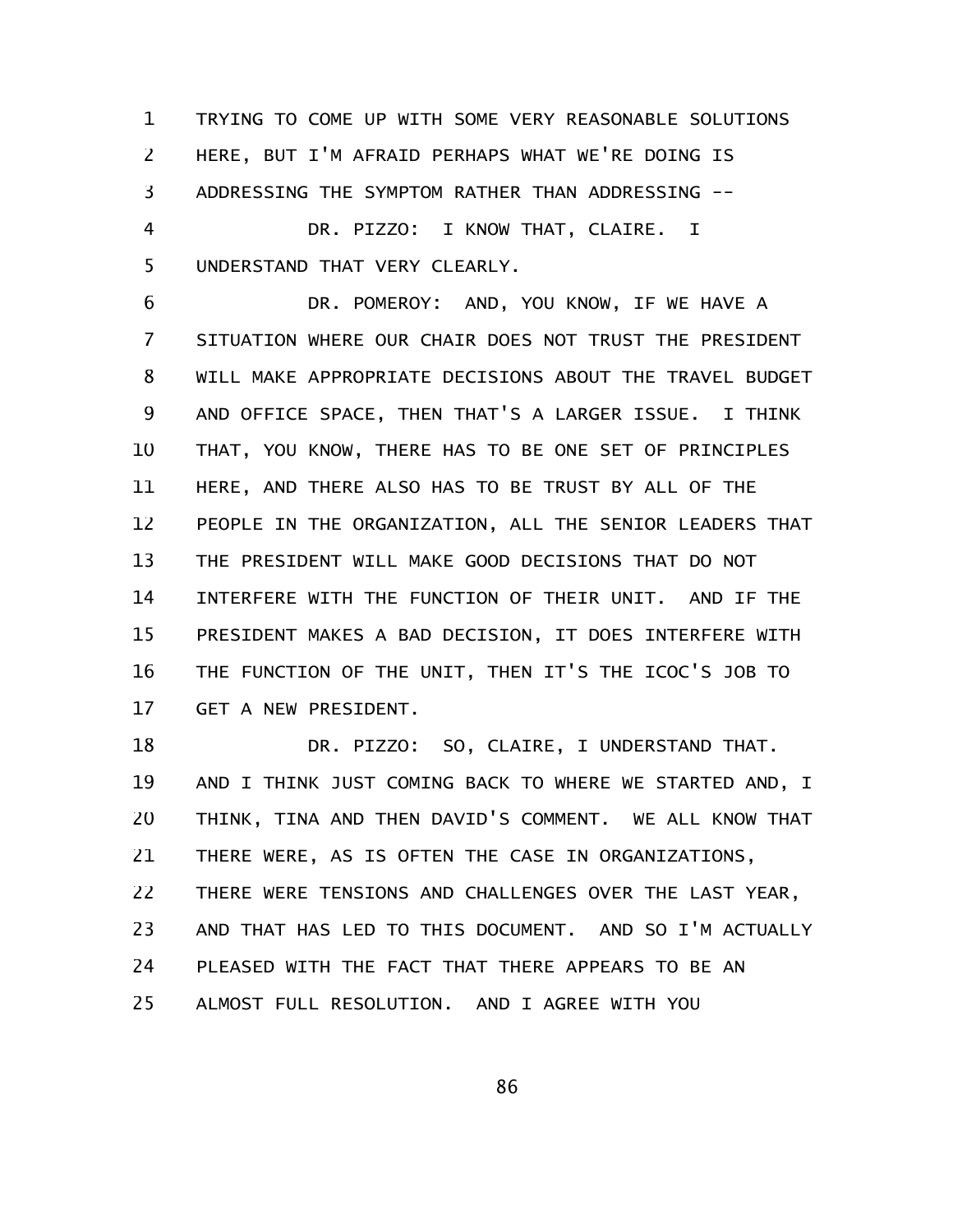COMPLETELY, CLAIRE, THAT, YOU KNOW, ON THE ONE HAND ONE DOESN'T WANT TO SIMPLY MASK OVER SYMPTOMS, BUT THE REALITY IS WE'VE DEALT WITH A LOT OF THOSE NOW SUCCESSFULLY. AND IF WE CAN FINALIZE THIS AND HAVE AN AGREED SET OF PRINCIPLES THAT WILL ALLOW THE GROUPS TO FUNCTION SUCCESSFULLY, I WOULD VIEW THAT AS A PRETTY BIG VICTORY. 1 2 3 4 5 6 7

SO RATHER THAN TABLING THIS AND HAVING IT GO BACK AND FORTH, I THINK WE -- WHAT I'M HEARING IS THAT THERE IS A NEED FOR, QUOTE, DISPUTE RESOLUTION AROUND TWO ITEMS. ONE OF THEM IS OFFICE ASSIGNMENT AND THE OTHER IS TRAVEL. AND I THINK WE HAD A SUGGESTION FOR HOW TO HANDLE THE PRINCIPLE SURROUNDING OFFICE ASSIGNMENT, AND HOPEFULLY THAT WILL WORK IN A SUCCESSFUL WAY. AND THE SECOND IS WITH REGARD TO TRAVEL WITHIN BUDGET, AS RICH SUGGESTED. IF WE CAN INCORPORATE THOSE TWO THINGS, I'D LOVE TO JUST GET THIS SOLVED AND MOVE ON. 8 9 10 11 12 13 14 15 16 17 18

DR. HALL: LET ME JUST SAY THAT WE WILL END UP WITH A WRITTEN DOCUMENT. I'M HAPPY TO DO THAT, AND I THINK WE EITHER HAVE TO HAVE THE DOCUMENT GO FORWARD AS IT STANDS OR IT NEEDS TO BE AMENDED. I WILL ACCEPT THE JUDGMENT OF THE GOVERNANCE SUBCOMMITTEE. WHATEVER YOU DECIDE ABOUT THAT I WILL ACCEPT. I WANT TO MAKE CLEAR ABOUT THAT. I WOULD LIKE CLARITY ON THAT ISSUE 19 20 21 22 23 24 25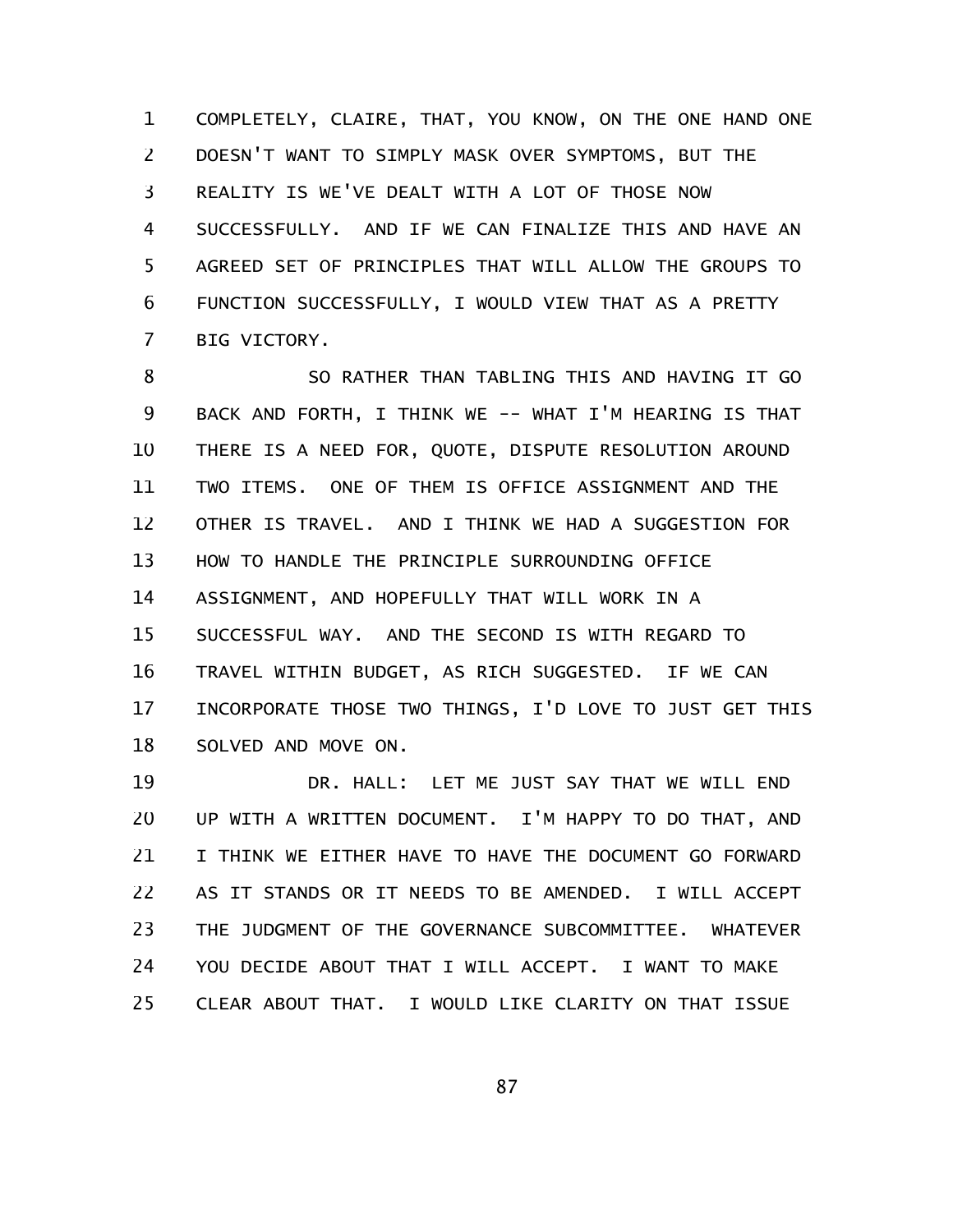ABOUT WHETHER WE GO FORWARD WITH THIS DOCUMENT WITH THE UNDERSTANDING THAT YOU HAVE SAID OR NOT. 1 2

MR. KLEIN: YEAH. I WOULD ALSO BE PERFECTLY HAPPY WITH TINA'S SOLUTION AND DR. PIZZO AND RICHARD MURPHY'S SOLUTION, THAT IF WE'RE ABOVE BUDGET, OF COURSE, WE HAVE TO GO TO THE PRESIDENT FOR ADDITIONAL APPROVALS ON TRAVEL. IT SEEMS PERFECTLY CORRECT, AND OBVIOUSLY WE HAVE THE ADDITIONAL SECURITY OF THE STATE DIRECTOR OF FINANCE'S APPROVALS AS WELL. 3 4 5 6 7 8 9

DR. PIZZO: SO I AM SUGGESTING, ZACH, THAT WE MODIFY THE DOCUMENT TO INCORPORATE THOSE TWO CAVEATS. 10 11

DR. HALL: OKAY. I WANT TO BE CLEAR. THIS IS A QUESTION OF WHO HAS AUTHORITY FOR WHAT. AND I THINK CLAIRE'S POINT IS CORRECT. WE NEED TO WORK TOGETHER -- 12 13 14 15

DR. PIZZO: GREAT. 16

DR. HALL: -- TO TRY TO DO THAT, BUT IN THE END, I THINK THERE HAS TO BE SOME DECISION ABOUT WHO HAS AUTHORITY. AND I WILL ACCEPT WHATEVER YOU SAY ON THIS. I WANT TO MAKE CLEAR ON THAT. BUT I WOULD LIKE A CLEAR STATEMENT BECAUSE I THINK OTHERWISE TOO MUCH TIME IS SPENT WORKING ON THINGS THAT I THINK WE HAVE MUCH MORE IMPORTANT THINGS TO DO. 17 18 19 20 21 22 23

DR. PIZZO: GREAT. EXACTLY. 24

DR. HALL: A CLEAN, CLEAR DECISION, AND I 25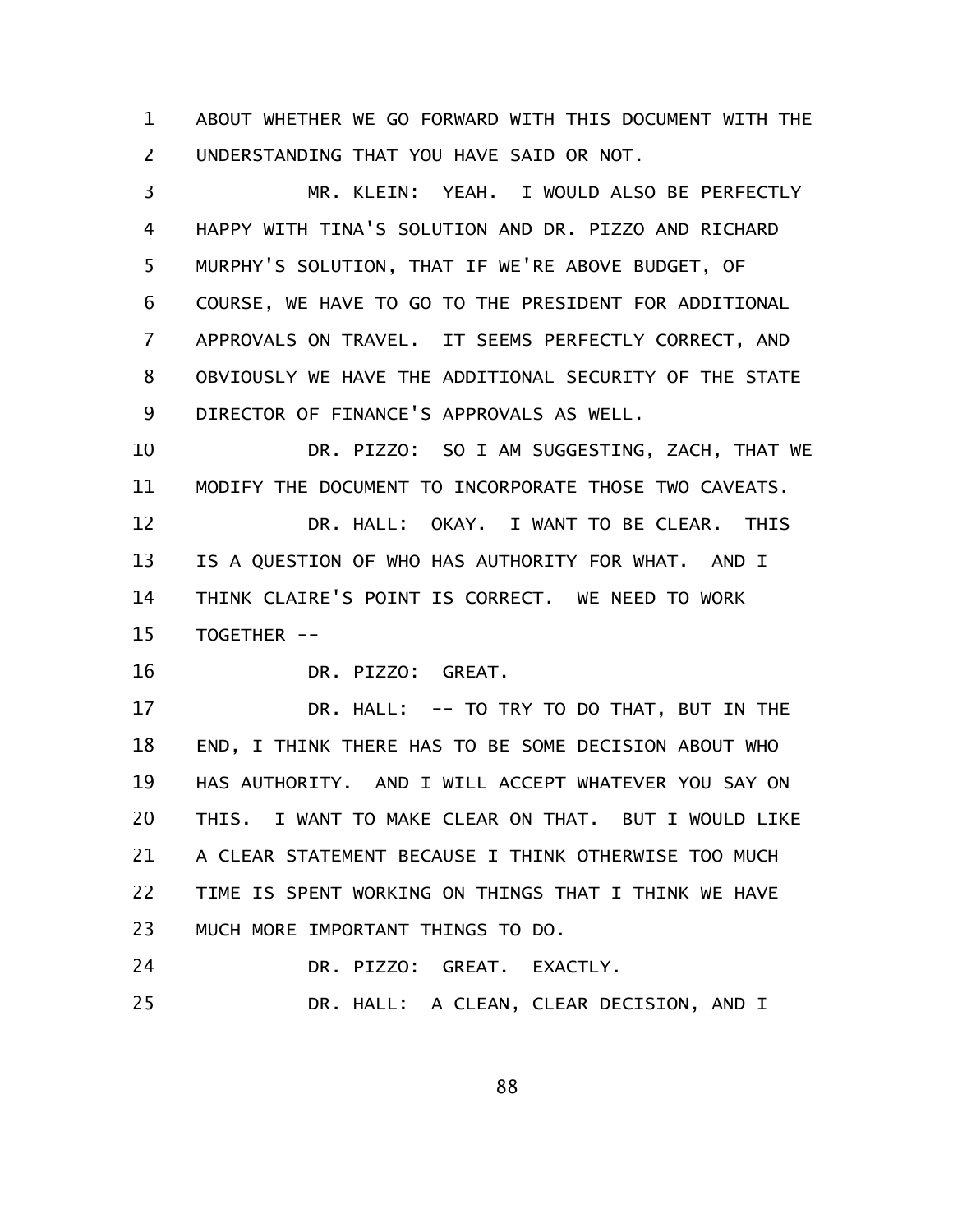WILL ABIDE BY IT AND LET'S MOVE ON. 1

DR. PIZZO: OKAY. GREAT. AND I THINK WE ALL HAVE THE EXPERIENCE IN EACH OF OUR WORKING LIVES THAT WE SPEND MUCH TOO MUCH TIME ON PERIPHERAL ISSUES, AND THIS MAY BE JUST AN EXAMPLE THAT WE'RE ALL HAVING A CHANCE TO LOOK AT TODAY. 2 3 4 5 6

SO I WOULD SAY THAT WE OUGHT TO, AS IT RELATES TO OFFICE ASSIGNMENTS, FOLLOW THE TINA NOVA POSITION. AND I DO THINK THAT IF THERE IS A NEED FOR FINAL RESOLUTION OF THAT, THAT IS, IF THERE IS A DISAGREEMENT, I'M COMFORTABLE WITH THE PRESIDENT HAVING THE AUTHORITY ON THAT. 7 8 9 10 11 12

AND THE SECOND IS FOR APPROVAL FOR TRAVEL. I'M RECOMMENDING FOLLOWING RICH'S SUGGESTION, THAT THE TRAVEL REQUESTS EXCEEDING BUDGET BE APPROVED BY THE PRESIDENT. 13 14 15 16

MR. BARNES: THIS IS WALTER. I HAD JUST KIND OF ONE CLARIFICATION WITH REGARD TO THIS. I THINK THE BIGGEST ISSUE HERE IS OUT-OF-STATE TRAVEL AS OPPOSED TO REGULAR IN-STATE TRAVEL. AND I WANT TO JUST REMIND EVERYBODY THAT THE POLICY THAT THE ICOC ADOPTED WITH REGARD TO OUT-OF-STATE TRAVEL SAYS THAT THE PRESIDENT IS TO APPROVE ALL OUT-OF-STATE TRAVEL OR OUT-OF-COUNTRY TRAVEL FOR ALL CIRM EMPLOYEES. AND THE CHAIR IS TO APPROVE ALL OUT-OF-STATE TRAVEL OR OUT-OF-COUNTRY 17 18 19 20 21 22 23 24 25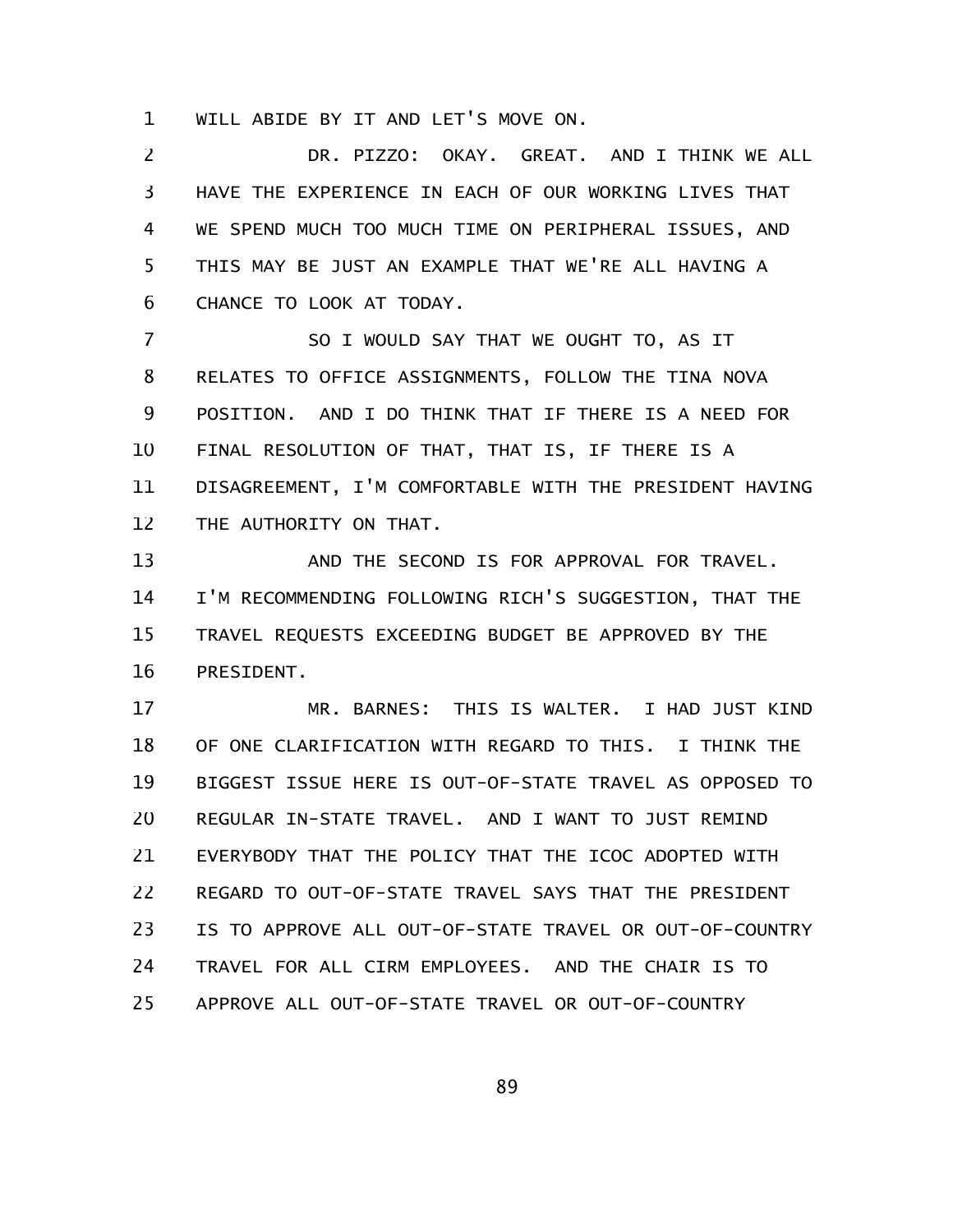TRAVEL FOR HIMSELF AND ALL ICOC MEMBERS. 1

SO I THINK THE REAL ISSUE HERE IS WITH REGARD TO OUT-OF-STATE TRAVEL, AND I JUST WANT TO PUT THAT ON THE TABLE, WHICH IS THAT IF YOU END UP COMING UP -- DR. HALL: THAT IS THE POLICY NOW. MR. BARNES: THAT'S RIGHT. SO IF YOU HAVE -- IF YOU END UP WANTING TO GO A DIFFERENT WAY IN TERMS OF WHO APPROVES FOR OUT-OF-STATE TRAVEL, WE'LL ALSO BE AMENDING THAT PARTICULAR POLICY AS WELL. MR. KLEIN: WALTER, THIS IS BOB. FRANKLY, THAT'S NOT HOW I HAD UNDERSTOOD THAT POLICY, BUT WHAT'S IMPORTANT HERE, IF I HAVE TO GO TO WASHINGTON, D.C. ON A DROP OF A HAT BECAUSE FRIST MOVES THE CASTLE/DEGETTE BILL IN THE SENATE WITHOUT NOTICE, WHICH IS, IN FACT, THE ANTICIPATED STRATEGY, I NEED STAFF THAT MAY HAVE TO PACK ON A WEEKEND TO GET THERE. AND I WILL BE REARRANGING MY LIFE AS WELL AS MY BUSINESS AS WELL AS ALL OF OUR CIRM FUNCTIONS, AND HAVING ANOTHER LEVEL OF ENCUMBRANCE, WE STILL HAVE TO GET TO -- WE STILL HAVE TO GET THE STATE DIRECTOR OF FINANCE'S APPROVAL, AND WE HAVE BUDGETED IN OUR BUDGET OUT-OF-STATE TRAVEL FOR STAFF THAT WE HAVE SUPPORT IN SITUATIONS LIKE THAT. SO FULFILLING MY FUNCTION JUST ON A REAL-TIME OPERATIONAL BASIS IS CHALLENGING AT BEST. AND AS LONG AS WE'RE WITHIN THE BUDGET HERE, I NEED TO BE ABLE TO DO THAT TO 2 3 4 5 6 7 8 9 10 11 12 13 14 15 16 17 18 19 20 21 22 23 24 25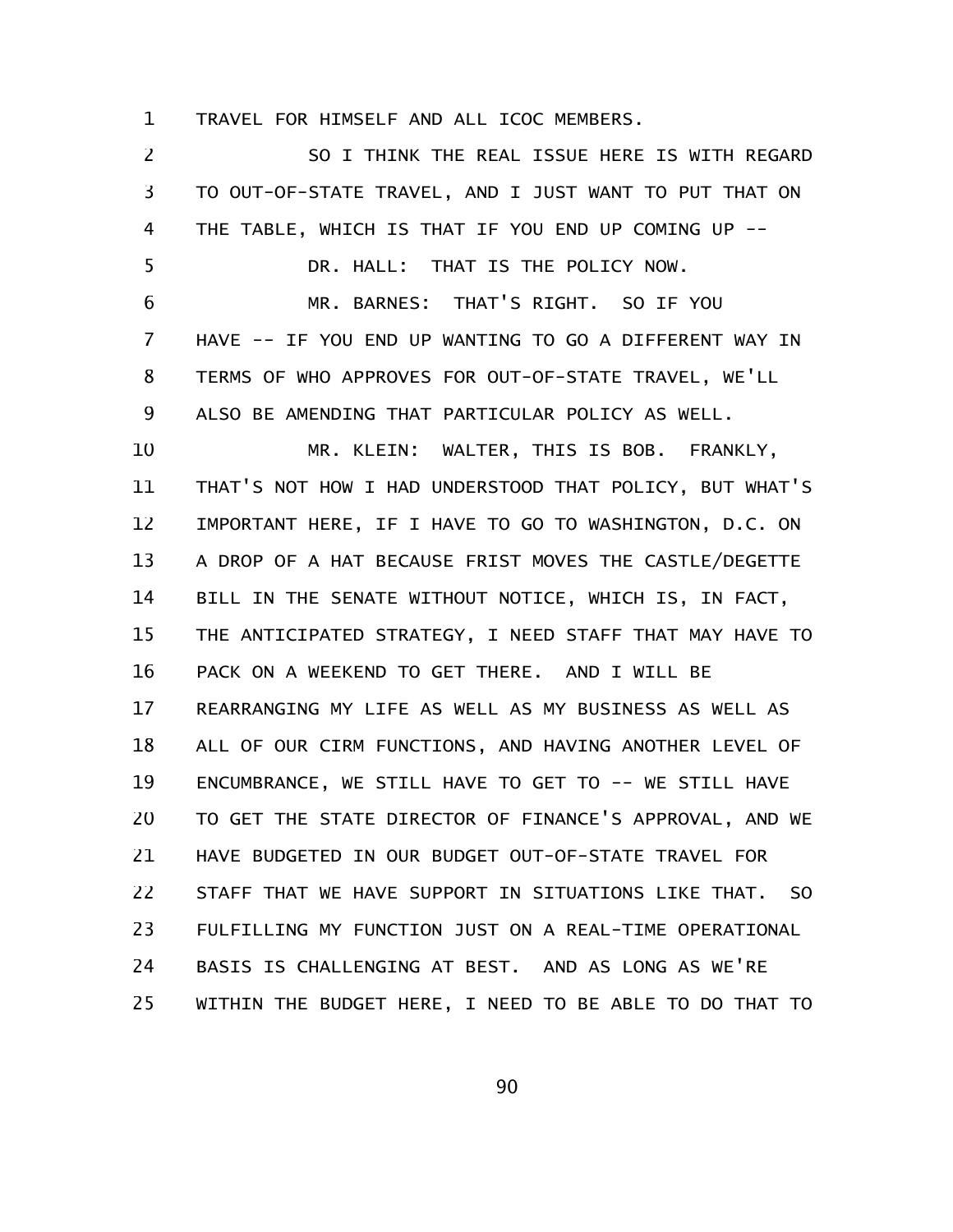PERFORM MY FUNCTIONS THAT ARE CRITICAL TO THE MISSION. DR. POMEROY: BOB, DO YOU REALLY BELIEVE THAT ZACH WOULDN'T APPROVE THAT? MR. KLEIN: YOU KNOW, CLAIRE, IF I HAVE -- FIRST OF ALL, ZACH, TRAVELS ALL OVER THE GLOBE AS WELL AS THE UNITED STATES, AND TRACKING HIM DOWN FOR THOSE APPROVALS PUSH -- I HAVE -- I'M LIMITED OUT. DR. POMEROY: ...IMPROVED BY BOTH OF YOU HAVING A CELL PHONE. MR. KLEIN: I'M LIMITED OUT, CLAIRE, AND I -- YOU KNOW, I'M REALLY AT THE EDGE WHERE IF I'M GOING TO BE ABLE TO PERFORM, HAVING ANOTHER LEVEL OF APPROVALS IS JUST SO REDUNDANT, THAT I QUESTION THE ORGANIZATION AND THE BURDENS BEING PUT ON ME AND WHETHER THEY'RE REASONABLE. 1 2 3 4 5 6 7 8 9 10 11 12 13 14 15

DR. PIZZO: I MEAN IN FAIRNESS, I THINK ALL OF US CAN RESONATE TO THE BOUNDARIES SURROUNDING THIS. IF I NEEDED TO, YOU KNOW, GET APPROVAL TO TRAVEL TO WASHINGTON BECAUSE OF THE KEY ISSUE, I WOULD OBJECT TO THAT AS WELL BECAUSE I THINK I NEED TO MAKE CERTAIN DECISIONS ABOUT THAT. CLAIRE, I'M SURE YOU NEED TO DO THAT. 16 17 18 19 20 21 22

DR. POMEROY: I HAVE TO GET APPROVAL EVERY TIME I TRAVEL. 23 24

DR. PIZZO: WELL, THAT'S WHY I LEFT THE NIH 25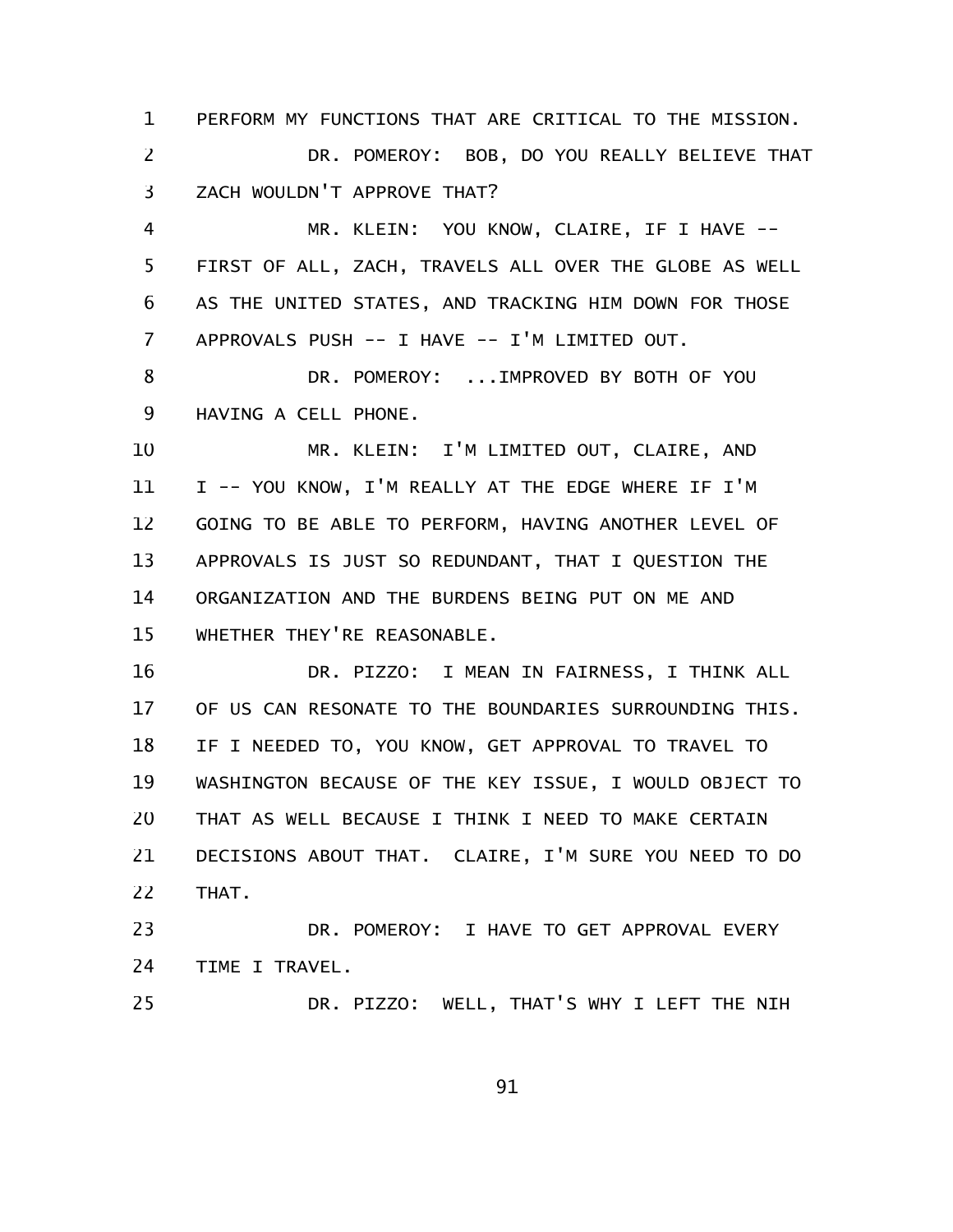ACTUALLY, TO BE HONEST WITH YOU. 1

DR. POMEROY: YOU WORK FOR A PRIVATE ORGANIZATION, AND CIRM IS NOT A PRIVATE ORGANIZATION. MR. KLEIN: OKAY. AND THE DIRECTOR OF FINANCE HAS TO APPROVE THESE. 2 3 4 5

DR. PIZZO: BUT I THINK WHAT WE'RE TALKING ABOUT, I MEAN IT FEELS TO ME RIGHT NOW THAT WE HAVE MOVED FROM A DISCUSSION ABOUT ORGANIZATION APPROVAL TO ONE OF TRUST. AND, YOU KNOW, FOR BETTER OR WORSE, THAT IS A FACTOR THAT'S PLAYING OUT HERE. AND WHAT WE'RE TRYING TO DO IS RECOGNIZE THAT WHILE THAT'S A FACTOR, WE WANT TO PUT THE APPROPRIATE BOUNDARIES AROUND IT SO THAT TWO DIFFERENT INDIVIDUALS WITH TWO DIFFERENT GOALS AND TWO DIFFERENT STYLES CAN STILL WORK COLLABORATIVELY IN ORDER TO MAKE THE WHOLE GREATER THAN THE SUM OF THE PARTS. AND, YOU KNOW, WE'RE CLOSE TO THAT AT THIS POINT IN TIME, AND I THINK THAT THE ISSUE OF TRAVELING WITHIN BUDGET, TO ME, GIVES FLEXIBILITY ON THE ONE HAND TO THE CHAIR, AND IT GIVES CONTROL TO THE PRESIDENT TO MAKE SURE THAT SOMEONE DOESN'T EXCEED BUDGET. 6 7 8 9 10 11 12 13 14 15 16 17 18 19 20

AND I THINK ON THE OTHER TOPIC OF OFFICE ASSIGNMENT, HAVING PRINCIPLES THAT ARE FOLLOWED WITH THE PRESIDENT BEING THE ULTIMATE DECISION MAKER IF THERE'S A DISAGREEMENT STILL KEEPS THE BALANCE IN A REASONED WAY. SO I THINK WE HAVE -- DO WE HAVE A 21 22 23 24 25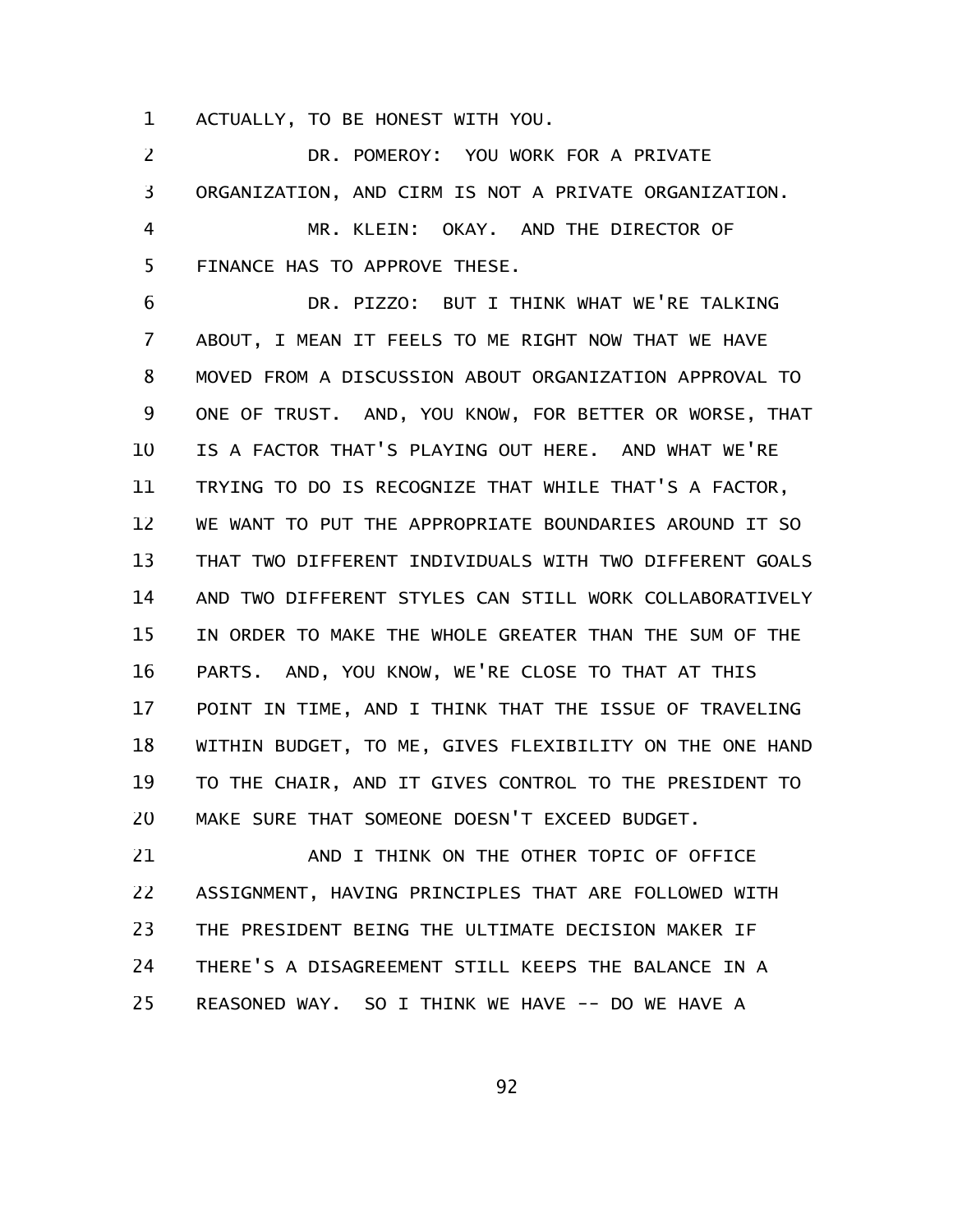MOTION ON THE FLOOR? IS THAT TRUE? 1

MR. KLEIN: YES. 2

DR. PIZZO: SO LONG AGO. SO IF WE HAVE A MOTION ON THE FLOOR, I WOULD LIKE, IF I CAN MODIFY MY MOTION TO INCLUDE THOSE TWO STATEMENTS. TINA, GUIDE US WITH REGARD TO WHAT THE PROCESS SHOULD BE NOW. 3 4 5 6

VICE CHAIR NOVA: AMY, COULD YOU REPEAT THE MOTION, PLEASE? 7 8

MS. DU ROSS: YES. OKAY. SO THE MOTION IS THAT THE DOCUMENT IS BEING MOVED FORWARD WITH THE EXCEPTION THAT THERE ARE TWO ITEMS TO BE WORKED OUT. THE FIRST IS THE TRAVEL APPROVALS, FOR ANY TRAVEL OUT-OF-STATE OR OUT-OF-THE-COUNTRY EXCEEDING THE APPROVED BUDGET. 9 10 11 12 13 14

MR. KLEIN: FOR ANY TRAVEL EXCEEDING THE APPROVED BUDGET. 15 16

MS. DU ROSS: RIGHT. RIGHT. ANY TRAVEL EXCEEDING -- EXCUSE ME -- EXCEEDING THE APPROVED BUDGET, THERE WOULD HAVE TO BE EXPRESS APPROVAL FROM THE PRESIDENT. AND ON THE ISSUE OF OFFICE ASSIGNMENTS, THE PRESIDENT AND THE CHAIR WILL WORK OUT A PRINCIPLE BASED ON TINA NOVA'S SUGGESTION. AND I'M ASSUMING IT WILL FOLLOW THE LEVEL OF EMPLOYEES, THE BANDS THAT WE JUST DISCUSSED, THE COMPENSATION PLAN; AND THAT IF THERE IS A DISAGREEMENT, THE ULTIMATE APPROVAL 17 18 19 20 21 22 23 24 25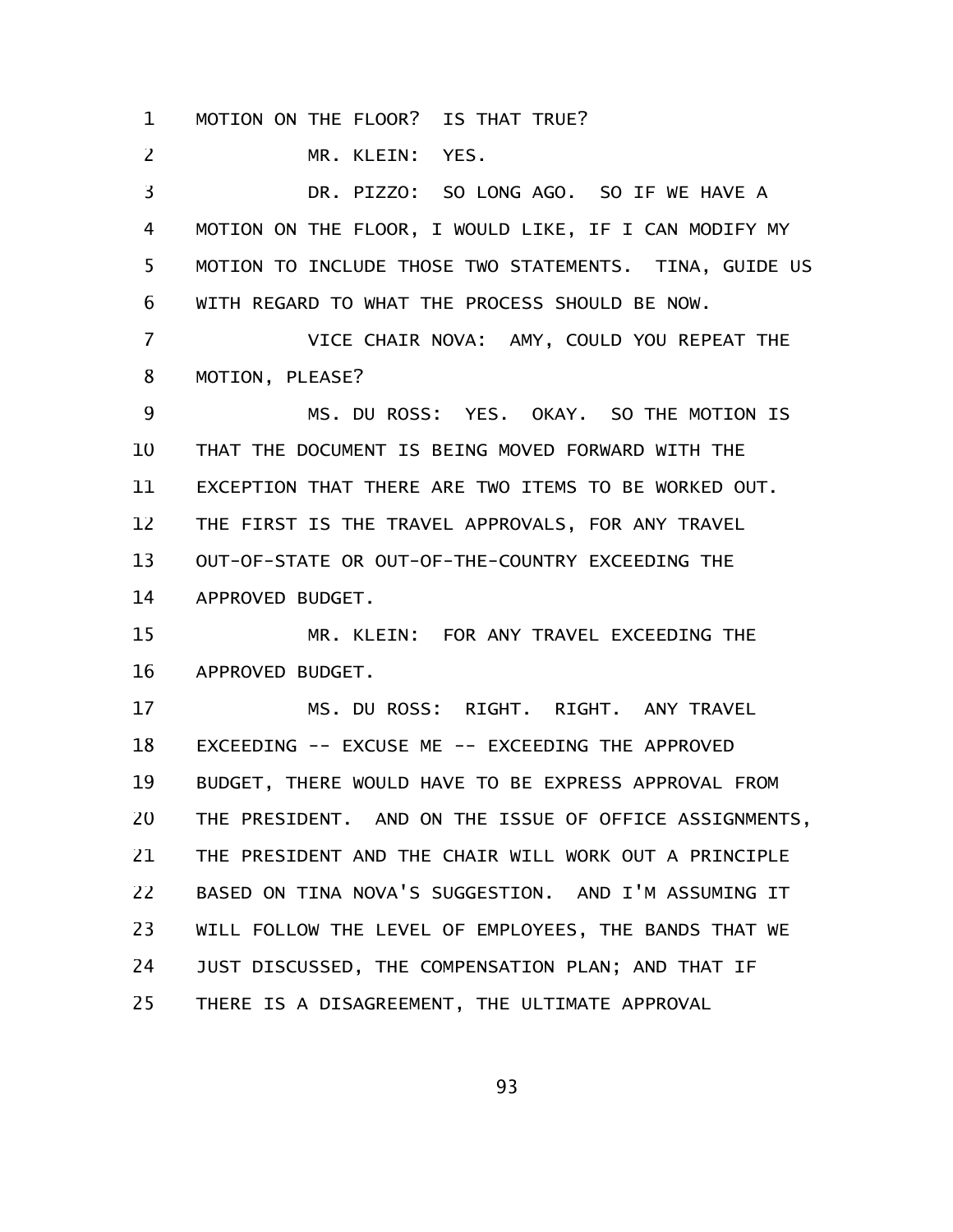AUTHORITY RESTS WITH THE PRESIDENT. 1

DR. PIZZO: RIGHT. THAT'S EXACTLY WHAT I STATED. WELL DONE, AMY. VICE CHAIR NOVA: THANK YOU. THANK YOU, PHIL. I JUST WANTED TO REPEAT THAT AND MAKE SURE WE WERE ALL ON THE SAME PAGE. AND WE HAVE A SECOND; IS THAT CORRECT? MS. DU ROSS: RICH MURPHY WAS THE SECOND. MS. ROSAIA: THE CIRM GOT BUMPED OFF, SO WE'RE GOING TO CALL BACK IN ONE SECOND. VICE CHAIR NOVA: OKAY. MS. DU ROSS: RICH, DOES YOUR SECOND STILL STAND? DR. MURPHY: IT DOES. THANK YOU. DR. PIZZO: TINA, CAN WE CALL THE QUESTION AND SEE WHETHER THERE'S OTHER DISCUSSION? DR. MURPHY: THERE'S PEOPLE OFF THE PHONE, PHIL. DR. PIZZO: OH, I'M SORRY. OKAY. VICE CHAIR NOVA: WE LOST SAN FRANCISCO, SO WE GOT TO WAIT. DR. PIZZO: I'M SORRY. SORRY. SORRY. VICE CHAIR NOVA: I JUST NEED TO MAKE SURE THAT THERE'S NO MORE BOARD OR PUBLIC COMMENT. DR. PIZZO: I UNDERSTAND THAT. 2 3 4 5 6 7 8 9 10 11 12 13 14 15 16 17 18 19 20 21 22 23 24 25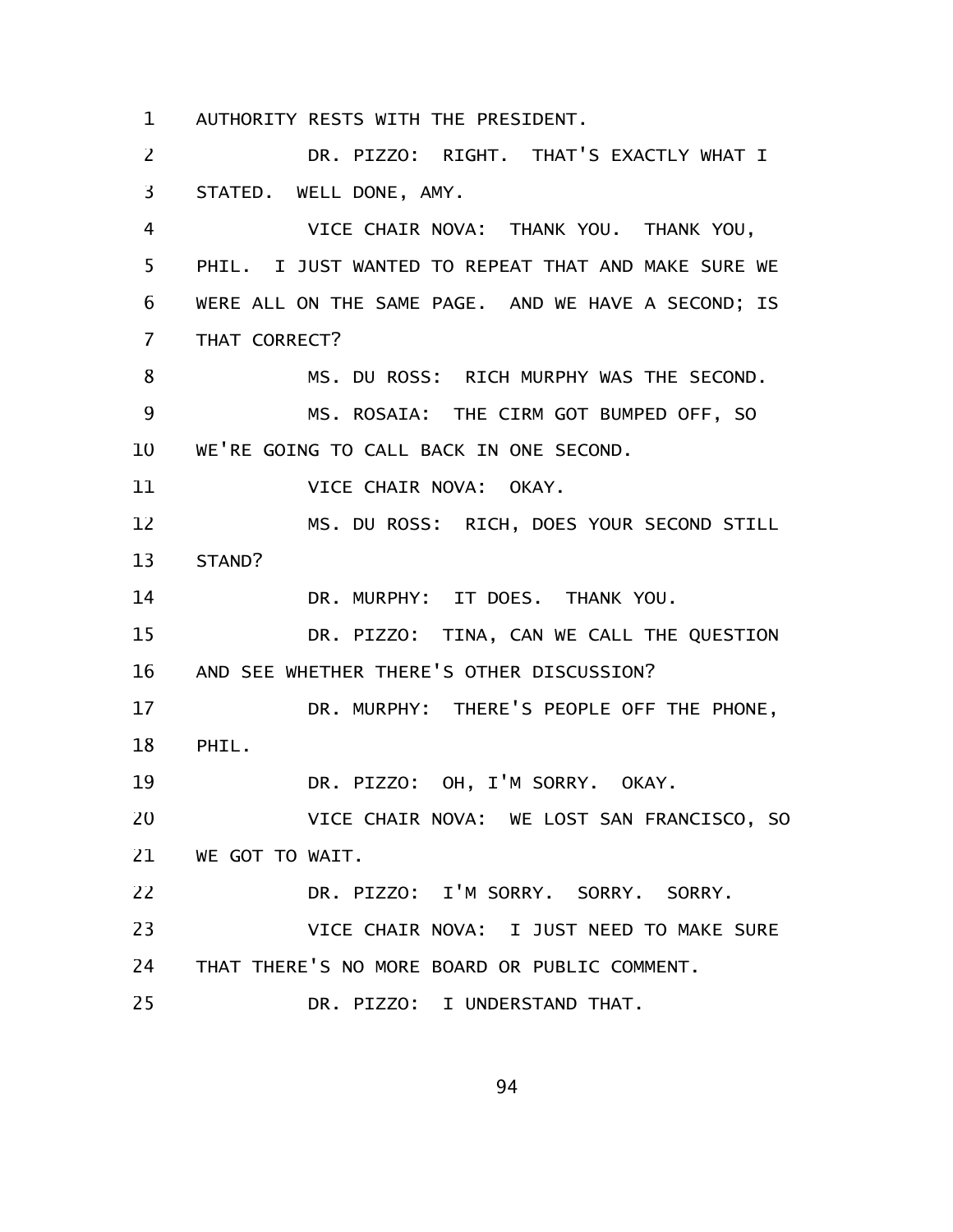| $\mathbf 1$ | MS. KING: AND THEY ARE WORKING ON DIALING                    |
|-------------|--------------------------------------------------------------|
| 2           | YOU BACK IN RIGHT NOW TO THE CIRM LOCATION. YOU WILL         |
| 3           | HEAR THEM BEEP IN. I'M SURE THEY'LL MAKE THEIR               |
| 4           | PRESENCE KNOWN.                                              |
| 5           | (PAUSE IN PROCEEDINGS.)                                      |
| 6           | MS. ROSAIA: TINA, WE'RE BACK ON.                             |
| 7           | VICE CHAIR NOVA: GREAT. FANTASTIC. OKAY.                     |
| 8           | SO THE MOTION HAS BEEN MADE AND SECONDED. IS THERE ANY       |
| 9           | MORE COMMENTS FROM BOARD MEMBERS?                            |
| 10          | MR. SERRANO-SEWELL: YEAH. THERE'S A COMMENT                  |
| 11          | IN SAN FRANCISCO. DAVID.                                     |
| 12          | VICE CHAIR NOVA: THANK YOU, DAVID.                           |
| 13          | MR. SERRANO-SEWELL: ZACH'S NOT HERE. I WISH                  |
| 14          | HE WAS BECAUSE THIS IS MEANT AS MUCH TO ZACH AS THE          |
| 15          | PRESIDENT AS IT IS TO THE CHAIR. IT SORT OF PAINS ME         |
| 16          | TO EVEN HAVE THIS CONVERSATION. I DON'T MIND HAVING          |
| 17          | IT, BY THE WAY. AND CLEARLY WE DON'T WANT TO GET INTO        |
| 18          | IT NOW, AND I APPRECIATE WHAT RICHARD AND PHIL AND YOU       |
| 19          | HAVE DONE, TINA, IN SORT OF WINDING THIS DOWN.<br><b>AND</b> |
| 20          | OKAY, FINE. LET'S DEAL WITH THIS. BUT I KNOW THAT            |
| 21          | I -- JUST IN MY HEART I KNOW WE'RE GOING TO DEAL WITH        |
| 22          | IT ON ANOTHER DAY.                                           |
| 23          | AND IF THERE'S JUST NOT A LEVEL OF TRUST WITH                |
| 24          | THE PRESIDENT AND THE OFFICE OF THE CHAIR, AS AN ICOC        |
|             |                                                              |

MEMBER, IT CAUSES ME GREAT CONCERN AND HEARTACHE. 25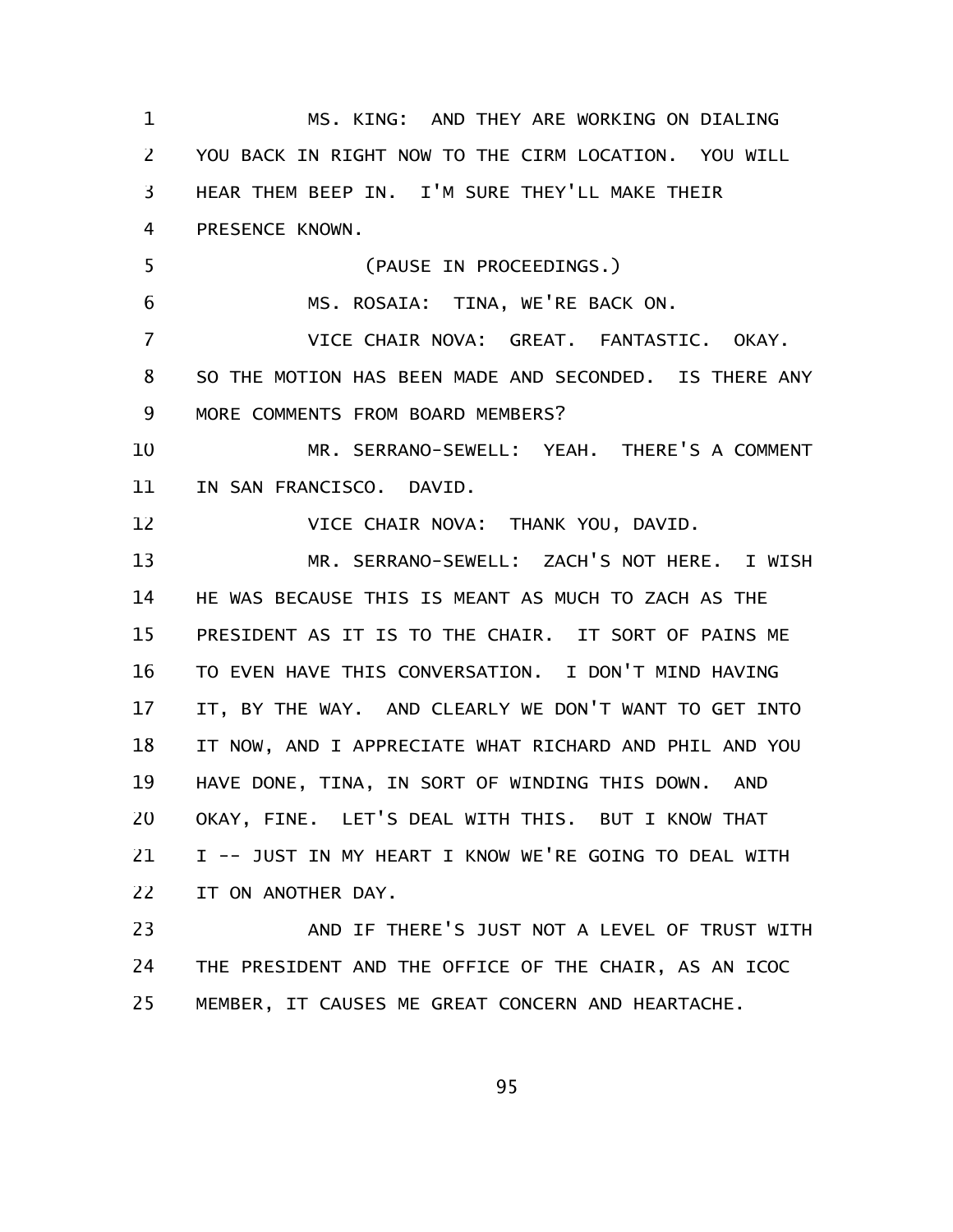EVERYONE WORKED SO HARD TO GET HERE. WE GOT A MILLION PEOPLE COMING AFTER US. WE DON'T NEED EACH OTHER AS WELL. THAT'S NOT A SPEECH, BUT THAT'S JUST A IF PEOPLE HAVE TO MAKE DECISIONS ABOUT THEIR PLACE ON THE ICOC OR THEIR PLACE ON THE STAFF SIDE ON THE INSTITUTION SIDE, THEN FINE. LET'S MAKE THOSE DECISIONS. AND LET'S JUST MOVE ON BECAUSE ALL OF US -- THIS ORGANIZATION WILL MOVE ON WITHOUT ANY ONE PERSON, WHETHER IT'S THE PRESIDENT OR WHETHER IT'S THE CHAIR OR ANY SINGLE STAFF PERSON OR ICOC MEMBER. I JUST SORT OF WANT TO MOVE ON. AND I THINK THIS SORT OF EXEMPLIFIES A LARGER PROBLEM THAT'S GOING TO CROP UP AGAIN. 1 2 3 4 5 6 7 8 9 10 11 12

DR. MURPHY: DAVID, RICH MURPHY. I DON'T DISAGREE WITH YOU, BUT LET'S GO BACK A LITTLE BIT. I THINK THE PROBLEM REALLY ORIGINATES IN THE STRUCTURE THAT WE DID NOT DEAL WITH WELL AT THE VERY BEGINNING. AND THAT WAS THAT ORGANIZATIONAL STRUCTURE WHICH SHOWED THE ICOC ON THE TOP LINE AND THE CHAIR AND THE PRESIDENT ON THE LINE BELOW AT THE SAME LEVEL. WE NEVER RESOLVED THAT. AND IN MY VIEW THAT IS THE PROBLEM. I THINK THE CHAIR IS THE CHAIR OF THE ICOC AND IS ON THAT UPPER LEVEL. THAT DOES NOT MEAN IN ANY WAY TO MINIMIZE ZACH'S RESPONSIBILITY OR TO MAXIMIZE BOB'S INFLUENCE. BUT I THINK THAT WE HAVE NEVER REALLY UNDERSTOOD WHAT THE RELATIONSHIP OF THE ICOC AND THE 13 14 15 16 17 18 19 20 21 22 23 24 25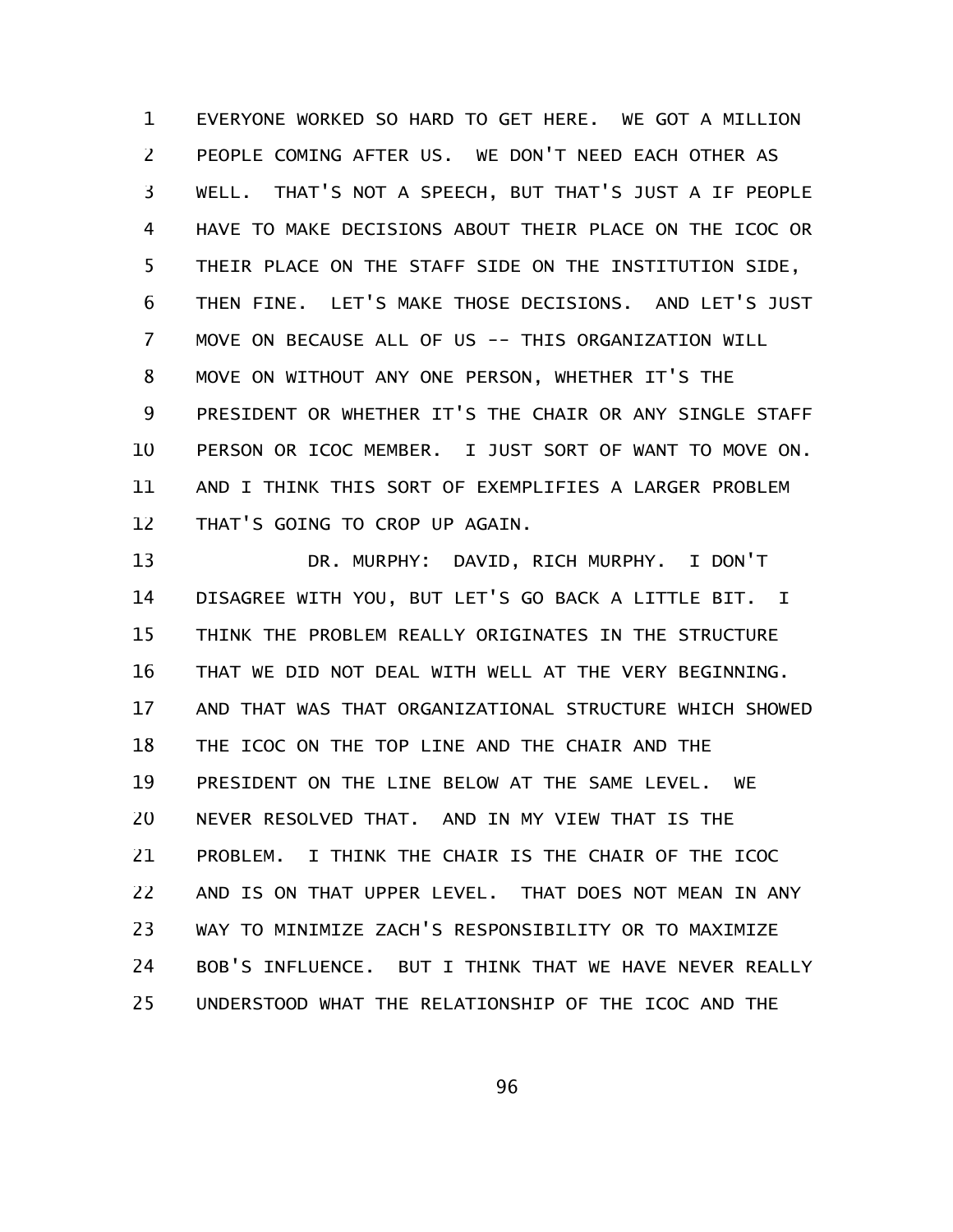CHAIR OF THE ICOC IS TO THE PRESIDENT. AND I THINK -- I'M HAPPY WE'RE AT A POINT OF RESOLVING THIS ISSUE, BUT I THINK SOMETIME DOWN THE ROAD WE'RE GOING TO HAVE TO GO BACK TO THAT LARGER ISSUE AS WELL. 1 2 3 4

MR. KLEIN: THIS IS BOB. I'D LIKE TO CELEBRATE A 99-PERCENT AGREEMENT AND CLOSURE OF THESE TWO POINTS. CLOSURE AND HAVING THIS WRITTEN FORMAT IS HELPFUL TO ZACH AND I BOTH. IT HELPS US WORK SMOOTHLY TOGETHER, AND WE'VE COME A LONG WAY SETTING UP AN AGENCY OVER A YEAR AND HAVING WORKING RELATIONSHIPS THAT HAVE BEEN SO PRODUCTIVE. AND I'D LIKE TO THANK ZACH FOR HIS TREMENDOUS CONTRIBUTION TO THAT. AND FOR THE OPERATING RELATIONSHIP, WE HAVE MERGED THAT 98 PERCENT OR 99 PERCENT WAS CLEAR BEFORE TODAY. AND THANK YOU FOR SOLVING THE LAST TWO ITEMS. 5 6 7 8 9 10 11 12 13 14 15

VICE CHAIR NOVA: THANKS FOR THOSE COMMENTS. I THINK THEY'RE GREAT, AND I THINK BOTH OF YOU ARE FABULOUS. WE'RE LUCKY TO HAVE YOU. AND IF THERE'S ANY -- IF ANY OF US CAN HELP YOU AT ALL AT ANY TIME ON SOME OF THESE MANAGEMENT ISSUES, WE'VE BEEN THROUGH A MILLION OF THEM BEFORE, PLEASE CALL ON US TO HELP BECAUSE WE'D BE MORE THAN HAPPY TO DO SO. 16 17 18 19 20 21 22

ANY MORE BOARD COMMENTS? OKAY. ARE THERE ANY PUBLIC COMMENTS? 23 24 25

MR. SIMPSON: YES. THIS IS JOHN SIMPSON IN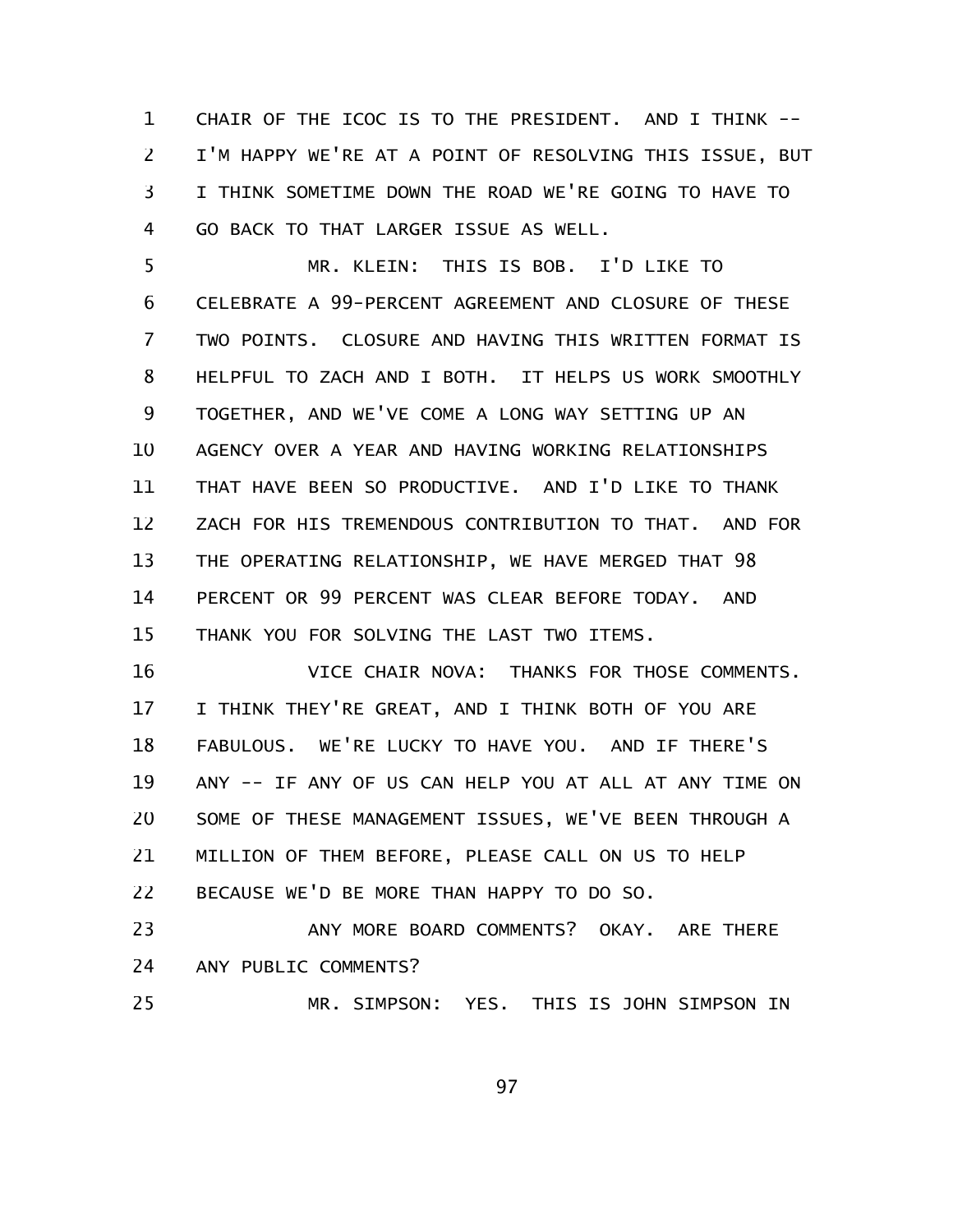IRVINE. 1

VICE CHAIR NOVA: THANK YOU, JOHN. GO AHEAD, PLEASE. 2 3

MR. SIMPSON: THE LAST HOUR OR SO WAS VERY DISCOURAGING TO LISTEN TO, AND I DO HOPE THAT PEOPLE CAN MOVE ON. I WOULD SUGGEST, HOWEVER, THAT THE BEST WAY TO MOVE ON IS TO ADOPT THIS DOCUMENT EXACTLY AS IT WAS SUBMITTED TO YOU BECAUSE I THINK YOU'VE PAPERED OVER SOME THINGS, AND I THINK YOU NEED TO GIVE HANDS-ON MANAGEMENT AUTHORITY TO THE CHIEF EXECUTIVE OF THE INSTITUTE TO COVER ALL EMPLOYEES IN ALL SITUATIONS. THANK YOU. 4 5 6 7 8 9 10 11 12

VICE CHAIR NOVA: THANK YOU, JOHN. OKAY. SO WE HAVE A MOTION --13 14

DR. PIZZO: WE HAVE DON REED HERE. SORRY. VICE CHAIR NOVA: I'M SORRY, DON. I 15 16

APOLOGIZE. 17

MR. REED: IT SEEMS TO ME LIKE THE CONSTITUTION, AND I RECOLLECT THE CONSTITUTION AS BEING FRAUGHT WITH HUGE DIVISIONS AND BATTLES AND EMOTIONAL HASSLES, AND IT AMAZES ME HOW LITTLE WE HAVE SEEN OF THIS DESPITE EXHAUSTION, A LACK OF FUNDING, A FIGHT EVERY STEP OF THE WAY. OUR LEADERS HAVE BEEN TREMENDOUS. THEY'VE WORKED TOGETHER. I THINK THEY'RE BOTH GREAT PEOPLE. WE'RE LUCKY TO HAVE THEM. 18 19 20 21 22 23 24 25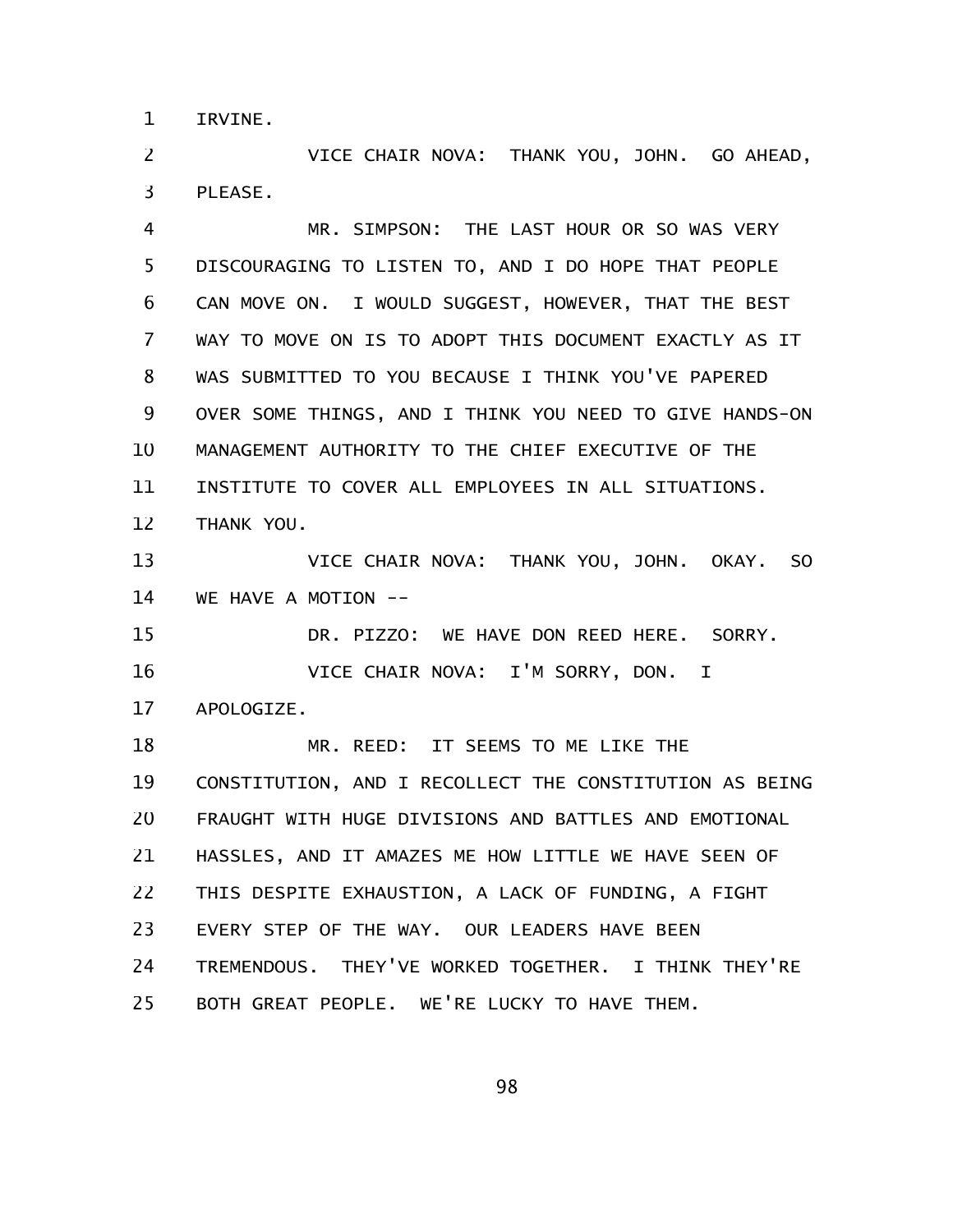ON THE ISSUES THEMSELVES, I DON'T PRETEND TO UNDERSTAND THEM, BUT I KNOW BOB HAS TO BE FREE TO MOVE, AND I KNOW ZACH HAS TO BE ABLE TO RUN THE OFFICE. SO IT SEEMS TO ME THAT THEY'RE BOTH RIGHT, AND I KNOW THAT THEY'LL WORK IT OUT. AND JUST BASICALLY I'M GLAD WE'VE HAD TO WASTE SO LITTLE TIME. IT'S AMAZING HOW LITTLE TIME WE'VE HAD TO WASTE ON ANYTHING LIKE THAT. THE ACCOMPLISHMENTS HAVE BEEN AMAZING. THAT'S ALL. 1 2 3 4 5 6 7 8

VICE CHAIR NOVA: THANK YOU, DON. WE ALWAYS APPRECIATE YOUR COMMENTS. 9 10

DR. PIZZO: TINA, JUST BEFORE YOU CALL THE QUESTION, JUST I HAVE ONE LAST COMMENT. I THINK THAT WE ARE STAYING TRUE TO THE PRINCIPLE OF VESTING AUTHORITY IN THE PRESIDENT FOR OPERATIONAL ISSUES WITH THE AMENDMENTS THAT WERE MADE TO THIS CONSTITUTIONAL DOCUMENT. 11 12 13 14 15 16

VICE CHAIR NOVA: THANK YOU, PHIL. I AGREE. THANK YOU. OKAY. AMY, WOULD YOU LIKE TO LEAD US IN A ROLL CALL VOTE. 17 18 19

MS. DU ROSS: DAVID SERRANO-SEWELL -- 20

DR. HALL: MAY I ASK JUST ONE QUESTION HERE BEFORE WE -- WHAT IS THE SPECIFIC MOTION? WHAT IS THE SPECIFIC AMENDMENT? I DON'T UNDERSTAND THAT. 21 22 23

DR. PIZZO: MAYBE YOU WEREN'T ON THE CALL WHEN WE DID THAT. 24 25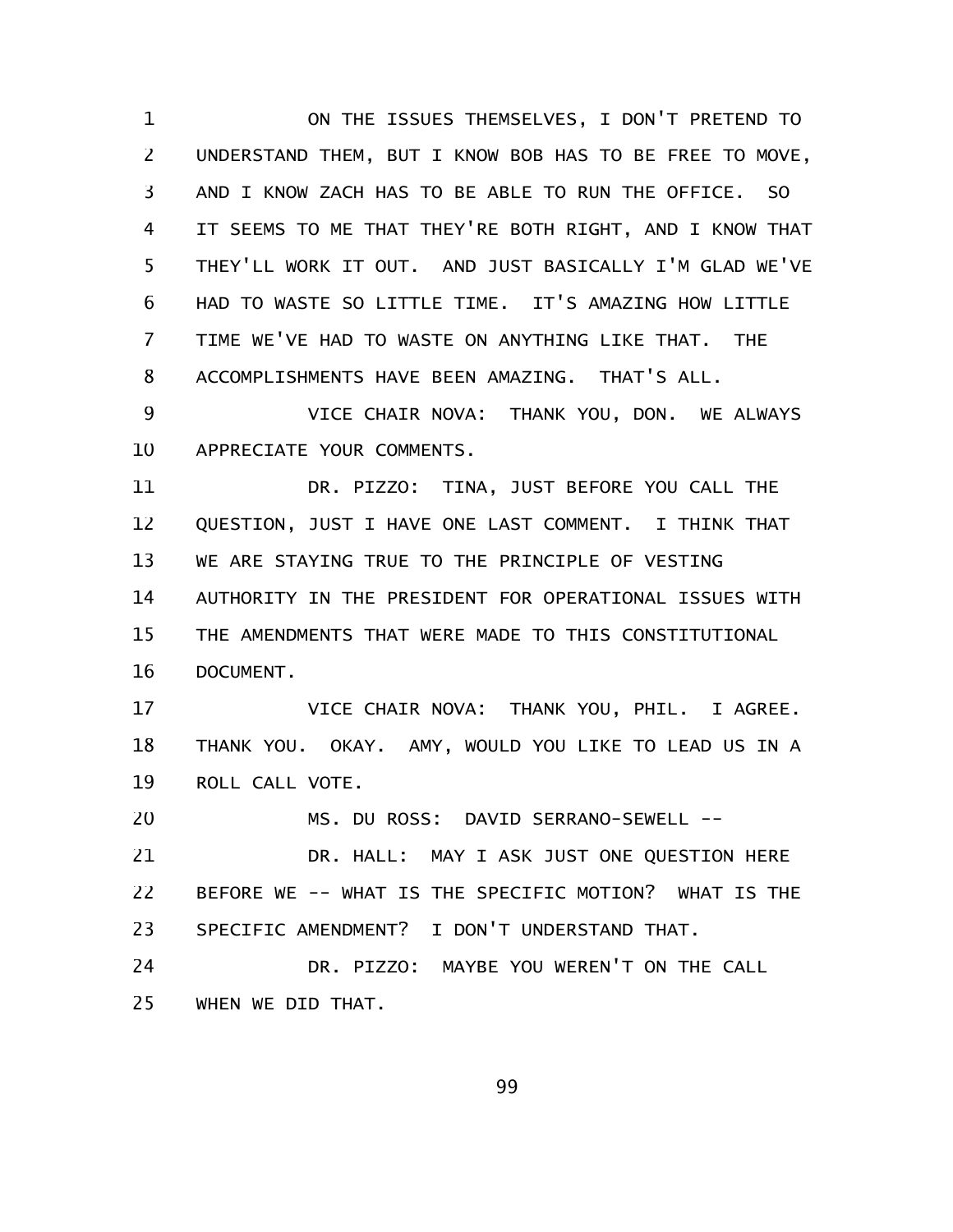DR. HALL: THIS CALL BROKE. 1

DR. PIZZO: YEAH. YEAH. I KNOW. WE SHOULD LET YOU HEAR WHAT IT IS. 2 3

DR. HALL: IF YOU COULD JUST TELL ME WHAT IT IS. I'M SORRY. I DON'T MEAN TO MAKE YOU GO BACK OVER THIS. 4 5 6

MS. DU ROSS: THIS INTERNAL GOVERNANCE POLICY WILL GO FORWARD WITH TWO EXCEPTIONS, THAT ANY TRAVEL EXCEEDING THE APPROVED BUDGET IN THE OFFICE OF THE CHAIR HAS TO GO TO THE PRESIDENT FOR FINAL APPROVAL AUTHORITY. AND THEN SECONDLY, FOR OFFICE ASSIGNMENTS, THE CHAIR AND THE PRESIDENT WILL WORK OUT A PEACEABLE SOLUTION ALONG WITH TINA NOVA WITH THE LEVELS OF EMPLOYEES THAT WERE JUST DISCUSSED IN THE COMPENSATION PLAN. AND IF THERE IS DISAGREEMENT, IT IS THE PRESIDENT'S FINAL APPROVAL AUTHORITY THAT STANDS. DR. HALL: OKAY. THANK YOU VERY MUCH. MS. DU ROSS: READY TO VOTE. DAVID SERRANO-SEWELL. MR. SERRANO-SEWELL: AYE. MS. DU ROSS: BOB KLEIN. MR. KLEIN: AYE. MS. DU ROSS: CLAIRE POMEROY. DR. POMEROY: NO. 7 8 9 10 11 12 13 14 15 16 17 18 19 20 21 22 23 24

MS. DU ROSS: TINA NOVA. 25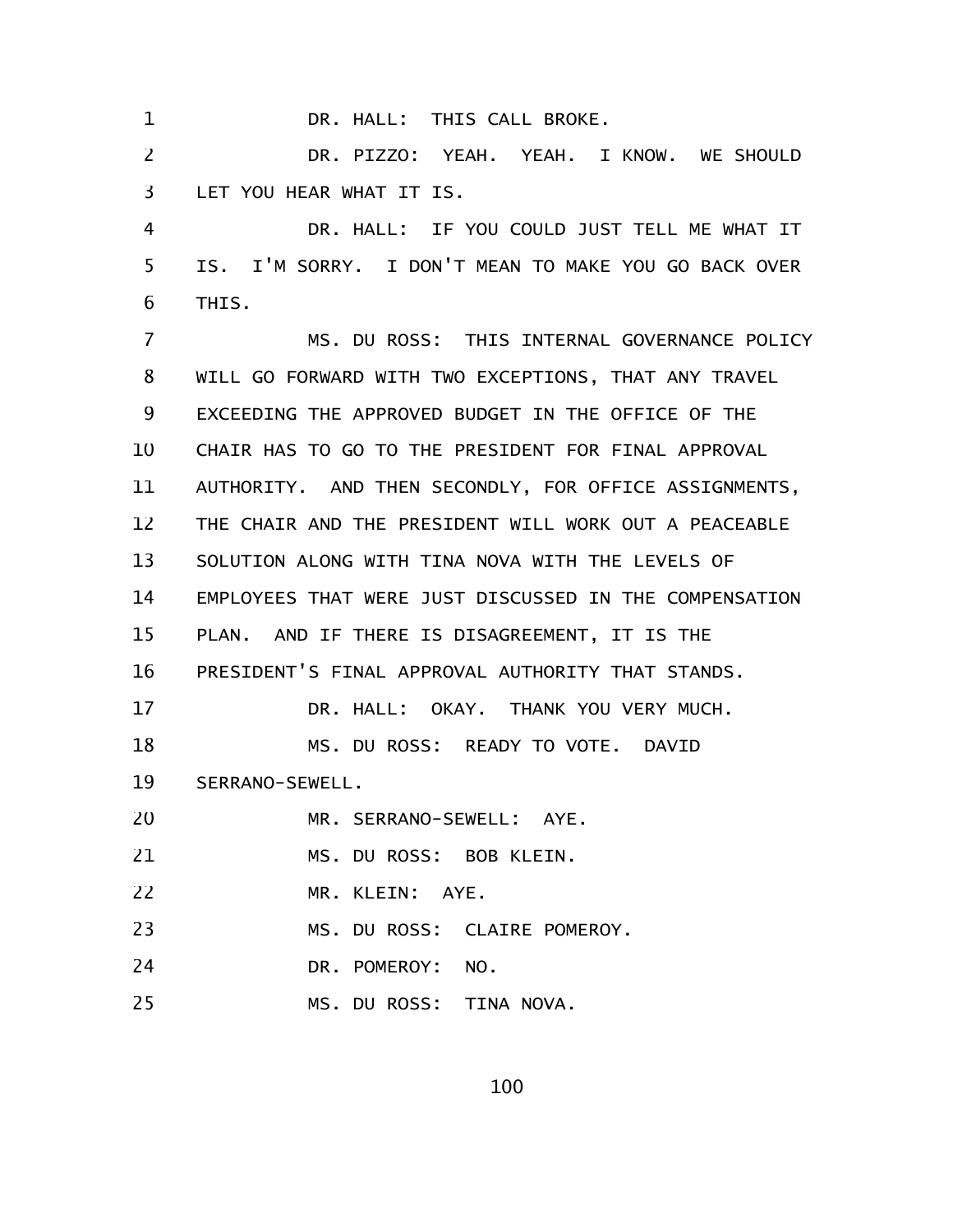| 1                 | VICE CHAIR NOVA: AYE.                                  |
|-------------------|--------------------------------------------------------|
| 2                 | MS. DU ROSS: PHIL PIZZO.                               |
| $\overline{3}$    | DR. PIZZO: AYE.                                        |
| $\overline{4}$    | MS. DU ROSS: JOHN REED.                                |
| 5                 | DR. REED: AYE.                                         |
| 6                 | MS. DU ROSS: RICHARD MURPHY.                           |
| 7                 | DR. MURPHY: YES.                                       |
| 8                 | MS. DU ROSS: MOTION PASSES.                            |
| 9                 | VICE CHAIR NOVA: OKAY.                                 |
| 10                | DR. HALL: I JUST WANT TO THANK EVERYBODY FOR           |
| 11                | TAKING THE TIME TO WORK WITH US ON THIS. THIS IS A     |
| $12 \overline{ }$ | GOOD SOLUTION. WE WILL GO FORWARD, AND I ALSO WANT TO  |
| 13                | THANK BOB AS WELL AS OTHER MEMBERS OF THE COMMITTEE    |
| 14                | THAT WE'VE BEEN ABLE TO REACH THIS AGREEMENT AND PUT   |
| 15                | THIS DOCUMENT OUT. SO I THINK IT'S GOING TO BE AN      |
| 16                | IMPORTANT PART OF OUR WAY IN WHICH WE DO BUSINESS AND  |
| 17                | WILL BE NOW AVAILABLE FOR ALL TO SEE, PENDING APPROVAL |
| 18                | BY THE ICOC AND FOR DISCUSSION WITH OUR STAFF.         |
| 19                | VICE CHAIR NOVA: THANK YOU, ZACH. OUR NEXT             |
| 20                | ITEM IS THE RECOMMENDED BUDGET FOR THE CIRM FY         |
| 21                | 2004-2007. ZACH, COULD YOU PLEASE LEAD US THROUGH THAT |
| 22                | DISCUSSION, PLEASE.                                    |
| 23                | DR. HALL: I'M GOING TO TURN IT OVER TO                 |
| 24                | WALTER, WHO HAS LED THE CHARGE ON THIS, AND HE WILL    |
| 25                | WALK US THROUGH THE BUDGET REPORT, WHICH INCLUDES BOTH |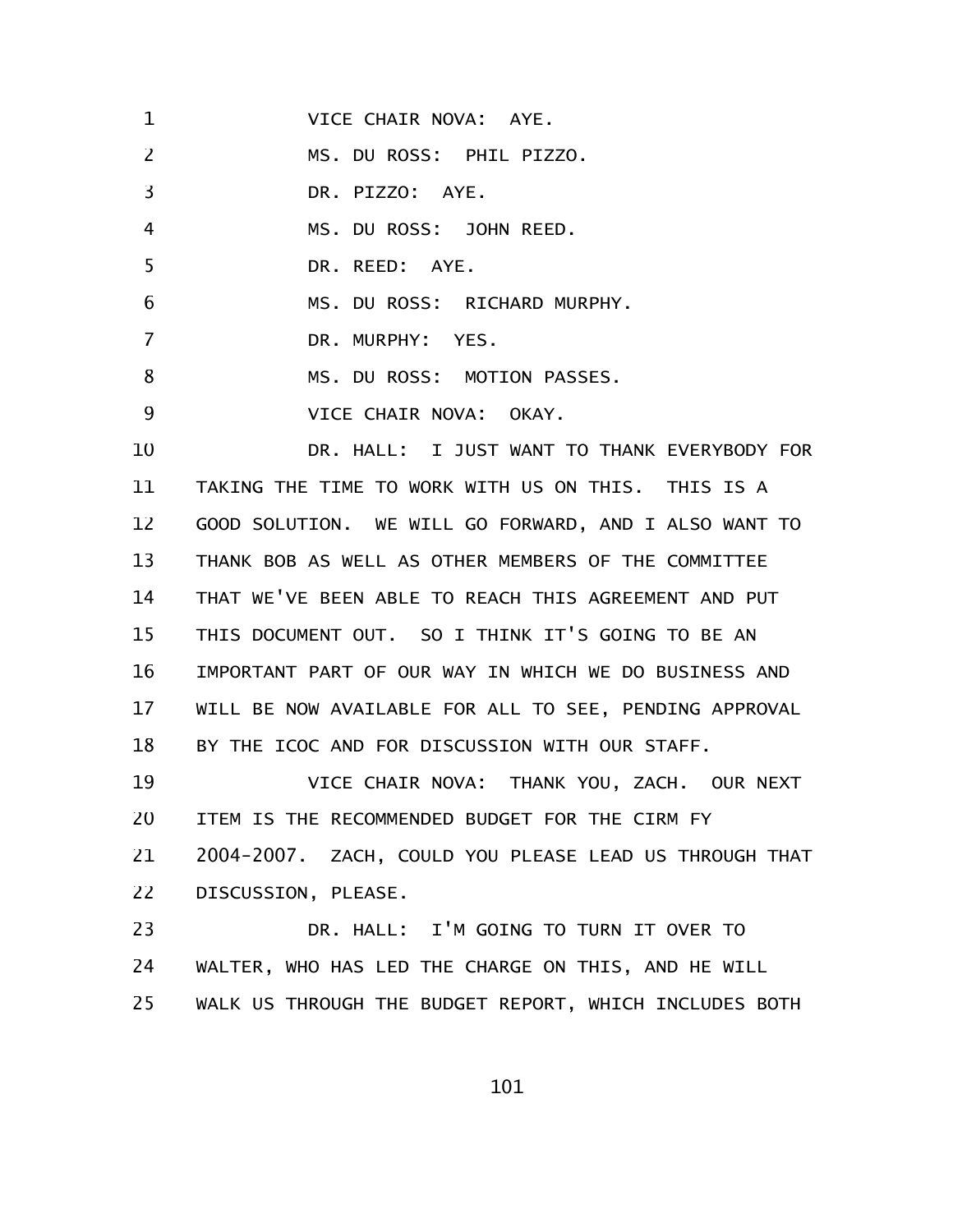THE REPORT OF OUR ACTIVITIES SO FAR AND PROJECTION INTO THE NEXT YEAR. 1 2

MR. BARNES: THIS IS AGENDA ITEM 3(C), SO I WANT TO MAKE SURE EVERYBODY HAS THEIR COPY OF IT. THE ICOC HAS APPROVED BUDGETS FOR THE PRIOR PERIOD, PRIOR YEAR PERIOD, WHICH WAS NOVEMBER 2D, WHEN THE PROPOSITION 71 WAS PASSED, THROUGH THE END OF JUNE 30TH, 2005. AND ALSO APPROVED BUDGET FOR JULY 1ST, 2005, TO JUNE 30TH, 2004, THE CURRENT YEAR THAT WE'RE IN. 3 4 5 6 7 8 9 10

AND THE PURPOSE OF THIS PRESENTATION IS TO BRING YOU UP-TO-DATE ON THE PROGRESS FOR THOSE FIRST TWO BUDGETS AND TO RECOMMEND A BUDGET FOR THE FIRST SIX MONTHS GOING FORWARD INTO THE NEXT YEAR. AND I'LL GO OVER WHY WE'RE ONLY PROPOSING A SIX-MONTH BUDGET AT THIS PARTICULAR TIME. 11 12 13 14 15 16

ONE OF THE THINGS TO KEEP IN MIND, AND I'VE SAID THIS BEFORE, IS THAT TO A CERTAIN EXTENT, BECAUSE WE HAVEN'T BEEN ABLE TO SELL BONDS YET, WE'RE SORT OF LIMITED BY WHAT WE CAN DO BY THE AMOUNT OF FUNDING THAT WE'VE BEEN ABLE TO SCRAPE TOGETHER FROM A NUMBER OF DIFFERENT SOURCES. 17 18 19 20 21 22

AND SO THE FIRST THING THAT WE'VE DONE HERE IS TO LAY OUT THE AVAILABLE FUNDING TO COVER ALL THREE FISCAL YEARS BETWEEN NOVEMBER 2, 2004, AND DECEMBER 23 24 25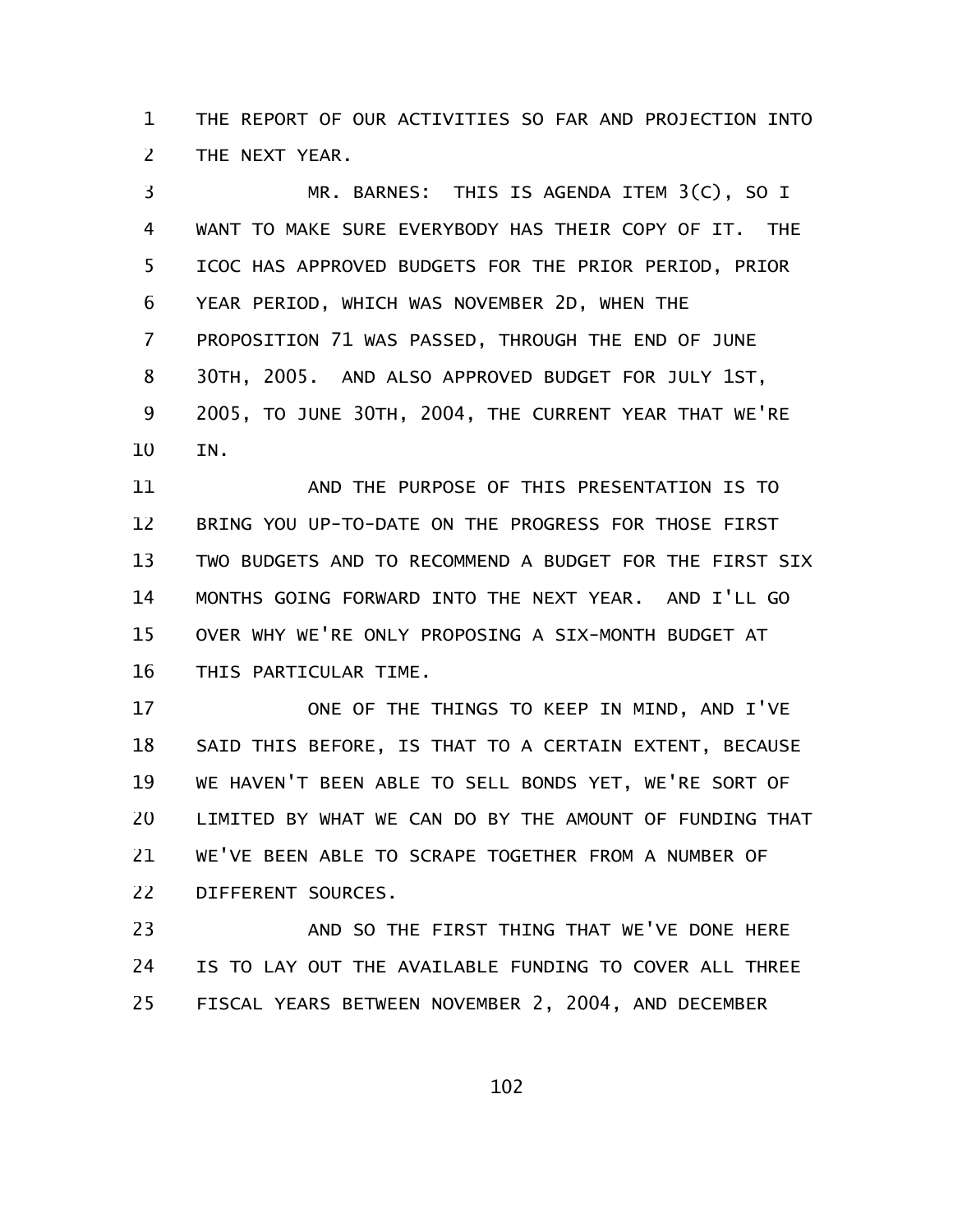31ST, 2004. IT INCLUDES THE ORIGINAL \$3 MILLION GENERAL FUND LOAN, IT INCLUDES THE DOLBY GRANT OF FIVE MILLION PLUS ABOUT LITTLE OVER 72, ALMOST \$74,000 IN INTEREST THAT HAS ACCRUED TO THAT GRANT THROUGH INVESTMENT THROUGH THE FULL MONEY INVESTMENT ORGANIZATION THAT THE TREASURER RUNS, AND WITH THE RECENT BAN MONEY, THAT 14 MILLION THAT WAS SOLD, THERE IS MONEY FOR GENERAL ADMINISTRATION FUNDS, WHICH IS 420,000, THERE'S MONEY THAT CAN BE USED FOR GRANTS ADMINISTRATION ACTIVITIES, PRIMARILY THOSE IN THE SCIENCE OFFICE, 405,000 PLUS. IN ADDITION, PROPOSITION 71 CONTAINS A PROVISION THAT MONEY THAT IS AVAILABLE FOR GRANTS CAN ALSO BE USED TO PAY FOR LEGAL COSTS. AND AFTER PAYING THE 21 OR \$12.1 MILLION IN FIRST-YEAR GRANTS FOR THE TRAINING GRANTS PROGRAM, THERE'S, YOU KNOW, CLOSE TO A MILLION DOLLARS, 983,000, AVAILABLE TO HELP US PAY FOR LEGAL COSTS. 1 2 3 4 5 6 7 8 9 10 11 12 13 14 15 16 17

IN ADDITION, WE'VE RECEIVED A GIFT FROM THE GOLDMAN ORGANIZATION, 350,000. IN ADDITION, WE EXPECT SOME ADDITIONAL FUNDS WILL BE RECEIVED BEFORE THE END OF THIS FISCAL YEAR FROM ORGANIZATIONS THAT HAVE PROMISED THEM. IF YOU RECALL AT LAST -- THE APRIL MEETING, AMY LEWIS GAVE A PRESENTATION ON VARIOUS THINGS, INCLUDING THE GOLDMAN MONEY, AND ALSO INDICATED THAT THERE WAS COMMITMENT TO PROVIDE ANOTHER \$150,000 18 19 20 21 22 23 24 25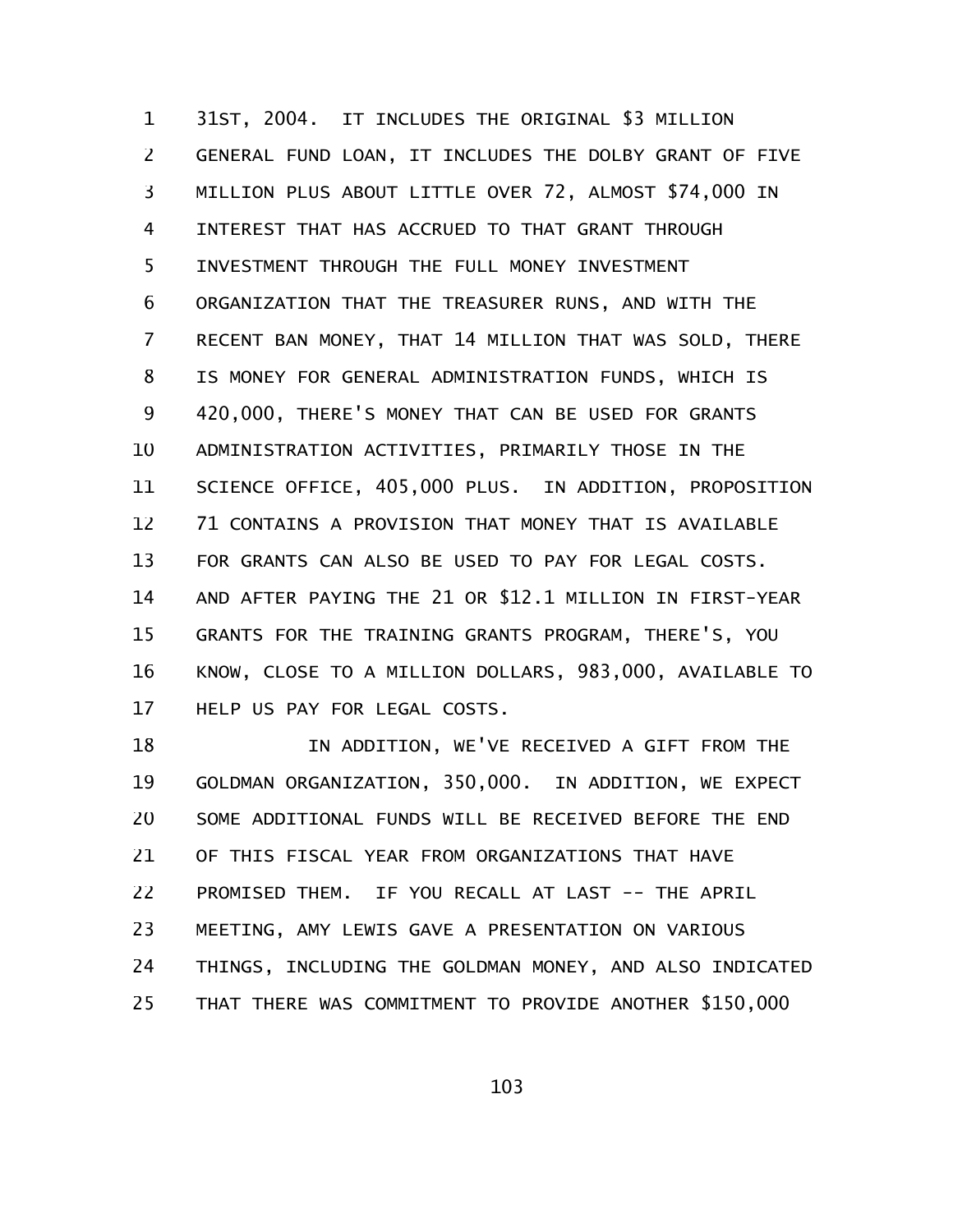FROM THREE OTHER SOURCES. AND WE'RE EXPECTING OBVIOUSLY TO GET MONEY FROM FUND-RAISERS AS WELL. IN TOTAL, WE BELIEVE THAT, YOU KNOW, THAT MAY GO AS HIGH AS A HALF A MILLION. BUT WE'LL HAVE TO WAIT UNTIL THAT IS ALL DONE TO BE SURE. 1 2 3 4 5

ANYWAY, WITH THESE ADDITIONAL GIFT MONIES THAT WE EXPECT TO GET, WHAT WE CAN DO IS WE CERTAINLY HAVE COVERED ALL THE ACTUAL EXPENDITURES FOR THE PERIOD OF THE FIRST YEAR ENDING JUNE 30TH, 2005. AND IF YOU GO TO ATTACHMENT 1 ON PAGE 3, YOU WILL SEE, YOU KNOW, THE APPROVED BUDGET AND THE FINAL BUDGET COMPARISON BY COST CATEGORY. I ALSO WANT TO REMIND YOU THAT THIS PARTICULAR FISCAL YEAR HAS BEEN THE SUBJECT OF THE FIRST INDEPENDENT FINANCIAL AUDIT CALLED FOR IN PROPOSITION 71. FINAL REPORT CAME OUT, CONTAINS AN UNQUALIFIED OPINION ABOUT CIRM'S FINANCIAL STATEMENTS, AND STATES THE TESTS ALLOWED FOR THEM TO ENSURE THAT OUR INTERNAL CONTROLS AND USE OF DOLBY FUNDING WAS APPROPRIATE. 6 7 8 9 10 11 12 13 14 15 16 17 18 19

WE'VE ALSO LISTED A NUMBER OF ACCOMPLISHMENTS THAT WE WERE ABLE TO ACHIEVE DURING THE JUNE -- UP THROUGH JUNE 30TH SO THAT YOU CAN SEE THE BENEFITS THAT WE ACCRUED AS A RESULT OF OUR WORK IN THIS PARTICULAR BUDGET. 20 21 22 23 24

25

WE ALSO HAVE SUFFICIENT FUNDING TO PAY FOR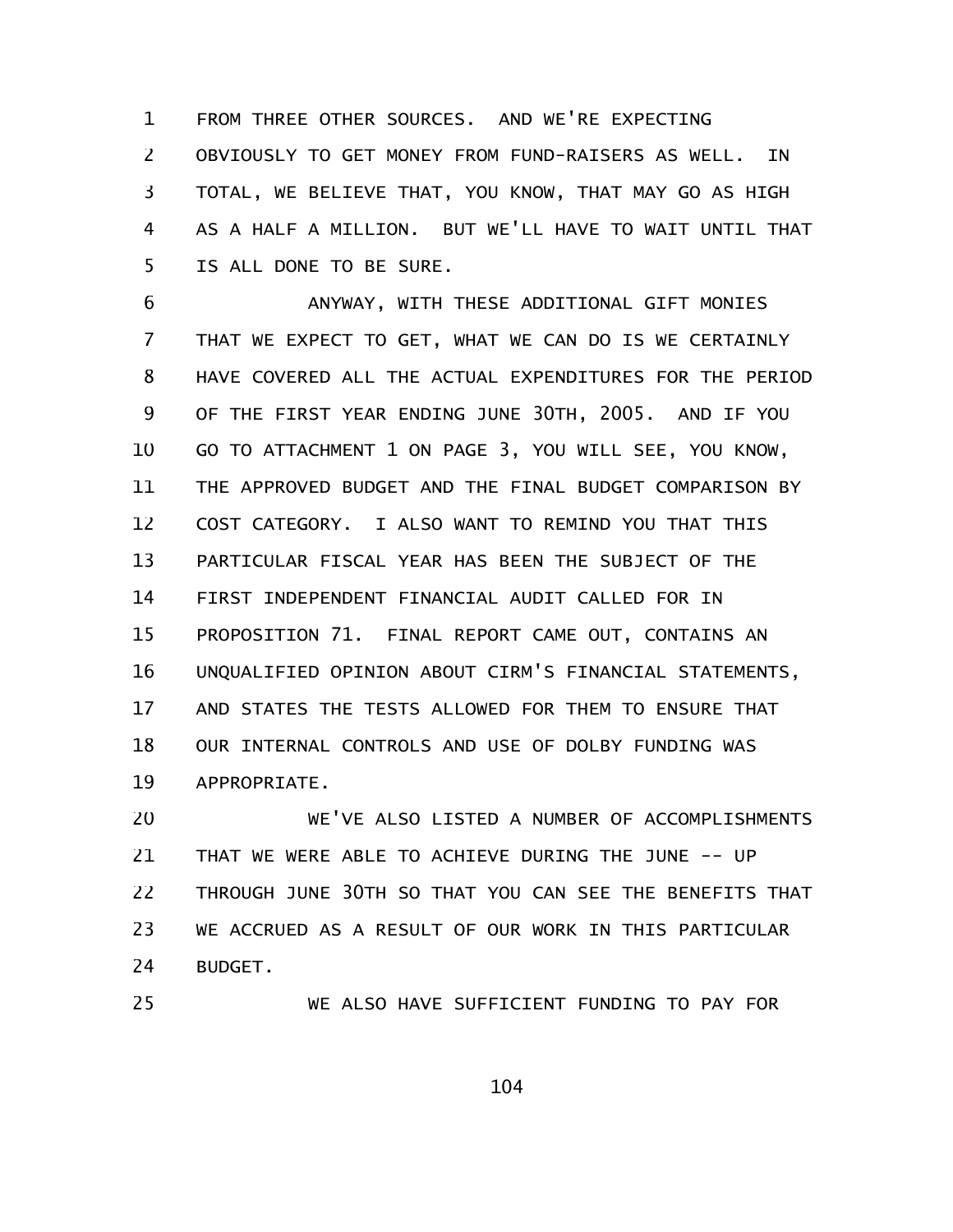ALL ACTUAL AND PROJECTED EXPENDITURES FOR THE CURRENT FISCAL YEAR THAT WE'RE IN THAT ENDS ON JUNE 30TH. HOWEVER, THERE'S A CAVEAT, AND THAT IS A CAVEAT THAT INDICATES THAT, ONCE AGAIN, WE HAVE ASKED FOR AND THEY HAVE APPROVED, THE STATE CONTROLLER'S OFFICE, THE DEPARTMENT OF JUSTICE, AND REMCHO TO DEFER PAYMENT DURING THIS PARTICULAR FISCAL YEAR OF \$598,000. NOW, THAT'S AN ESTIMATE. 1 2 3 4 5 6 7 8

KEEPING THOSE THINGS IN MIND, IF YOU GO TO PAGE 4, YOU GET A COMPARISON BETWEEN THE APPROVED BUDGET THAT YOU PROVIDED TO US OR THAT YOU APPROVED PREVIOUSLY, THE ICOC APPROVED, AND THE FINAL PROJECTED AMOUNT THAT TAKES INTO ACCOUNT THE DEFERRALS THAT I MENTIONED BEFORE. IT ALSO LISTS ACCOMPLISHMENTS THAT WE'VE BEEN ABLE TO ATTAIN DURING THIS PARTICULAR FISCAL YEAR. 9 10 11 12 13 14 15 16

IN ADDITION, THE -- ONE OTHER THING IS THAT ATTACHMENT 3 THAT FOLLOWS THIS ALSO PROVIDES INFORMATION ON A COST CENTER BY COST CENTER BREAKDOWN OF HOW WE'RE DOING WITH REGARD TO THOSE ELEMENTS OF THE BUDGET THAT EACH COST CENTER HAS CONTROL OVER AND HOW THE REVISED BUDGET BREAKS DOWN FOR THEM AS WELL AND TRIES TO INDICATE TO YOU SOME OF THE MAJOR CHANGES THAT EXPLAIN THE DIFFERENCES. SO THAT'S INFORMATION FOR YOU. THIS IS THE FIRST YEAR, BY THE WAY, THAT WE 17 18 19 20 21 22 23 24 25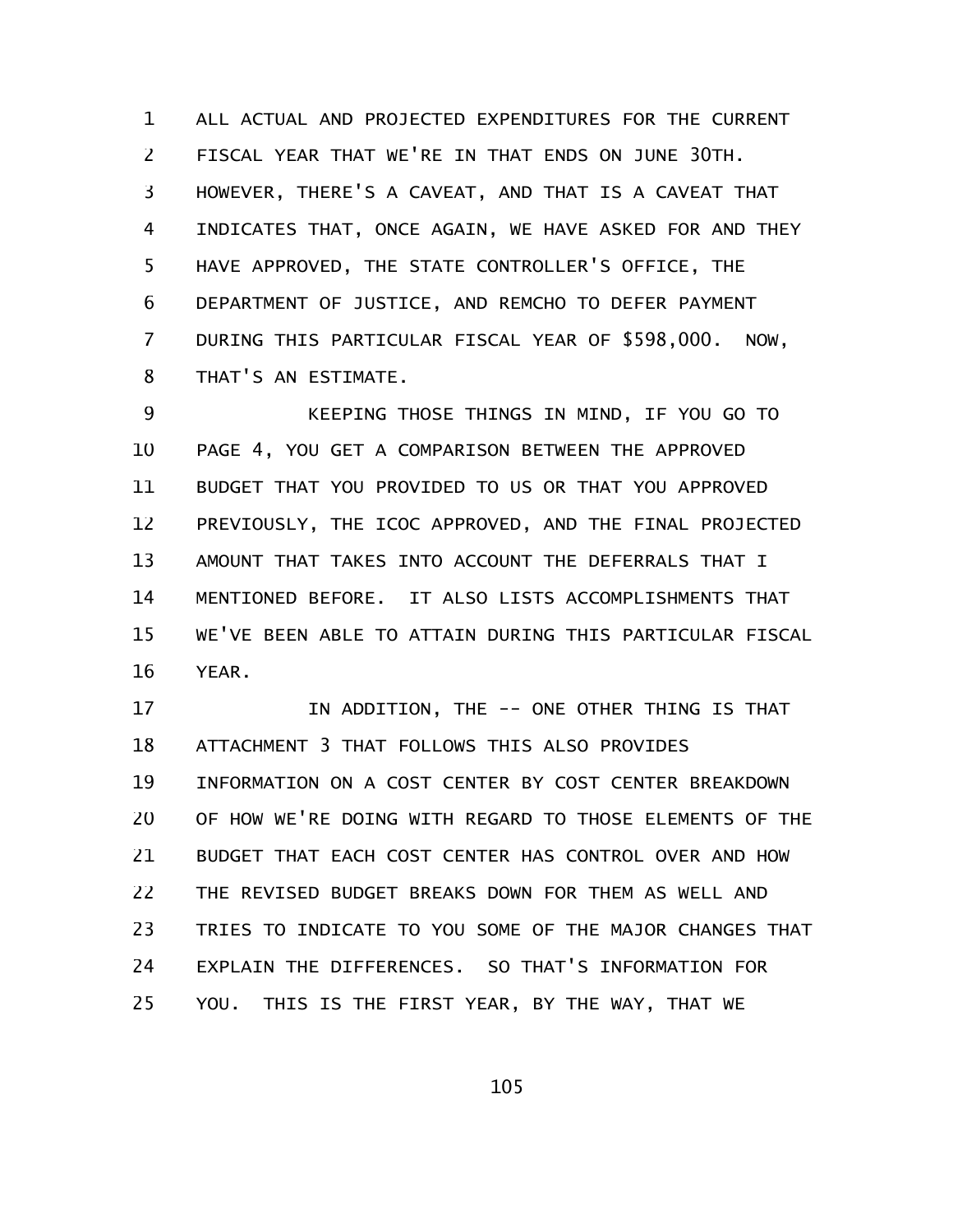ACTUALLY HAD THE COST CENTER BREAKDOWN. 1

WE ALSO HAVE SUFFICIENT FUNDING FOR PROJECTED EXPENDITURES THAT WE HAVE FOR THE FIRST SIX MONTHS. BUT AGAIN, WE WOULD HAVE TO ASK THE STATE CONTROLLER'S OFFICE, JUSTICE, AND REMCHO TO CONTINUE TO DEFER PAYMENT OF THEIR COST, WHICH WOULD TAKE THE 598,000 FROM THE PREVIOUS YEAR AND TAKE IT ALL THE WAY UP TO 918,000. 2 3 4 5 6 7 8

SO IF YOU GO TO PAGE 8, WHAT YOU WILL SHOW HERE IS A COMPARISON BETWEEN WHAT WE CALL SCENARIO 1, WHICH IS THE AMOUNT WHICH IS THE FUNDING THAT WE WOULD EXPEND IF THE \$918,000 IS BASICALLY DEFERRED AND IF ALL THE ANTICIPATED GIFTS THAT WE TALKED ABOUT PREVIOUSLY ARE DEVOTED TO THESE ANTICIPATED EXPENDITURES. 9 10 11 12 13 14

THE PROBLEM WITH THIS, I MEAN THERE'S GOOD NEWS AND BAD NEWS WITH REGARD TO SCENARIO 1. IF YOU GO TO PAGE 9 AT THE TOP OF THE PAGE, YOU WILL SEE THE TYPE OF ACCOMPLISHMENTS THAT WE EXPECT TO ACHIEVE DURING THIS SIX-MONTH PERIOD. WE'RE CERTAINLY GOING TO COMPLETE THE WORK ON THE STRATEGIC PLAN PROPOSAL. WE'RE SPONSORING AN EGG DONOR CONFERENCE. WE'RE PROPOSING TO HIRE A CHIEF OF COMMUNICATIONS, AND THAT'S BECAUSE NICOLE WILL BE LEAVING US. AND WE'RE ALSO GOING TO BE RECRUITING TO HIRE AND HIRE A CHIEF ADMINISTRATIVE OFFICER BECAUSE I'M GOING TO BE LEAVING. 15 16 17 18 19 20 21 22 23 24 25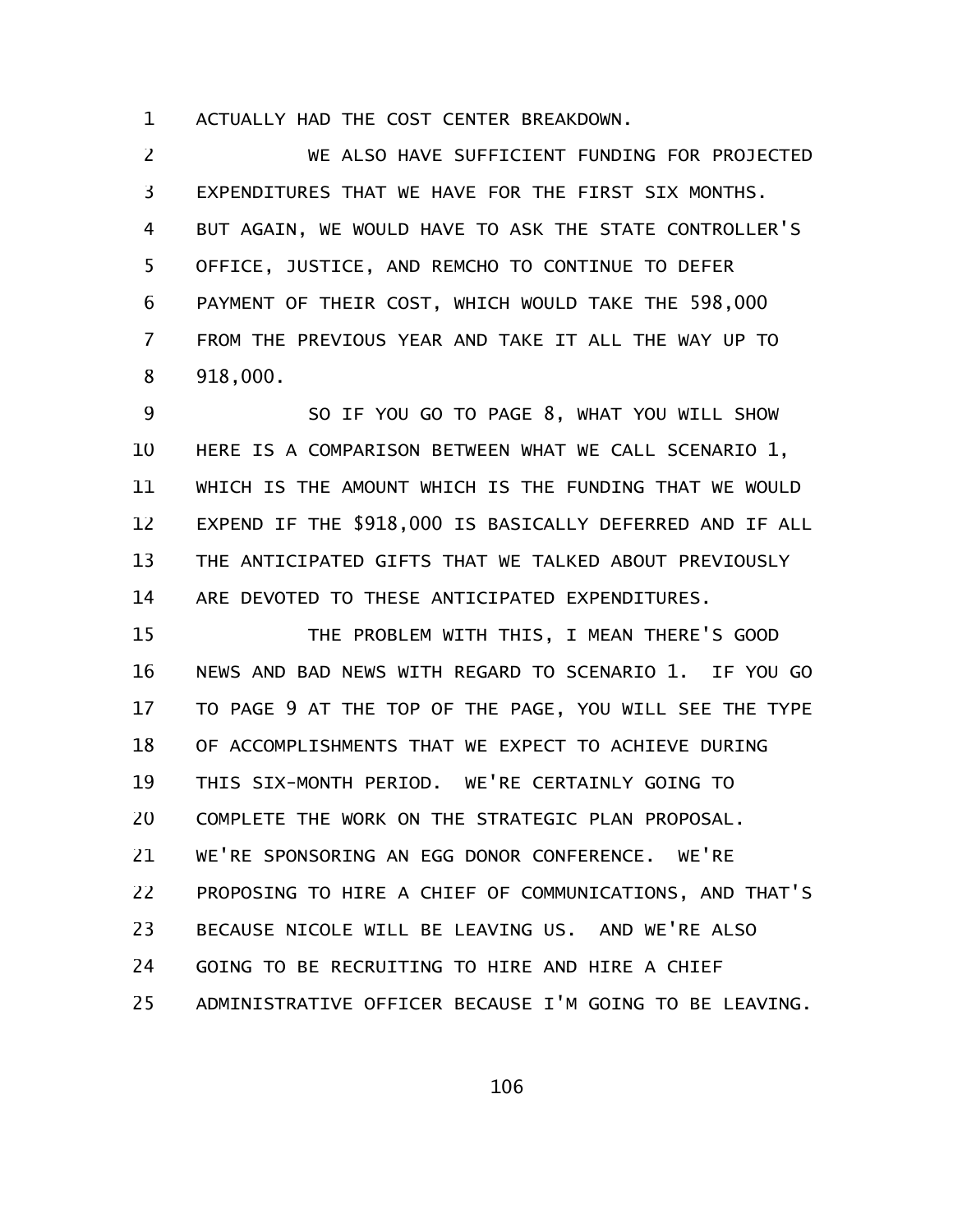I'M GOING TO ACTUALLY BE RETIRING THIS YEAR. SO WE HAVE ENOUGH MONEY TO BASICALLY FILL THOSE TWO POSITIONS. 1 2 3

WE ALSO WILL SPONSOR THE PARTICIPATION OF CALIFORNIA RESEARCHERS IN A CONFERENCE SPONSORED BY THE SCIENTISTS IN THE UNITED KINGDOM, AND BASICALLY WE'LL CONTINUE THE CURRENT LEVEL OF PROGRAM OPERATIONS. BUT CONTINUING THE CURRENT PROGRAM OPERATIONS MEANS PRETTY MUCH STANDING STILL. WE THINK THAT IT'S IMPORTANT FOR US TO MOVE BEYOND THAT, AND THE KEY TO THAT WILL BE THE ISSUANCE OF ADDITIONAL BAN MONEY. 4 5 6 7 8 9 10 11

SO IF YOU GO BACK TO PAGE 8 AGAIN, WE'VE DEVELOPED A SCENARIO 2 BUDGET. UNDER THIS OPTION WE ARE TALKING ABOUT THE ISSUANCE OF THE ADDITIONAL \$34 MILLION IN BAN'S THAT BOB AND HIS STAFF ARE WORKING ON THAT WOULD BASICALLY ALLOW US TO DO SOME ADDITIONAL HIRING. ONE IS THAT WE'D HIRE A SCIENTIFIC PROGRAM OFFICER TO DEVELOP A REQUEST FOR PROPOSAL CONCEPT FOR INNOVATION GRANTS. WE'D HIRE A SENIOR OFFICER OF FACILITIES TO WORK WITH THE FACILITIES WORKING GROUP TO START DEVELOPMENT OF GUIDELINES FOR THAT PROGRAM. WE'D ALSO INCREASE THE FUNDING FOR WORKING GROUP MEETINGS FOR GRANTS AND FACILITIES TO DEAL WITH THE FACT THAT THEY WOULD BE WORKING WITH THESE TWO PEOPLE. WE'D PROPOSE TO HIRE AN ADMINISTRATIVE ASSISTANT FOR THE 12 13 14 15 16 17 18 19 20 21 22 23 24 25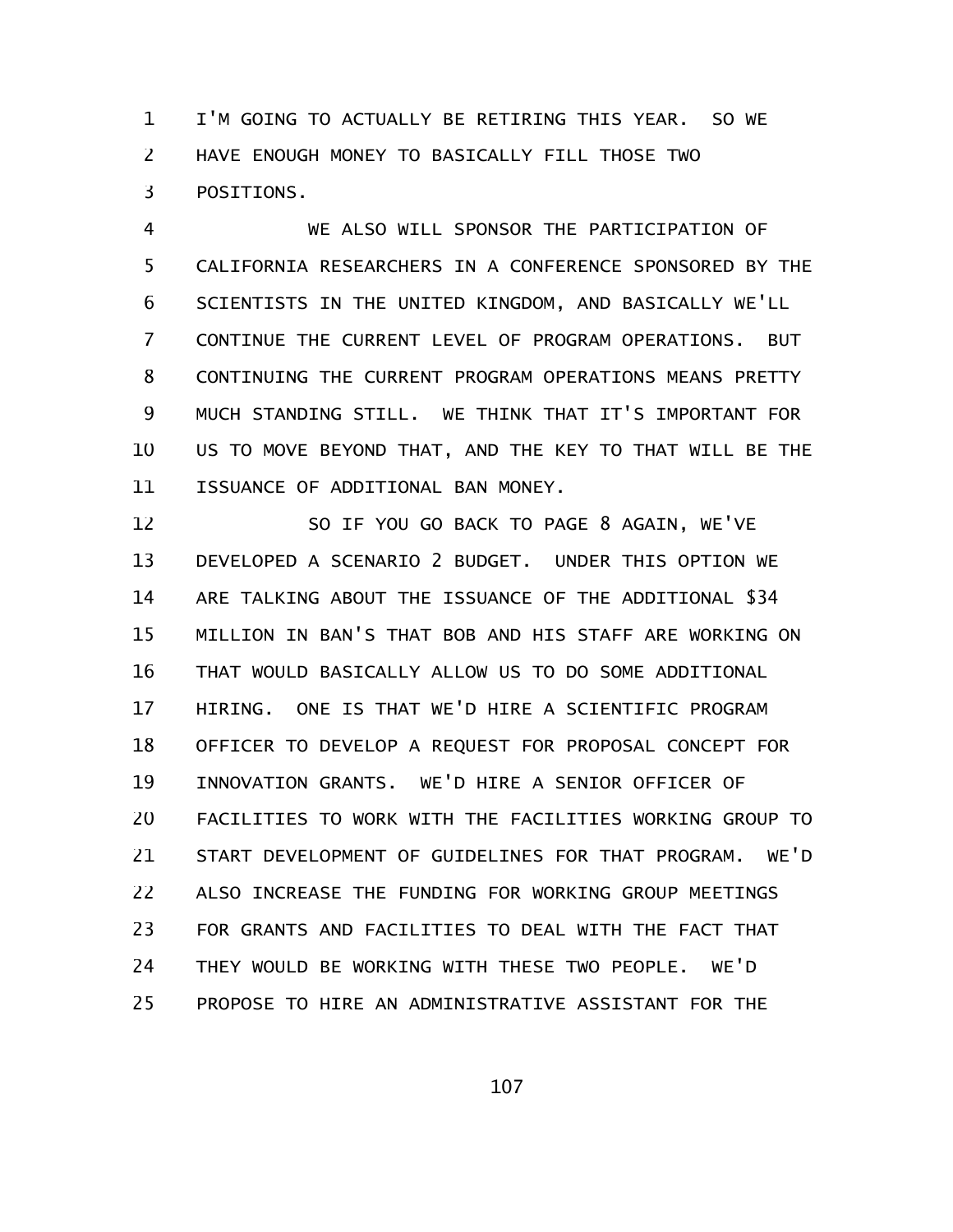CHIEF OF COMMUNICATIONS TO ASSIST WITH THE WORKLOAD OF THAT ORGANIZATION. AND IN ADDITION, WE'D BE ABLE TO PAY ALL OF OUR DEFERRALS AND BASICALLY BRING OURSELVES UP TO DATE, WHICH WE THINK IS A GOOD IDEA. 1 2 3 4

IF YOU GO BACK TO PAGE 9 AGAIN, YOU WOULD SEE THE ACCOMPLISHMENTS EXPECTED FOR SCENARIO 2. FIRST OFF, YOU GET ALL THE ITEMS UNDER SCENARIO 1, THEN YOU GET THE DEVELOPMENT OF A CONCEPT RFA FOR INNOVATION GRANTS FOR APPROVAL BY THE ICOC, WE GET THE DEVELOPMENT OF POLICIES FOR THE RESEARCH FACILITIES PROGRAM, WE GET ADEQUATE AND TIMELY RESPONSE TO MEDIA INQUIRIES, AND WITH A CHIEF OF COMMUNICATIONS DEVELOPMENT OF A MEDIA PLAN CONSISTENT WITH THE STRATEGIC PLAN THAT'S BEING DEVELOPED. ALL THE DEFERRALS ARE PAID. AND IN ADDITION, WE HAVE FUNDING THAT'S AVAILABLE FOR THE SECOND YEAR OF TRAINING GRANTS AND THE FIRST YEAR OF INNOVATION GRANTS AS APPROVED BY THE ICOC. IN ADDITION, WE'LL HAVE SOME ADDITIONAL FUNDS FOR OPERATIONS PAST DECEMBER 31ST. 5 6 7 8 9 10 11 12 13 14 15 16 17 18 19

AND I WOULD REFER YOU NOW TO PAGE -- EXCUSE ME -- ATTACHMENT 5 WHICH BASICALLY LAYS OUT HOW THE \$34 MILLION IN BAN'S GET ALLOCATED. FIRST OFF, WE HAVE TO PAY FOR THE ESTIMATED COSTS OF ISSUANCE, THEN THERE'S \$3 MILLION OF THE TOTAL PROCEEDS, \$34 MILLION, AVAILABLE FOR GENERAL ADMINISTRATION. GRANTS 20 21 22 23 24 25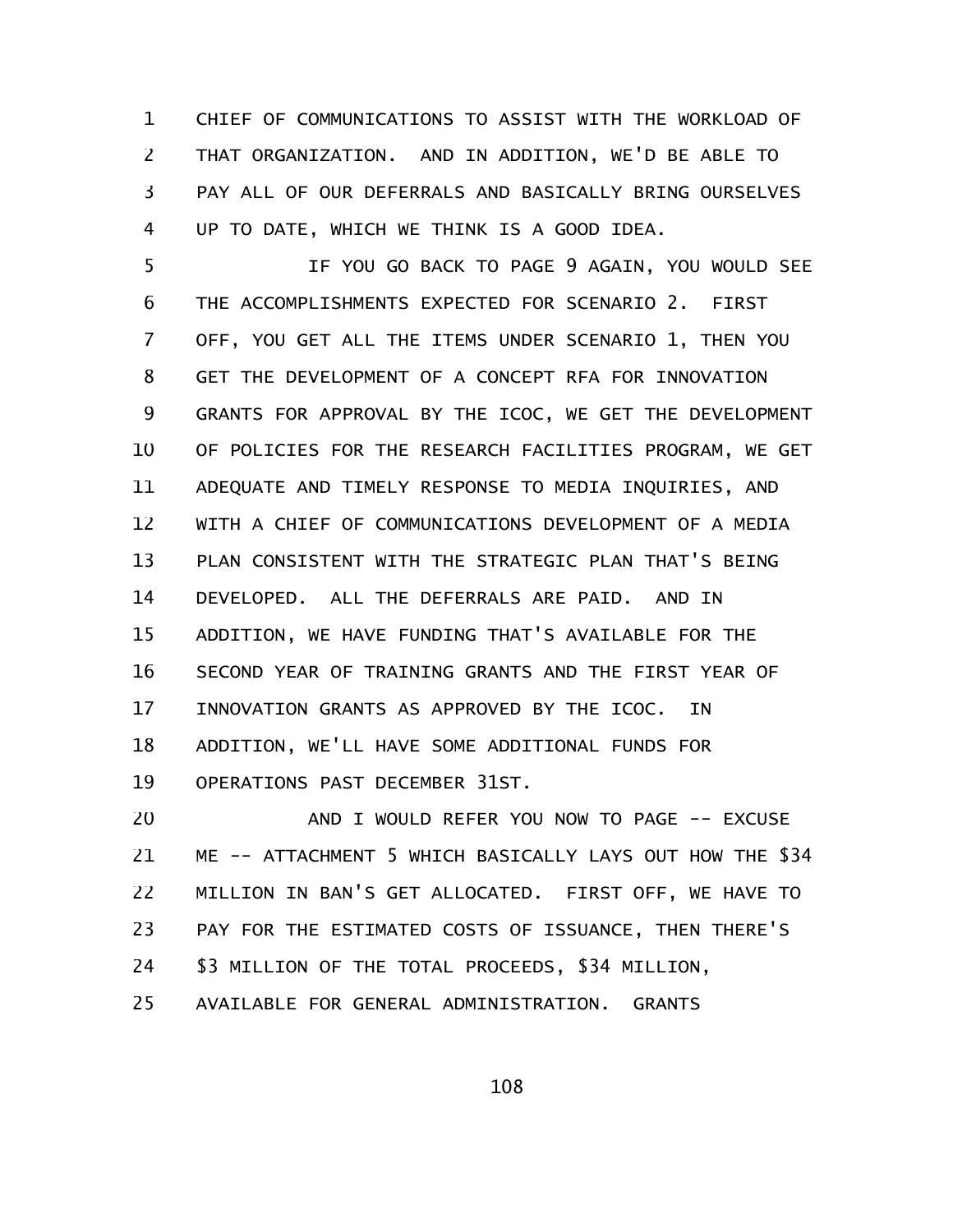ADMINISTRATION IS 3 PERCENT OF WHAT'S LEFT AFTER THOSE FIRST TWO THINGS ARE TAKEN CARE OF. THE BALANCE IS THEN AVAILABLE FOR GRANTS AND FOR PAYING THE LEGAL COSTS ASSOCIATED WITH THIS, THE DEFERRALS AND ADDITIONAL COSTS THAT WOULD OCCUR DURING THIS PERIOD OF TIME, 738,000. AND THEN BASICALLY THE AMOUNT AVAILABLE FOR GRANT AWARDS IS ALMOST \$33 MILLION. 1 2 3 4 5 6 7

SO GOING BACK TO THE NARRATIVE AT THE BEGINNING, WE THINK THAT THERE ARE SOME REAL BENEFITS TO MOVING TO SCENARIO 2 AS FAST AS WE CAN. OUR RECOMMENDATION, AS IN THE PAST, OBVIOUSLY I THINK WE'D ALL LIKE TO HAVE SCENARIO 2, BUT WE HAVE TO MAKE OUR CHOICE, FIRST OF ALL, UPON THE MONEY THAT'S ACTUALLY THERE IN-HOUSE AND THAT WE CAN COUNT ON, WHICH BASICALLY MEANS THAT OUR RECOMMENDATION IS THAT SCENARIO 1 BUDGET BE APPROVED. BUT IN ADDITION, AS WE'VE DONE IN THE PAST, WE'RE ASKING THAT THE SCENARIO 2 BUDGET BE APPROVED FOR IMPLEMENTATION AS SOON AS THE ADDITIONAL BAN'S ARE SOLD. 8 9 10 11 12 13 14 15 16 17 18 19

NOW, OUR ASSUMPTIONS ON THIS BUDGET FOR THE BUDGET YEAR IS ASSUMING THAT THE BAN'S ARE SOLD BEFORE JULY 1ST OF 2004, SO IF THE BENEFITS OUTLINED FOR SCENARIO 2, THEY WOULD, DEPENDING UPON WHEN THOSE BAN'S GET SOLD, IT WILL -- YOU KNOW, WE STILL GET THE BENEFITS, BUT THE TIMING OF THEM MAY BE A LITTLE 20 21 22 23 24 25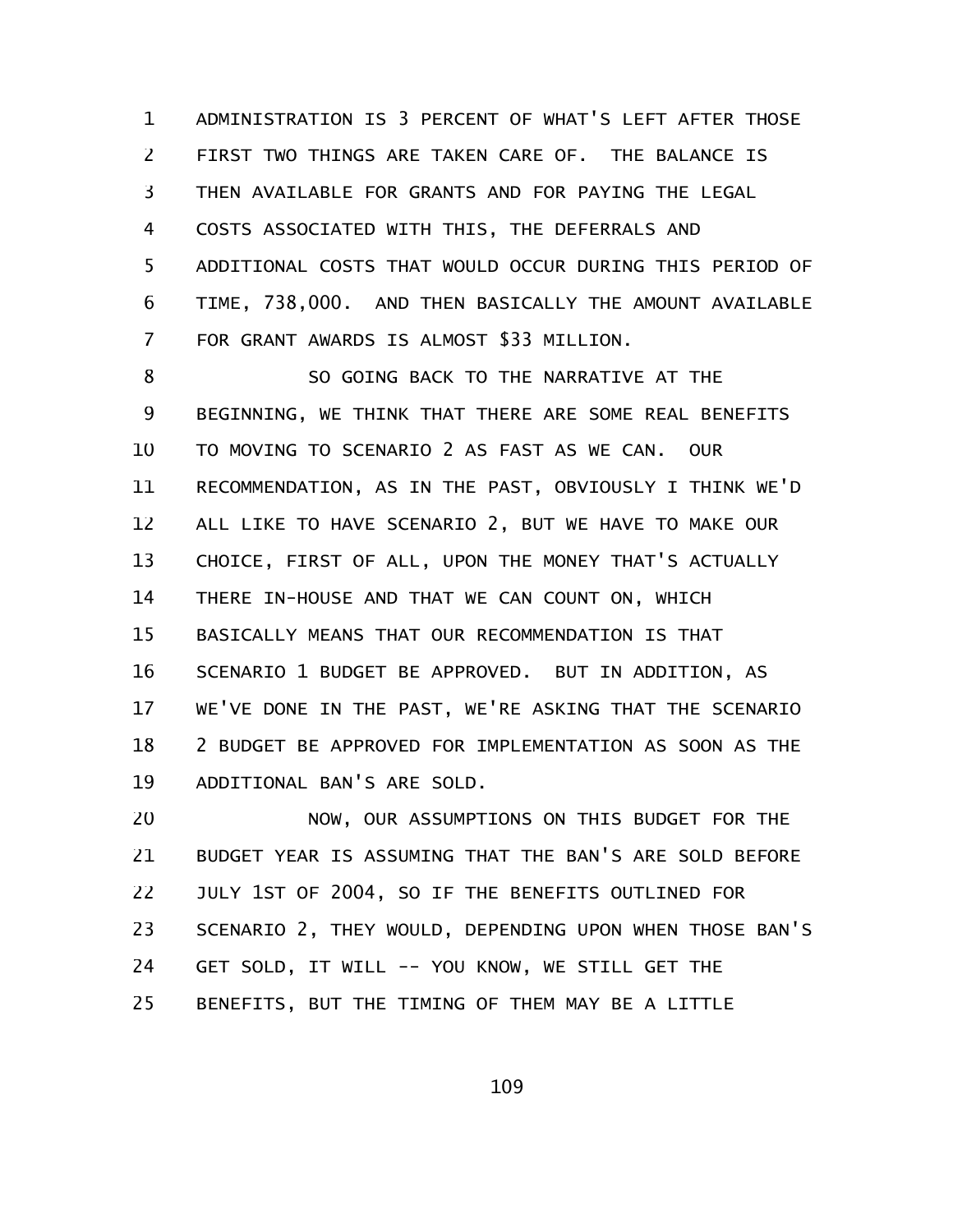DIFFERENT. SO, FOR INSTANCE, WE HAD HOPED TO ACTUALLY HAVE THE CONCEPT REQUESTS FOR PROPOSAL READY BY AUGUST 2004. BUT IF WE DON'T HAVE THE BAN'S DONE TO BE ABLE TO HIRE THE PEOPLE THAT WE NEED TO WORK ON IT, THEN THAT WOULD GET DELAYED AS WELL. 1 2 3 4 5

NOW, AT THE AUGUST 2004 MEETING, WE'D LIKE TO PRESENT AN UPDATE OF OUR PROGRESS AND HOW IT AFFECTS OUR ABILITY TO ACHIEVE THE BENEFITS THAT WE'VE DISCUSSED ABOVE. AND IN ADDITION, AT THAT TIME, YOU KNOW, WE WILL HAVE A BETTER SENSE OF HOW MUCH OF THE BAN'S ARE GOING TO BE SOLD, WE'LL HAVE A BETTER SENSE OF THE SPECIFICS WITH REGARD TO FUND-RAISING AND GIFTS, AND WE CAN TRY TO DETERMINE HOW MUCH OF THE PROCEEDS FROM THE BAN SALE WILL TAKE US INTO THE SECOND HALF OF THE NEXT FISCAL YEAR. 6 7 8 9 10 11 12 13 14 15

AND THAT'S MY PRESENTATION. AND IF YOU HAVE ANY QUESTIONS, I'M HAPPY TO ANSWER THEM. 16 17

MR. KLEIN: TINA, THIS IS BOB KLEIN. COULD I ASK A QUESTION HERE? 18 19

VICE CHAIR NOVA: PLEASE. 20

MR. KLEIN: WALTER, IS MY UNDERSTANDING CORRECT, THAT IF WE CLOSE THE ADDITIONAL 34 MILLION IN BAN'S, THAT UNDER BUDGET SCENARIO 2, DESPITE HIRING THE CHIEF OF COMMUNICATIONS, THE ADMINISTRATIVE OFFICER, AND THE OTHER PROVISIONS FOR AN ADDITIONAL GRANT 21 22 23 24 25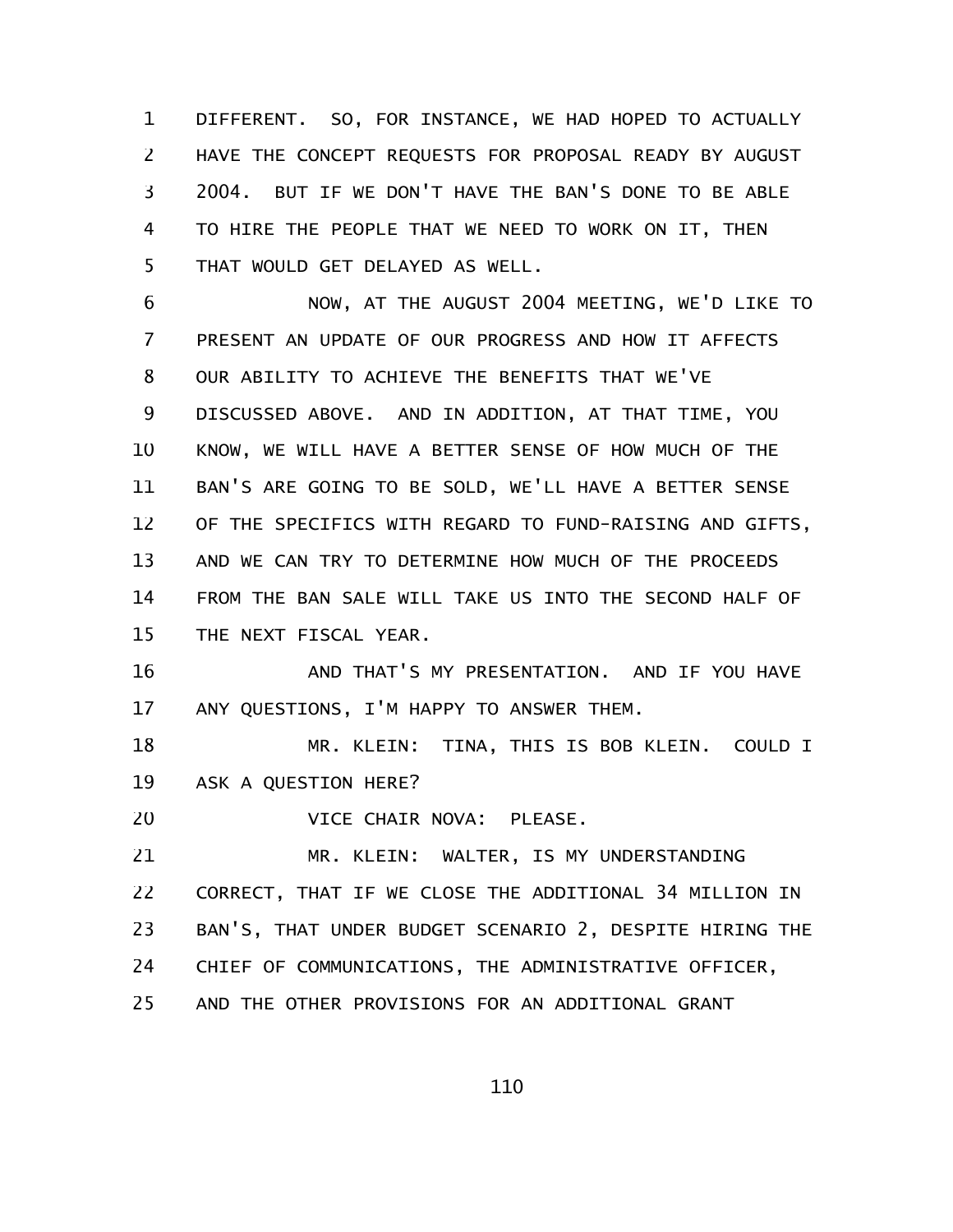PROGRAM UNDER SCENARIO 2, THAT WE'D END THE YEAR WITH 800 OR 900 -- WE'D END DECEMBER 31ST, 2004, WITH EIGHT OR 900,000 TO CARRY FORWARD INTO THE 2007; IS THAT CORRECT, CALENDAR YEAR 2007? 1 2 3 4

MR. BARNES: YEAH. THE FIGURES, THE ADDITIONAL AMOUNT THAT WE WOULD NEED TO GO TO A SCENARIO 2 IS ABOUT 1.2 MILLION. IF YOU SEE THE COMPARISON BETWEEN THE BOTTOM LINE ON SCENARIO 1, SCENARIO 2, ABOUT 738,000 OF THAT IS LEGAL COSTS, AND SO THAT CAN BE PAID BY THE GRANT PROGRAM, WHICH LEAVES THE FULL AMOUNT OF GENERAL ADMINISTRATION AND GRANTS ADMINISTRATION TO PAY THE REMAINDER, WHICH IS ABOUT 440,000. SO YOU'VE GOT ABOUT \$2 MILLION TO COVER ALL OF THE OTHER COSTS UP THROUGH DECEMBER 31ST. 5 6 7 8 9 10 11 12 13 14

SO TAKING THE 400,000 OFF OF IT, YOU GET ABOUT 1.4 MILLION, 1.5, 1.4 MILLION THAT'S AVAILABLE TO MOVE INTO THE JANUARY 31ST, '07, THROUGH JUNE 30TH OF '07. NOW, IT'S NOT GOING TO BE ENOUGH TO CARRY YOU FOR THE FULL SIX MONTHS BECAUSE THE SECOND SIX MONTHS IS GOING TO BE PROBABLY JUST ABOUT AS MUCH AS THE FIRST SIX MONTHS, WHICH IS THE 3.8 MILLION. 15 16 17 18 19 20 21

MR. KLEIN: SO UNDER THE SECOND YEAR, REGARDLESS OF WHETHER YOUR CARRY-OVER IS 800,000 OR 1.4 MILLION, YOU REALLY NEED TO HAVE AN ADDITIONAL PROGRAM TO KEEP YOUR PROGRAM GOING WITH AN ADDITIONAL 25 TO 50 22 23 24 25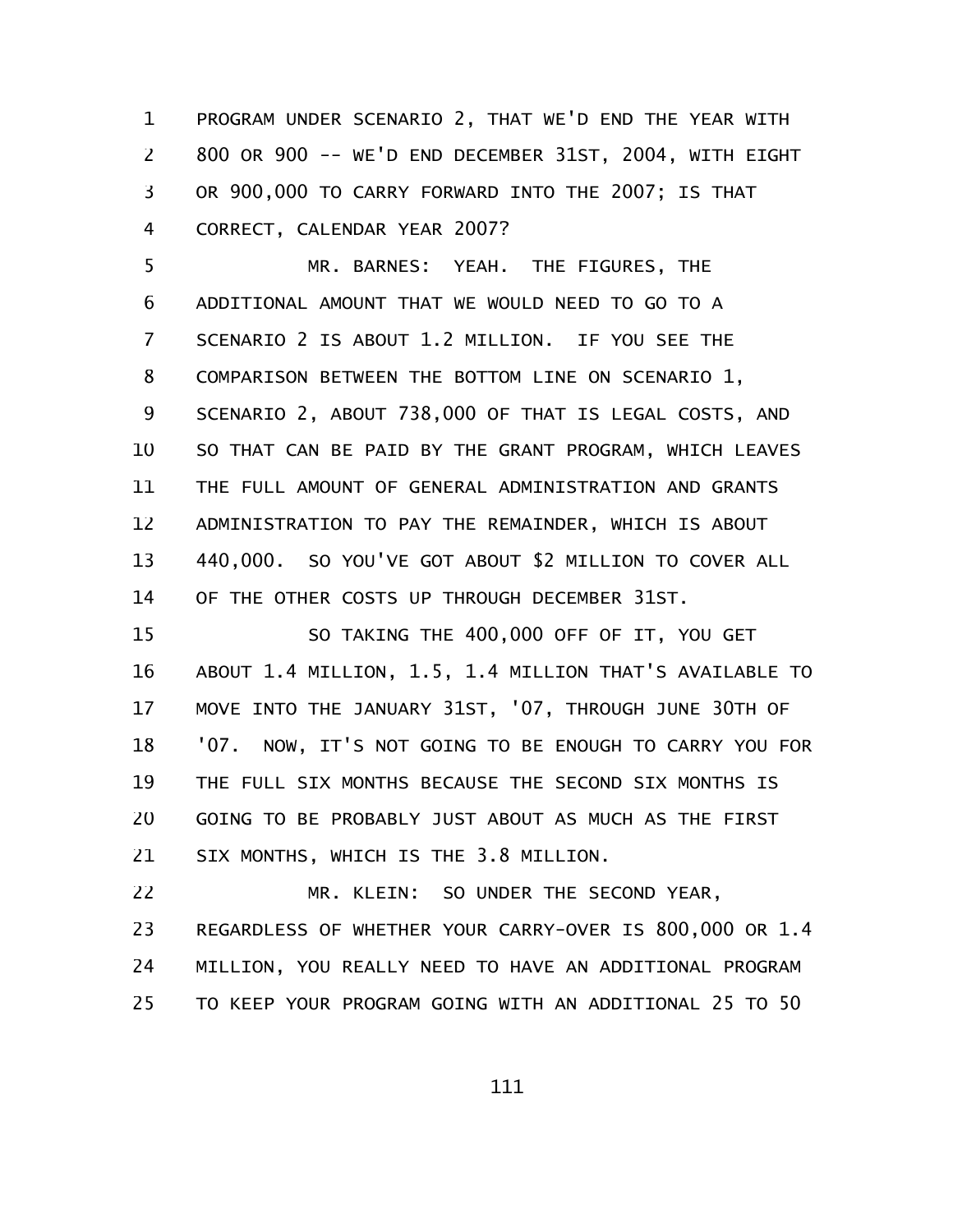MILLION IN BAN'S ISSUED IN THE BEGINNING OF 2007 TO SUPPORT THE OVERHEAD IN THAT PERIOD. 1 2

MR. BARNES: THAT'S CORRECT. EITHER BAN'S OR ADDITIONAL GIFT MONEY. 3 4

MR. KLEIN: THAT'S RIGHT. BUT THAT WOULD PROVIDE A SCENARIO WHERE YOU HAD A CONSTANT PROGRAM FLOW WITH AN ADDITIONAL PROGRAM OPTION LATE THIS YEAR AND ONE EARLY NEXT YEAR, ADDITIONAL GRANT RESEARCH FUNDING PROGRAM OPTION. 5 6 7 8 9

MR. BARNES: ARE THERE OTHER QUESTIONS? MR. KLEIN: I'D ALSO LIKE TO CONGRATULATE YOU ON GETTING A NO-EXCEPTIONS OPINION ON THE AUDIT. THAT'S  $--$ 10 11 12 13

DR. PIZZO: FANTASTIC. 14

MR. KLEIN: FOR A NEW AGENCY TO HAVE SO ACUTELY FOLLOWED THE ACCOUNTING RULES FROM THE BEGINNING IS TREMENDOUS. AND, WALTER, YOU COMING ON AND RUNNING THINGS FOR SEVERAL MONTHS BEFORE WE EVEN HAD A PRESIDENT IN PLACE, WE HAVE TO APPLAUD THE CARE WITH WHICH YOU SET UP OUR ACCOUNTING FUNCTIONS. 15 16 17 18 19 20

DR. PIZZO: HOW COULD YOU RETIRE AT SUCH AN EXCITING TIME? 21 22

MR. BARNES: HAVE YOU SEEN MY HAIR LATELY? DR. PIZZO: LOOKS PRETTY GOOD TO ME ACTUALLY. DR. HALL: THIS WAS AN INADVERTENT. I THINK 23 24 25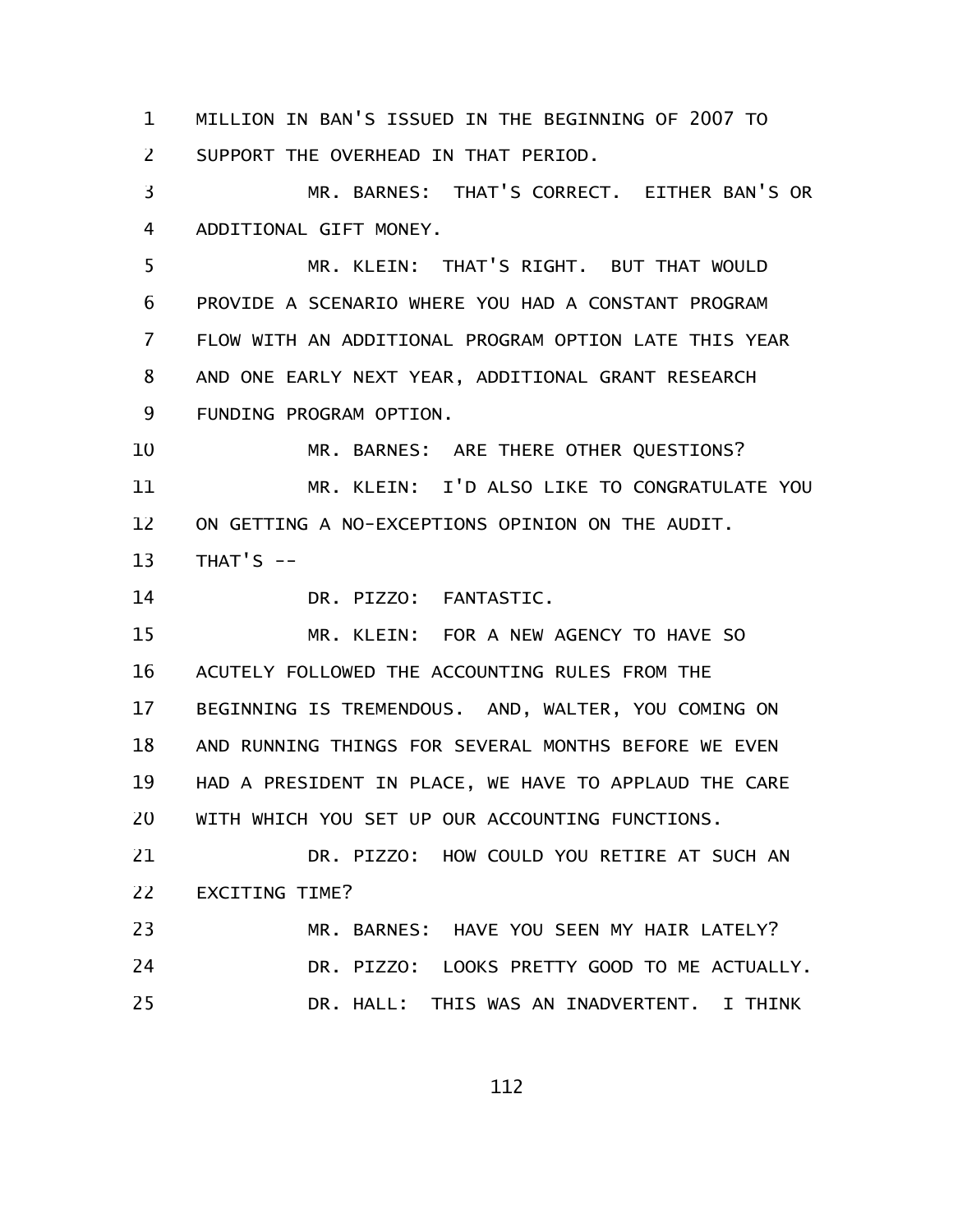WALTER PLANS TO ANNOUNCE AT THE ICOC MEETING, SO IT SORT OF CAME UP HERE THROUGH THE BACK DOOR. 1 2

DR. PIZZO: CAN WE VOTE ON THIS? DR. HALL: BUT I WOULD ALSO JUST LIKE TO TAKE THE OCCASION TO SAY THAT WALTER HAS BEEN INVALUABLE AND SUPERB IN WHAT HE'S DONE FOR US. AND TO HAVE PUT IT ALTOGETHER FROM THE BEGINNING, HE'S BEEN AN INCREDIBLE LINK TO THE STATE GOVERNMENT. HE'S ADVISED US ALL IN THE WAYS, ARCANE WAYS, OF BEING A STATE AGENCY IN GOVERNMENT, AND SO WE ARE GOING TO MISS HIM. BIG SHOES TO FILL. BUT WE -- ANYHOW, NO TIME IS OPPORTUNE TO LOSE A WALTER BARNES. BUT ANYHOW, WALTER, WE'RE GRATEFUL TO YOU AND REALLY APPRECIATE ALL YOU'VE DONE FOR US. 3 4 5 6 7 8 9 10 11 12 13 14

MR. BARNES: THANK YOU. 15

DR. REED: ABSOLUTELY. HERE. HERE. 16

MR. BARNES: I'LL BE HERE THROUGH THE FIRST PART OF SEPTEMBER, SO I'LL BE HERE FOR ONE MORE ICOC MEETING. SO YOU HAVE ANOTHER CHANCE AT ME. BUT THANK YOU VERY MUCH. I WOULD ONLY JUST SAY THAT IT HAS BEEN MY PLEASURE TO BE A PART OF THIS ORGANIZATION AND FOR BOB TO TAKE THE INITIAL CHANCE IN GIVING ME A CHANCE AND FOR ZACH TO CONFIRM THAT WHEN HE CAME ON BOARD. AND FOR ALL OF THE SUPPORT THAT I'VE RECEIVED FROM THE PEOPLE HERE AS WELL AS THE ICOC, I WILL BE ETERNALLY 17 18 19 20 21 22 23 24 25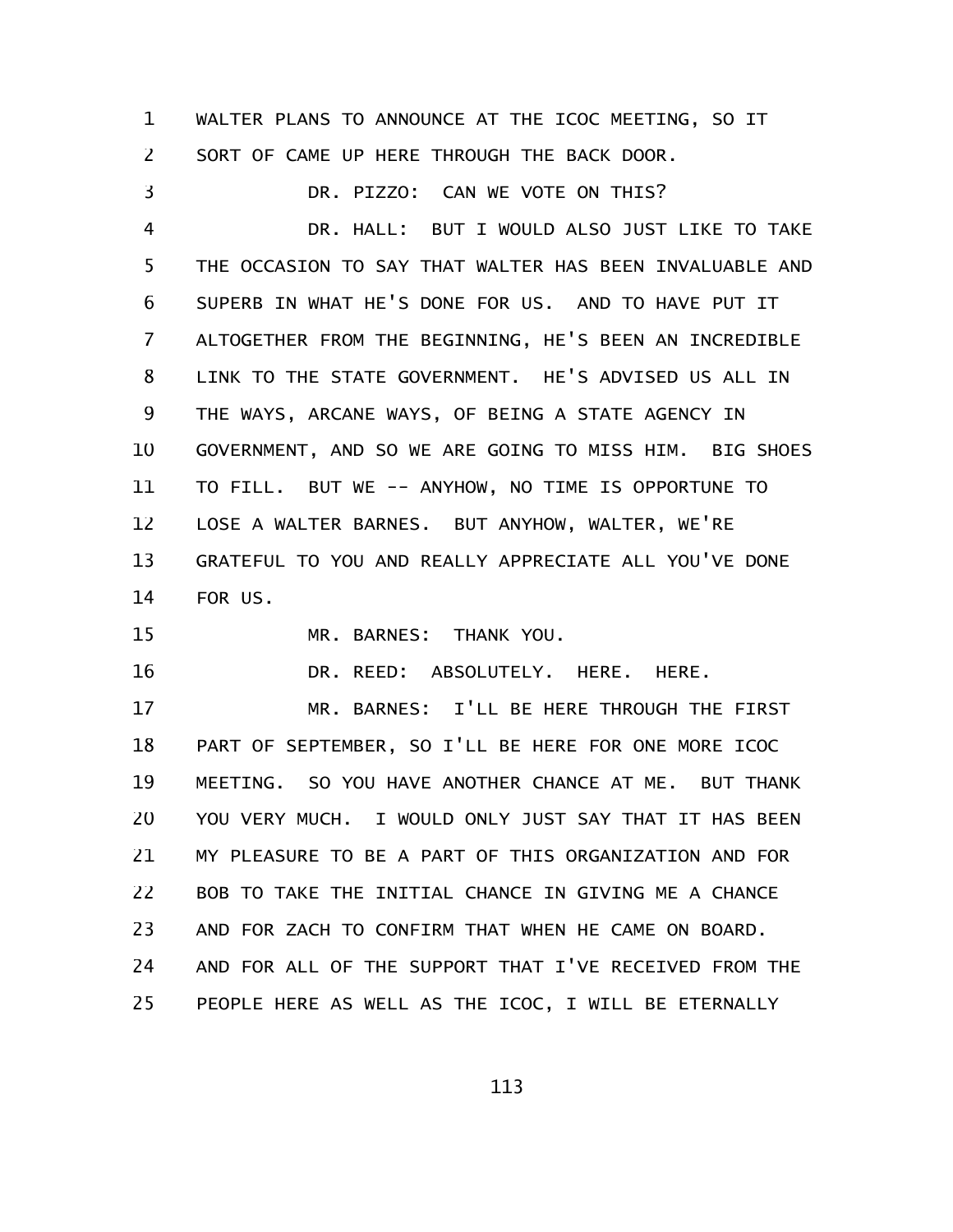GRATEFUL. THIS IS A MAJOR, MAJOR JEWEL IN MY CROWN AS I GET READY TO RETIRE. I CAN'T THINK OF ANY WAY I WOULD HAVE PREFERRED TO SPEND MY LAST YEARS. SO THANK YOU FOR THE OPPORTUNITY. DR. HALL: ANY OTHER COMMENTS ON THE BUDGET? (APPLAUSE.) DR. HALL: ANY OTHER COMMENTS ON THE BUDGET? MR. KLEIN: ZACH, THIS IS BOB. I'D JUST LIKE TO SAY THAT, ASSUMING WE ARE SUCCESSFUL ON CLOSING THESE ADDITIONAL BAN'S HERE SO WE HAVE A BETTER GAUGE ON WHERE WE'RE AT, AT THAT POINT I WOULD LIKE TO BRING BACK TO THE LATER GOVERNANCE COMMITTEE A PROPOSED AMENDMENT THAT HOPEFULLY I CAN SIT DOWN AND WORK OUT WITH YOU THAT WILL ADDRESS SOME ADMINISTRATIVE SUPPORT ALLOWANCE FOR THE PATIENT ADVOCATES ON THE BOARD, LIKE JOAN SAMUELSON, JEFF SHEEHY, DAVID SERRANO-SEWELL, OTHERS. SOME MAY NOT NEED IT, BUT OTHERS MAY NEED ADMINISTRATIVE SUPPORT, PARTICULARLY AS WE PUT OUR FACILITIES COMMITTEE INTO OPERATION WITH THE PACE THE FACILITIES COMMITTEE NEEDS TO MOVE TO PROVIDE THE PROCESSING OF FACILITIES POLICIES AND APPROVALS, WHICH IS A BIG LEAD-TIME, IN DEALING WITH OUR INSTITUTIONS IN THE STATE AND THE PATIENT ADVOCATES ADDING AN ADDITIONAL COMMITTEE TO BE ON FOR PULLING ALL THOSE PIECES TOGETHER. THE NUMBER OF PEOPLE ON LOGISTICS AND 1 2 3 4 5 6 7 8 9 10 11 12 13 14 15 16 17 18 19 20 21 22 23 24 25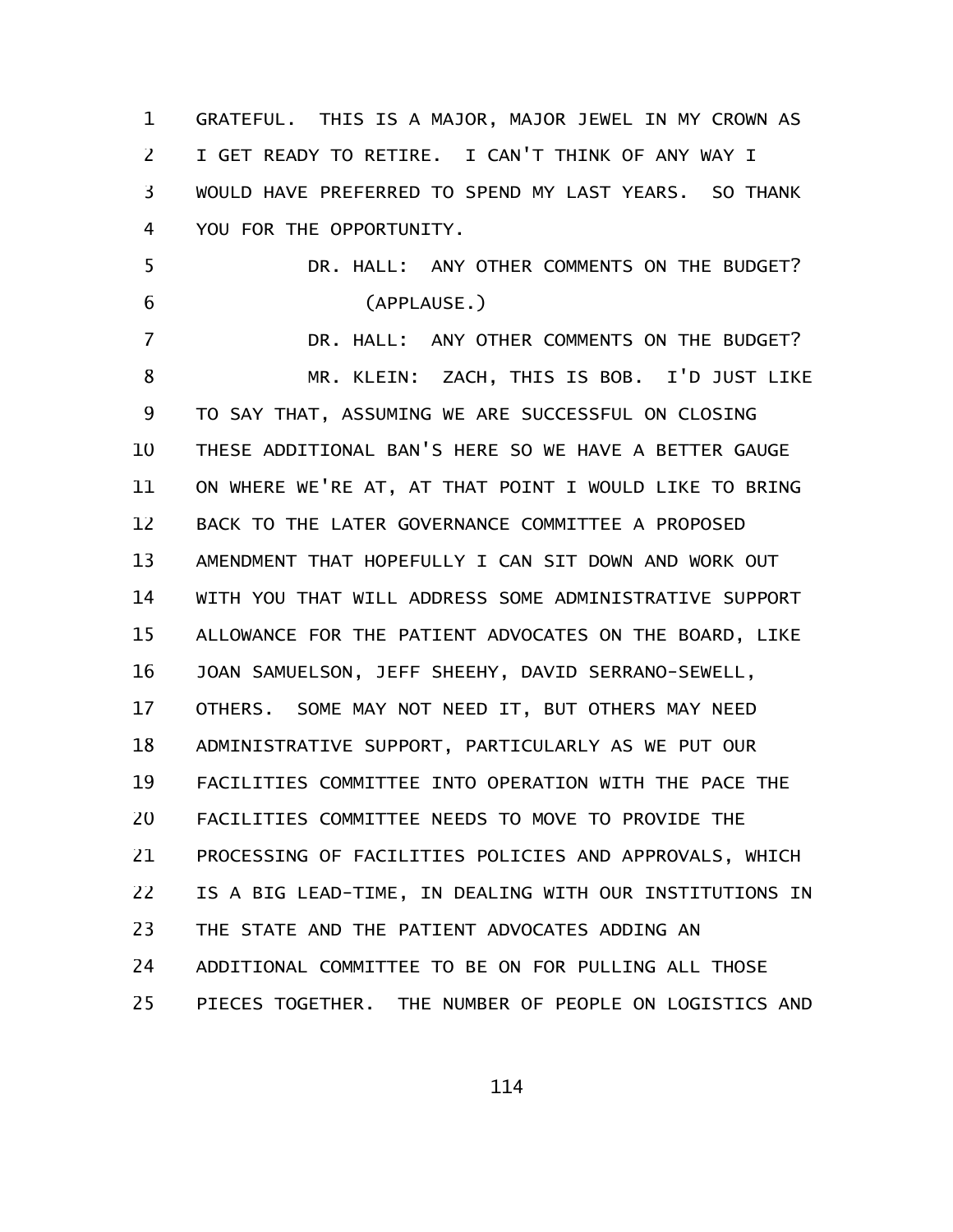ADMINISTRATIVE SUPPORT AND DOCUMENT REVIEW MAY BE REALLY HEAVILY STRESSED AND NEED SOME SUPPORT AT THE BOARD LEVEL, ALTHOUGH WE'LL TRY AND KEEP IT AT A VERY CONSERVATIVE LEVEL. BUT THAT'S DEPENDENT, AGAIN, ON WHAT I'M VERY OPTIMISTIC ABOUT, BUT I'D LIKE TO SEE THOSE BAN'S CLOSE AND BRINGING THAT FORWARD AT A LATER DATE. 1 2 3 4 5 6 7

DR. POMEROY: TINA, THIS IS CLAIRE. I WANT TO ECHO BOB'S SUGGESTION. I THINK IT'S ABSOLUTELY ESSENTIAL THAT WE GET THOSE PATIENT ADVOCATES SOME SUPPORT. THEY ARE JUST WORKING OVERTIME. 8 9 10 11

DR. PIZZO: IT'S TRUE. 12

DR. HALL: THAT'S AN IMPORTANT CONSIDERATION, AND WE -- I HOPE WE HAVE THE BAN'S MONEY AND THAT WE'RE ABLE TO ADDRESS THAT AT LEAST IN SOME WAY. 13 14 15

VICE CHAIR NOVA: THAT WOULD BE TERRIFIC. 16

DR. MURPHY: CAN YOU TELL ME HOW THAT WOULD WORK, ZACH, THE SUPPORT FOR ICOC MEMBERS? 17 18

DR. HALL: WELL, THIS IS REALLY BOB'S ITEM, SO I SHOULD ASK BOB WHAT -- I'VE NOT HAD A CHANCE TO DISCUSS THIS INTERNALLY. 19 20 21

MR. KLEIN: THAT IS AN ITEM THAT I'M GOING TO NEED TO WORK WITH JAMES HARRISON, OUR OUTSIDE COUNSEL, AND THE ATTORNEY GENERAL'S OFFICE ON TO MAKE CERTAIN WE'RE FOLLOWING THE RIGHT PROTOCOL, BUT IT WOULD BE AN 22 23 24 25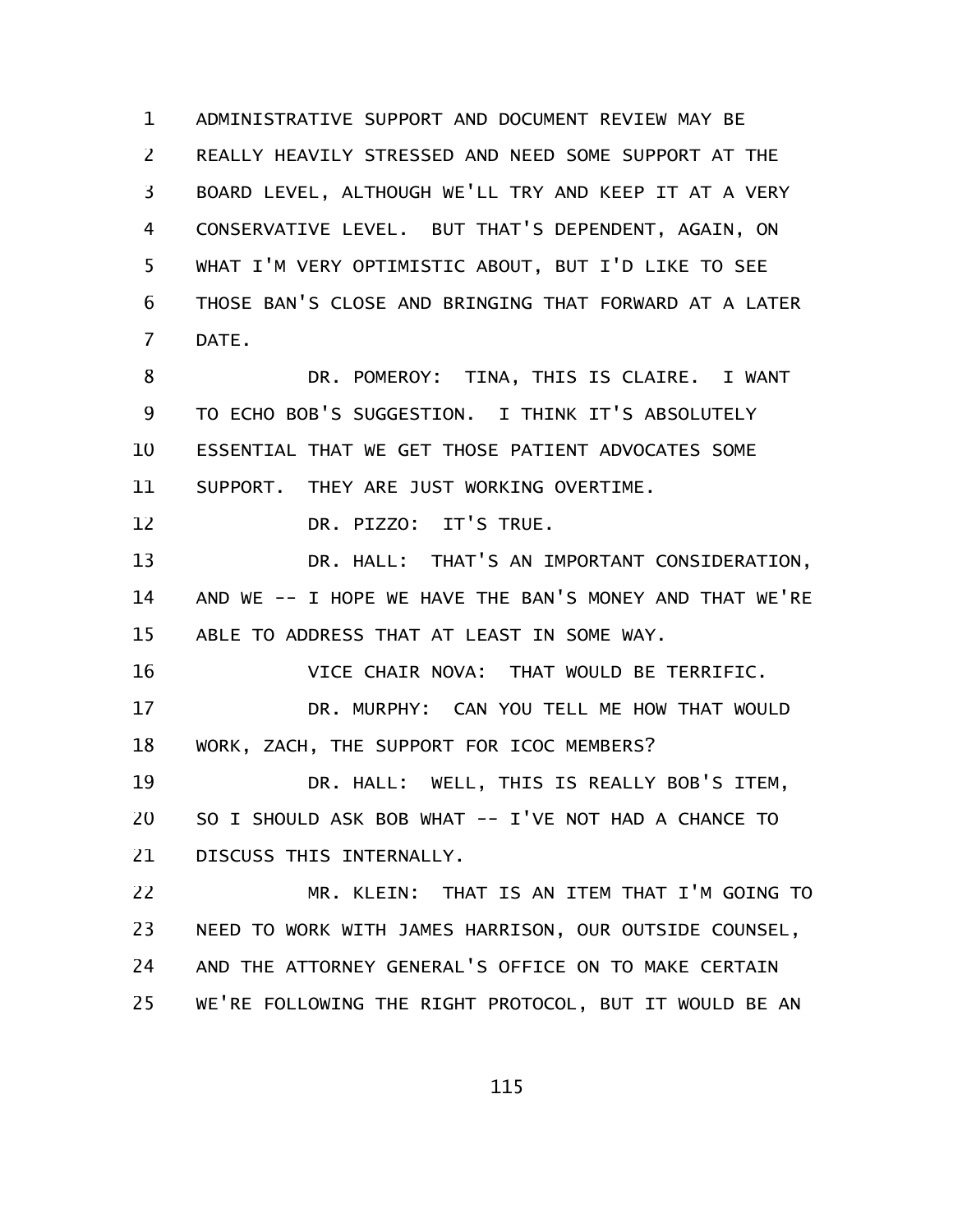ADMINISTRATIVE -- IT COULD BE IN THE FORM OF AN ADMINISTRATIVE REIMBURSEMENT. IT COULD BE -- RIGHT NOW THE CHAIRMAN'S OFFICE STAFF IS DOWN ABOUT THREE OR FOUR PEOPLE EITHER BECAUSE WE HAVE REDUCED THEM AS A BUDGET MATTER OR WE HAVE ASSIGNED PEOPLE TO WORK WITH THE PRESIDENT'S OFFICE TO HELP ON VARIOUS FUNCTIONS AND COVER THAT BURDEN. AND IT'S POSSIBLE THAT WE COULD RESTORE A PERSON IN THE CHAIRMAN'S OFFICE WHO WOULD BE SUPPORTIVE, ALTHOUGH WITH SEVEN OR EIGHT PEOPLE, THAT COULD BE PROBLEMATIC. AND IT'S POSSIBLE THAT IF WE CAN DO AN ADMINISTRATIVE COST REIMBURSEMENT, LIKE WE DO ON THE WORKING GROUP, THE CHAIRMAN OF THE GRANTS WORKING GROUP FOR ADMINISTRATIVE STAFF SUPPORT, THAT EITHER A GRADUATE STUDENT AT A UNIVERSITY THAT HAS A COUPLE OF YEARS LEFT THAT IS IN THE BIOLOGY OR MEDICAL AREA MIGHT BE A VERY COMPETENT PERSON TO PROVIDE ADMINISTRATIVE RESEARCH AND LOGISTIC SUPPORT. 1 2 3 4 5 6 7 8 9 10 11 12 13 14 15 16 17

SO WE NEED TO FIND THE MOST COST-EFFECTIVE WAY AND MAKE SURE WE VET IT LEGALLY, AND THEN TRY AND BRING BACK A MECHANISM TO THE GOVERNANCE COMMITTEE AT THE TIME ANY PROPOSAL IS MADE. AND, OF COURSE, ZACH AND I WILL TRY AND VET IT IN TERMS OF THE CONTROLLER'S OFFICE AS WELL FOR BRINGING IT BACK. 18 19 20 21 22 23

DR. MURPHY: I GUESS I WOULD -- I THINK THE CAUTION YOU EXPRESSED IS IMPORTANT, BOB, BECAUSE IT 24 25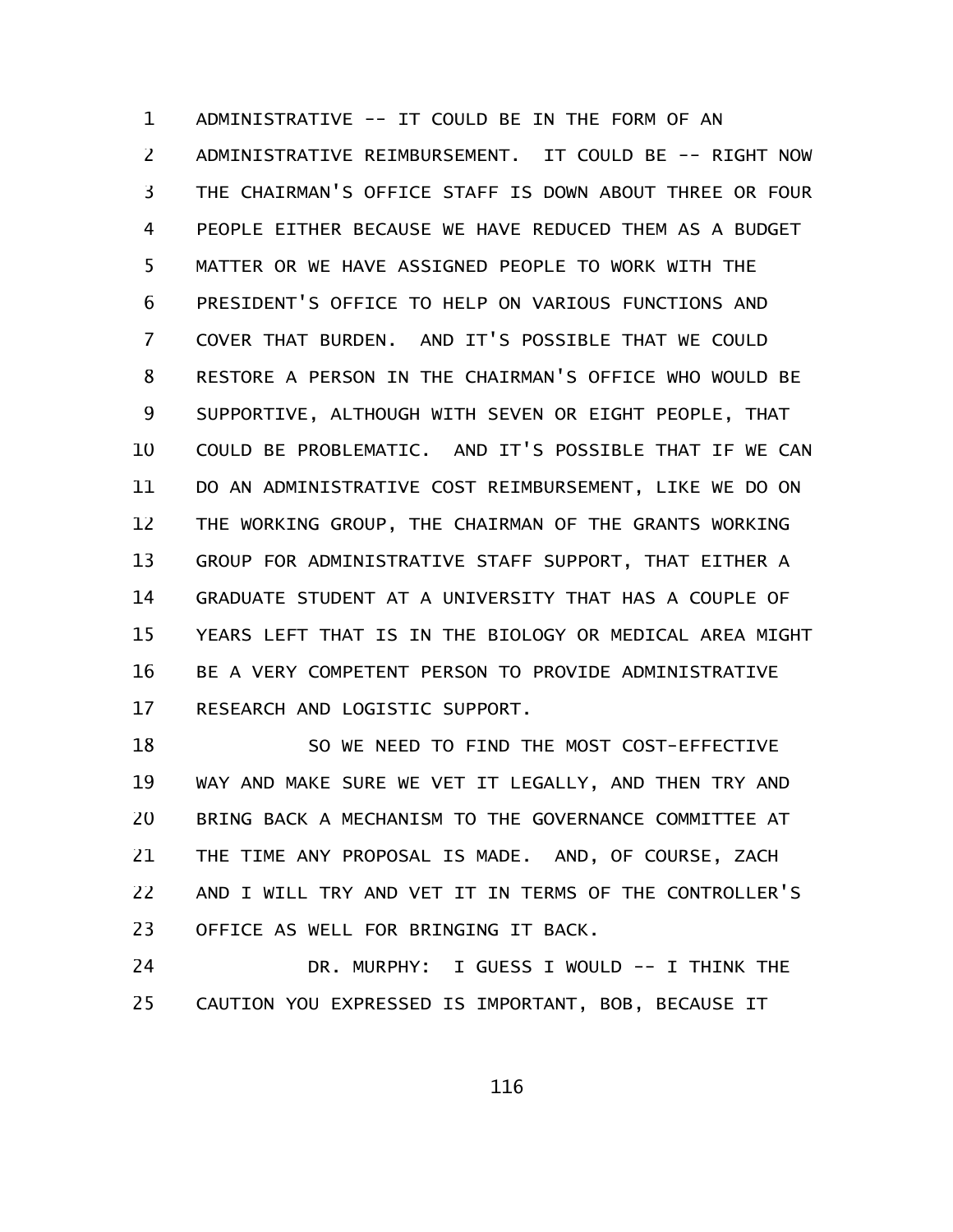WOULD SEEM TO ME THAT IF THERE IS ADMINISTRATIVE SUPPORT NEEDED BY ANYONE ON THE ICOC, IT WOULD -- FIRST CHOICE WOULD BE THAT IT WOULD BE PROVIDED LOCALLY WITHIN THE CIRM'S OFFICE BECAUSE I THINK WE RUN THE RISK OF OPENING A DOOR HERE THAT WOULD BE VERY DIFFICULT TO SHUT OR DEFEND. DR. HALL: ANY OTHER COMMENTS ON THE BUDGET AS IT'S BEEN PROPOSED OR AS WALTER HAS DESCRIBED IT? VICE CHAIR NOVA: OKAY. ARE THERE ANY COMMENTS FROM THE PUBLIC ON THE BUDGET? MR. SIMPSON: YES. IN IRVINE, JOHN SIMPSON. I JUST WANTED TO ADD MY APPRECIATION FOR WALTER AND THE WONDERFUL JOB THAT HE'S DONE. IT'S BEEN FIRST-RATE. I REALLY WOULD LIKE TO THANK HIM FOR ALL HE'S DONE. THANK YOU. MR. BARNES: WELL, THANK YOU. VICE CHAIR NOVA: OKAY. MR. KLEIN: HOPEFULLY WE CAN, AS TO THE GOVERNANCE COMMITTEE, BRING FORWARD RECOGNITION FOR WALTER AND NICOLE. NICOLE PAGANO HAS DONE -- SHE WASN'T SUPPOSED TO BE THE TOP COMMUNICATION OFFICER. SUPPOSED TO BE THE SECOND IN COMMAND AND HAS DONE A FABULOUS JOB IN THE INTERIM AS WELL. AND HOPEFULLY AT THE BOARD LEVEL WE CAN PROPERLY RECOGNIZE HER EXTRAORDINARY CONTRIBUTION ALONG WITH WALTER'S. 1 2 3 4 5 6 7 8 9 10 11 12 13 14 15 16 17 18 19 20 21 22 23 24 25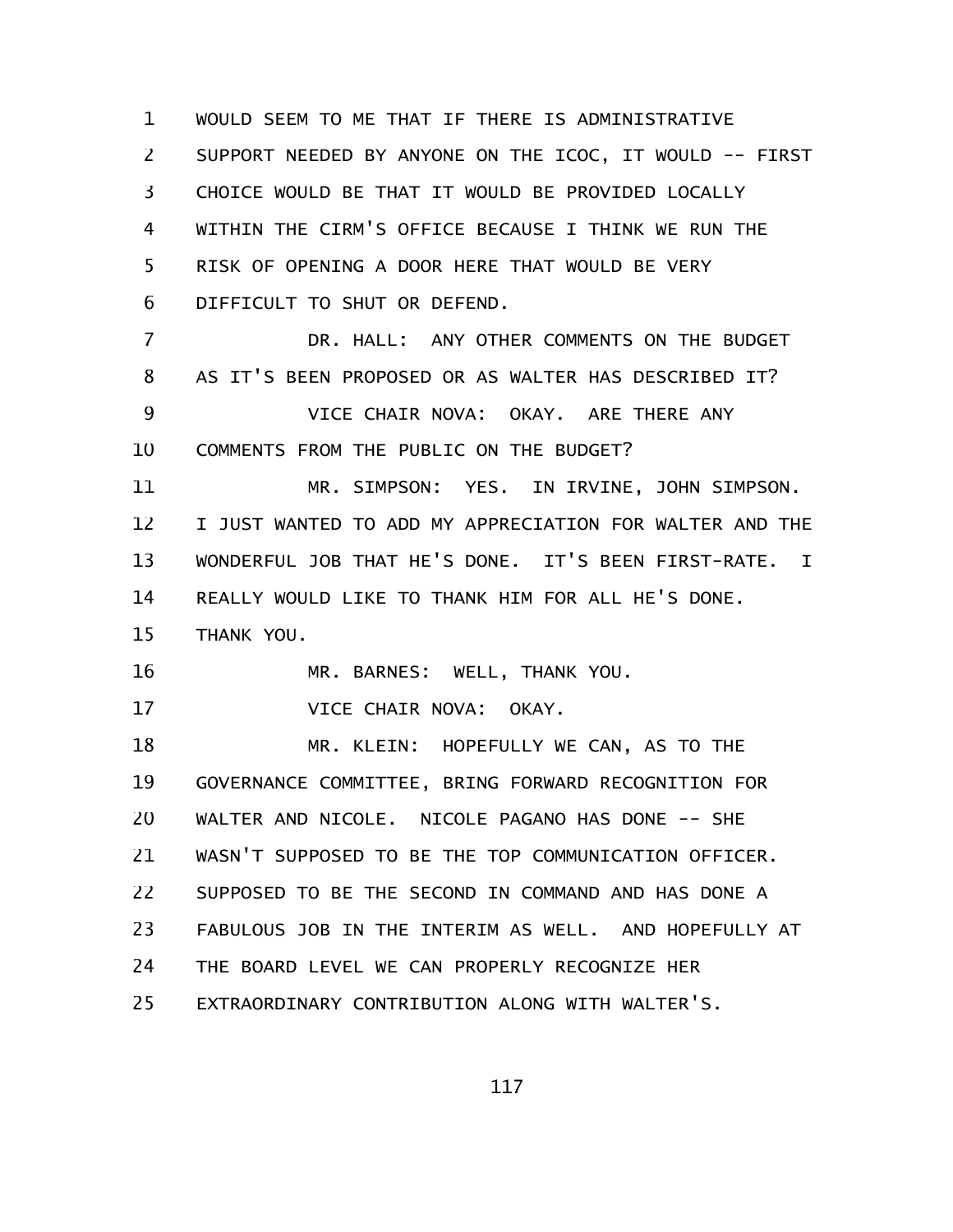DR. HALL: ABSOLUTELY. VICE CHAIR NOVA: WE ALL AGREE. OKAY. SO WE NEED A MOTION TO APPROVE OR RECOMMEND THE BUDGET FOR THE FIRST SIX MONTHS. DR. POMEROY: SO MOVED. VICE CHAIR NOVA: THANK YOU, CLAIRE. IS THERE A SECOND? DR. PIZZO: SECOND. VICE CHAIR NOVA: OKAY. ANY DISCUSSION ON THE MOTION? AMY, WILL YOU PLEASE LEAD US IN A ROLL CALL VOTE. 11 MS. DU ROSS: DAVID SERRANO-SEWELL. MR. SERRANO-SEWELL: AYE. MS. DU ROSS: BOB KLEIN. MR. KLEIN: AYE. MS. DU ROSS: CLAIRE POMEROY. DR. POMEROY: YES. MS. DU ROSS: TINA NOVA. VICE CHAIR NOVA: AYE. MS. DU ROSS: PHIL PIZZO. DR. PIZZO: YES. MS. DU ROSS: JOHN REED. DR. REED: AYE. MS. DU ROSS: RICHARD MURPHY. DR. MURPHY: YES. 1 2 3 4 5 6 7 8 9 10 12 13 14 15 16 17 18 19 20 21 22 23 24 25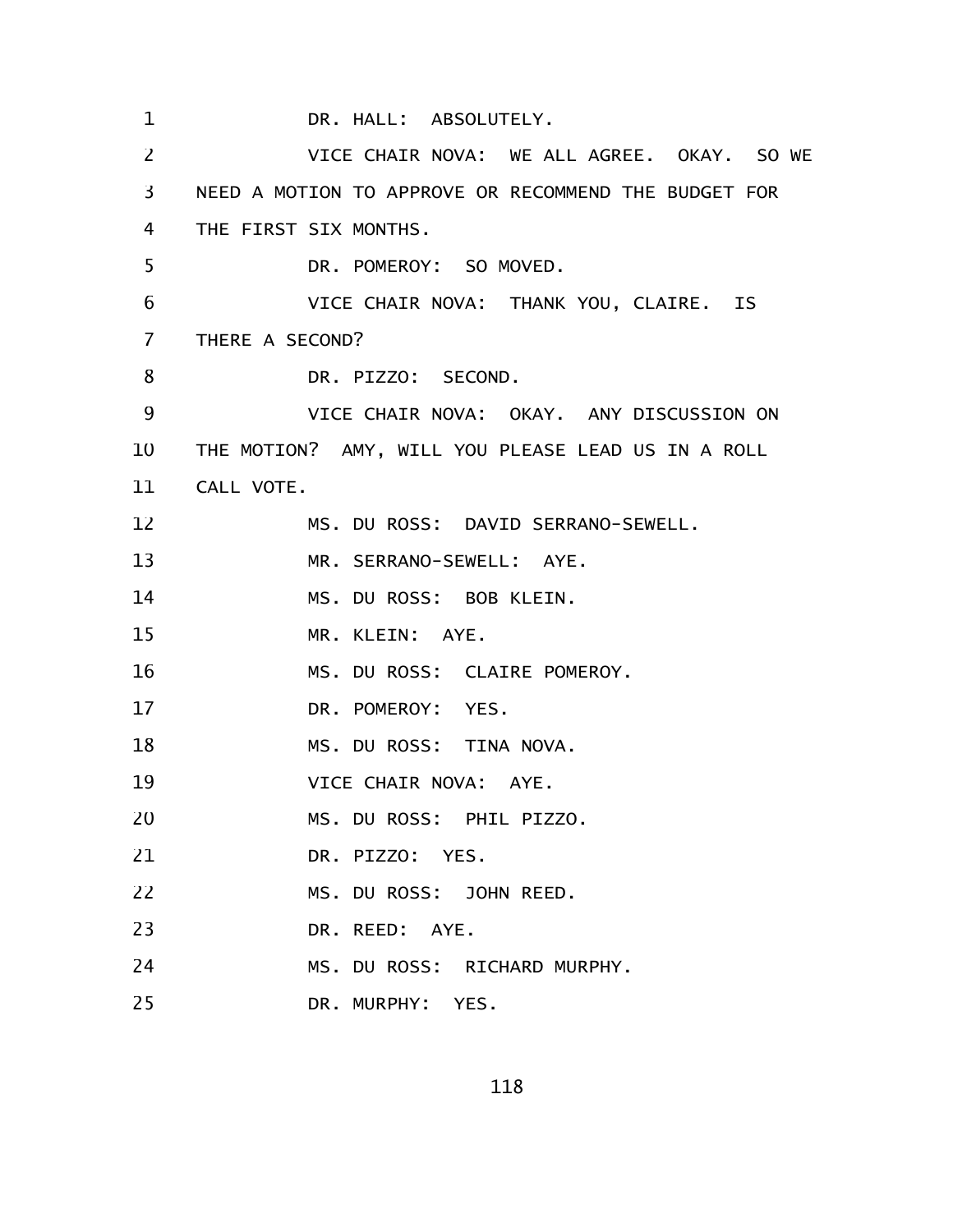MS. DU ROSS: MOTION PASSES. VICE CHAIR NOVA: OKAY. SO ITEM 4, CONSIDERATION OF UPDATE ON CONTRACTS. ALEXANDRA, ARE YOU THERE? MS. CAMPE: YES, I AM. VICE CHAIR NOVA: THANK YOU. COULD YOU LEAD US THROUGH THIS ITEM, PLEASE. MS. CAMPE: I WILL INDEED. THANK YOU, TINA. MR. TOCHER: EXCUSE ME. THIS IS SCOTT IN SACRAMENTO. I JUST WANT TO NOTE FOR THE RECORD THAT DAVID SERRANO-SEWELL HAS LEFT. CHAIRMAN KLEIN: SO THAT TAKES AWAY OUR QUORUM. OKAY. SO FROM HERE ON EVERYTHING WILL JUST HAVE TO BE RECOMMENDATION. WE'RE SCHEDULED TILL WHAT, AMY, 11:30? MS. DU ROSS: THAT'S CORRECT. DR. PIZZO: WE DON'T HAVE TO DO THAT. MS. DU ROSS: WE DO HAVE A FEW CONTRACTS TO APPROVE EVEN IF WE DO GET THE SENSE OF THE SUBCOMMITTEE. DR. HALL: SHALL WE TRY TO GET DAVID FOR THAT CONTRACT APPROVAL? DR. PIZZO: SHALL WE JUST PRIORITIZE WHAT WE NEED TO DO? MS. DU ROSS: YES. I WOULD SAY THE THREE 1 2 3 4 5 6 7 8 9 10 11 12 13 14 15 16 17 18 19 20 21 22 23 24 25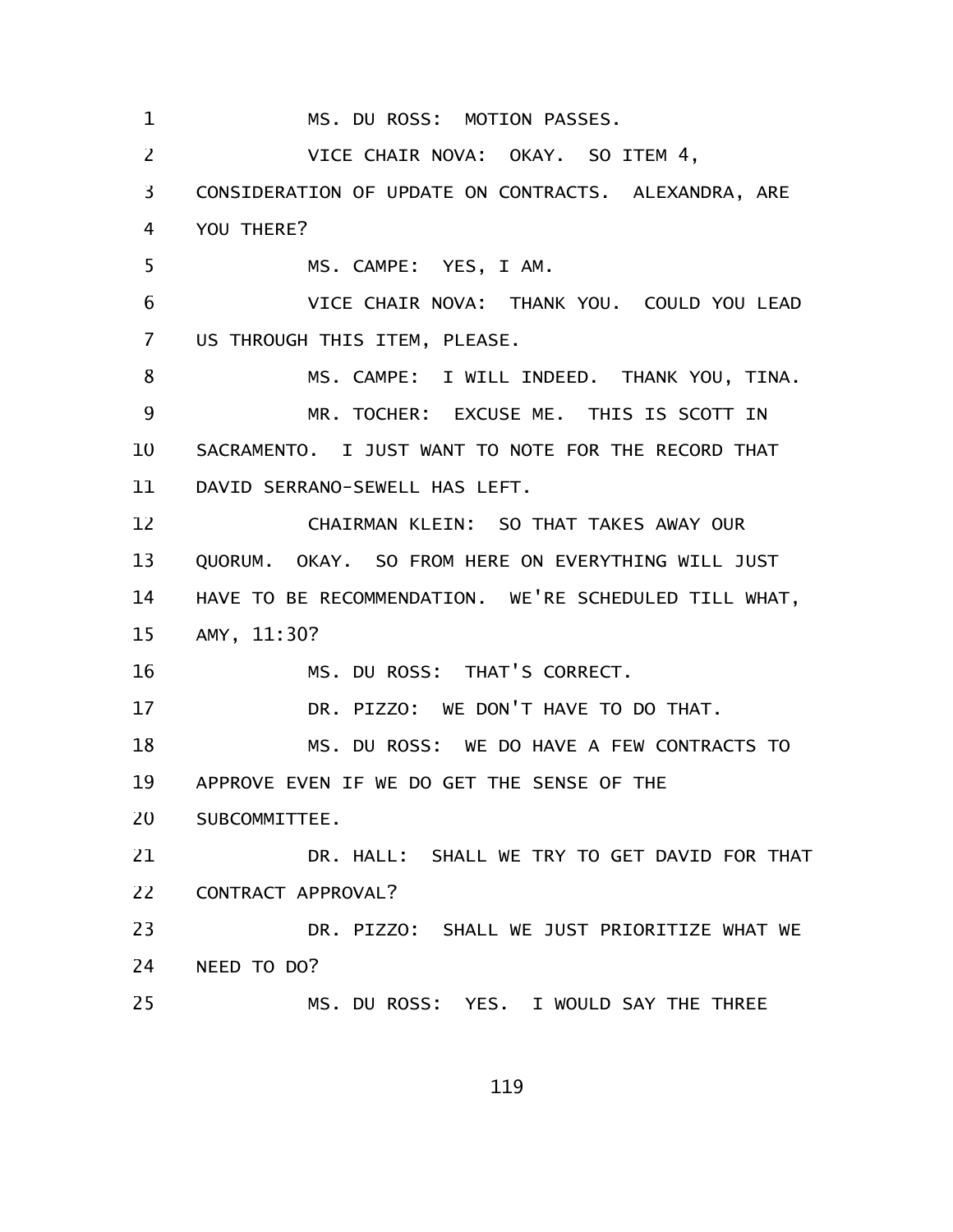CONTRACTS, WOULDN'T YOU AGREE, BOB. 1

DR. HALL: YES. IT WOULD BE GREAT IF WE CAN GET IT. LET'S SEE. NICOLE IS GOING TO TRY TO SEE IF SHE CAN GET HIM. IF WE DON'T HAVE A QUORUM, CAN WE -- DO THESE NEED TO GO TO THE ICOC? I'M A LITTLE -- MS. CAMPE: ONLY ONE I THINK OFFICIALLY BECAUSE THE OTHER TWO WERE UNOFFICIALLY APPROVED. MR. BARNES: WHAT'S HAPPENED IN THE PAST IS THAT THE GOVERNANCE COMMITTEE MEMBERS WILL GIVE A SENSE OF THEIR FEELING ABOUT IT, AND THEN WE'LL JUST TAKE IT TO THE ICOC AND HAVE THEM APPROVE IT. DR. HALL: SO WE COULD JUST TAKE THE SENSE OF THE MEETING IF WE DON'T HAVE IT. SO LET'S -- THAT'S WHAT I WAS THINKING. I DON'T THINK THERE'S ANYTHING CONTROVERSIAL IN ANY OF THESE, BUT LET'S GO AHEAD. VICE CHAIR NOVA: OKAY. DR. HALL: MAYBE THAT'S HOPEFUL THINKING. DR. PIZZO: IT'S ALWAYS DANGEROUS TO SAY THAT, ZACH. MS. CAMPE: OKAY, AS USUAL, I'VE ATTACHED A REPORT FOR ALL THE EXECUTED CONTRACTS AND INTERAGENCY AGREEMENTS ON THE EXCEL SPREADSHEETS, AND THOSE EXPENDITURES ARE REFLECTED THROUGH APRIL 30TH, 2004. OKAY. I WILL MOVE ON UNLESS ANYONE HAS ANY ISSUE WITH THAT PARTICULAR SPREADSHEET. 2 3 4 5 6 7 8 9 10 11 12 13 14 15 16 17 18 19 20 21 22 23 24 25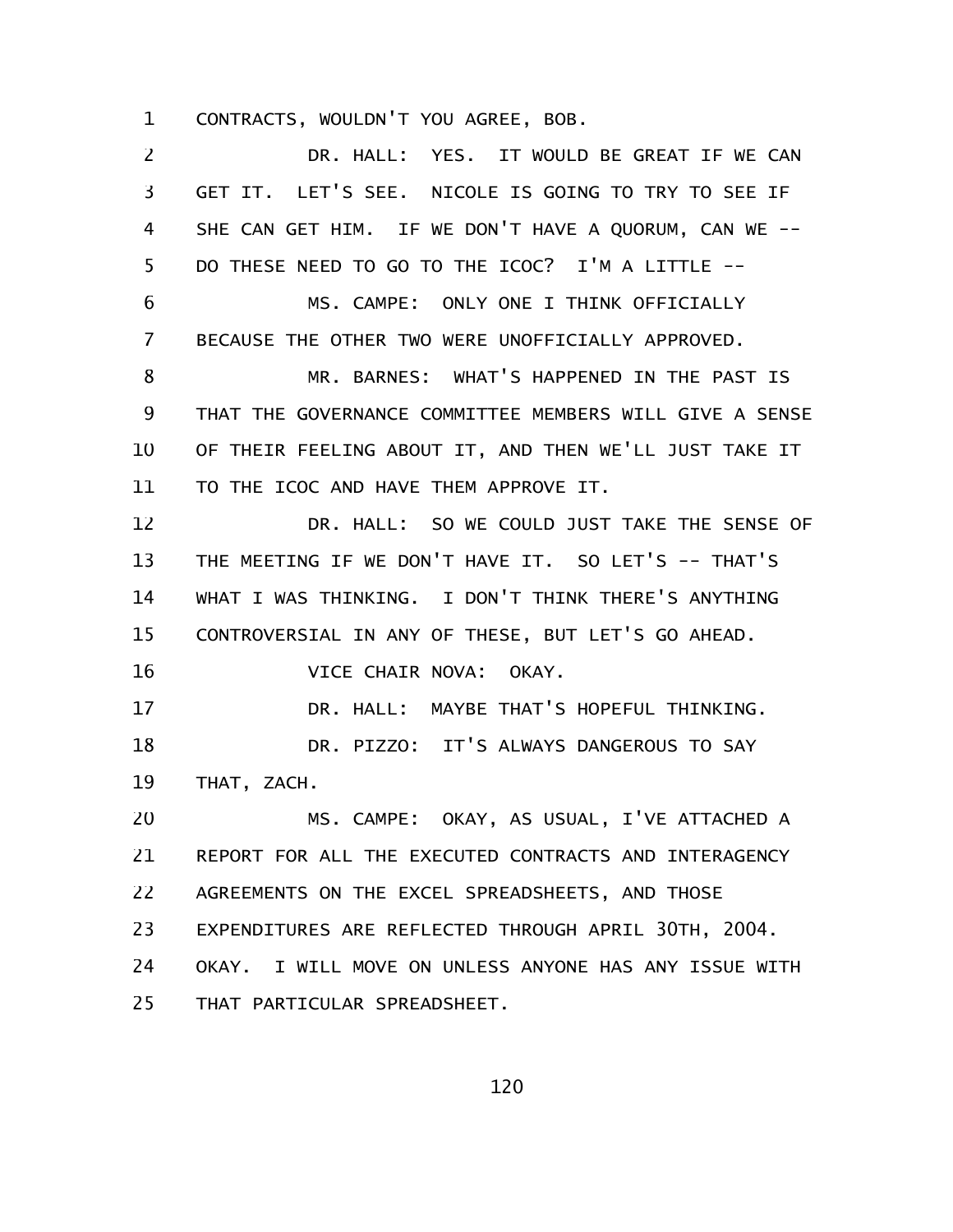FOR NEW AND AMENDED INTERAGENCY AGREEMENTS WHICH ARE SUBJECT TO APPROVAL BY THE PRESIDENT, WE HAVE ADDED AN ADDITIONAL \$50,000 TO OUR CONTRACT TO ADDRESS THE ACCOUNTING, BUDGETING, AND PROCUREMENT WORK TO BE PERFORMED ON BEHALF OF THE CIRM BY THE STATE CONTROLLER'S OFFICE. THERE WERE ADDED COSTS INCURRED TO ASSIST IN IMPLEMENTING A NEW CHART OF ACCOUNTS, WHICH WALTER MENTIONED EARLIER, WITH REGARD TO COST CENTERS AND SUCH, TO TRACK EXPENDITURES, ISSUING TRAINING GRANTS, AND DEVELOPING MATERIALS NECESSARY FOR THE RECENTLY COMPLETED FINANCIAL AUDIT BY GILBERT. OKAY. SO THAT IS A THIRD-PARTY CONTRACT THAT'S LESS THAN A HUNDRED THOUSAND AND IS SUBJECT TO THE PRESIDENT'S APPROVAL. 1 2 3 4 5 6 7 8 9 10 11 12 13 14

SO NOW I'D LIKE -- IN ADDITION TO THAT, WE'VE TALKED ABOUT INTERAGENCY AGREEMENTS. I'M JUST GOING TO MENTION THAT WE HAVE ALSO ADDED A NO-COST EXTENSION OR EXECUTED NO-COST EXTENSIONS TO TWO GRANTS MANAGEMENT INDEPENDENT CONTRACTORS THAT WE HAVE. ONE IS LMI AND THE OTHER IS DIANA WATSON. THAT IS ACTUALLY JUST EXTENDING THEIR CONTRACT THROUGH DECEMBER 31, 2004. AND, AGAIN, THERE'S NO COST EXTENSION TO THOSE. OKAY. NEXT WE HAVE THIRD-PARTY CONTRACTS 15 16 17 18 19 20 21 22 23

WHICH EXCEED A HUNDRED THOUSAND. THE EGG DONATION CONFERENCE, AS YOU PROBABLY RECALL, ON FEBRUARY 10TH 24 25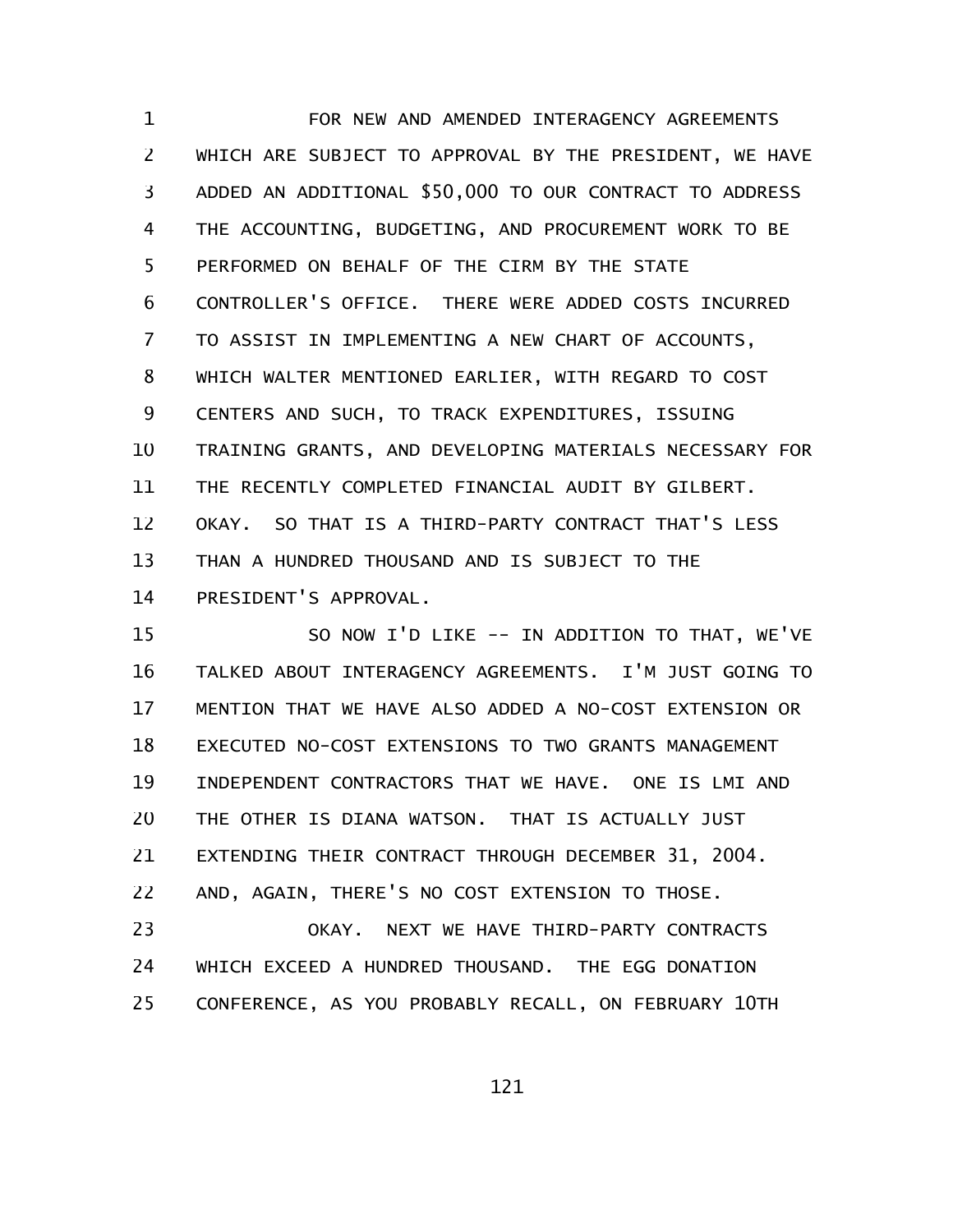ZACH DID PRESENT THIS TO THE ICOC BOARD AND HAD GOTTEN APPROVAL FROM THE ICOC BOARD TO SPEND UP TO \$200,000 FOR THE COST OF CONTRACTORS TO DEVELOP AND MANAGE THE CONFERENCE. WHAT I'M PROVIDING YOU TODAY IS ADDITIONAL INFORMATION FOR THE TWO ORGANIZATIONS THAT WE CHOSE TO SUPPORT US AND TO PROVIDE OR TO PUT ON THIS CONFERENCE. 1 2 3 4 5 6

THE FIRST ONE IS THE INSTITUTE OF MEDICINE AND THE SECOND IS MOSAIC SERVICES. SO WHAT WE'VE DONE IS, AS REQUESTED IN THE GOVERNANCE COMMITTEE, WE CREATED CONTRACT APPROVAL FORMS, AND THOSE ARE ATTACHED UNDER ITEM 4(D). ACTUALLY LET'S START WITH ITEM 4(C). THIS WAS NOTED, RIGHT. WHICH IS THE INSTITUTE OF MEDICINE. AND INSTITUTE OF MEDICINE IS WORKING WITH THE NATIONAL RESEARCH COUNCIL, WHICH WILL FORM A COMMITTEE OF EXPERTS TO ORGANIZE A WORKSHOP AND PREPARE A SUMMARY OF THE CURRENT STATE OF THE KNOWLEDGE OF THE RISKS OF OOCYTE DONATION. AS YOU KNOW, THIS WORKSHOP WILL ADDRESS SCIENTIFIC AND MEDICAL DATA, BUT WILL NOT ADDRESS ETHICAL AND POLICY ISSUES. 7 8 9 10 11 12 13 14 15 16 17 18 19

I'M READING OFF THE CONTRACT APPROVAL FORMS. WE PROVIDED INFORMATION ABOUT WHY WE CHOSE THIS PARTICULAR SERVICE OR IOM FOR THIS PARTICULAR CONFERENCE. AS YOU CAN SEE, THEY'RE VERY WELL KNOWN FOR THEIR EXPERTISE IN THIS AREA. THE LENGTH OF THE TIMES TO PERFORM THIS SERVICE IS MAY 15TH THROUGH 20 21 22 23 24 25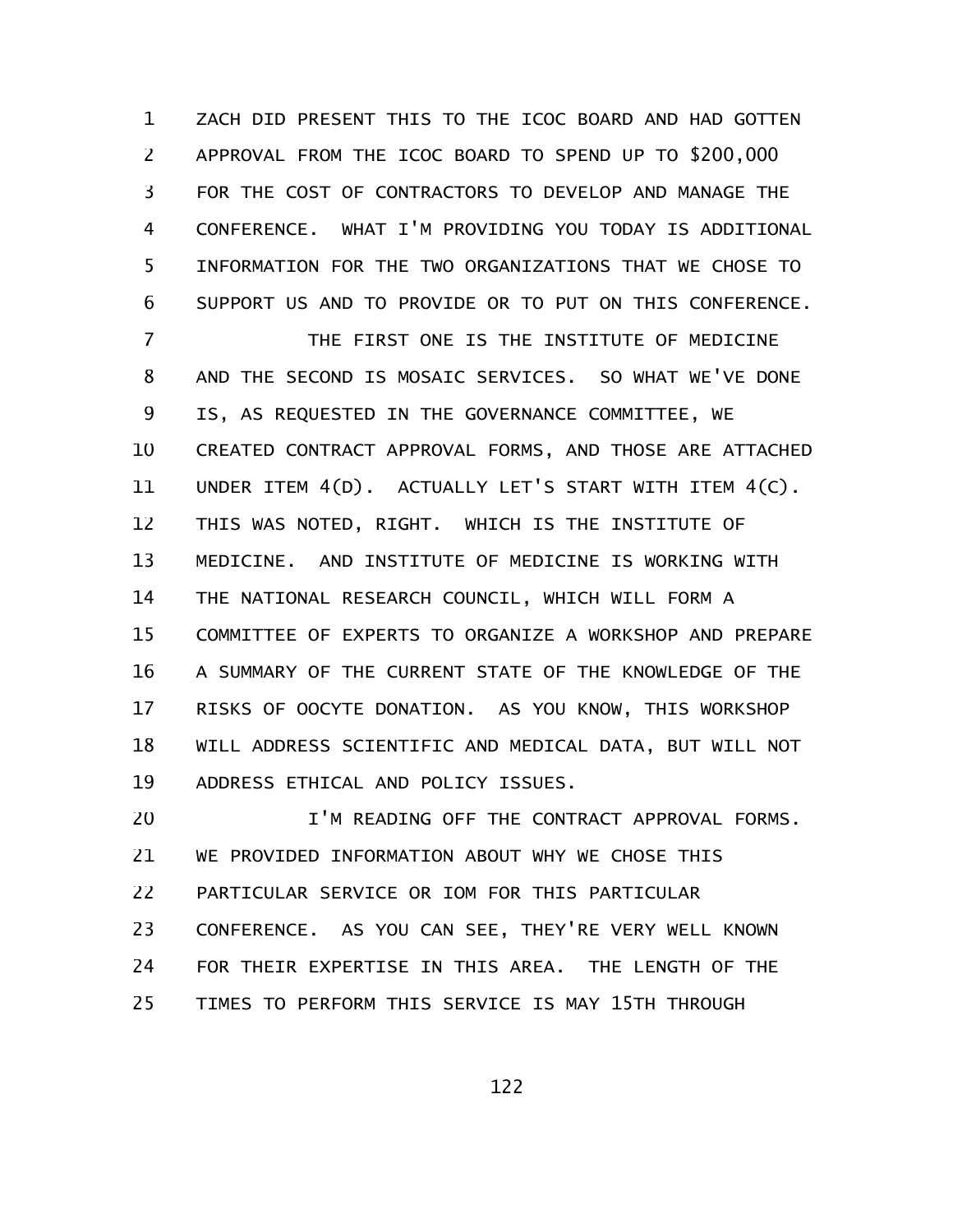NOVEMBER 15TH, 2004. THE PROJECTED TOTAL EXPENDITURES FOR THIS CONTRACT IS 124,185. AND AGAIN, AS NOTED EARLIER, THE ICOC BOARD HAD APPROVED THIS PARTICULAR CONTRACT IN GENERAL FOR THE EGG DONOR CONFERENCE BACK ON FEBRUARY 10TH. 1 2 3 4 5

THE OTHER ONE IS BOBECK EVENT MANAGEMENT, WHICH WILL BE WORKING IN CONJUNCTION WITH US. THEIR JOB IS TO -- THEIR DESCRIPTION OF SERVICES AND RESPONSIBILITIES WILL BE DOING THE MEETING AND THE CONFERENCE PLANNING, ALSO HELPING US WITH HOTEL AND CONTRACT NEGOTIATIONS, AUDIOVISUAL AND STAGING PRODUCTIONS. AGAIN, WITH MOSAIC, BECAUSE WE HAD A LOT OF SUCCESS WITH THEM LAST OCTOBER WHEN THEY PUT ON OUR SCIENTIFIC CONFERENCE, SO WE HAVE A TRACK RECORD WITH THEM THAT WAS QUITE SUCCESSFUL. AND THE LENGTH OF SERVICE WITH THEM WILL BE APRIL 1 THROUGH NOVEMBER 1, 2004, AND WE WORKED OUT A PAYMENT PLAN WITH THEM, AND THEIR TOTAL PROJECTED EXPENDITURES WILL BE \$34,800. SO THOSE ARE THE TWO ENTITIES THAT WE ARE CONTRACTING OUT WITH FOR THE EGG DONATOR CONFERENCE. 6 7 8 9 10 11 12 13 14 15 16 17 18 19 20

THE NEXT ONE IS ACTUALLY THIRD-PARTY CONTRACT EXCEEDING 250,000, WHICH IS SUBJECT TO APPROVAL BY THE ICOC. THE FIRST ONE, OF COURSE, IS THE STRATEGIC PLAN, WHICH WE KNOW THAT HAS ALREADY BEEN APPROVED BY THE ICOC. WE'RE JUST PROVIDING THIS INFORMATION TO YOU AS 21 22 23 24 25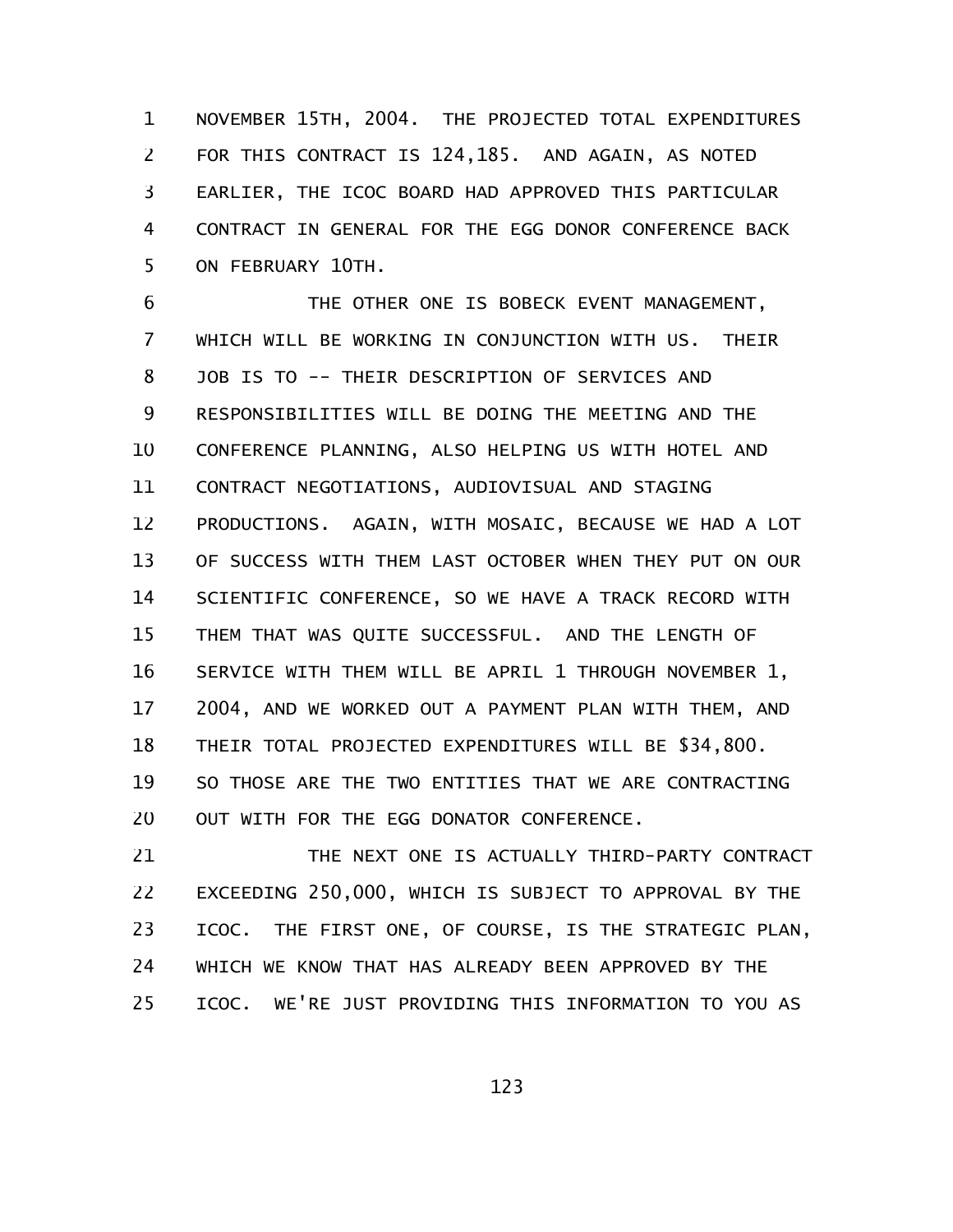AN FYI. 1

THE CONTRACT IS BEING EXECUTED WITH A MAXIMUM AMOUNT OF \$400,000. TWENTY PERCENT OF THIS AMOUNT WILL BE PAID WITHIN 30 DAYS OF EXECUTION, AND THE REMAINDER WILL BE PAID SIX MONTHS AFTER THE END OF THE PROJECT. AND FINALLY, WE HAVE THE ARLINGTON GROUP. THIS IS -- THERE'S ALSO ATTACHED FOR THE ARLINGTON GROUP, THIS IS ACTUALLY A CONTRACT TO PURCHASE A GRANTS MANAGEMENT SYSTEM. IT INCLUDES SOFTWARE LICENSE, CONFIGURATION, IMPLEMENTATION SERVICES, USER TRAINING, AND CO-LOCATION HOSTING. AS YOU KNOW, WITH A NEW AGENCY WITH NO HISTORY AND A FIXED TEN-YEAR LIFE SPAN, THOSE ASPECTS OF THINGS ACTUALLY HAD AN IMPACT ON THE DECISION ABOUT WHICH ORGANIZATION OR WHICH PRODUCT WE SHOULD GO WITH. OUR GRANTS COULD ENCOMPASS EVERYTHING FROM SMALL-SCALE TRAINING GRANTS TO CLINICAL TRIALS, SO WE NEEDED SOMETHING EXTREMELY FLEXIBLE AND CUSTOMIZABLE. AND, OF COURSE, BECAUSE OF THE DIFFERENT REQUIREMENTS FOR DATA TRACKING, PROGRESS REPORTING, AND THE COMPLEXITY OF THE APPLICATIONS, IT WAS CHOSEN THAT THE ARLINGTON GROUP PROVIDED THE LEVEL OF ROBUSTNESS AND SOPHISTICATION AS A PRODUCT THAT WOULD BE NEEDED FOR THIS ORGANIZATION OR AS NEEDED FOR A GRANTS MANAGEMENT SYSTEM. 2 3 4 5 6 7 8 9 10 11 12 13 14 15 16 17 18 19 20 21 22 23 24

25

DR. HALL: DAVID HAS FINALLY AGREED TO COME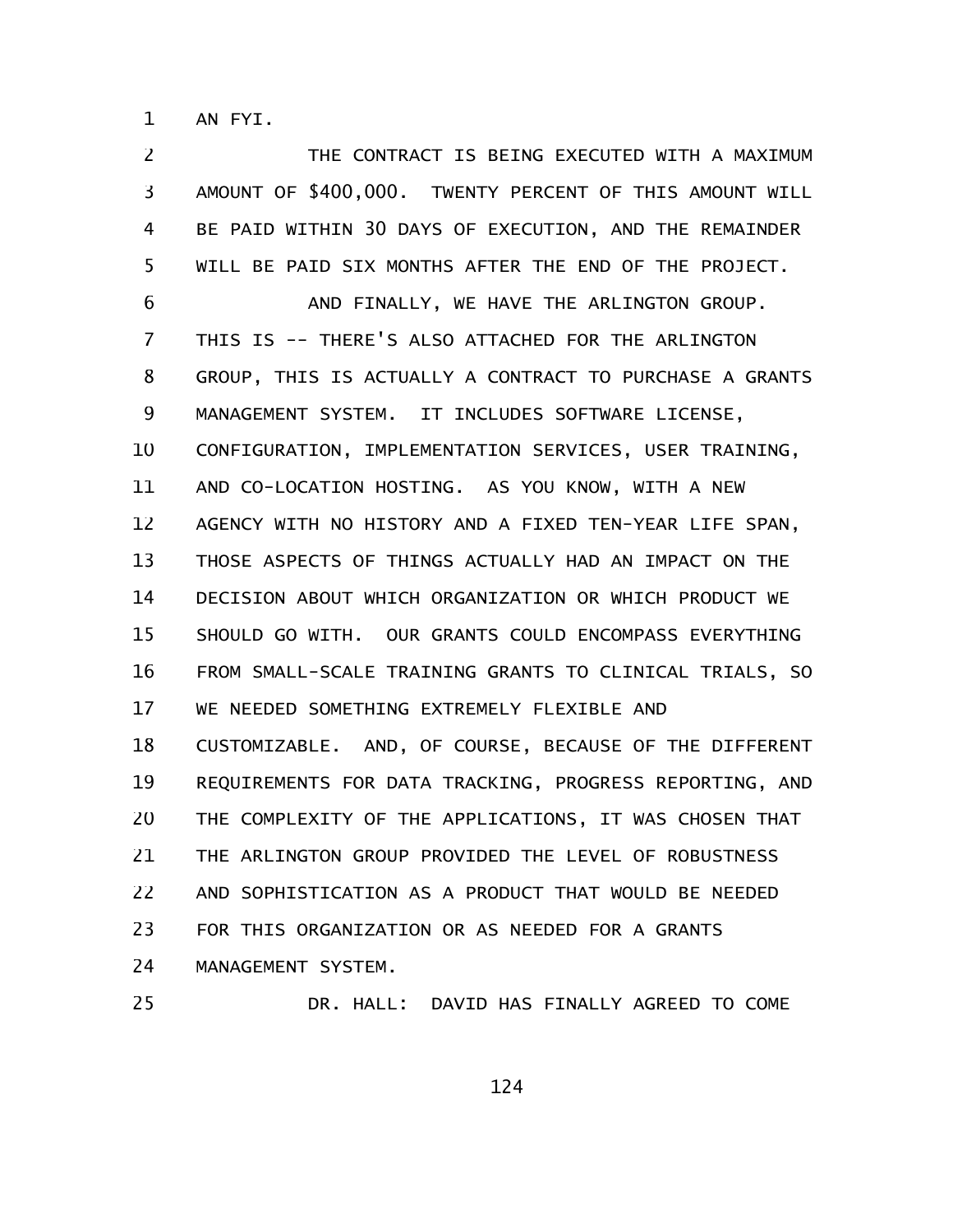BACK. 1

DR. PIZZO: THANK YOU, DAVID. MR. SERRANO-SEWELL: SURE. MS. CAMPE: DAVID, WE'RE ACTUALLY JUST TALKING SPECIFICALLY ABOUT THE ARLINGTON GROUP CONTRACT RIGHT NOW, WHICH HAD TO DO WITH THE GRANTS MANAGEMENT SYSTEM. THAT'S ACTUALLY THE ONE THAT WE NEED AN ACTUAL VOTE ON TODAY. AND I'VE PROVIDED A CONTRACT APPROVAL FORM, WHICH ACTUALLY YOU HAD REQUESTED LAST TIME, WHICH HAS HELPED US KIND OF LAY OUT WHAT THE DIFFERENT CONTRACTS OFFER AND SUCH. SO THE BACKGROUND, THE ARLINGTON GROUP I'VE MENTIONED. THE LENGTH OF TIME TO PERFORM WILL ACTUALLY BE MAY 15TH, 2004, THROUGH, WE'RE PROJECTING AT LEAST EIGHT YEARS OUT BECAUSE OF THE LENGTH OF THE EXISTENCE OF OUR ORGANIZATION, TO 2014. WE'VE LAID OUT THE PAYMENT TERMS FOR YOU WITH REGARD TO LICENSE FEE, THIRD-PARTY TOOLS, USER TRAINING, ESTIMATED CONFIGURATION AND IMPLEMENTATION, AND THEN WE ALSO OUTLINED ANNUAL FEES THAT WOULD BREAK DOWN WHAT WE'RE TALKING ABOUT WITH REGARDS TO ANNUAL LICENSE, SOFTWARE LICENSE, ANNUAL LICENSING SUPPORT, AND CO-LOCATION HOSTING IF DECIDED DOWN THE ROAD. FOR A TOTAL COST FOR THE FIRST YEAR WOULD BE 233,474. DR. HALL: LET ME JUST SAY A WORD ABOUT THIS, 2 3 4 5 6 7 8 9 10 11 12 13 14 15 16 17 18 19 20 21 22 23 24 25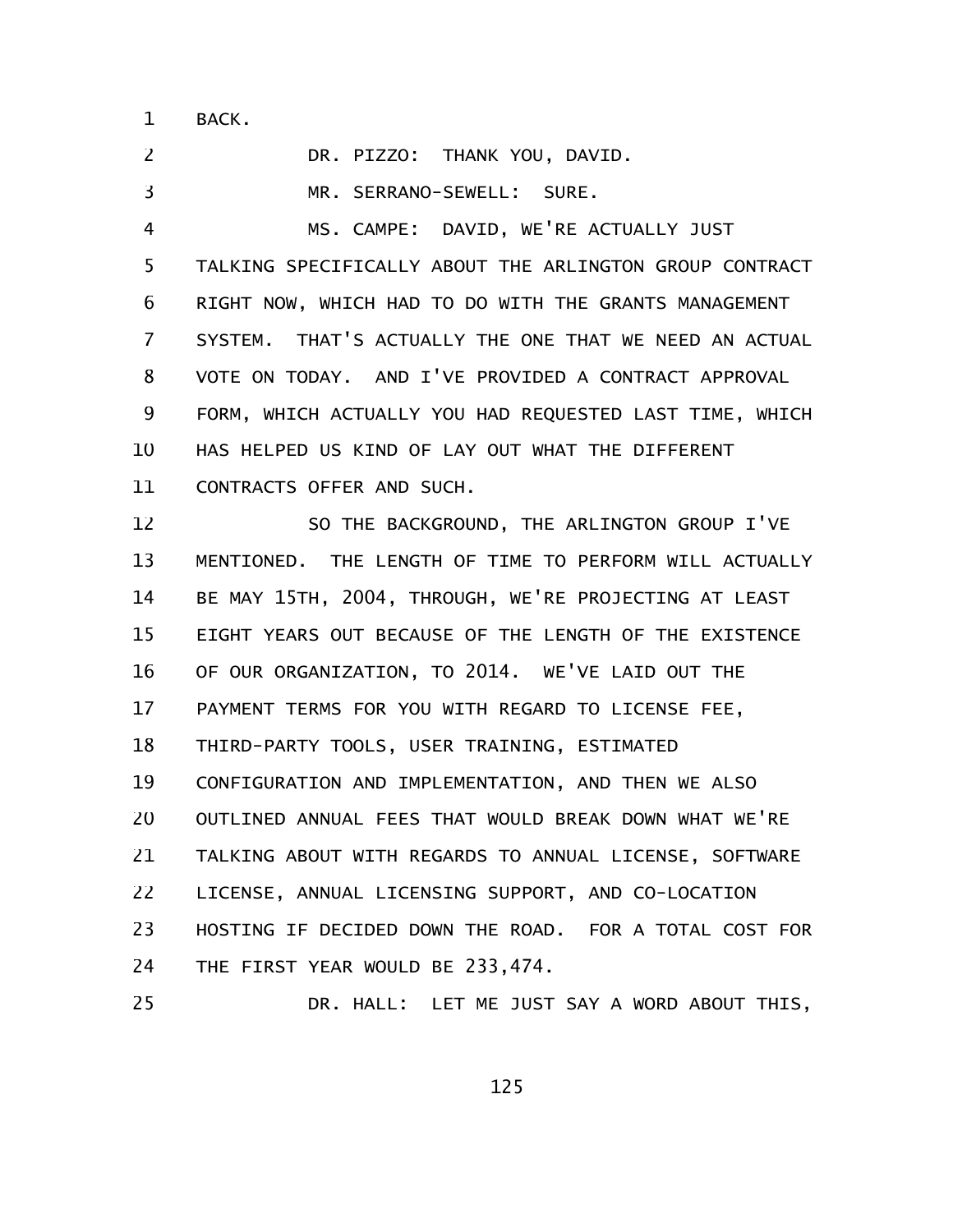AND THAT IS ARLENE AND ED DORRINGTON, OUR I.T. PERSON, EXTENSIVELY RESEARCHED ALL THE DIFFERENT GROUPS. WE ALSO CONSIDERED HAVING ED, WHO HAS THE CAPABILITY TO DO THIS, OF SIMPLY WRITING A PROGRAM FOR US. AND WE ALL AGREED THAT THIS WAS THE BEST SOLUTION. THIS IS A VERY TERRIFIC GROUP. IT GROWS OUT OF AN ORIGINAL CONTRACT THEY HAD WITH HHMI TO DEVELOP THE SYSTEM THEY THEN HAVE MARKETED COMMERCIALLY. SEVERAL PEOPLE HAVE HAD SUCCESS WITH IT, AND IT RECEIVES VERY HIGH RECOMMENDATIONS. 1 2 3 4 5 6 7 8 9

IT'S CRITICAL IN ALL OF THIS THAT, AS WE GO FORWARD, WE NEED TO BE ABLE TO MAKE CHANGES. AND ONE OF THE PROBLEMS WITH HAVING ED DO IT IS IF HE LEAVES, SOMEBODY ELSE WALKS IN, IT'S NOT THEIR SYSTEM, THEY DON'T KNOW HOW TO FIX IT, THEY DON'T LIKE IT MAYBE, AND IT'S VERY HIGHLY INDIVIDUALIZED. HERE WE NOT ONLY HAVE A GROUP THAT WILL LOOK AFTER IT FOR US, BUT AS NOTED HERE, THEY WILL GIVE US ACCESS TO THE SOURCE CODE SO IF THEY DISAPPEAR, WE AT LEAST ARE ABLE TO MANAGE IT. SO I'M ACTUALLY VERY EXCITED ABOUT THIS AND ARLENE EVEN MORE SO. 10 11 12 13 14 15 16 17 18 19 20

AND IF WE'RE ABLE TO APPROVE THIS, THEY WILL START EITHER NEXT WEEK OR THE WEEK AFTER NEXT, THEY'LL BE OUT HERE FOR THREE DAYS AND HAVE A WHOLE BUNCH OF TRAINING SESSIONS, NOT TRAINING SESSIONS, BUT A WHOLE BUNCH OF SESSIONS WITH US, I THINK, FOR THREE STRAIGHT 21 22 23 24 25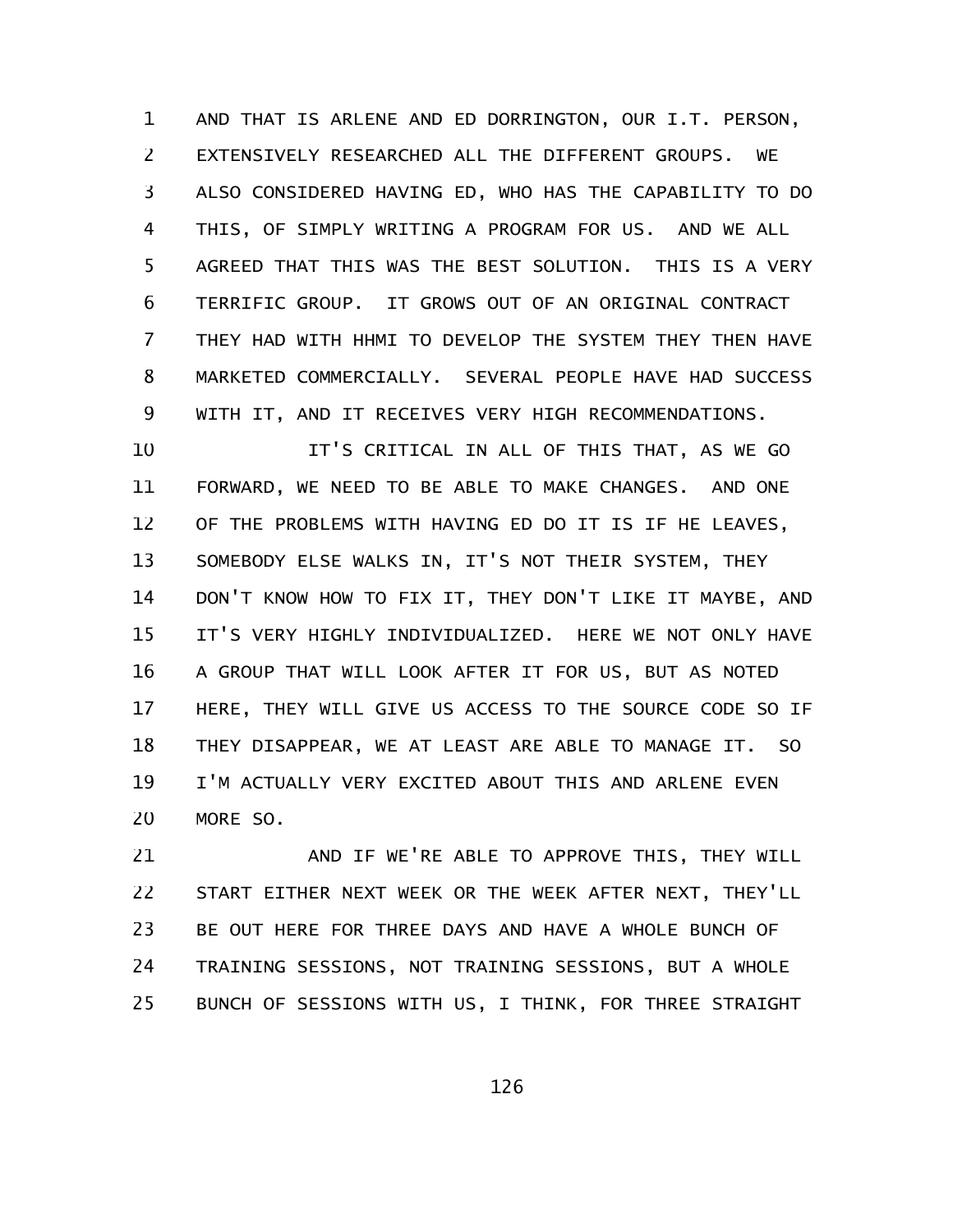DAYS LEARNING OF OUR NEEDS AND THEN ADAPTING THE SYSTEM THAT THEY HAVE TO FIT US. WE WILL BE ABLE TO GO ONLINE ALL THE WAY FROM APPLICATIONS RIGHT ON THROUGH TO POSTGRANT MANAGEMENT WITH THIS SYSTEM, AND I THINK IT WILL BE VERY POWERFUL. AND WE HOPE TO HAVE IT READY SOMETIME IN THE FALL. 1 2 3 4 5 6

DR. POMEROY: ZACH, THIS IS CLAIRE. THIS LOOKS LIKE A GREAT SYSTEM, AND I'M VERY SUPPORTIVE OF THIS CONTRACT. MY QUESTION IS MAYBE FOR WALTER, I'M NOT SURE WHO IT'S FOR, IS HOW DOES THIS WORK WHEN WE DON'T HAVE DOCUMENTATION OF A FORMAL RFI AND RFP PROCESS? 7 8 9 10 11 12

MR. BARNES: WHAT WE DO IS WE BASICALLY KEEP ALL THE RECORDS ASSOCIATED WITH REVIEWS THAT ARLENE AND ED DID. THERE'S MATERIALS THAT HAVE BEEN PROVIDED, AND WE BASICALLY KEEP THAT TOGETHER TO SHOW WHY WE PARTICULARLY SELECTED THIS PARTICULAR ORGANIZATION. 13 14 15 16 17

DR. POMEROY: I MEAN WHY NOT HAVE A FORMAL RFI PROCESS? 18 19

MR. BARNES: WELL, IN THIS PARTICULAR CASE THE RFI PROCESS, WE FEEL, WAS ACTUALLY PERFORMED HERE BECAUSE THEY REALLY TOOK A LOOK AT NOT JUST THIS PARTICULAR SYSTEM, BUT OTHER SYSTEMS AS WELL. 20 21 22 23

DR. HALL: EVERYBODY WE COULD FIND WHO HAD A SYSTEM LIKE THIS WE TALKED TO. 24 25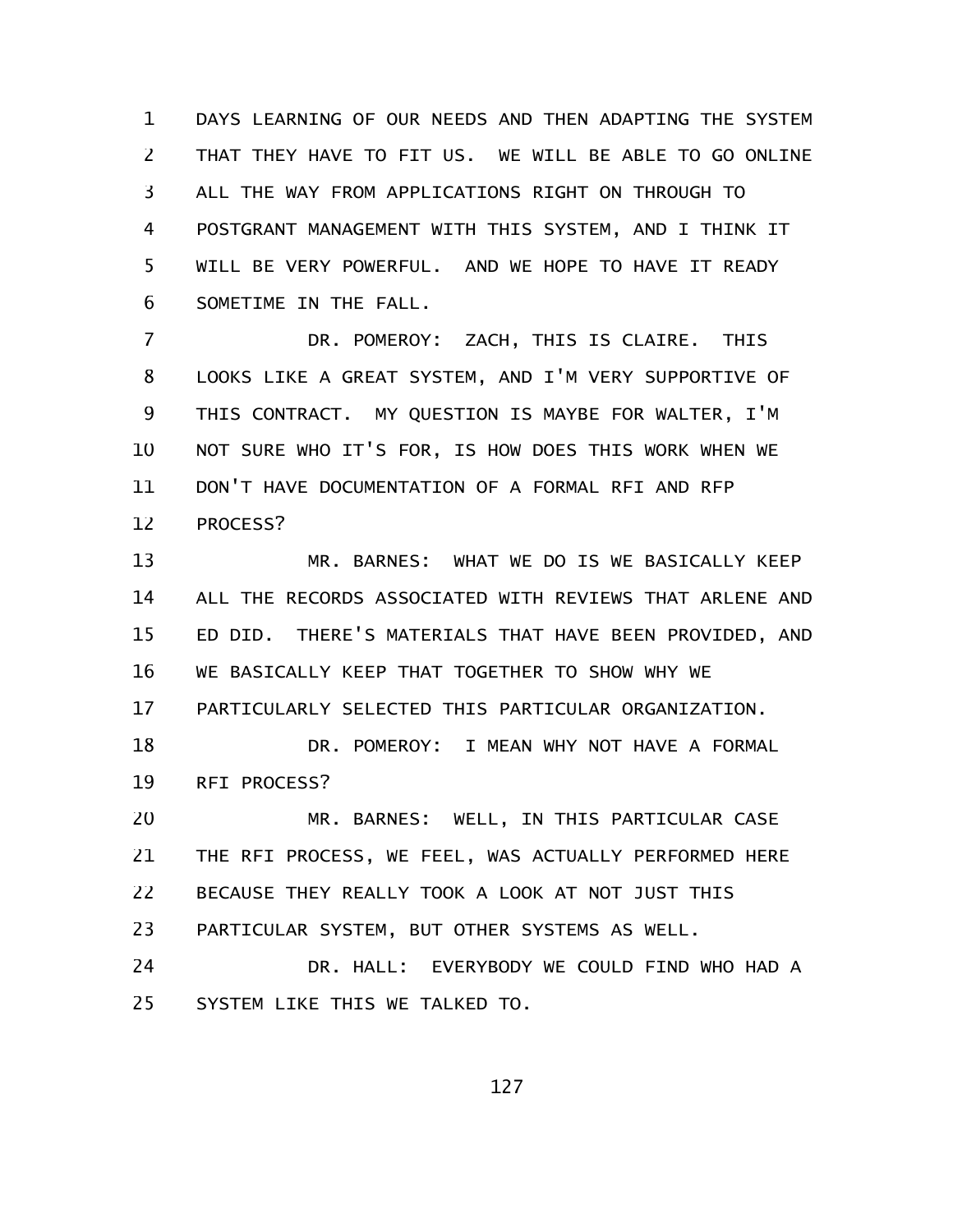DR. POMEROY: SO WHAT DOES IT HURT TO PUT OUT A CALL AND MAKE SURE? I GUESS -- I'M JUST ASKING IN TERMS OF, YOU KNOW, THE CHALLENGES THAT WE GET. IF WE PUT OUT AN RFI, THEN WE KNOW THERE'S NOT -- WE'RE NOT OVERLOOKING SOMETHING. 1 2 3 4 5

MR. BARNES: I THINK THAT THE RFI IS MORE THE TYPE OF THING THAT YOU WOULD DO IF YOU WERE ASKING SOMEBODY TO COME IN AND DESIGN A SYSTEM FOR YOU. IN THIS PARTICULAR CASE WE'RE SORT OF BUYING SOMETHING THAT'S OFF THE SHELF. 6 7 8 9 10

DR. POMEROY: OKAY. 11

MR. BARNES: SO THE FACT IS THAT THERE ISN'T THAT MANY OFF-THE-SHELF TYPE OF THINGS THAT YOU CAN GET. AND THAT'S WHY, AS I SAID, ARLENE CHECKED AND ED CHECKED WITH A NUMBER OF DIFFERENT ORGANIZATIONS TO SEE WHAT THEY ARE USING. AND BASICALLY THAT'S WHAT WE CAME TO. 12 13 14 15 16 17

DR. POMEROY: THANK YOU. 18

MR. KLEIN: THIS IS BOB KLEIN. I'D ALSO LIKE TO SAY THAT, GIVEN WE'RE GOING TO TRY AND GET INTO A GRANT PROGRAM HERE RELATIVELY SOON, BECAUSE IT WILL INVOLVE A LARGE NUMBER OF APPLICATIONS, HAVING A PROVEN SYSTEM IS EXTRAORDINARILY IMPORTANT FOR THE CONFIDENCE OF THE PARTICIPANTS AS WELL AS FOR THE CONFIDENCE OF THE BOARD. AND IN ADDITION, A PROVEN SYSTEM MEANS 19 20 21 22 23 24 25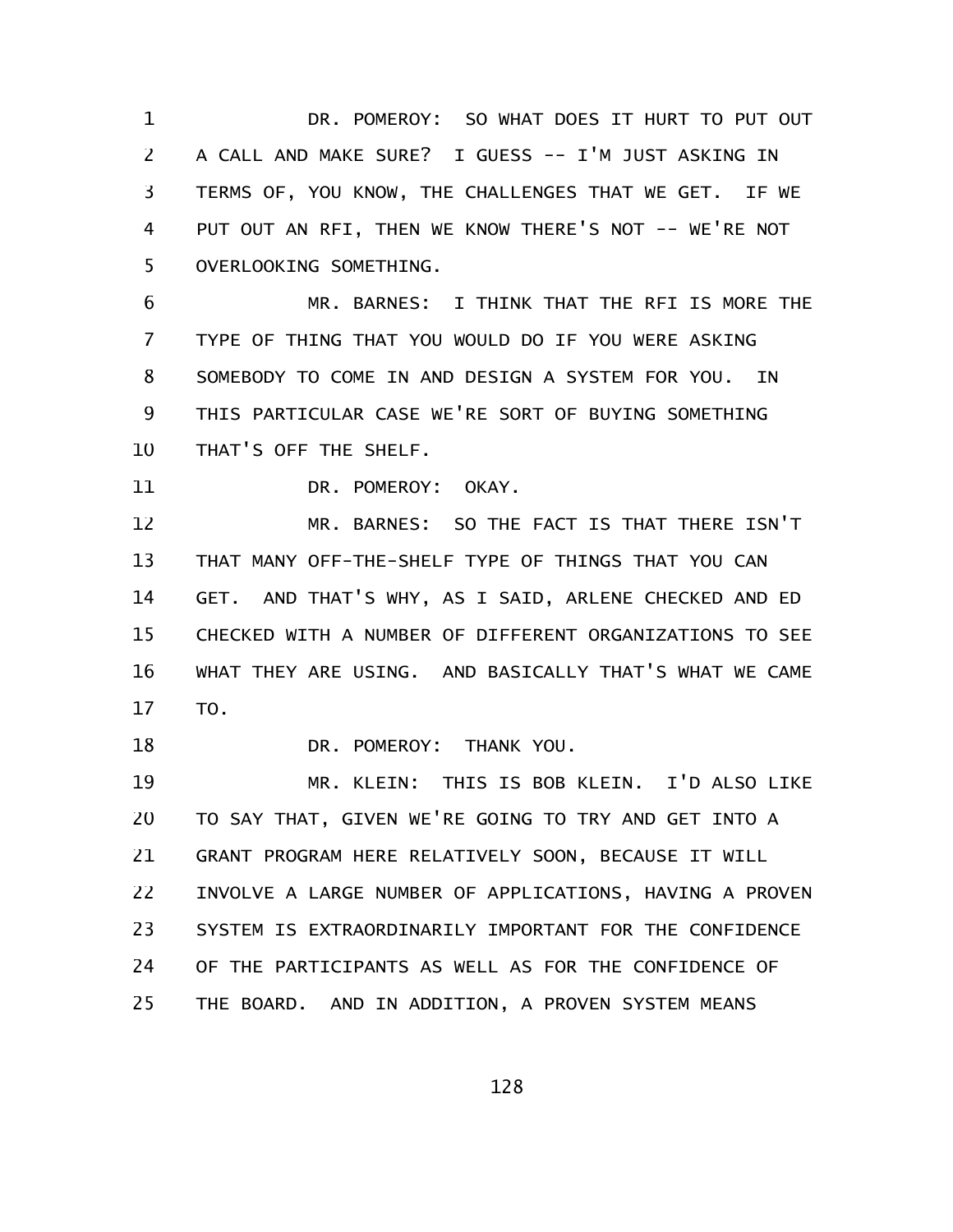THERE'S NOT A SINGULAR PERSON OUT THERE WHO KNOWS HOW TO RUN IT, BUT THERE ARE OTHER OPERATORS WHO CAN BE CONSULTED BY OUR INSTITUTIONS FOR PARALLEL LEVELS OF INFORMATION TO WORK OUT ANY KINKS IN THE SYSTEM. SO A PROVEN SYSTEM IS A GREAT BENEFIT TO US IN THIS SELECTION. DR. PIZZO: AGREED. MR. KLEIN: IS IT APPROPRIATE IF I MADE A MOTION HERE? DR. PIZZO: SURE. MR. KLEIN: I'LL MAKE A MOTION TO APPROVE THIS. IS THAT APPROPRIATE, TINA? VICE CHAIR NOVA: YES. ABSOLUTELY. IS THERE A SECOND FOR THE MOTION? DR. PIZZO: SECOND. VICE CHAIR NOVA: ANY MORE COMMENTS FROM BOARD MEMBERS? IF NOT, ANY COMMENTS FROM THE PUBLIC? OKAY. WE VOTE ON THIS ONE. AMY, SEPARATE? MS. DU ROSS: YES. VICE CHAIR NOVA: OKAY. ROLL CALL. MS. DU ROSS: DAVID SERRANO-SEWELL. MR. SERRANO-SEWELL: AYE. MS. DU ROSS: BOB KLEIN. MR. KLEIN: AYE. MS. DU ROSS: CLAIRE POMEROY. 1 2 3 4 5 6 7 8 9 10 11 12 13 14 15 16 17 18 19 20 21 22 23 24 25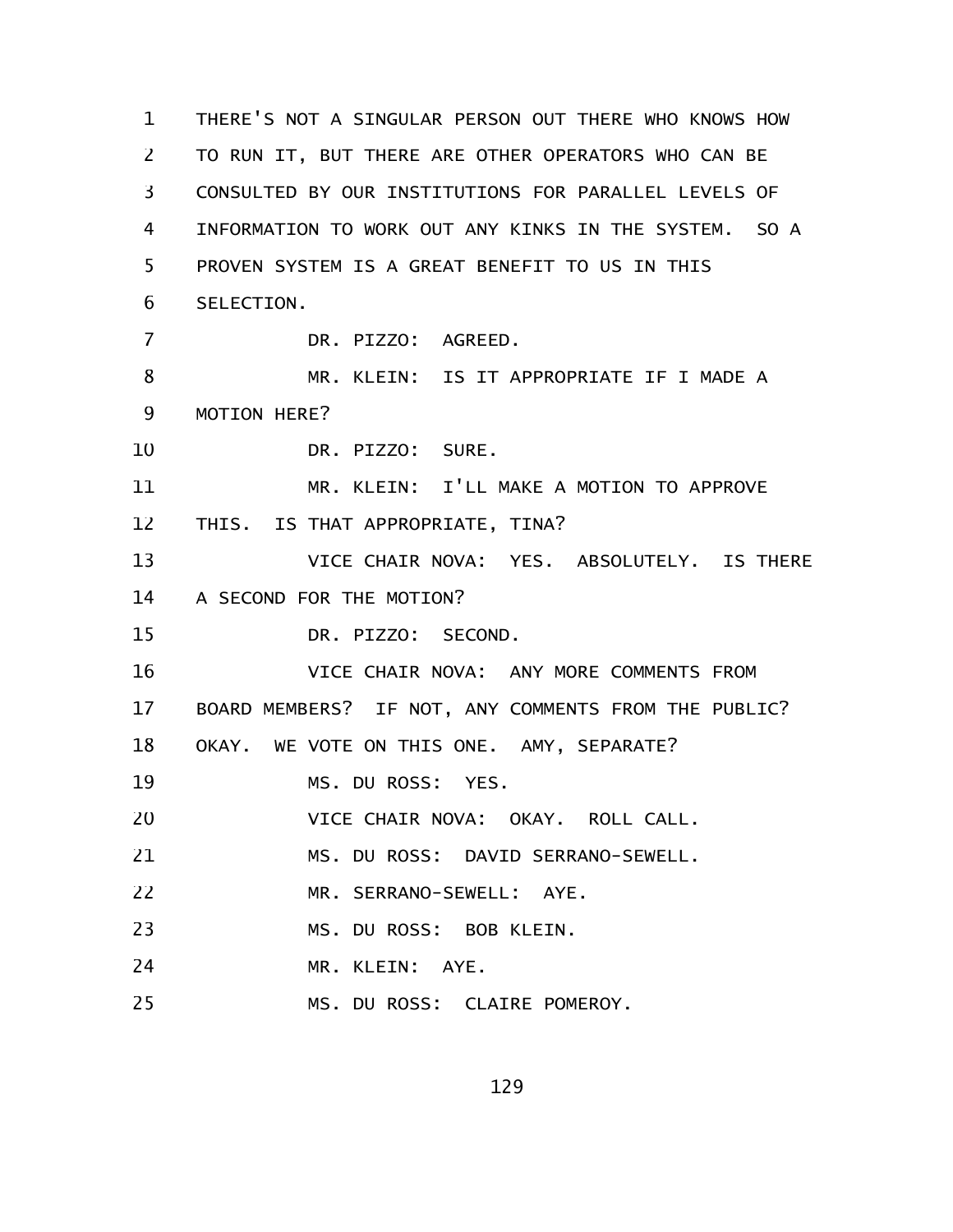DR. POMEROY: YES. MS. DU ROSS: TINA NOVA. VICE CHAIR NOVA: AYE. MS. DU ROSS: PHIL PIZZO. DR. PIZZO: YES. MS. DU ROSS: JOHN REED. DR. REED: AYE. MS. DU ROSS: RICHARD MURPHY. DR. MURPHY: YES. MS. DU ROSS: MOTION PASSES. DR. HALL: WE'RE GOING TO LET DAVID GO AT THIS POINT AND THANK HIM FOR COMING BACK. IT MAKES US OFFICIAL. DR. PIZZO: THANKS, DAVID. VICE CHAIR NOVA: THANK YOU, DAVID. MR. SERRANO-SEWELL: THANKS, TINA. VICE CHAIR NOVA: WE HAVE ABOUT FIVE MINUTES TO GO. DO YOU WANT TO CONTINUE ON SOME OF THE ITEMS AND JUST GET A FEEL FROM THE COMMITTEE, OR WOULD YOU LIKE TO END? WHAT WOULD YOU LIKE TO DO? MR. BARNES: THERE'S ONLY ONE ITEM LEFT AND A SENSE OF THE COMMITTEE WILL BE FINE. THIS IS THE POLICY AND PROCEDURE ON ACCEPTING REAL AND PERSONAL PROPERTY AND NAMING. VICE CHAIR NOVA: OKAY. WALTER. 1 2 3 4 5 6 7 8 9 10 11 12 13 14 15 16 17 18 19 20 21 22 23 24 25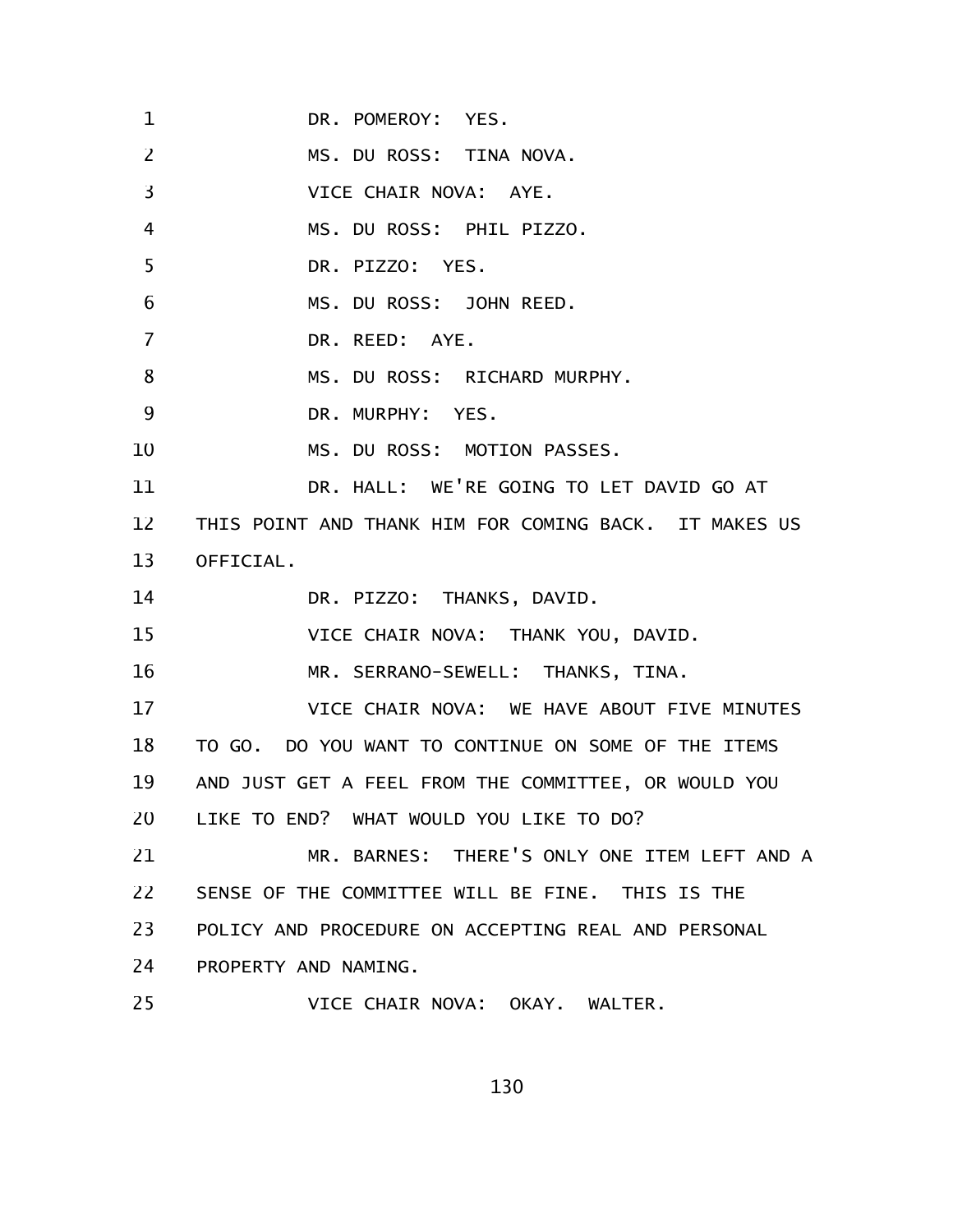MR. BARNES: AT THE GOVERNANCE COMMITTEE YOU DID APPROVE A CONCEPT PROPOSAL THAT WE PRESENTED TO YOU. YOU ASKED FOR A COUPLE OF CHANGES TO IT, WHICH I THEN TOOK TO THE ICOC COMMITTEE MEETING. THEY BASICALLY APPROVED IT AS AN INTERIM PROPOSAL BECAUSE THEY TOO HAD A COUPLE OF CHANGES THEY WOULD LIKE TO SEE. SO WE'RE BRINGING THIS BACK, THIS INTERIM PROPOSAL BACK THROUGH THIS GROUP AS WELL AS TO THE ICOC TO SEE IF WE CAN GET IT ADOPTED AS A PERMANENT POLICY. AND WHAT I'VE DONE IS I'VE LISTED OUT THE CHANGES THAT WERE REQUESTED. ONE THAT HAD TO DO WITH GUIDANCE ON WHAT CONSTITUTES SUBSTANTIAL VALUE IN DETERMINING WHETHER TO ACCEPT A GIFT THAT INVOLVES CIRM HAVING TO NAME ITS PROPERTY OR PROGRAMS. AND WHAT WE DECIDED, AND WHEN I SAY WE, I MEAN SCOTT TOCHER AND JAMES HARRISON AND I TALKED ABOUT IS THAT WE TALKED ABOUT SHOULD WE DO LIKE A SET AMOUNT, YOU KNOW, LIKE A MILLION DOLLARS OR \$2 MILLION OR WHATEVER. I THINK OUR FEELING WAS THAT NAMING UNDER OUR POLICY IS RESERVED TO THE ICOC. AND GIVEN THE FACT THAT WE'RE IN A TRANSITION PERIOD STILL, WE THOUGHT THAT PUTTING A SPECIFIC AMOUNT WOULD KIND OF TIE US UP. AND SO WHAT WE DID IS WE TRIED TO LAY OUT THE CRITERIA THAT THE ICOC COULD CONSIDER IN MAKING DECISIONS ON NAMING. AND THOSE CRITERIA ARE THE SIZE OF THE GIFT IN 1 2 3 4 5 6 7 8 9 10 11 12 13 14 15 16 17 18 19 20 21 22 23 24 25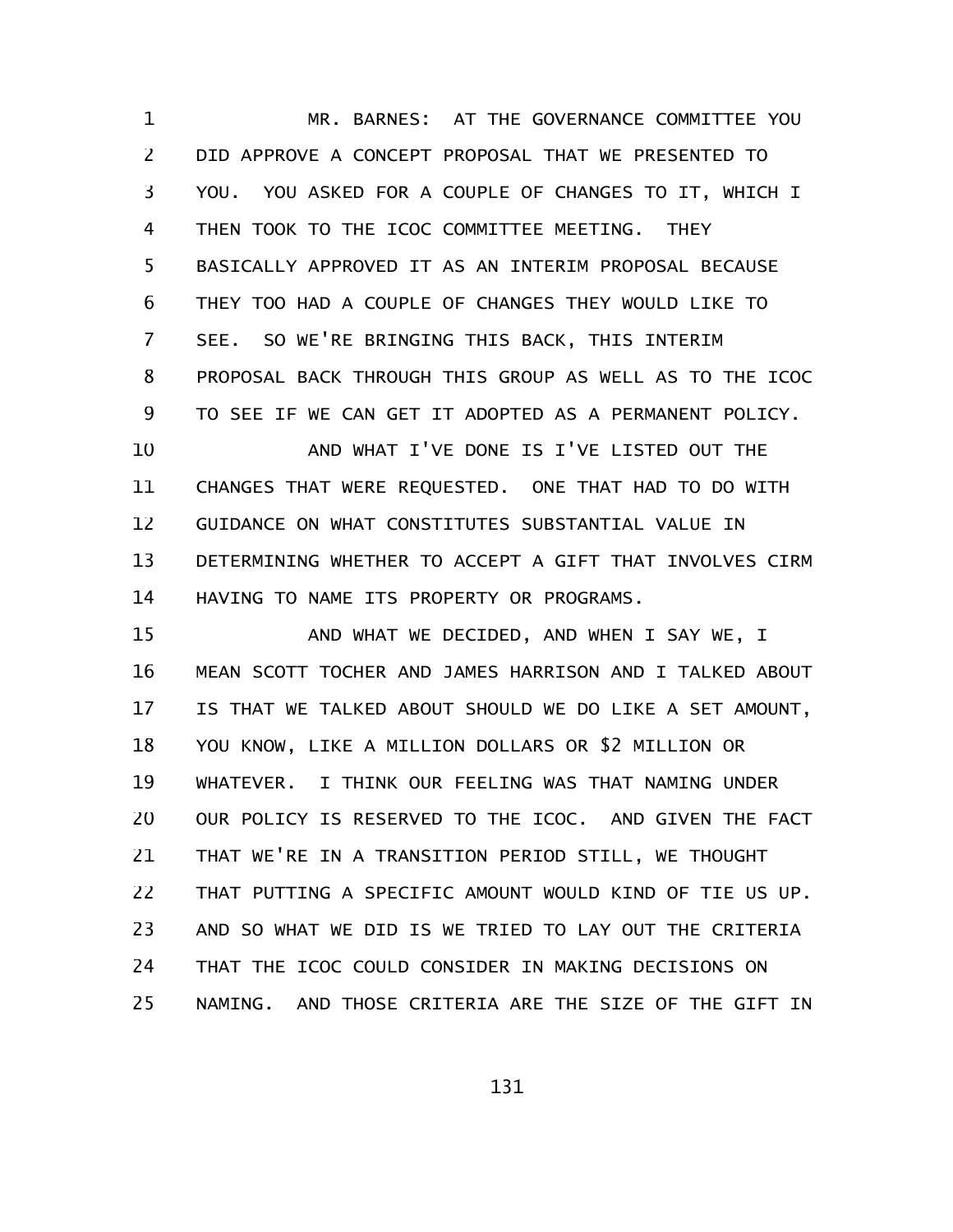RELATIONSHIP TO OTHER FUNDING SOURCES, INCLUDING BONDS AVAILABLE AT THE TIME THE GIFT IS MADE. 1 2

SO TO A CERTAIN EXTENT, THIS GETS TO THE ISSUE OF A \$10 MILLION GIFT RIGHT NOW MAKES A BIG DIFFERENCE BECAUSE WE'RE UNABLE TO ACCESS THE BONDS; WHEREAS, AFTER THE COURT TRIAL IS DONE AND WE WIN AND WE'RE ABLE TO ISSUE BONDS, \$10 MILLION MAYBE ISN'T QUITE AS IMPORTANT WHEN WE'RE SELLING \$300 MILLION OF BONDS. SO IT'S KIND OF A TIMING THING. 3 4 5 6 7 8 9

THE SECOND ONE BEING THE AVAILABILITY OF THE GIFT, INCLUDING WHETHER THE GIFT WILL BE IMMEDIATELY USABLE BY US OR DO WE HAVE TO GO THROUGH SOME ACTIONS, LIKE SALE OF STOCK OR REAL PROPERTY, THAT'S GOING TO DELAY OUR ACCESS TO ACTUAL CASH. WE ALSO THOUGHT -- I HEARD THE IDEA OF FLEXIBILITY, INCLUDING WHETHER WE'LL HAVE DISCRETION IN THE USE OF THE GIFT OR WHETHER THE GIFT WILL BE SUBJECT TO SOME SPECIFIC RESTRICTIONS THAT MAKES IT LESS USEFUL TO CIRM AS A WHOLE. 10 11 12 13 14 15 16 17 18

AND THEN WE FEEL ANY OTHER FACTOR RELEVANT TO THE GOALS. SO RATHER THAN COME UP WITH A SPECIFIC AMOUNT, AND BY THE WAY, I THINK OUR ANTICIPATION IS THERE AREN'T GOING TO BE A LOT OF NAMING DECISIONS TO BE MADE ANYWAY BECAUSE WE DON'T HAVE ANY PROPERTY EXCEPT WHAT WE HAVE HERE IN THIS BUILDING OR PROGRAMS. BUT THIS GIVES ENOUGH GUIDANCE AND SEEMS TO BE THE 19 20 21 22 23 24 25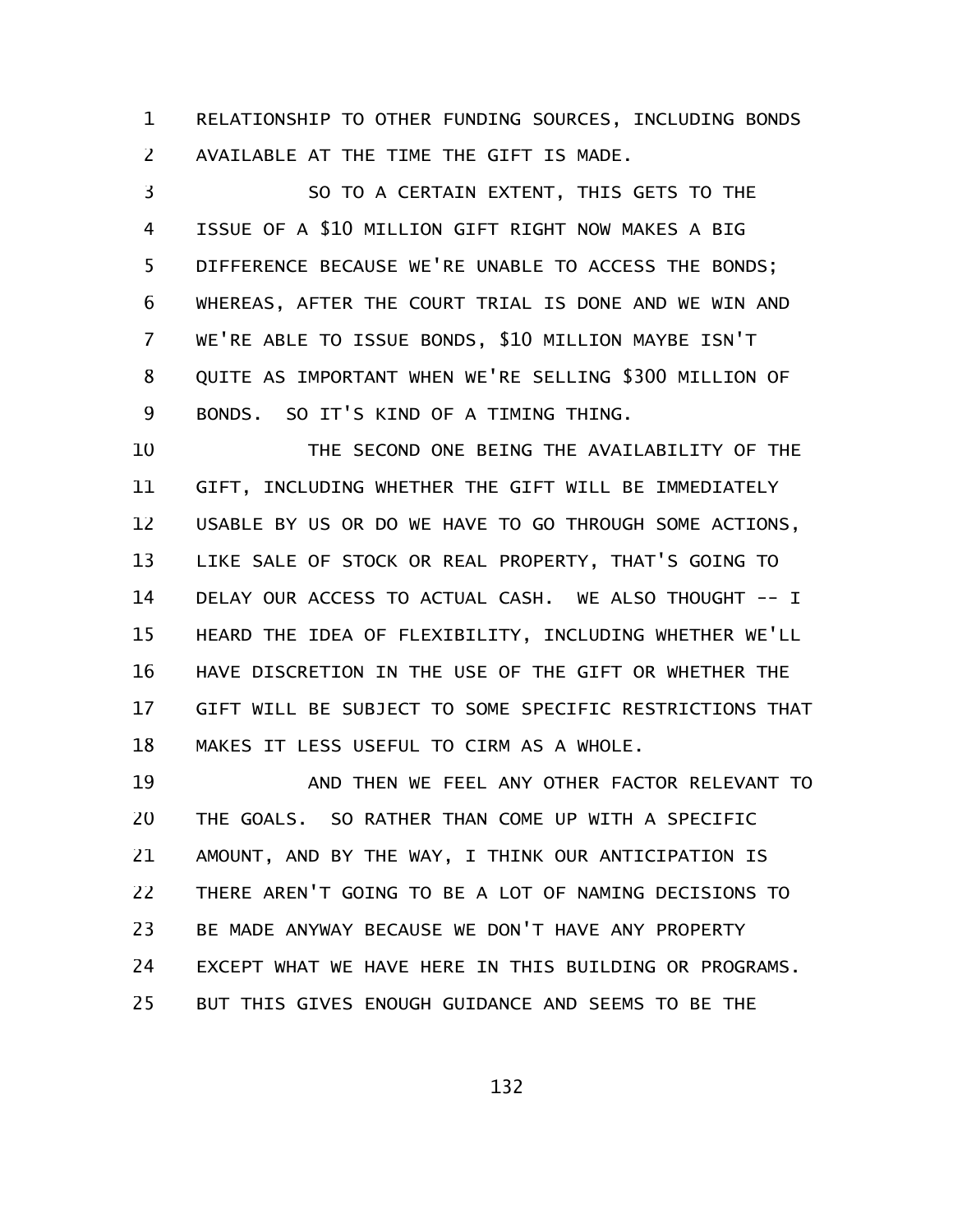CRITERIA THAT WE HEARD FROM THE ICOC. SO THAT'S WHAT WE PUT DOWN FOR THAT. 1 2

WE ALSO CLARIFIED THE LIMIT SECTION WITH REGARD TO GIFTS THAT WILL LIKELY REQUIRE AN EXPENDITURE OF FUNDS. WE WANTED TO MAKE IT CLEAR THAT WE'RE ONLY LIMITING IN THOSE CASES WHERE THE INITIAL OR ONGOING EXPENDITURE WILL EXCEED OR EQUAL OR EXCEED THE VALUE OF THE GIFT. SO WE DON'T WANT TO ACCEPT SOMETHING THAT'S GOING TO COST US MORE MONEY THAN WE GET OUT OF IT. AND THEN BASICALLY THERE WAS A CHANGE REQUESTED AT THE -- I WANTED TO ALSO CLARIFY THAT THE ACTION TAKEN BY THE EXECUTIVE COMMITTEE WHEN THE PRESIDENT, THE VICE PRESIDENT -- EXCUSE ME -- THE PRESIDENT, THE CHAIR, AND THE VICE CHAIR ARE MAKING DECISIONS WITH REGARD TO THINGS THAT ARE DELEGATED TO THEM, THAT THAT'S NOT A VOTE SYSTEM. IT'S NOT A PUBLIC MEETING. IT'S BASICALLY A UNANIMOUS AGREEMENT WHICH THEN COMES TO THE ICOC FOR INFORMATION. SO WE REVISED THAT. 3 4 5 6 7 8 9 10 11 12 13 14 15 16 17 18 19

THERE WAS ALSO A REQUEST THAT WE -- ALSO THE ICOC CHANGED THE DELEGATION FROM FIVE MILLION TO THREE MILLION, AND SO WE INCORPORATED THAT CHANGE IN HERE. 20 21 22

AND THEN FINALLY, THERE WAS A REQUEST AT THE ICOC THAT WE PROVIDE A REPORT ON THE USE OF FUNDING TO ALL DONORS. ORIGINALLY WE SAID WE'D ONLY PROVIDE IT IF 23 24 25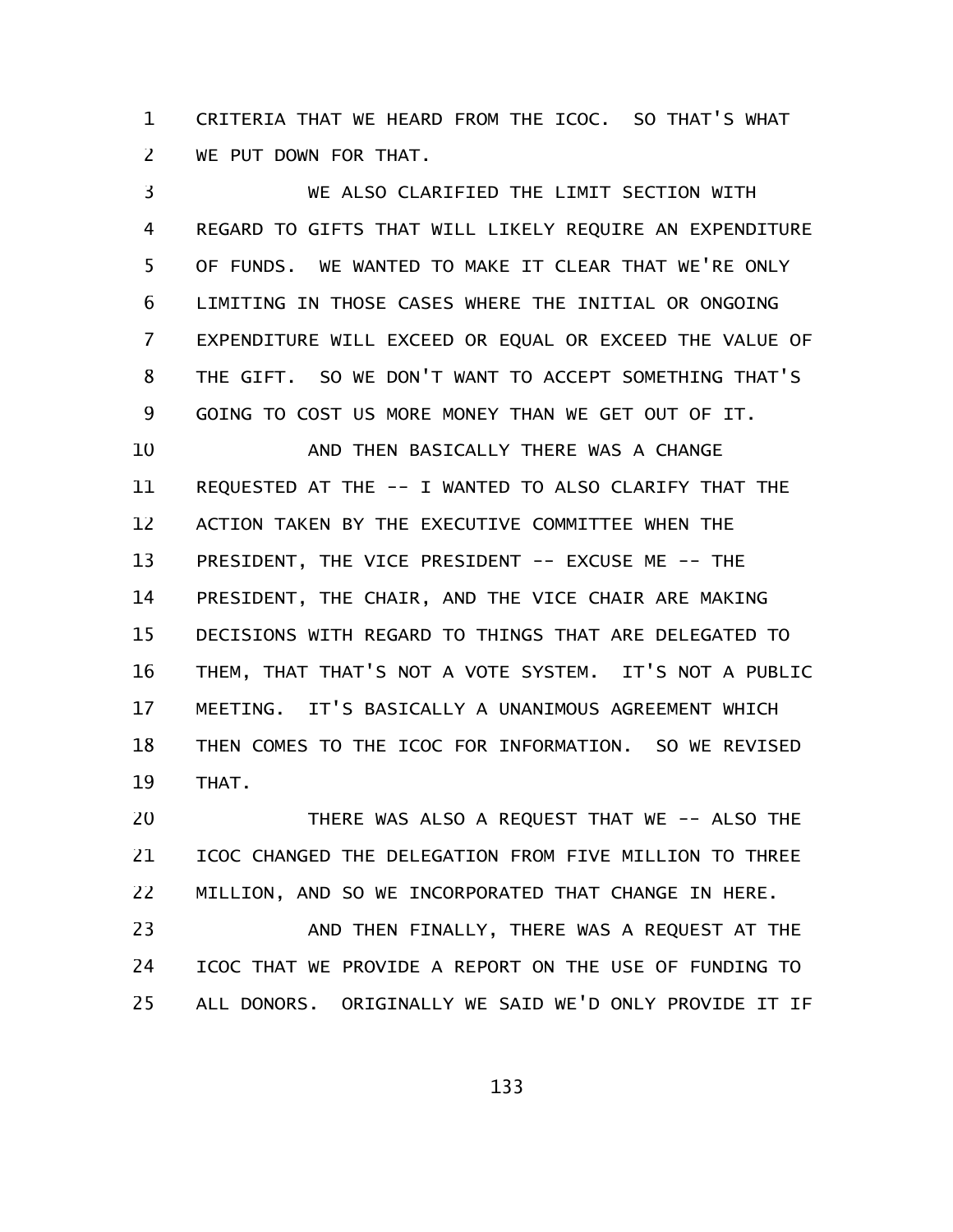THEY ASKED FOR IT, BUT WE REVISED IT TO INDICATE THAT WE WILL PROVIDE A REPORT TO ALL THE DONORS EXCEPT FOR THOSE THAT ARE DE MINIMIS AMOUNTS. AND THERE WAS ALSO A REQUEST THAT WE MAKE A STRONGER STATEMENT THAT GIFTS WILL NOT ENTITLE THE DONOR TO ANY INFLUENCE ON DECISIONS MADE ABOUT CIRM PROGRAMS. SO WE ADDED A NEW WAREHOUSE CLAUSE IN THE COMMITMENT LETTER AND A NEW SECTION 4 OF THE COMMITMENT LETTER TO TRY AND STRENGTHEN THAT PARTICULAR PROCESS. 1 2 3 4 5 6 7 8 9

IN ADDITION, THERE WERE A COUPLE OF CHANGES TO ADDRESS GRAMMAR AND MINOR WORDING CHANGES. AND WE RECONFIGURED THE LIMITS SECTION SO THAT THERE'S A SECTION, A SUBSECTION, THAT SPECIFICALLY DEALS WITH NAMING AND A SUBSECTION THAT SPECIFICALLY DEALS WITH GIFTS. AND WE THOUGHT THAT WOULD MAKE THIS PROCESS A LITTLE MORE CLEAR. 10 11 12 13 14 15 16

SO THOSE ARE THE CHANGES. THEY'RE ALL RELATED TO THINGS THAT WE GOT EITHER FROM THE ICOC, GOVERNANCE COMMITTEE, OR THE ICOC AS A WHOLE, AND WE'D LIKE TO RECOMMEND THAT YOU RECOMMEND TO THE ICOC THAT THIS INTERIM POLICY AND PROCEDURE BE ADOPTED AS PERMANENT POLICY WITH THESE CHANGES. AND WE DID SHOW ALL THE CHANGES IN TRACK FORM FOR YOU SO THAT YOU CAN SEE WHAT WAS DONE. SO THAT'S THE RECOMMENDATION. VICE CHAIR NOVA: THANK YOU, WALTER. 17 18 19 20 21 22 23 24 25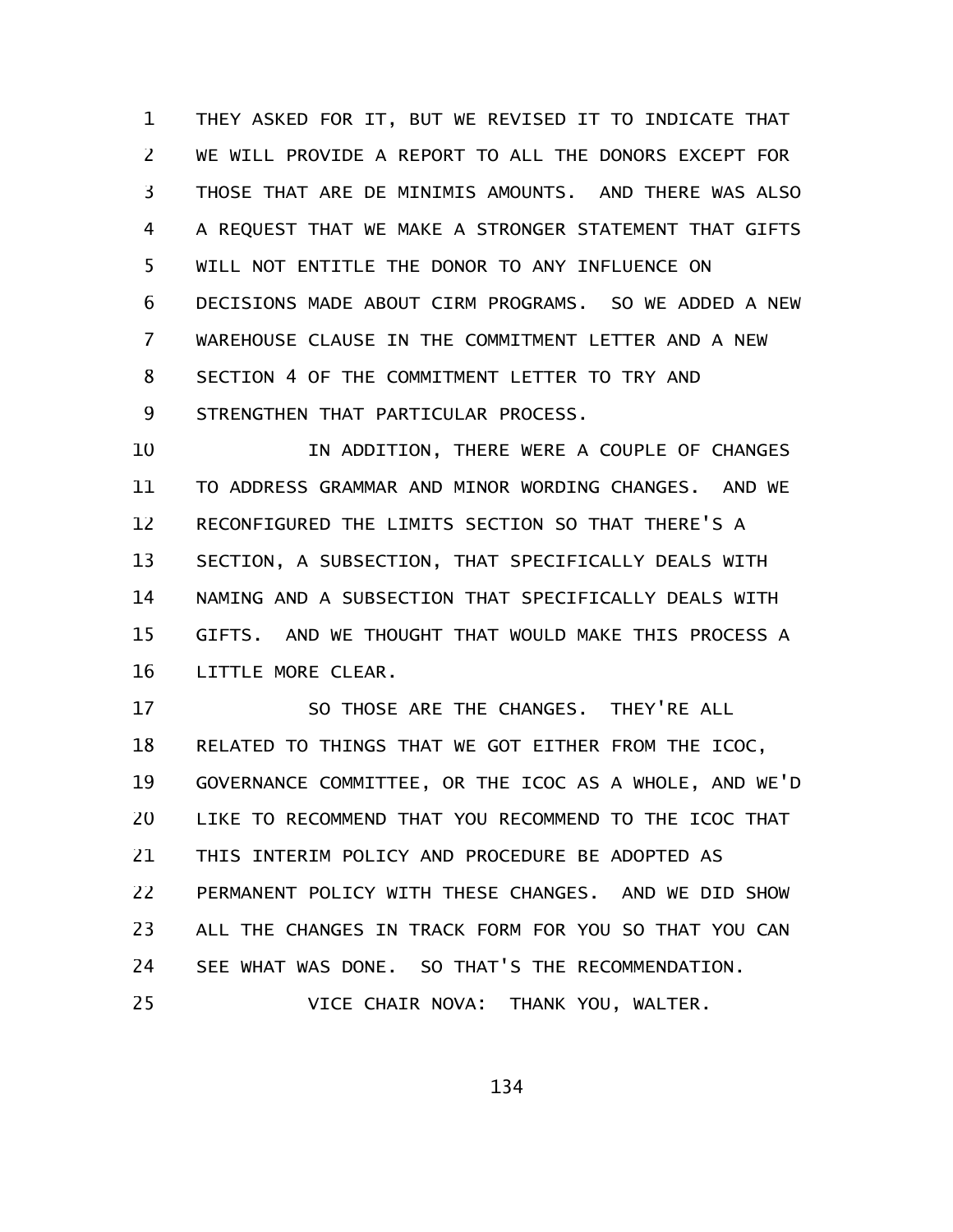MR. BARNES: ANY QUESTIONS? VICE CHAIR NOVA: ARE THERE ANY BOARD COMMENTS ON THIS POLICY? DR. POMEROY: WALTER, AS ALWAYS, VERY RESPONSIVE. THANK YOU. MR. BARNES: THANK YOU. VICE CHAIR NOVA: I AGREE. THANK YOU, CLAIRE. ANY OTHER COMMENTS FROM BOARD MEMBERS? HOW ABOUT FROM THE PUBLIC? MR. SIMPSON: YES, PLEASE. JOHN SIMPSON IN IRVINE. I JUST WANTED TO SAY THAT THE ADDITION OF THE LANGUAGE, THE WHEREAS ON THE CONFLICT OF INTEREST AND WON'T TRY TO INFLUENCE, IS AN EXCELLENT ADDITION. AND WE THINK THAT WAS SPLENDID THAT THAT WAS THERE. I HAVE ONE QUESTION ABOUT THE POLICY IN GENERAL. THIS RELATES TO THE GALA FUND-RAISER THAT'S COMING UP, I GUESS, ON MONDAY THAT WE'VE HAD SOME DIFFERENCES OF OPINION ABOUT. WILL THE NAMES OF THE DONORS TO THAT FOUNDATION -- TO THAT EVENT ULTIMATELY BE RELEASED, AND WILL IT INCLUDE BIOGRAPHICAL DATA ON THEM SUCH AS WHERE THEY WORK? DR. HALL: YES AND NO. THE NAMES WILL BE RELEASED. AS YOU KNOW, THIS GALA IS BEING PUT ON FOR US BY A LOCAL SAN FRANCISCO GROUP HEADED BY A WOMAN NAMED DEBORAH STROBIN WHO HAS A LONG HISTORY OF 1 2 3 4 5 6 7 8 9 10 11 12 13 14 15 16 17 18 19 20 21 22 23 24 25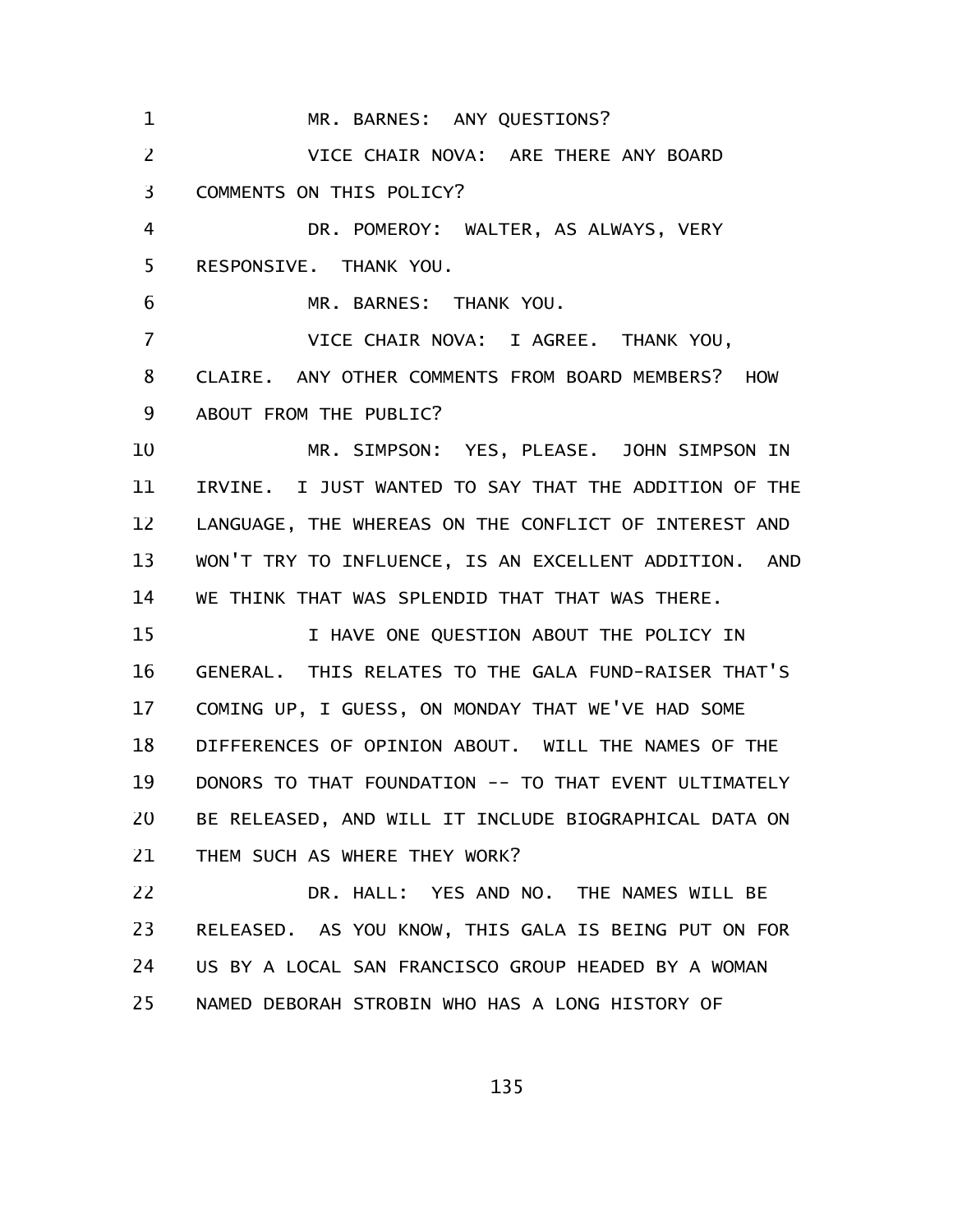SUPPORTING HEALTH-RELATED CAUSES THROUGH EVENTS LIKE THIS BEGINNING WITH AIDS AND ALSO FOR THE CANCER CENTER AT UCSF. SHE HAS HAD AN EVENT CALLED, I THINK, RAISING HOPE, WHICH HAS BEEN VERY SUCCESSFUL FOR SOME TIME. AND KNOWING OF OUR NEED AND BEING SUPPORTIVE OF OUR MISSION, SHE OFFERED SOME TIME BACK TO GET TOGETHER A GROUP TO PUT THIS ON. 1 2 3 4 5 6 7

AND SHE AND A GROUP, I THINK, A COMMITTEE, SHE FORMED A COMMITTEE THAT MEETS ONCE A WEEK AND HAS BEEN MEETING FOR SOME TIME TO ORGANIZE THIS. THEY ARE THEN COLLECTING DONATIONS. THOSE DONATIONS WILL THEN GO TO THE SAN FRANCISCO FOUNDATION, WHICH WILL THEN PAY ANY EXPENSES ASSOCIATED WITH THE GALA AND THEN WILL PASS THAT MONEY ON TO US. AND THE REASON FOR USING THE SAN FRANCISCO FOUNDATION, AND WALTER CAN CORRECT ME IF I'M WRONG HERE, IS THAT WE CAN'T RECEIVE DONATIONS AND PAY EXPENSES FOR SOMETHING LIKE THIS. SO THAT'S HOW THAT WILL BE HANDLED. 8 9 10 11 12 13 14 15 16 17 18

THE NAMES OF THE DONORS, THEN, I HAVE ASSURED HER, AND, JOHN, I THINK, I SENT YOU A LETTER TO THIS EFFECT, THAT THOSE NAMES WILL COME TO US AND WE WILL MAKE THEM PUBLIC, BUT THEY ARE NOT COLLECTING, NOR WILL WE, BIOGRAPHICAL INFORMATION ABOUT EACH OF THE PEOPLE. IF THE NAMES ARE THERE, ANYBODY WHO WANTS TO CAN CERTAINLY GOOGLE THEM, LOOK THEM UP, AND CHECK THEM 19 20 21 22 23 24 25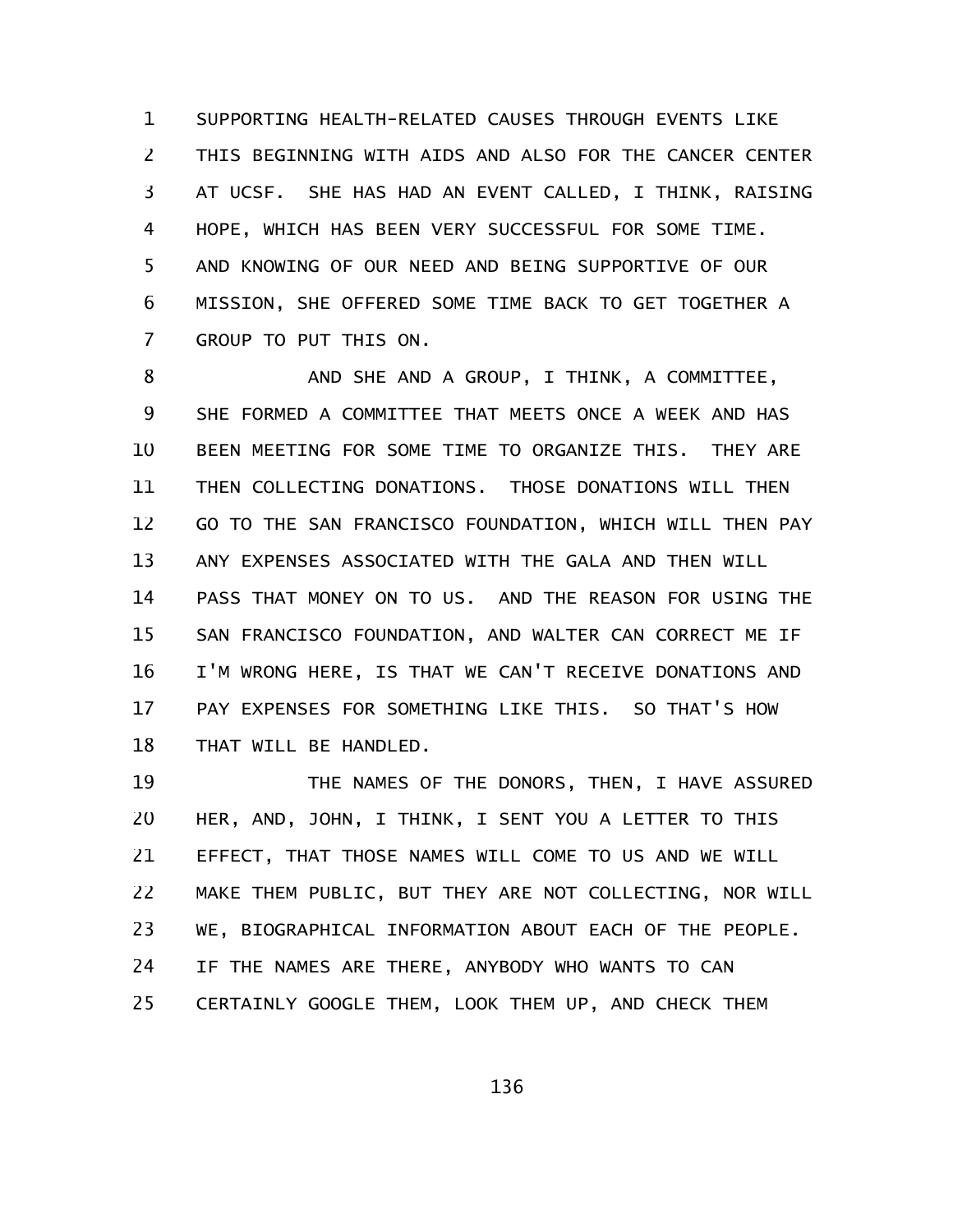OUT, BUT WE ARE NOT INVOLVED IN THAT PART OF IT AT ALL. MR. SIMPSON: THE REASON I ASK IS BECAUSE YOUR GIFT CODE SAYS THAT BIOGRAPHICAL DATA REGARDING AN INDIVIDUAL IS SUPPOSED TO BE GATHERED. SO IS IT -- IT'S NOT HAPPENING BECAUSE IT'S COMING THROUGH THE GALA? IS THAT THE REASON? MR. BARNES: YEAH, THAT'S CORRECT. AND IN EFFECT, BIOGRAPHICAL DATA WILL BE ABOUT THE INSTITUTION ITSELF. MR. SIMPSON: I UNDERSTAND. MR. BARNES: BECAUSE THEY'RE THE ONES THAT ARE ACTUALLY GIVING THIS TO US. MR. SIMPSON: SO THEY'RE ESSENTIALLY GIVING YOU THE NAMES. THEY'RE DOING MORE THAN THEY'RE REQUIRED TO DO? DR. HALL: YES. MR. SIMPSON: ONE OTHER THING. IF I COULD ADD IT. I WOULD BE REMISS. I SHOULD SAY SOMETHING ABOUT NICOLE LEAVING. SHE'S BEEN A WONDERFUL PRESS PERSON TO WORK WITH. I'M A FORMER JOURNALIST, AND YOU OFTEN DON'T RUN ACROSS TALENTED AND CAPABLE PROFESSIONALS IN THAT SIDE OF THINGS. SHE'S BEEN OUTSTANDING, AND WE'RE GOING TO MISS HER. DR. HALL: HERE. HERE. (APPLAUSE.) 1 2 3 4 5 6 7 8 9 10 11 12 13 14 15 16 17 18 19 20 21 22 23 24 25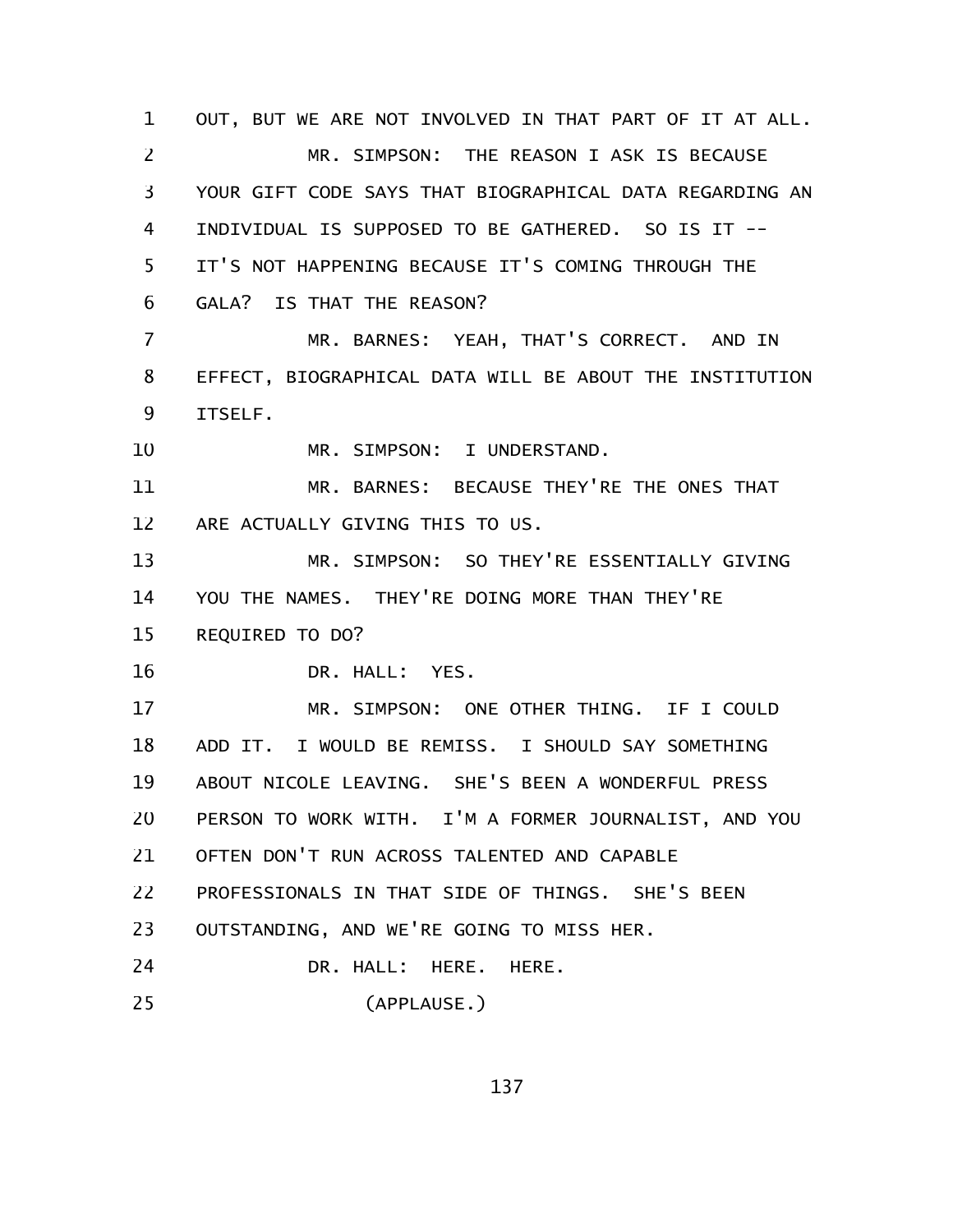DR. HALL: WE ARE INDEED GOING TO MISS HER. VICE CHAIR NOVA: THAT'S REALLY NICE. THANK YOU. ANY OTHER COMMENTS FROM THE PUBLIC? OKAY. SO WE'RE NOT GOING TO BE VOTING ON THIS, BUT SHOULD WE JUST GET THE SENSE OF THE BOARD, AMY, THROUGH NAMES? MS. DU ROSS: YES. VICE CHAIR NOVA: ROLL CALL. MS. DU ROSS: BOB KLEIN. MR. KLEIN: YES. MS. DU ROSS: CLAIRE POMEROY. DR. POMEROY: YES. MS. DU ROSS: TINA NOVA. VICE CHAIR NOVA: YES. MS. DU ROSS: PHIL PIZZO. DR. PIZZO: YES. MS. DU ROSS: JOHN REED. UNIDENTIFIED SPEAKER: HE'S LEFT THE ROOM. MS. DU ROSS: OKAY. RICHARD MURPHY. DR. MURPHY: YES. MS. DU ROSS: GREAT. THANKS. DR. PIZZO: RIGHT ON TIME. DR. HALL: THANKS TO ALL. DR. MURPHY: ZACH, CAN I JUST RAISE ONE POINT BEFORE WE LEAVE? DR. HALL: ABSOLUTELY, RICH. 1 2 3 4 5 6 7 8 9 10 11 12 13 14 15 16 17 18 19 20 21 22 23 24 25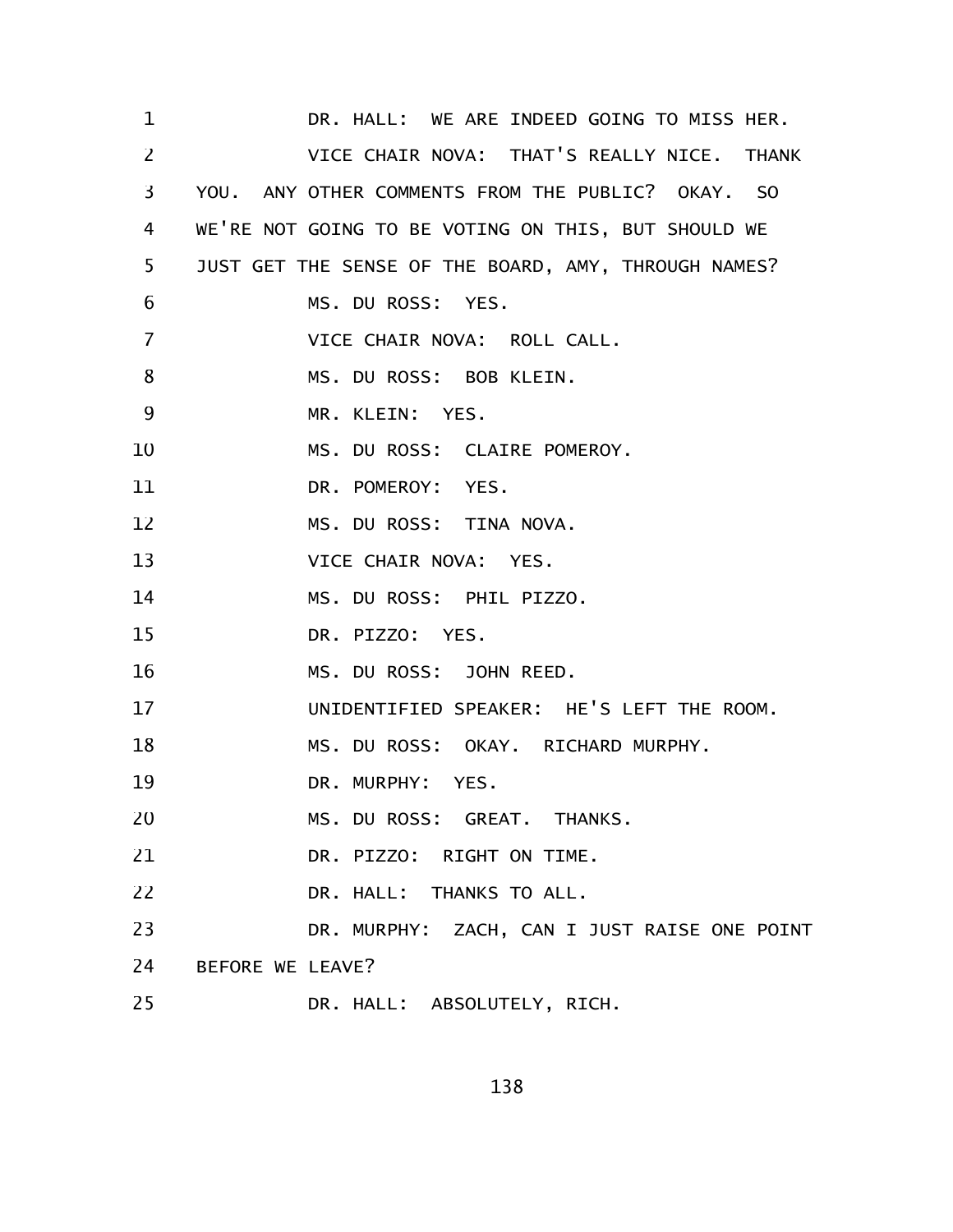DR. MURPHY: I KNOW HOW SHORTHANDED YOU GUYS ARE AND HOW DIFFICULT ALL OF THIS IS, BUT ONE OF THE PROCEDURES THAT WE'VE ADOPTED AT OUR INSTITUTE IS THAT ALL THE NOTES AND BACKGROUND FOR MEETINGS GO OUT A MINIMUM OF A WEEK BEFORE THE MEETING, WHICH MEANS THAT THE DAY BEFORE THAT WEEK ENDS, WE GO LIKE CRAZY TO GET THE STUFF OUT. BUT IT REALLY DOES GIVE OUR PEOPLE A CHANCE TO LOOK AT THE MATERIAL, AND WITH SO MANY OF THEM TRAVELING, THEY HAVE AN OPPORTUNITY TO BRING THOSE MATERIALS WITH THEM. IS THERE ANY WAY THAT YOU, FOR EXAMPLE, CAN WORK TO COME UP WITH A POLICY WHERE THE MATERIAL IS SENT OUT A WEEK BEFORE IN A HARD COPY FORM OR EVEN BY E-MAIL, BUT A MINIMUM OF A WEEK LEAD-TIME SO THAT WE REALLY DO HAVE THE TIME TO MAKE SURE EVERYTHING IS THERE AND WE HAVE THE TIME TO READ IT? 1 2 3 4 5 6 7 8 9 10 11 12 13 14 15

DR. HALL: I APPRECIATE THE POINT. IT IS AN IMPORTANT ONE. IT IS OUR GOAL TO DO THAT. AND SADLY WE JUST DON'T ALWAYS MAKE IT. WE WERE WORKING FURIOUSLY TO GET THIS MATERIAL OUT BEFORE THE MEETING, AND I'M SORRY WE DID NOT MAKE THAT DEADLINE FOR THIS MEETING, BUT IT CERTAINLY IS OUR GOAL TO DO THAT. AND I APPRECIATE YOUR UNDERLINING IT FOR US, AND WE WILL DO OUR BEST. 16 17 18 19 20 21 22 23

- DR. MURPHY: THANK YOU. 24
- MR. SIMPSON: IF THE PUBLIC COULD COMMENT ON 25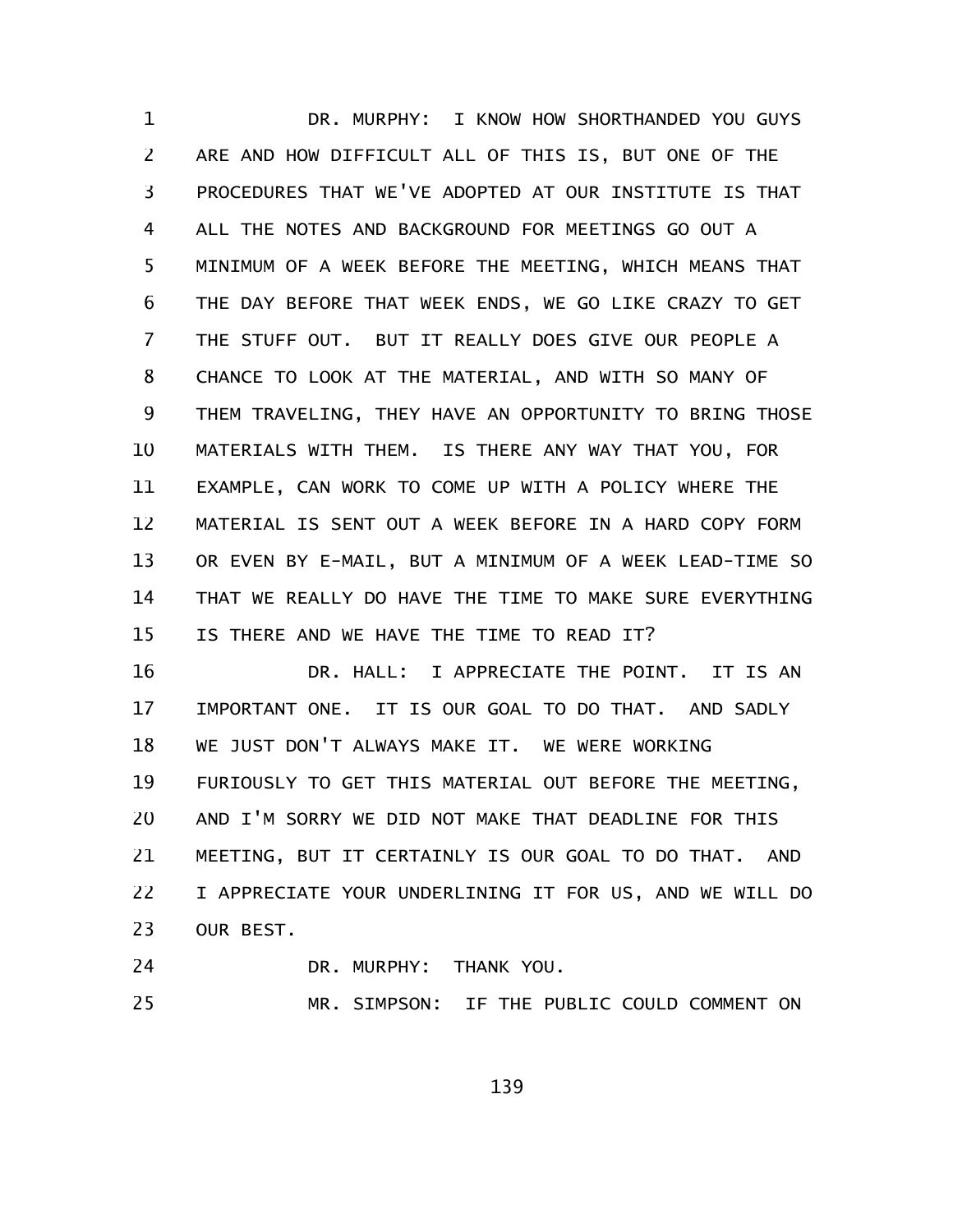THAT POINT. I HAVE NOTICED A GREAT IMPROVEMENT IN THE AVAILABILITY OF DOCUMENTS. IN FACT, WITH THIS ONE, I THINK VIRTUALLY EVERYTHING WAS AVAILABLE EARLIER THAN HAS BEEN THE CASE IN THE PAST. AND, IN FACT, IF YOU LOOK AT THE CALIFORNIA STEM CELL REPORT BLOG, THEIR MOST RECENT ENTRY WAS COMMENDING CIRM FOR GETTING THEM OUT IN A TIMELY WAY. 1 2 3 4 5 6 7

DR. HALL: OH, MY GOSH. I SHOULD LOOK AT IT IN THAT CASE. I RARELY DO, BUT I'LL CHECK IT OUT. MR. SIMPSON: DAVID JENSON HAD A NICE LITTLE PIECE ABOUT HOW THIS IS THE WAY THINGS SHOULD WORK. THEY WERE ALL THERE. AND, IN FACT, I FOUND THEM WHEN I WAS LOOKING FOR THEM AND DOWNLOADED THEM. SO I'M VERY HAPPY. 8 9 10 11 12 13 14

DR. HALL: WE'RE HAPPY FOR ANY PRAISE WE GET. THANK YOU, JOHN. 15 16

MR. KLEIN: JOHN, THIS IS BOB KLEIN. I'D LIKE TO SAY THAT IN THE TRUE SPIRIT OF JOURNALISM, WE APPRECIATE THE PLAUDITS IN ADDITION TO THE CONSTRUCTIVE CRITICISM, AND IT'S VERY HELPFUL AND A MORALE BUILDER FOR STAFF WHO WHEN THEY DO GET THAT FEEDBACK RELATED TO ADMINISTRATIVE LEVELS AND FUNCTIONS THAT ARE CRITICAL TO PERFORMANCE AND UNDERSTANDING BY THE PUBLIC AS WELL AS THE BOARD. 17 18 19 20 21 22 23 24

MR. SIMPSON: ON THAT NOTE TOO, THE ADDITION 25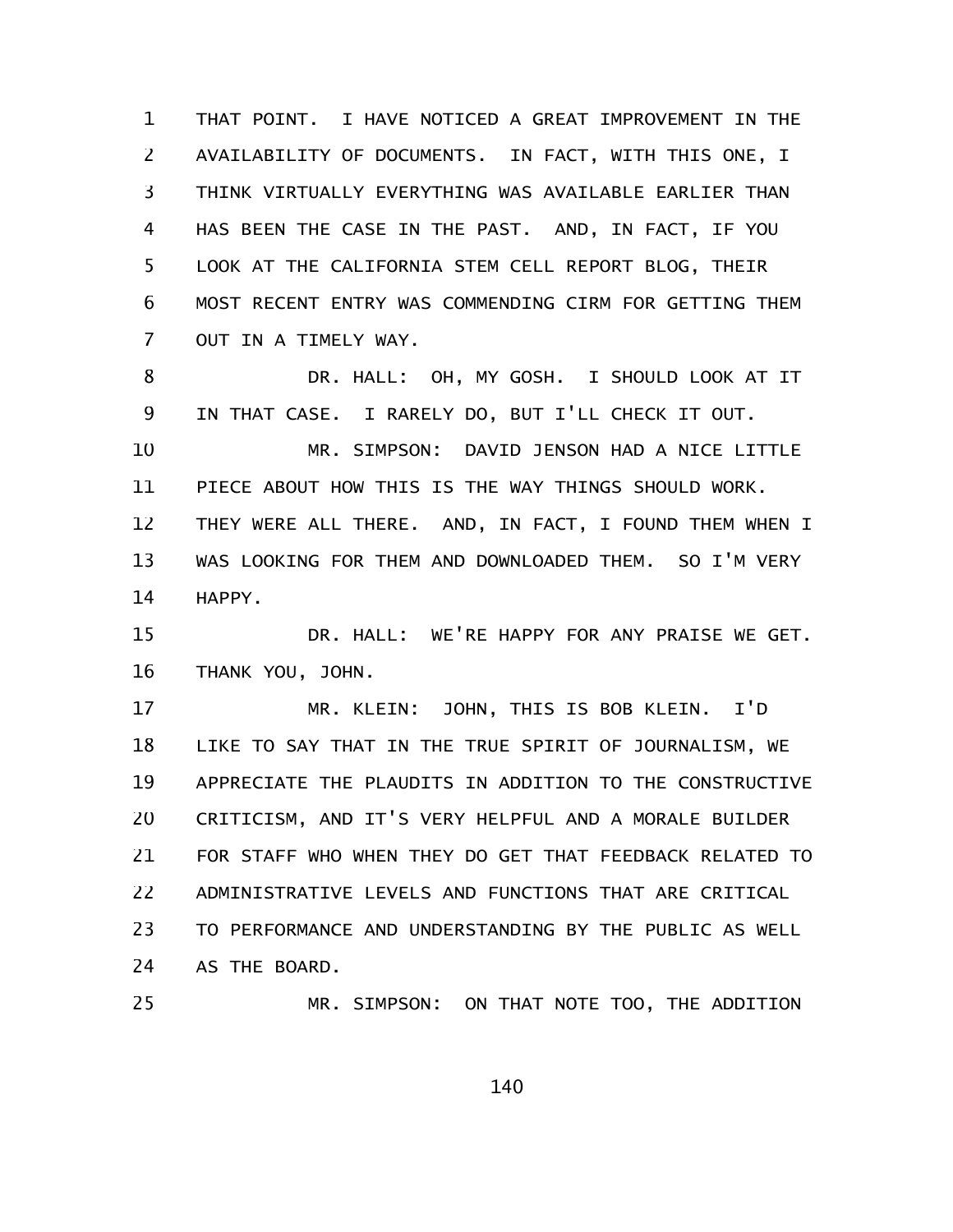OF THE STRATEGIC PLANNING INFORMATION ON THE WEBSITE HAS BEEN A VERY GOOD, HELPFUL ADDITION, AND I THINK MAKES THE WHOLE PROCESS MUCH MORE ACCESSIBLE. DR. HALL: I'M GLAD TO HEAR THAT. OUR COLLEAGUES AT PRICE WATERHOUSE ORGANIZED THAT, PUT IT UP, AND HAVE CHARGE OF IT, AND IT IS ONE OF THE REASONS WE -- ONE OF THE GOOD THINGS THEY'RE DOING FOR US THAT WE ABSOLUTELY WOULD NOT BE ABLE TO DO OTHERWISE. VICE CHAIR NOVA: OKAY. IF THERE AREN'T ANY OTHER COMMENTS, THIS MEETING IS ADJOURNED. HAVE A GOOD WEEKEND, GUYS. (THE MEETING WAS THEN CONCLUDED AT 11:40 A.M.)